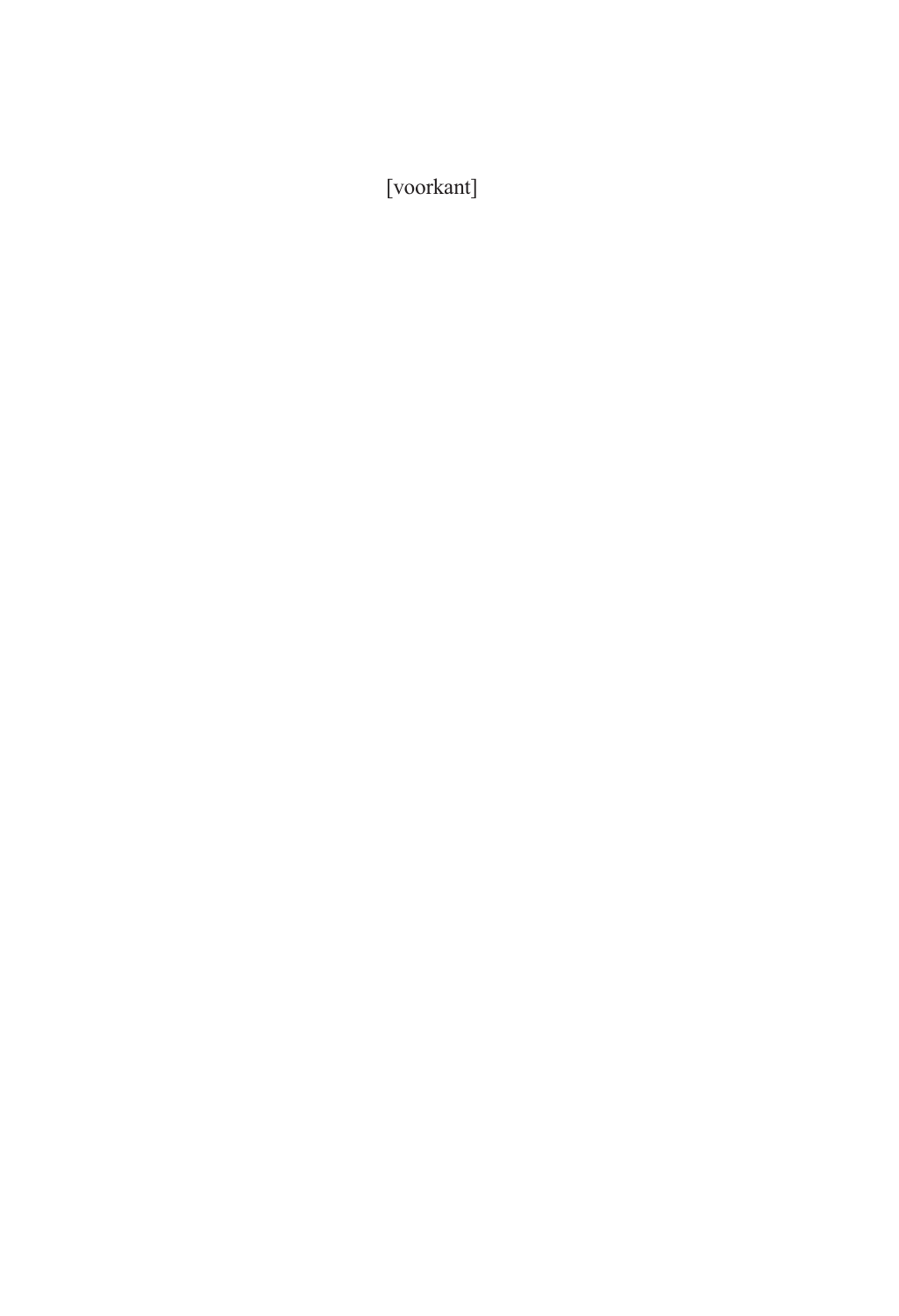*Thomas Instituut te Utrecht*  (Tilburg University)

*Director*

Dr. H.J.M. Schoot

*Administration Office*

Thomas Instituut te Utrecht (Tilburg University) Nieuwe Gracht 65 NL-3512 LG Utrecht tel.+31-13-4663832 email: thomasinstituut@tilburguniversity.edu http://www.thomasinstituut.org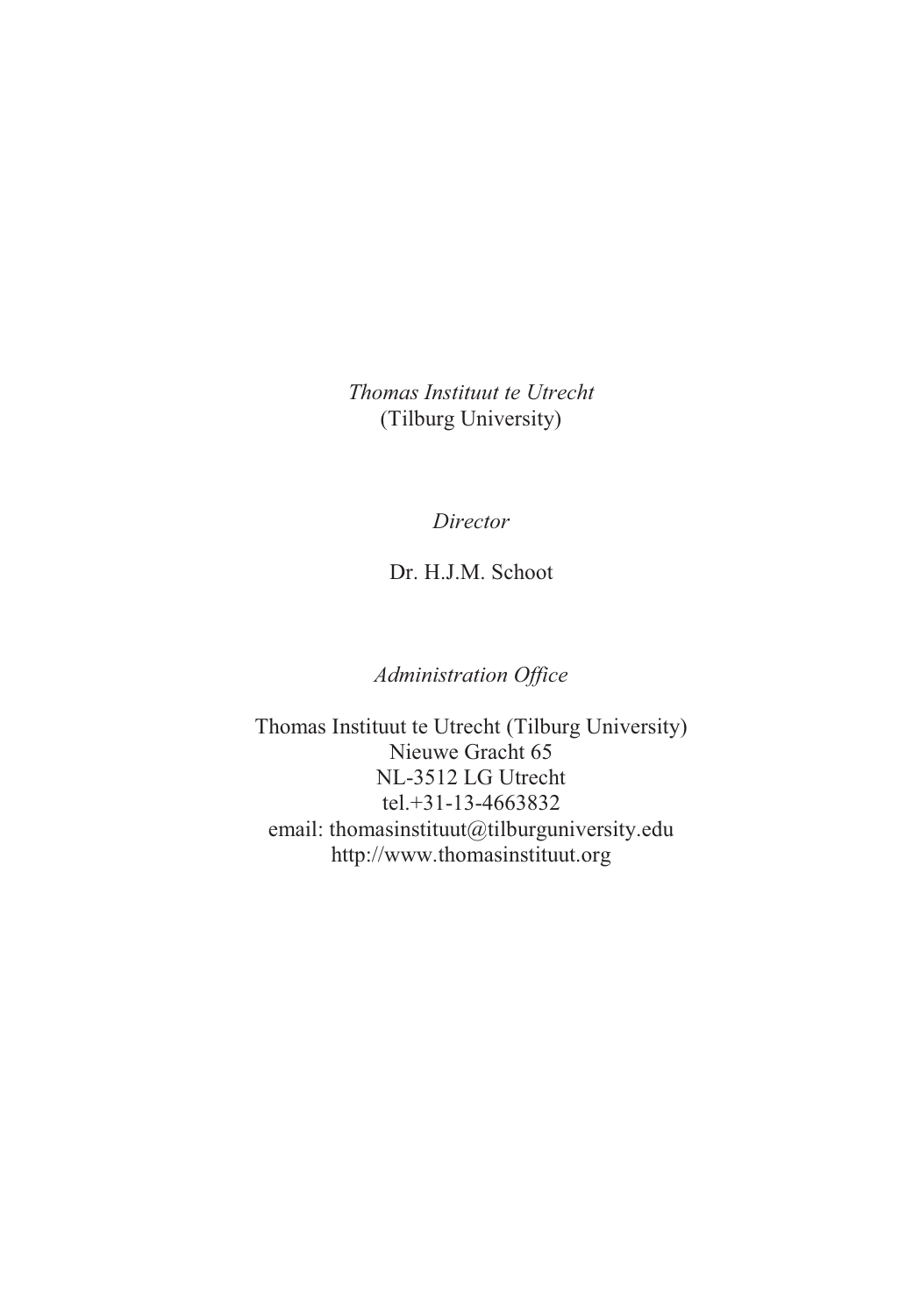# **JAARBOEK 2016**

## *Thomas Instituut te Utrecht*

## **Jaargang 35**



*Henk J.M. Schoot (ed)*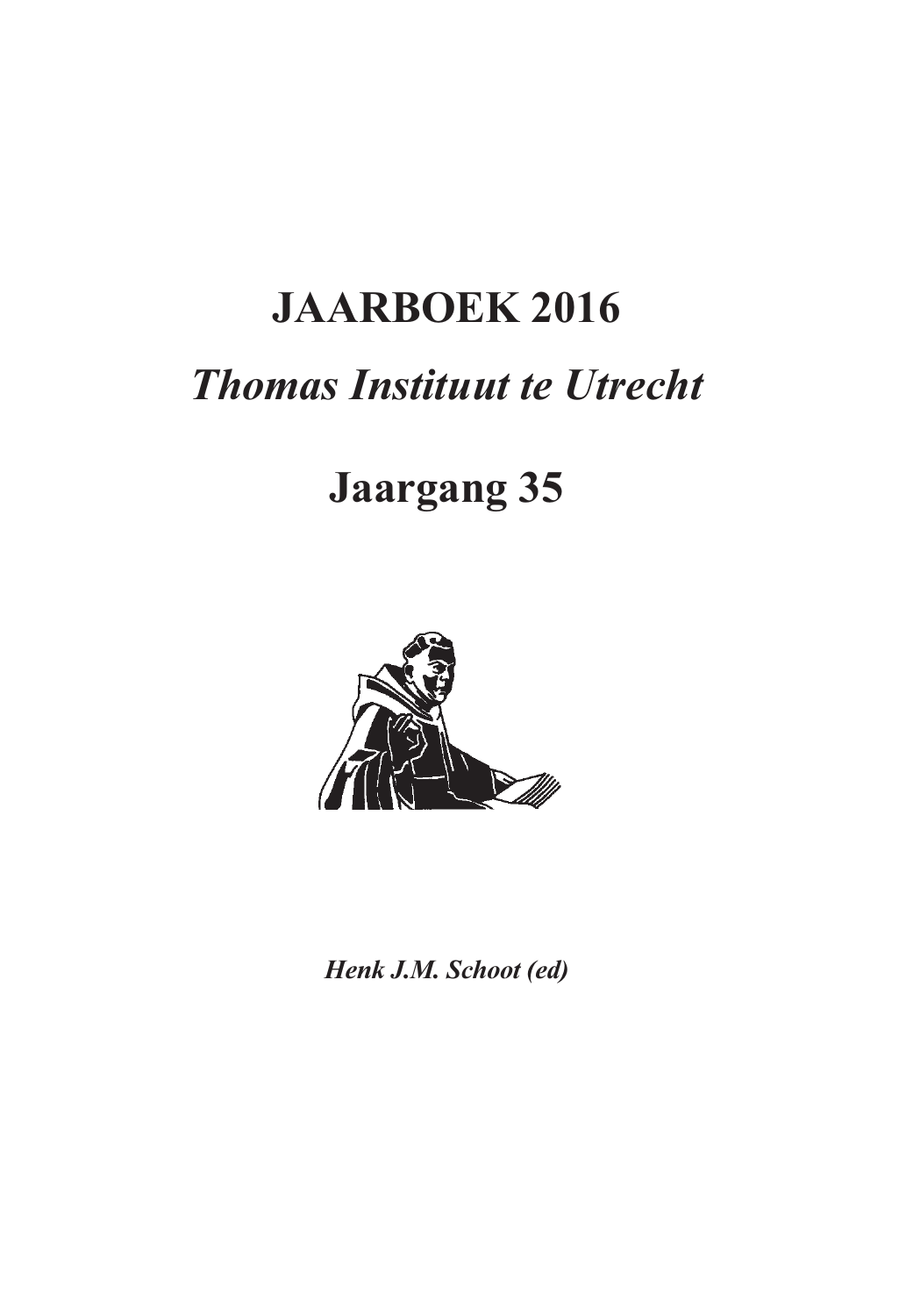#### *Editorial Board*

Dr. H.J.M. Schoot (Editor-in-Chief) Drs. S. Mangnus O.P. Prof. dr. W.G.B.M. Valkenberg Prof. dr. R.A. te Velde Prof. dr. J.B.M. Wissink

*Editorial assistent* 

P.M. Aerssens O.P.

*Print*

Peeters Orientaliste, Herent (Belgium)

### ISSN 09026-163X © Thomas Instituut te Utrecht, 2016

Previous volumes of the *Jaarboek Thomas Instituut te Utrecht* can be purchased at the administration office if still available. For information visit: www.thomasinstituut.org. All volumes previous to 2007 are there available in open access.

This *Jaarboek 2016 Thomas Instituut te Utrecht* can be ordered at the administration office at the price of  $\epsilon$  15,00 (Netherlands),  $\in$  20,00 (Europe),  $\in$  25,00 (non-European countries). The amount can be transferred to bank account IBAN: NL74 ABNA 0602 142 539 (BIC: ABNANL2A) of 'Tilburg University', with reference to 'TST 8370.7095.1002 Jaarboek 2016'.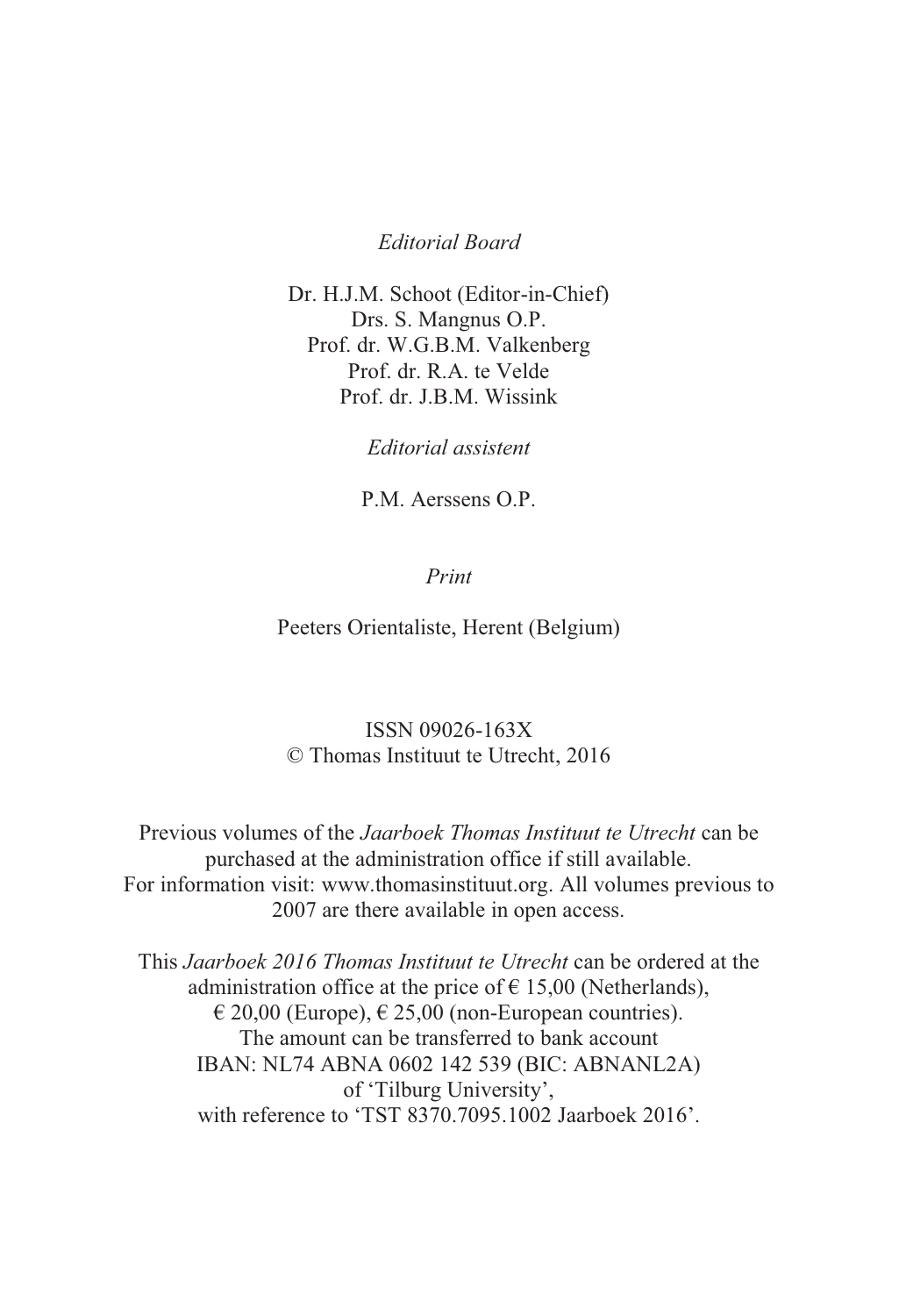## **TABLE OF CONTENTS**

| Henk J.M. Schoot                           |                          |
|--------------------------------------------|--------------------------|
|                                            | $\overline{\mathcal{L}}$ |
| Rik van Nieuwenhove                        |                          |
| AQUINAS ON CONTEMPLATION:                  |                          |
|                                            | 9                        |
| Lambert Hendriks                           |                          |
| CAN GOD MAKE ACTING EASY? A REFLECTION ON  |                          |
| THE CHARACTERISTICS OF ACTING FACILITER IN |                          |
| RELATION TO INFUSED MORAL VIRTUES          | 35                       |
| Kevin Grove, C.S.C.                        |                          |
| DESIRES, COUNSELS, AND CHRIST:             |                          |
| THE CHRISTOLOGY OF AQUINAS' TREATMENT      |                          |
| OF THE EVANGELICAL COUNSELS                | 49                       |
| Anton ten Klooster                         |                          |
| THE BEATITUDES AS ACTS OF THE VIRTUES IN   |                          |
|                                            | 75                       |
| Michael Estler                             |                          |
| THOMAS VON AQUIN: KONSEQUENTER LEHRER DER  |                          |
| BARMHERZIGKEIT. KONKRETE ASPEKTE EINER     |                          |
| DIAKONISCH-MISSIONARISCHEN PASTORAL        | 93                       |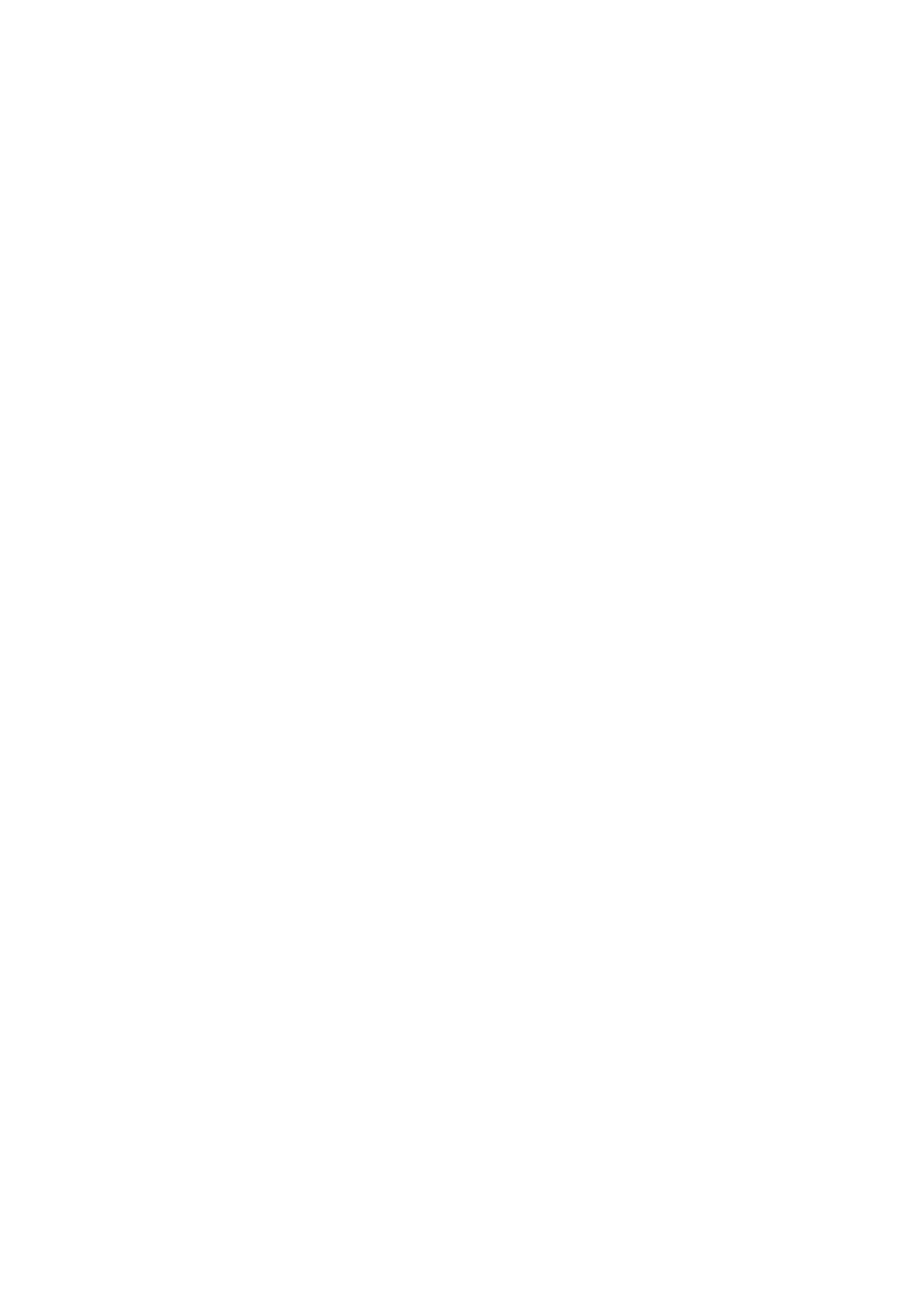## **INTRODUCTION**

Last year, in 2015, our Thomas Instituut celebrated its 25<sup>th</sup> anniversary. The Institute was established in 1990, succeeding the Working Group Thomas Aquinas (est. 1979), both of them founded by the late prof. dr. Ferdinand de Grijs. This yearbook exists since 1981, and so this year we present our  $35<sup>th</sup>$  volume.

The anniversary of our Institute was celebrated in two important ways. First, we worked hard on translating Aquinas's academic sermons in Dutch. Mark-Robin Hoogland c.p., in cooperation with Harm Goris and the undersigned, presented this translation in December 2015. The Bishop of Rotterdam, mgr. dr. H. van den Hende, who is also member of the board of the Thomas Foundation, graciously received the first copy of this remarkable book: *Thomas van Aquino. De Academische Preken* (Almere: Parthenon, 2015, pp. 398).

 Secondly, we organized yet another international conference on Aquinas, our fifth since the first which was organized in 1995. Some 60 scholars from all over the world gathered together in Utrecht, 16-19 December 2015, to discuss the relationship between acquired and infused moral virtues in Aquinas: *The Virtuous Life. Thomas Aquinas on the Theological Nature of Moral Virtues*. We had four days of intense study, celebrated the Eucharist together and with the auxiliary bishop of the Archdiocese Utrecht, mgr. Th.C. Hoogenboom, enjoyed a conference dinner, and walked through downtown Utrecht under the guidance of an inspiring quide. An important number of the lectures and papers that were presented during this conference, will shortly be published under the title of the conference, by Harm Goris and the undersigned, as Volume XVII of our Publication Series with Peeters Publishers in Louvain.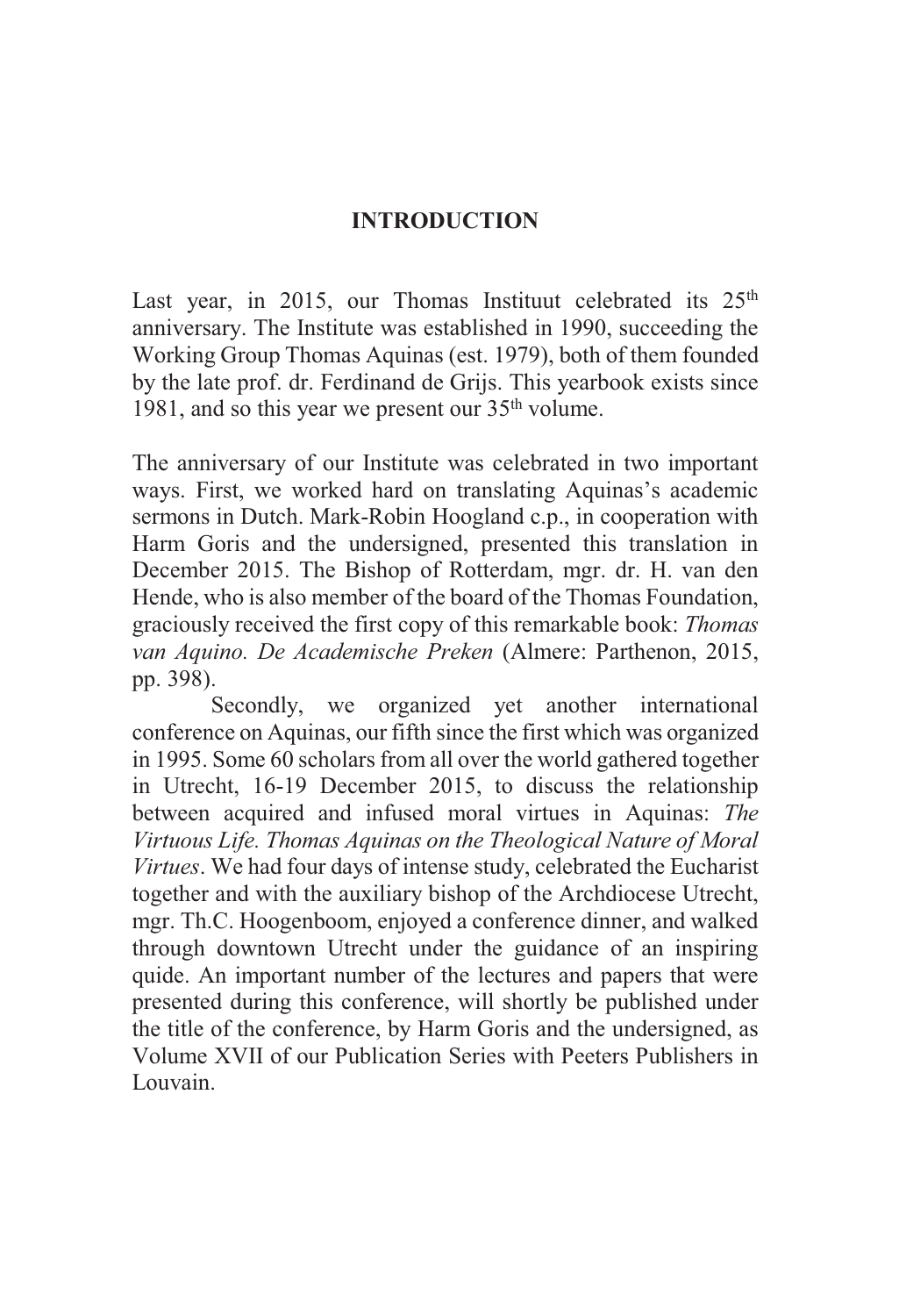#### 6 HENK SCHOOT

Not all contributions to the conference could be included in the conference volume, for various reasons. We are quite thankful that we are able, in this yearbook, to present four of these studies, that do very much merit to be published and read by a larger public.

Rik van Nieuwenhove, lecturer in theology at Mary Immaculate College, University of Limerick, Ireland, is at present working on a book on Contemplation in Aquinas. A first written fruit is presented here. Van Nieuwenhove considers the intellectual virtue of contemplation from the angle of acquired and infused virtues, nature and grace: "Aquinas on Contemplation: A Neglected Topic".

Lambert Hendriks, rector of the Major Seminary of Rolduc, Diocese of Roermond, the Netherlands, considers the characteristics of *agere faciliter* in relation to the infused moral virtues. He poses the question "Can God make acting easy? A Reflection on the Characteristics of Acting *faciliter* in relation to infused moral virtues."

Kevin Grove is at present fellow of the Notre Dame Institute for Advanced Study. Grove studies Aquinas on the evangelical counsels, proposing the relevance of Aquinas's incarnational Christology, i.e. his treatment of the teaching of Christ's life as well as his temptations, for their proper interpretation: "Desires, Counsels, and Christ: The Christology of Aquinas' treatment of the Evangelical Counsels."

Anton ten Klooster, Tilburg School of Catholic Theology, works at our Institute on a dissertation on Aquinas's commentary on Matthew, especially the beatitudes. In this commentary the concept of heroic, infused virtue is especially interesting and important. Ten Klooster gives his first interpretation of this aspect of Aquinas's commentary: "The Beatitudes as Acts of the Virtues in Aquinas's *Lectura* on Matthew."

The fifth and last contribution was sent in by Michael Estler, at present parish priest in St. Georg, Germany (Diocese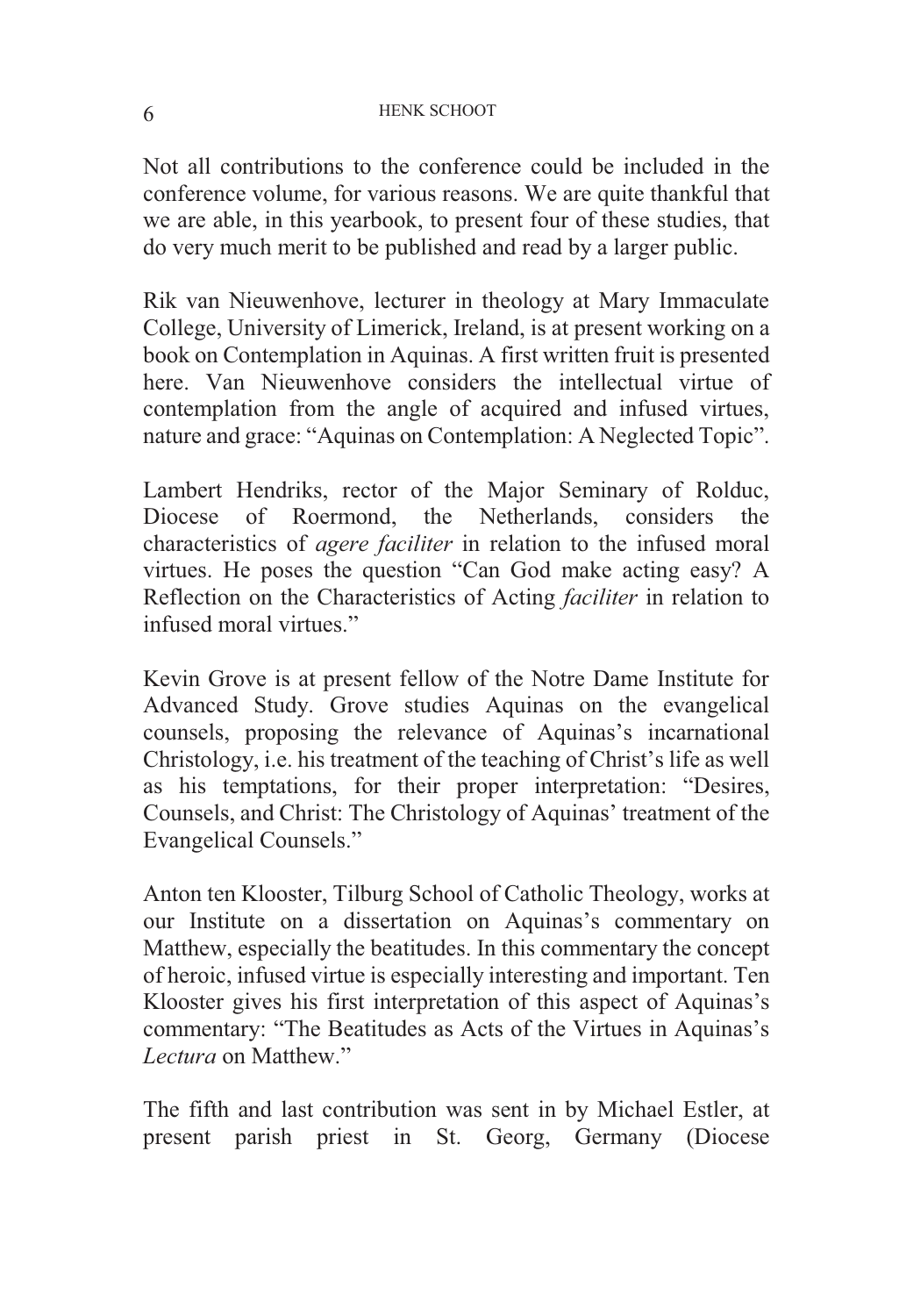#### INTRODUCTION 7

Rottenburg/Stuttgart), who recently defended his doctoral thesis on Aquinas's *Rigans montes* (Inaugural lectures, 1256). Estler considers the relevance of Aquinas's theology of divine mercy for the present pastoral concerns regarding divorced and remarried catholics: "Thomas von Aquin: Konsequenter Lehrer der Barmharzigkeit. Konkrete Aspekte einer diakonischmissionarischen Pastoral."

Concluding this introduction, let me express once more our gratitude for all those who keep sustaining us in the work that we do, here at the Thomas Instituut in Utrecht. This last academic year has been remarkable and memorable in many respects; we hope that our work will keep being fruitful. And please, if you want us to consider any manuscripts that you would want us to consider publishing, do not hesitate to send them to us. We will welcome them.

July 26, 2016.

Henk J.M. Schoot, Editor-in-Chief.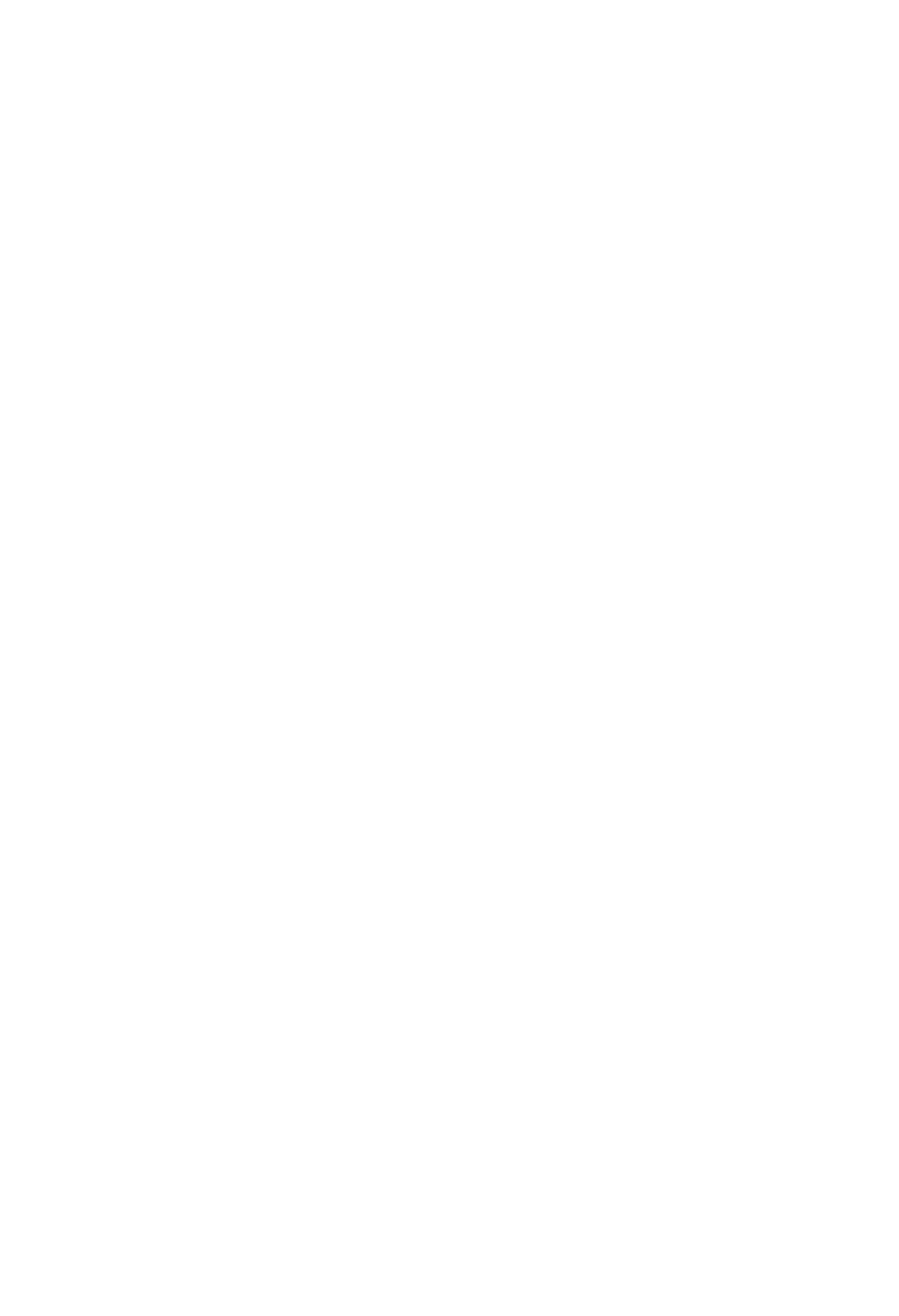## **AQUINAS ON CONTEMPLATION: A NEGLECTED TOPIC1**

### *Rik van Nieuwenhove*

## **Introduction**

 $\overline{a}$ 

While important scholarship has considered in detail Aquinas's views on the beatific vision and his indebtedness to Islamic and early-Latin sources,<sup>2</sup> the topic of contemplation remains rather neglected.3 It is hard to account for this neglect. After all, Aquinas

<sup>&</sup>lt;sup>1</sup> Earlier versions of this paper were presented in Utrecht during the Conference *On the Virtuous Life* organised by the Thomas Instituut in December 2015, and at the invitation of the Irish Dominican Province, on the occasion of the Aquinas Lecture (28 January, 2016) which celebrated the 800<sup>th</sup> anniversary of the Dominican Order. I am grateful to all present for their constructive comments, and especially to Professor Harm Goris, Utrecht, for his detailed feedback.

<sup>&</sup>lt;sup>2</sup> For an outstanding recent contribution on Aquinas's Latin sources, with helpful references to literature, see Katja Krause, "Remodelling Ultimate Human Happiness: Thomas Aquinas' Commentary on the Sentences and his Sources" *Divus Thomas* 118 (2015), 15-56. 3

<sup>&</sup>lt;sup>3</sup> Thomas Hibbs, "Interpretation of Aquinas's Ethics Since Vatican II" from Stephen Pope (ed.), *The Ethics of Aquinas* (Washington: Georgetown University Press, 2002), 412: "Given Thomas's emphasis upon the crucial role of contemplation in the good life, it is surprising how little attention has been devoted to the topic or to the role of intellectual virtues. I might list the topic of contemplation and intellectual virtue among those features of Aquinas's moral thought that remain neglected in the literature." Only Josef Pieper [*Happiness and Contemplation* (IN: St Augustine Press, 1996)], writing in the 1940s and '50s, considered it of sufficient importance to dedicate a number of short books to it. There is a helpful contribution by Mary Catherine Sommers "Contemplation and Action in Aristotle and Aquinas" in G. Emery and M. Levering (eds.), *Aristotle in Aquinas's Theology* (Oxford: OUP, 2015), 167-85. Apart from a rather brief (and somewhat abrasive) discussion of Aquinas's notion of contemplation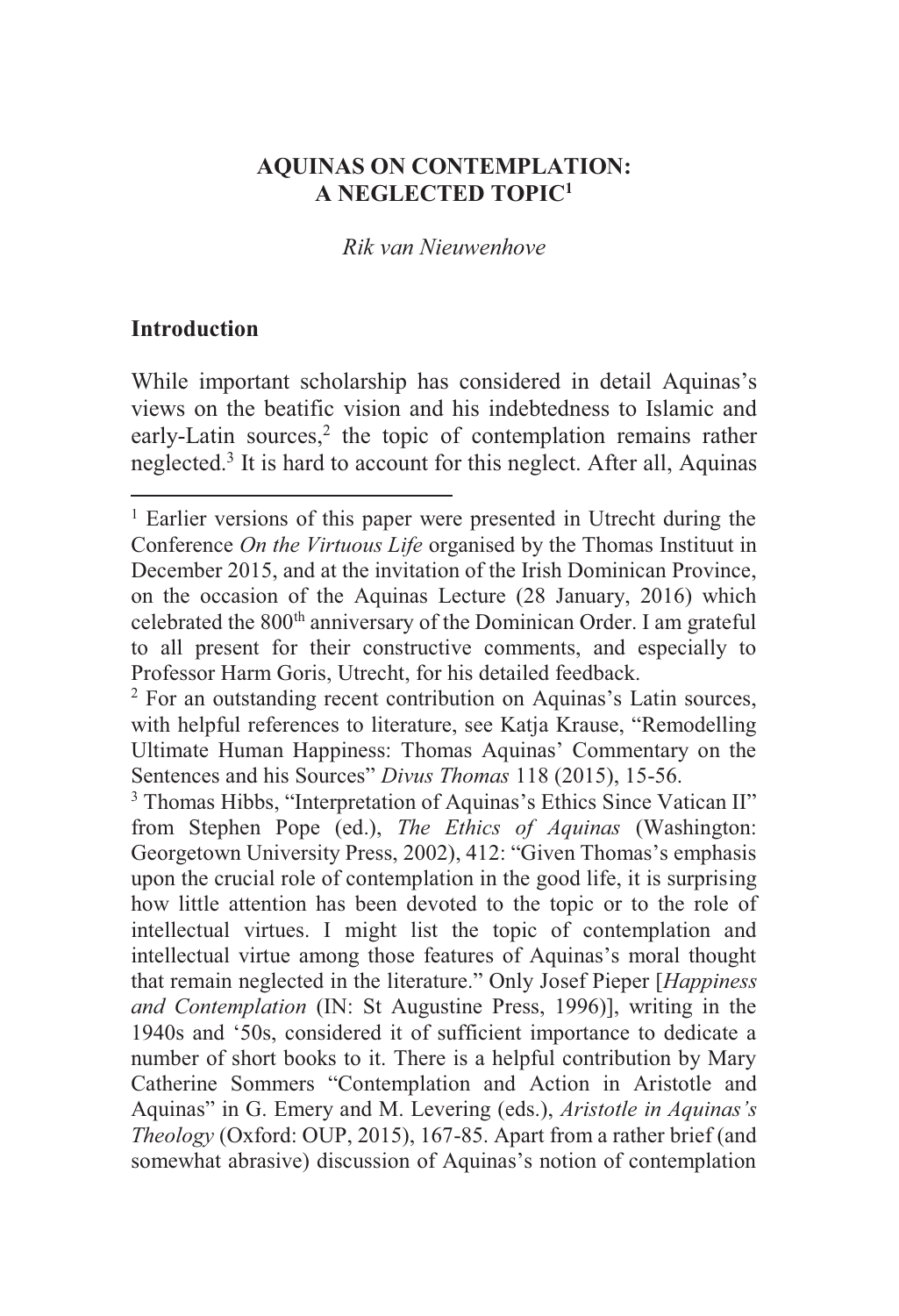sees contemplation as the purpose and goal of our entire life (*STh* II-II, q. 180, a. 4: *contemplatio est finis totius humanae vitae*) and as an inchoative sharing in the beatific vision (*STh* II-II, q.180, a. 4: *inchoatio beatitudinis*), which, therefore, shapes almost every aspect of his theological outlook, and his view on the human person and her ultimate fulfilment in particular.

The following questions remain largely unexplored in recent scholarship: What exactly is contemplation according to Aquinas? To what extent does Aquinas transform the Aristotelian notion of contemplation by importing elements from Christian and Neoplatonic authors (e.g. Augustine, Gregory the Great, Boethius, Ps-Dionysius, Richard of St Victor)? How do philosophical and theological contemplation relate to each other? Does Aquinas treat of "infused contemplation" (as some scholars such as Garrigou-Lagrange and Torrell claim, see note 26), or is this a later category, originating with the Carmelite mystics of the sixteenth century? What is the role of the cognitive gifts of the Holy Spirit in relation to contemplation, and how did Aquinas's views on this matter change from his *Scriptum* to (and throughout) the *Summa Theologiae*? What is the role of charity in contemplation? How does Aquinas conceive of the relation between the active and the contemplative lives? Is he quietly abandoning the traditional notion

by Simon Tugwell in his book *Albert and Thomas. Selected Writings.*  Classics of Western Spirituality (NY: Paulist Press, 1988), 279-86, a helpful discussion in Bernard McGinn's *The Harvest of Mysticism in Medieval Germany.* Vol. IV of *The Presence of God. A History of Western Christian Mysticism* (NY: Herder & Herder, 2005), 27-38 and a recent study by Edyta Imai (dealing with contemplation and emotions), entitled *Thomas Aquinas on Contemplation and the Human Animal* (Scholars' Press, 2013) relatively little has been published in the English-speaking world on the subject in the last forty years. In the francophone world Jean-Pierre Torrell has engaged with the subject, and there is a probing article by Adriano Oliva in *Revue des Sciences Philosophiques et Théologiques* 96 (2012): 585-662, entitled "La Contemplation des Philosophes selon Thomas d'Aquin."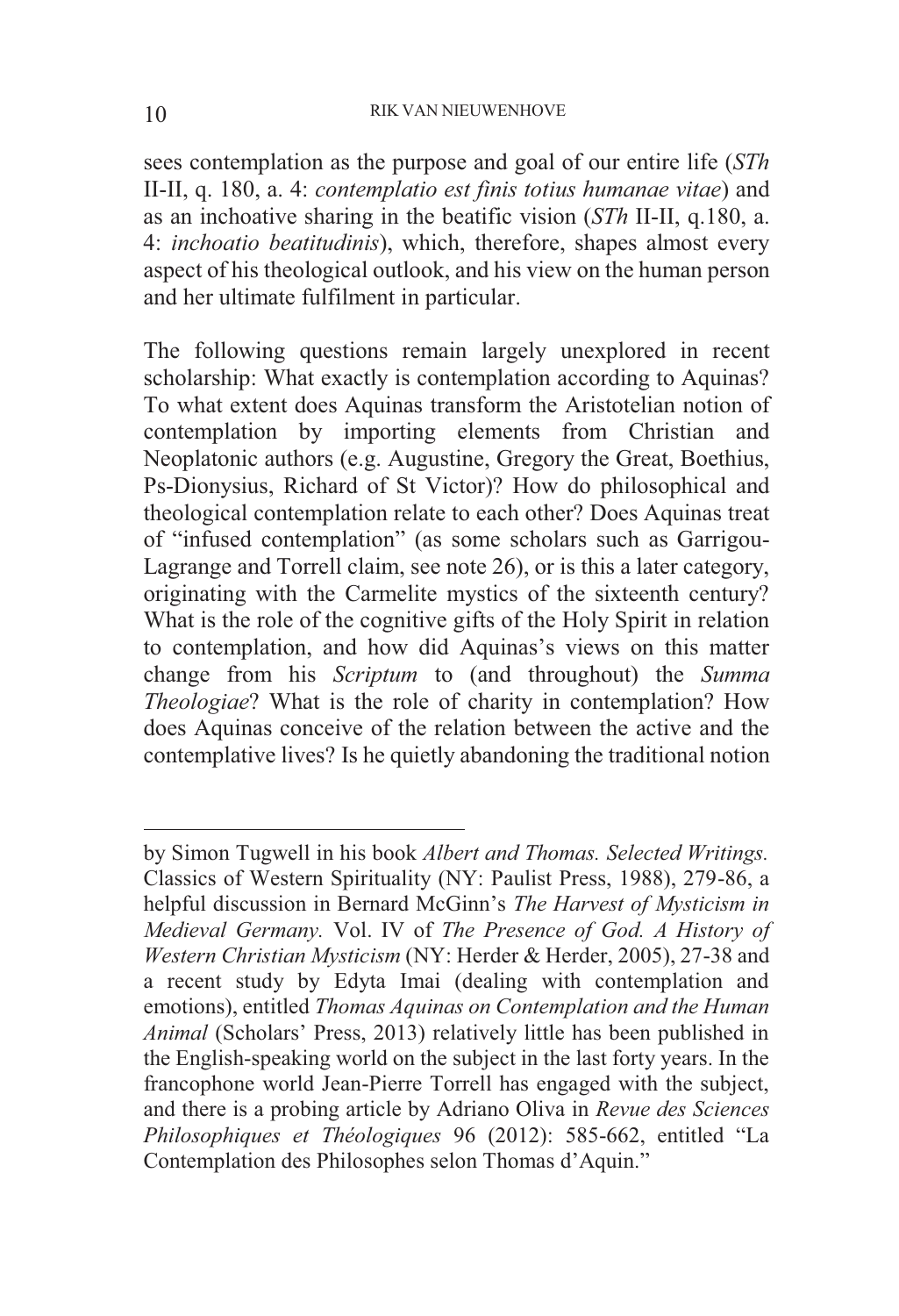that the contemplative life is superior to the active life, and is he, in light of the Dominican charism, espousing a kind of mixed life?

In this contribution I will not be in a position to tackle all of these questions, but I would like to consider the nature of contemplation. I will argue that Aquinas operates with a broad and integrative notion of contemplation, which includes philosophical contemplation, theological contemplation, and the contemplation of the ordinary Christian. This implies that I will take issue with those scholars who put forward the view that Aquinas considers philosophical contemplation to be radically different in kind from "supernatural" theological contemplation (informed by charity).4

In part one of this contribution I will examine in some detail the nature of contemplation, and uncover its intellective dimension. In doing so, I will make a subsidiary claim, namely that a central aspect of Aquinas's notion of contemplation, namely the characterisation of contemplation as *intuitus simplex*, is actually Neoplatonic rather than Aristotelian in inspiration. This claim is bound to strike some as provocative; after all, Aquinas's indebtedness to Aristotle's views on contemplation are welldocumented.<sup>5</sup> In a second part I will examine the relation between philosophical and theological contemplation, while in part three I will consider how the intuitive or simple nature of contemplation can accommodate the contemplation of the ordinary faithful.

<sup>4</sup> Some scholars (e.g. Jordan Aumann in the Blackfriars Edition, Vol. 46, *Action and Contemplation,* 105-106) include the theological activity of the theologian with dead faith (as well as philosophical contemplation) in 'acquired contemplation', which they contrast with 'acquired supernatural contemplation' (such as that of theologian who enjoys charity) and 'mystical contemplation.'

<sup>5</sup> An illustration: a cursory glance at *STh* II-II, q. 182, a. 1 (where Aquinas argues for the superiority of the contemplative over the active life), for instance, reveals that all eight arguments are drawn from Aristotle's *Nicomachean Ethics*, on which Aquinas had written an extensive commentary.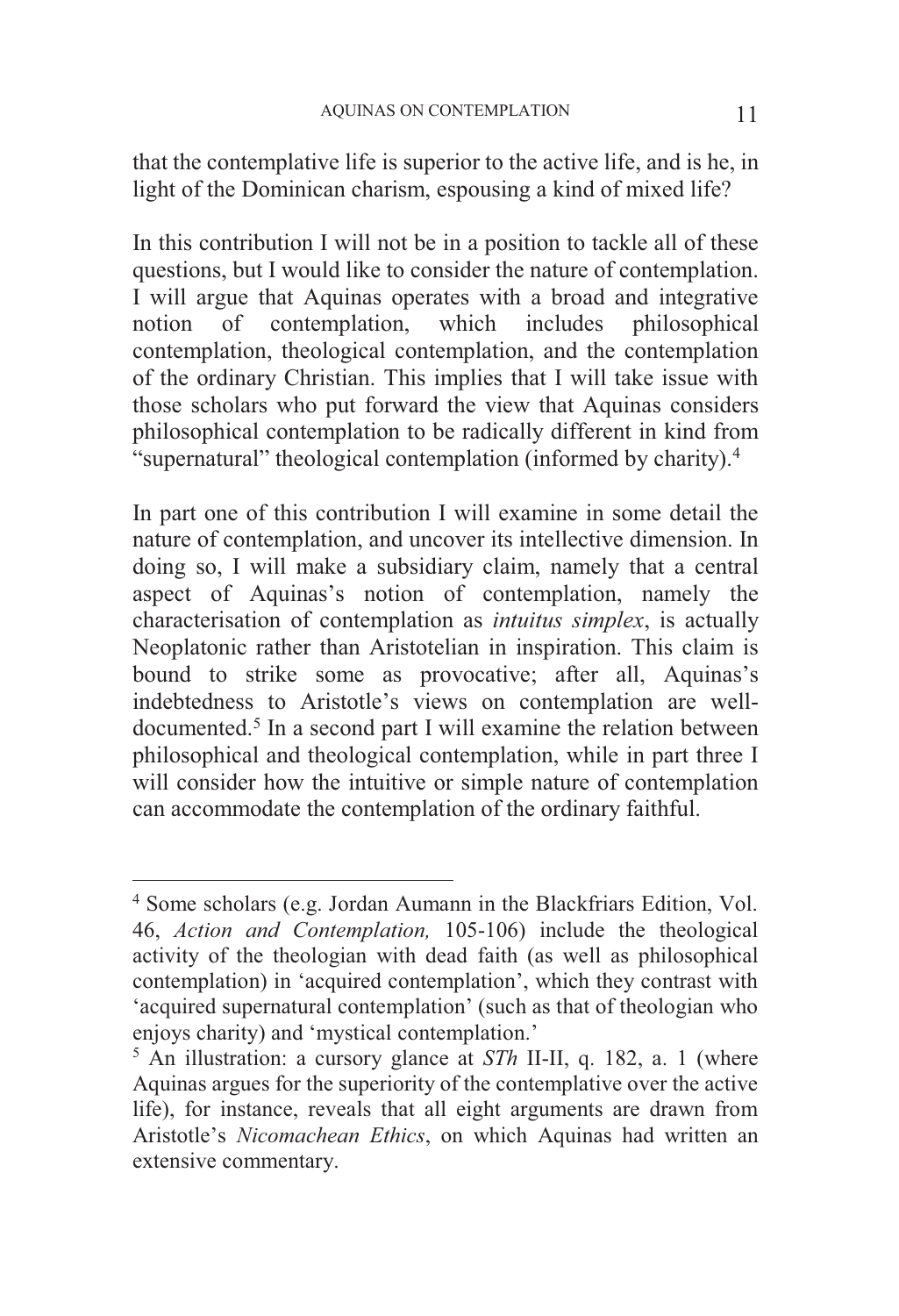## **1. The intellective nature of contemplation, and its Neoplatonic roots**

In order to explain the intellective nature of contemplation I need to discuss first the distinction between *intellectus* and *ratio*. Aquinas contrasts *ratio* and *intellectus* throughout his works. In *STh* I, q. 59, a. 1 *ad* 1, for instance, we read: "the intellect knows by simple intuition, while reason knows by a process of discursion from one thing to another." Of course, as he points out in *STh* I, q. 79, a. 8 *intellectus* and *ratio* are not different faculties. However, the one faculty of human cognition has two distinct operations, a rational-discursive and an intellective one:

 Reason and intellect in humans cannot be distinct powers. We shall understand this clearly if we consider their respective actions. For to understand is simply to apprehend intelligible truth: and to reason is to advance from one thing understood to another, so as to know an intelligible truth. And therefore angels, who according to their nature, possess perfect knowledge of intelligible truth, have no need to advance from one thing to another; but they apprehend the truth simply and without mental discursion *(simpliciter et absque discursu veritatem rerum apprehendunt),* as Dionysius says (*Div*. *Nom*. VII). But we arrive at the knowledge of intelligible truth by advancing from one thing to another; and therefore we are called rational. Reasoning, therefore, is compared to understanding, as movement is to rest, or acquisition to possession; of which one belongs to the perfect, the other to the imperfect.<sup>6</sup>

<sup>&</sup>lt;sup>6</sup> The quotation continues: "And since movement always proceeds from something immovable, and ends in something at rest; hence it is that human reasoning, by way of inquiry and discovery *(secundum viam inquisitionis vel inventionis),* advances from certain things simply understood – namely, the first principles; and, again, by way of judgment *(in via iudicii)* returns by analysis (*resolvendo*) to first principles, in the light of which it examines what it has found. Now it is clear that rest and movement are not to be referred to different powers, but to one and the same, even in natural things: since by the same nature a thing is moved towards a certain place." From first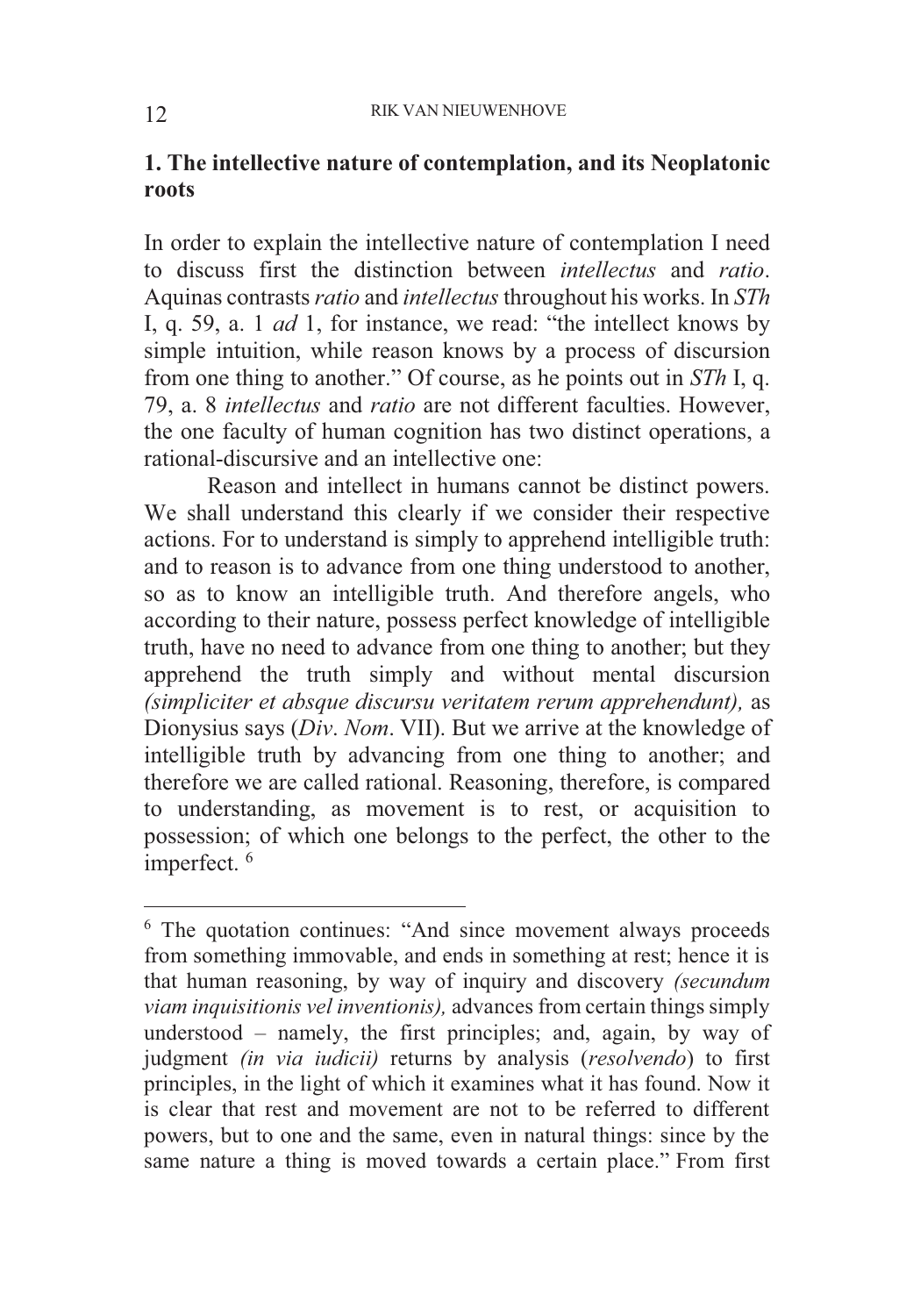A number of points are worthy of note in this context: first, while human cognition is mainly rational-discursive, it is also intellective: discursive reasoning culminates in a moment of intellective understanding or insight. As Aquinas suggests elsewhere, human cognition is therefore dialectical (in the Hegelian, not in the Aristotelian sense) or, to use Aquinas's phrase: 'circular'<sup>7</sup> , i.e., our discursive reasoning processes cannot *begin* without assenting in an intellective manner to a number of principles or truths which we simply grasp without discursive reasoning (such as the principle of non-contradiction), and our reasoning process *culminates* and comes to rest in intellective understanding.8

Secondly, our rationality is a kind of shadow<sup>9</sup> of the pure intellectivity of angels, which it mirrors, and in which it

principles we arrive at new truths which we had not known earlier, and this is called *via inquisitionis* or *inventionis*. It is also possible that an 'analytic' move occurs, when by way of resolution (*via iudicii*) we return to first principles. (See: *In De Div Nom* no. 711). For our purposes it is important to note that in both cases, whether by *via inquisitionis* or *via iudicii,* we begin and end with an intellective moment of understanding, or with something that is self-evident (which can also be an experimental datum). 7 *De Ver* q. 10, a. 8 ad 10: "the circularity is observed in this, that reason

reaches conclusions from principles by way of discovery, and by way of judgement examines the conclusions which have been found, analysing them back to the principles."

<sup>8</sup> *STh* II-II, q. 8, a. 3 ad 2:"The discourse of reason always begins from an understanding and ends at an understanding; because we reason by proceeding from certain understood principles, and the discourse of reason is perfected when we come to understand what previously did not know."

<sup>&</sup>lt;sup>9</sup> The metaphor of shadow, which Aquinas repeatedly uses, is derived from Isaac Israeli: "Ratio oritur in umbra intelligentiae" (II *Sent* d. 3 q. 1, a. 6; see also: I *Sent* d. 3 q. 4, a. 1 ad 4; d. 25, q. 1, a. 1 ad 4; III *Sent* d. 14 q. 1, a. 3 sol. 2 ad 3; *Expos De Trin* q. 1, a. 1 ad 4; *De Ver* q. 5, a. 8; q. 8, a. 3 ad 3; and q. 24, a. 3.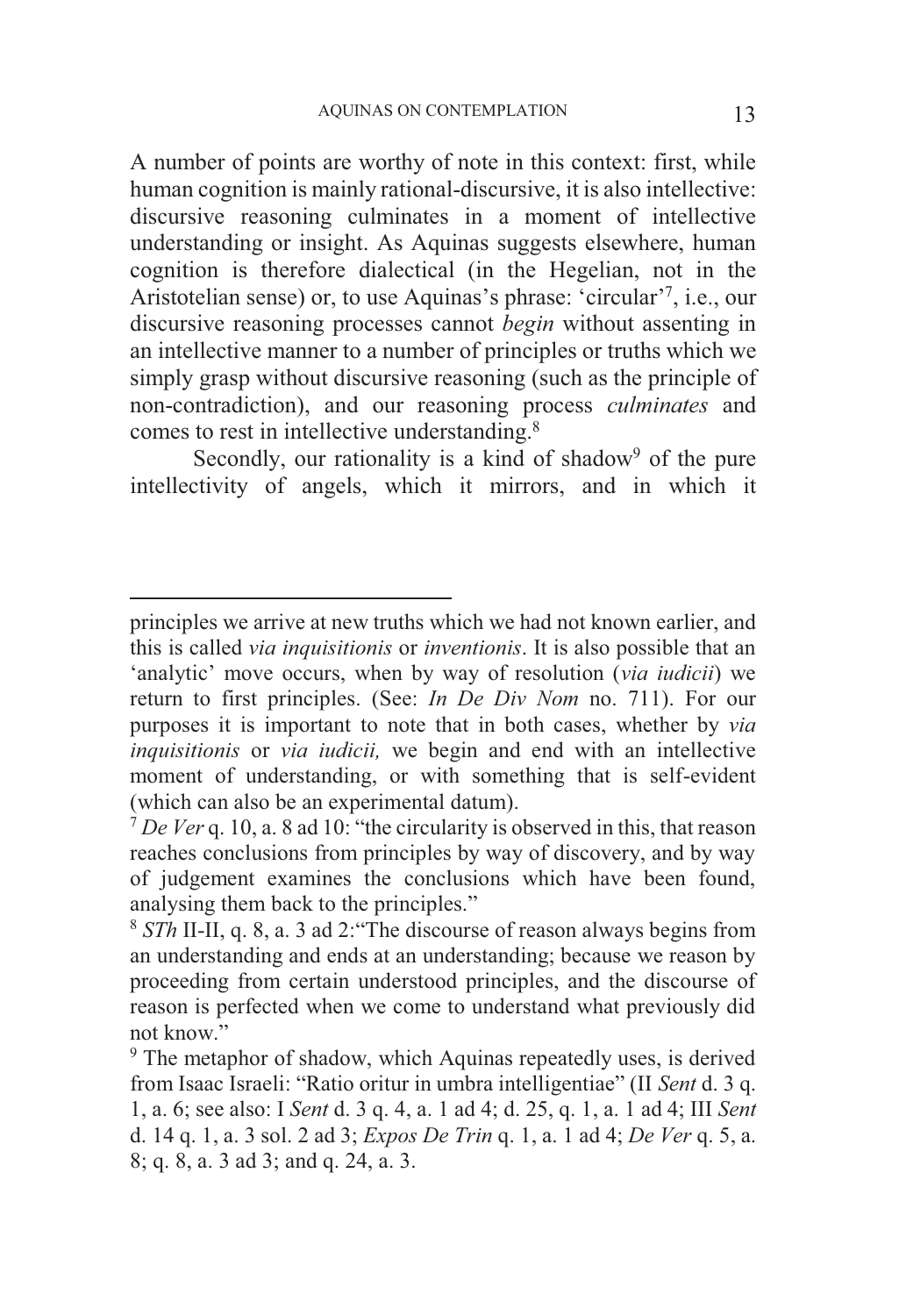participates,<sup>10</sup> no matter how imperfectly. There are, of course, important differences between human and angelic cognition: Whereas angels have an immediate grasp of truth beyond temporal succession *(sine continuo et tempore)*<sup>11</sup> through the intermediary of innate intelligible species, we know in a ratiocinative manner through the intermediary of sensible species acquired through abstraction. The natural manner of knowing for an angelic nature is to know truth "without investigation or movement of reason" whereas we know mostly through inquiry and by moving from one thing to another.12 Nonetheless, we too share in intellectivity:

 The human soul, according to what is highest in it, attains to that which is proper to angelic nature, so that it knows some things at once and without investigation *(anima humana, quantum ad id quod in ipsa supremum est, aliquid attingit de eo quod proprium est angelicae naturae; scilicet ut aliquorum cognitionem habeat subito et sine inquisitione)* although it is lower than angels in this, that it can know the truth in these things only by receiving something from sense.<sup>13</sup>

 Thirdly, the distinction between the rational and intellective nature of cognition, as well as the notion of contemplation in terms of *simplex intuitus*, appear more indebted to Neoplatonic sources

<sup>10</sup> We are intellective *per participationem* (*STh* I, q. 108, a. 5). For the notion of participation, see Rudi te Velde, *Participation and* 

<sup>&</sup>lt;sup>11</sup> III *Sent* d. 14 q. 1, a. 3 sol. 2.<br><sup>12</sup> *De Ver* q. 16, a. 1.<br><sup>13</sup> *De Ver* q. 16, a. 1; cf. also *De Malo* q. 16, a. 5; *De Ver* q. 8, a. 15. Again, in *De Ver* q. 16, a. 1 Aquinas affirms that "human nature, insofar as it comes in contact with the angelic nature, must both in speculative and practical matters know truth without investigation. And this knowledge must be the principle of all the knowledge which follows, whether speculative or practical, since principles must be more stable and certain." Two aspects deserve attention: first, Aquinas alludes to the Neoplatonic notion of participation in a hierarchy ("in contact with…"); secondly, synderesis also involves a kind of intuition or insight. This I will not develop in this contribution.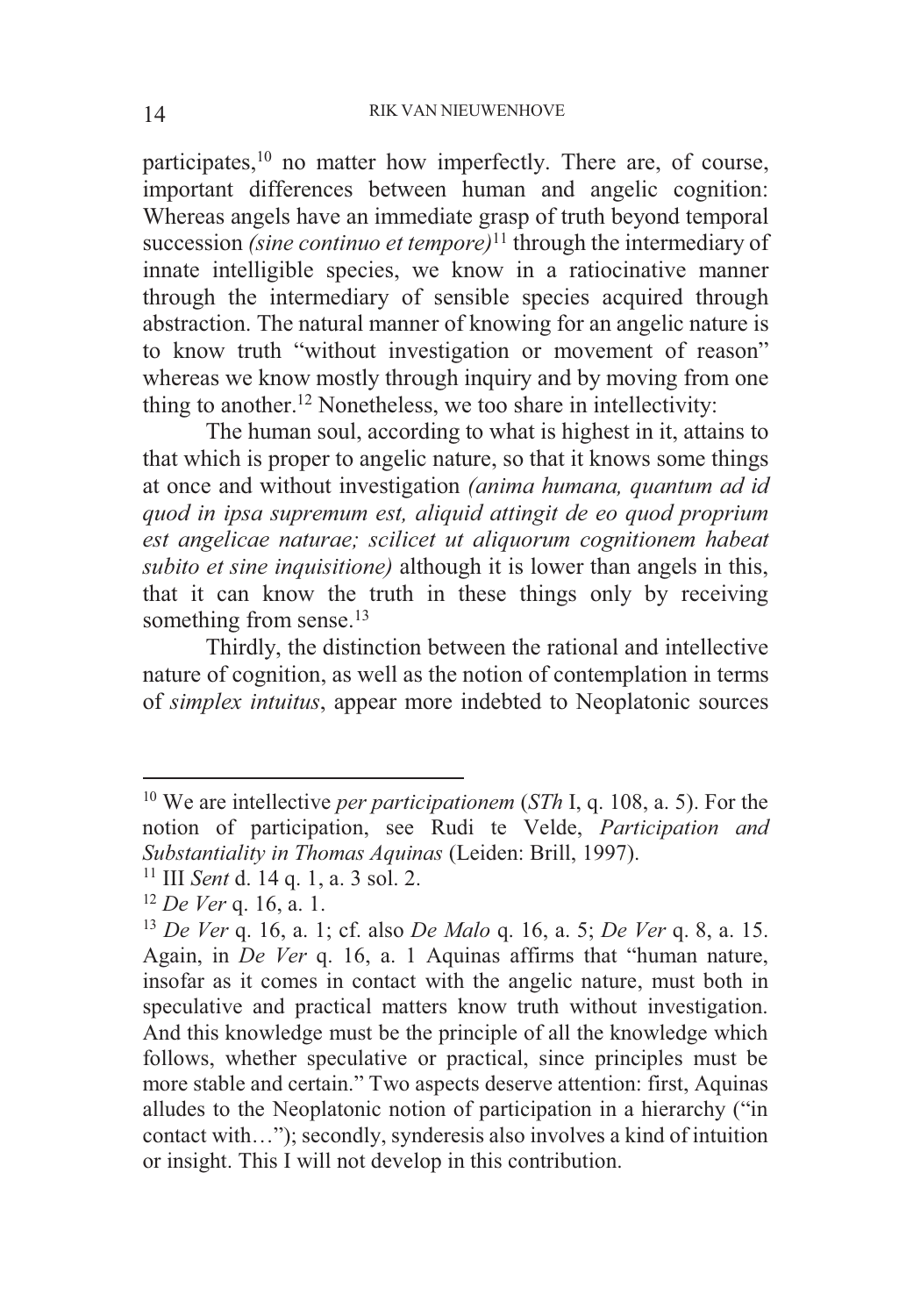than to Aristotle.14 While Aquinas's philosophy of mind is undoubtedly deeply Aristotelian, his views on contemplation incorporate an important Neoplatonic element, and it is this Neoplatonic element which, perhaps surprisingly, allows for an inclusive and integrative notion of contemplation, which covers both Christian and philosophical contemplation, as I hope to show.

It is revealing to survey the most important texts which emphasise the distinction between *ratio* and *intellectus,* and the references Aquinas quotes: I *Sent* d. 3 q. 4, a. 1 *ad* 4 (with a reference to Ps-Dionysius); II *Sent* d. 9 q. 1, a. 8 ad 1 (Ps-Dionysius); *De Ver* q. 5, a. 1 ad 5 (with a reference to Boethius); q. 8, a. 15 (Ps-Dionysius); q. 15, a. 1 (Boethius and Ps-Dionysius); q. 24, a. 3 (no reference); *Expos De Trin* q. 2, a. 2 (no reference) and q. 6, art. 1 (Boethius); *STh* I, q. 58, a. 3 (no reference) and a. 4 (Ps.-Dionysius); I, q. 59, a.1 ad 1 (no reference); I, q. 79, a. 8 (Ps-Dionysius); *STh* I, q. 79, a. 8 ad 2 (Boethius); II-II, q. 8, a. 1 obj. 2 (Ps-Dionysius); I, q. 83, a. 4 (no reference); II-II, q. 9, a.1 ad 1 (no reference); II-II, q. 180, a. 3 (Ps-Dionysius). In *STh* II-II. q. 8, a. 1 obj. 2 (a text I will discuss below) the objection reveals the source from *The Divine Names*: "the mode of human nature is to know the truth, not simply (which is a sign of understanding) but discursively (which is a sign of

<sup>14</sup> Aquinas, when distinguishing between *discernere*, *cogitare* and *intelligere*, associates the notion of *intelligere* as *simplex intuitus* with the writings of Augustine (cf. I *Sent* d. 3 q. 4, a.5) but scholars have been unable to find its source in Augustine. Augustine discusses *cogitatio* in *De Trin* XIV.7, quoted in *STh* II-II, q. 180, a.3 ad 1. Perhaps a remote inspiration here was the Pseudo-Augustinian *De Spiritu et Anima,* chs 1 and 23, which Aquinas quotes in *De Ver* q. 15, a. 1: "the sight of the soul by which it looks at the true." A more immediate source is Boethius's *De Consol Phil* Bk V (especially in relation to the contrast between the 'rest' of intellect, and the 'movement' of reason), and, of course, Pseudo-Dionysius, who is quoted (from *In De Div Nom* IV, 8) for instance, in *De Ver* q. 8, a. 15. In *STh* II-II, q. 8, a. 1 obj. 2 he also refers to *In De Div Nom* VII for the distinction between discursive and multiple reasoning and a knowledge in a simple manner (*simpliciter*) through *intellectus*.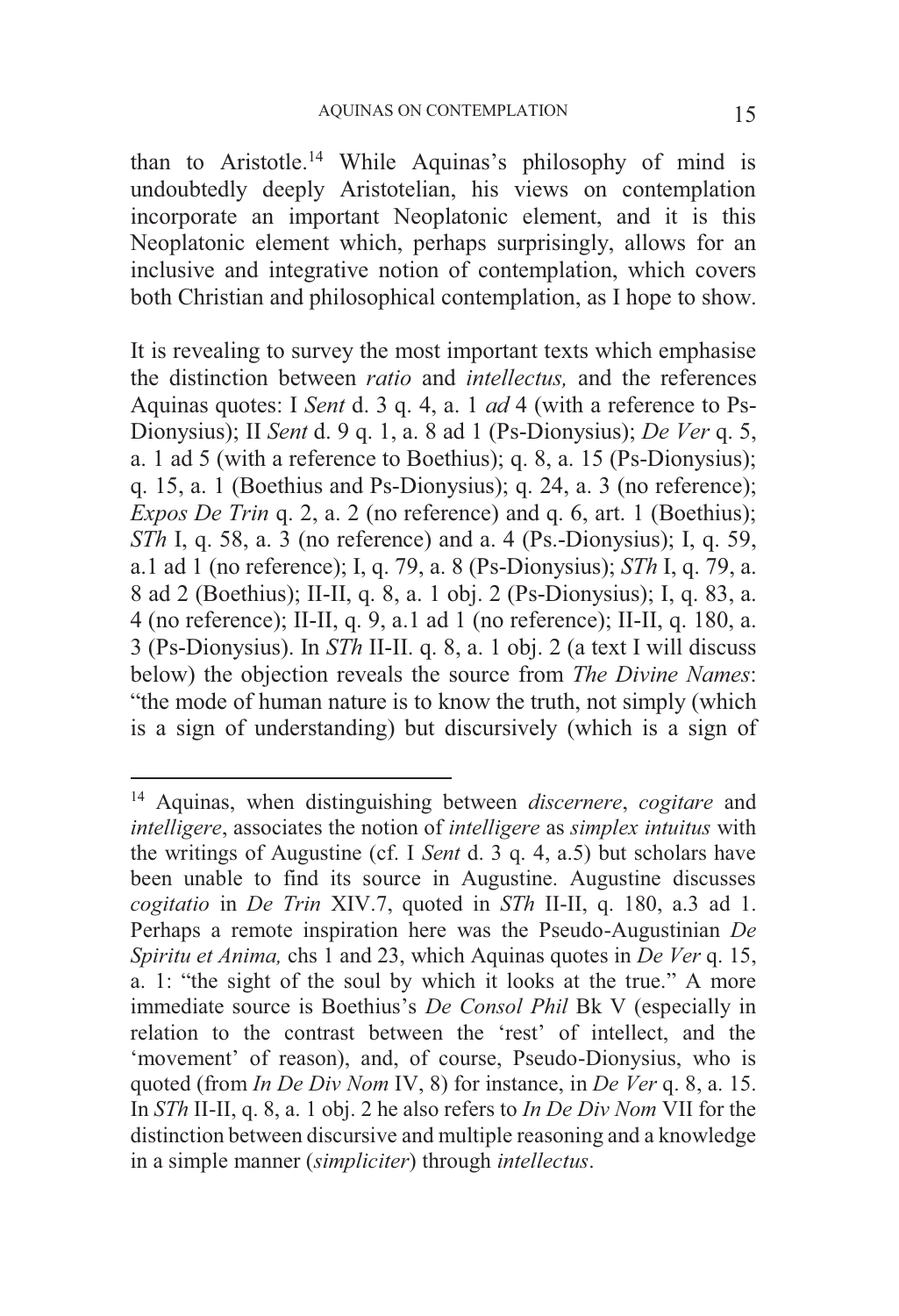reason), as Dionysius explains (*Div. Nom*. VII)." As this sample suggests: whenever Aquinas is contrasting *intellectus* and *ratio* he invariably appeals to Ps-Dionysius or Boethius, if he refers to his sources at all, and never to Aristotle.

This distinction between *intellectus* and *ratio* is of immediate significance in relation to contemplation. While in general terms Aquinas describes contemplation as "the consideration of truth" he characterises it in more specific terms as "a simple gaze upon the truth" (*STh* II-II, q. 180, a.3 ad 1: *contemplatio pertinet ad ipsum simplicem intuitum veritatis*) and, as I mentioned, Aquinas always draws on Christian-Neoplatonic sources to describe this simple, intellective or non-discursive grasp of things, not Aristotle.

This observation raises the question: why would Aquinas have drawn on Ps-Dionysius and Boethius to develop the intellective notion of contemplation rather than on Aristotle? Aristotle was, after all, also familiar with the distinction between *noein* and *dianoeisthai* (e.g., *De An*. 429a 23-24; 408b 18-31) and he repeatedly acknowledges the non-discursive nature of *nous*, which simply accepts certain principles without argument or deduction. An in-depth answer to this question would require an exhaustive comparison of Aristotle's and Aquinas's views on contemplation, *scientia*, *intellectus* and *sapientia* – an enterprise I cannot undertake within the confines of this paper. Still, we can hint at a possible answer.

Aristotle uses *nous* both in a general sense to include all operations of reason (e.g. 429a23), or to refer to a non-discursive apprehension of first principles, in which instance it is clearly distinct from *dianoia* (discursive reasoning). When he uses it in this more restricted sense, such as in *Posterior Analytics*, *nous* (*intellectus*) refers to grasping first principles, which are necessary to generate the reasoning process in the first place, and avoid an infinite regress. Specifically in the context of contemplation a characteristic (and well-known) passage from *Nicomachean Ethics* Bk VI.6 (1140b31- 1141a8) may prove instructive in relation to the question we raised. Here Aristotle discusses the intellectual virtues of *nous*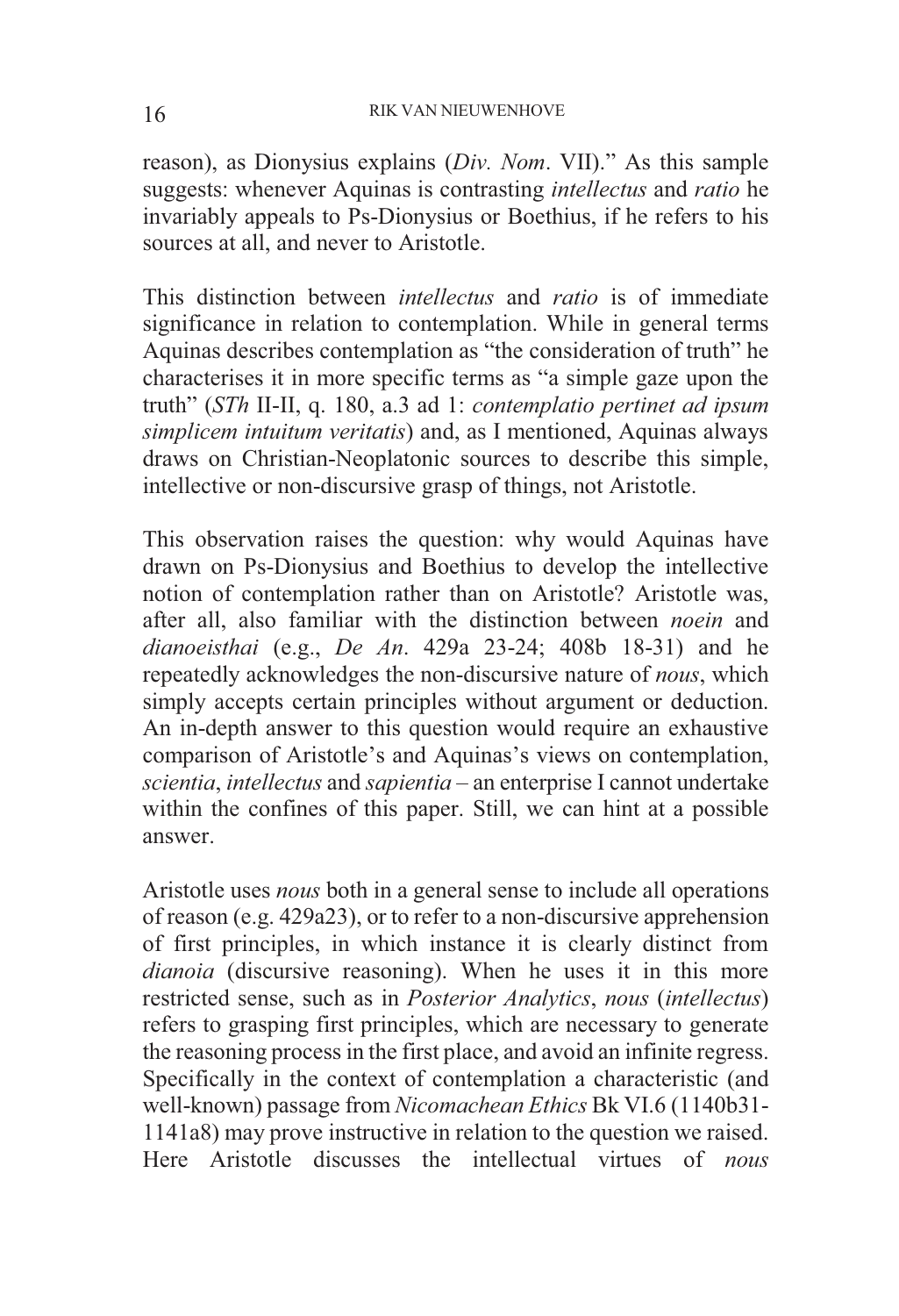*(intellectus), episteme (scientia),* and *sophia (sapientia)*; the latter is the most excellent and characteristic virtue of the contemplative person. He explains that because *episteme* involves reason *(meta logou)* the insight into first principles is not a matter of *episteme* but of *nous*: "what is scientifically known is demonstrable" while first principles are not. Thus, the end-result of demonstrative reasoning is called *episteme* (*scientia*), and it always presupposes reasoning *(meta logou)*: *scientia* is from conclusions, *intellectus* relates to principles. After having reiterated that "understanding and not reasoning deals with first principles," he adds: "nor is wisdom [exclusively] about origins; for it is proper to the wise person to have a demonstration of some things" (*apodeixis*).<sup>15</sup> He then goes on to describe wisdom as the combination of understanding and *episteme*: "the wise person must not only know what is derived from the origins of a science, but also grasp the truth about the origins. Therefore wisdom is understanding plus scientific knowledge."

These passages indicate that not just *episteme,* but *sophia* as well (as the combination of intellective apprehension of principles and demonstrative reasoning) remains intrinsically linked with *apodeixis*, and is therefore non-simple or composite. Aristotle generally associates the outcome of the demonstrative reasoning process with *episteme*, rather than with *nous*: *nous* is primarily concerned with principles16 while *episteme/science* is the outcome of demonstrative reasoning.17 In short, it seems doubtful that, for Aristotle, *episteme* (which is essentially a grasp of demonstration, cf. *Post. An.* I.2) can be simple. The same applies, I suspect, to Aristotle's *sophia* (as the combination of *nous* and *episteme*), which remains apodeictic. Aquinas, at least in his own theological

<sup>15</sup> *Nicomachean Ethics,* 1141a 1-3. I have made use of the translation by Terence Irwin, *Aristotle. Nicomachean Ethics* (IN: Indianapolis, 1985), 156-7.

<sup>&</sup>lt;sup>16</sup> *Post An*, 100b5.<br><sup>17</sup> In Aquinas's words –when commenting on Aristotle's *De Anima* 428a 16-18, III, lect. 5 (no. 648): "simple understanding bears upon first principles, and science upon demonstrated conclusions."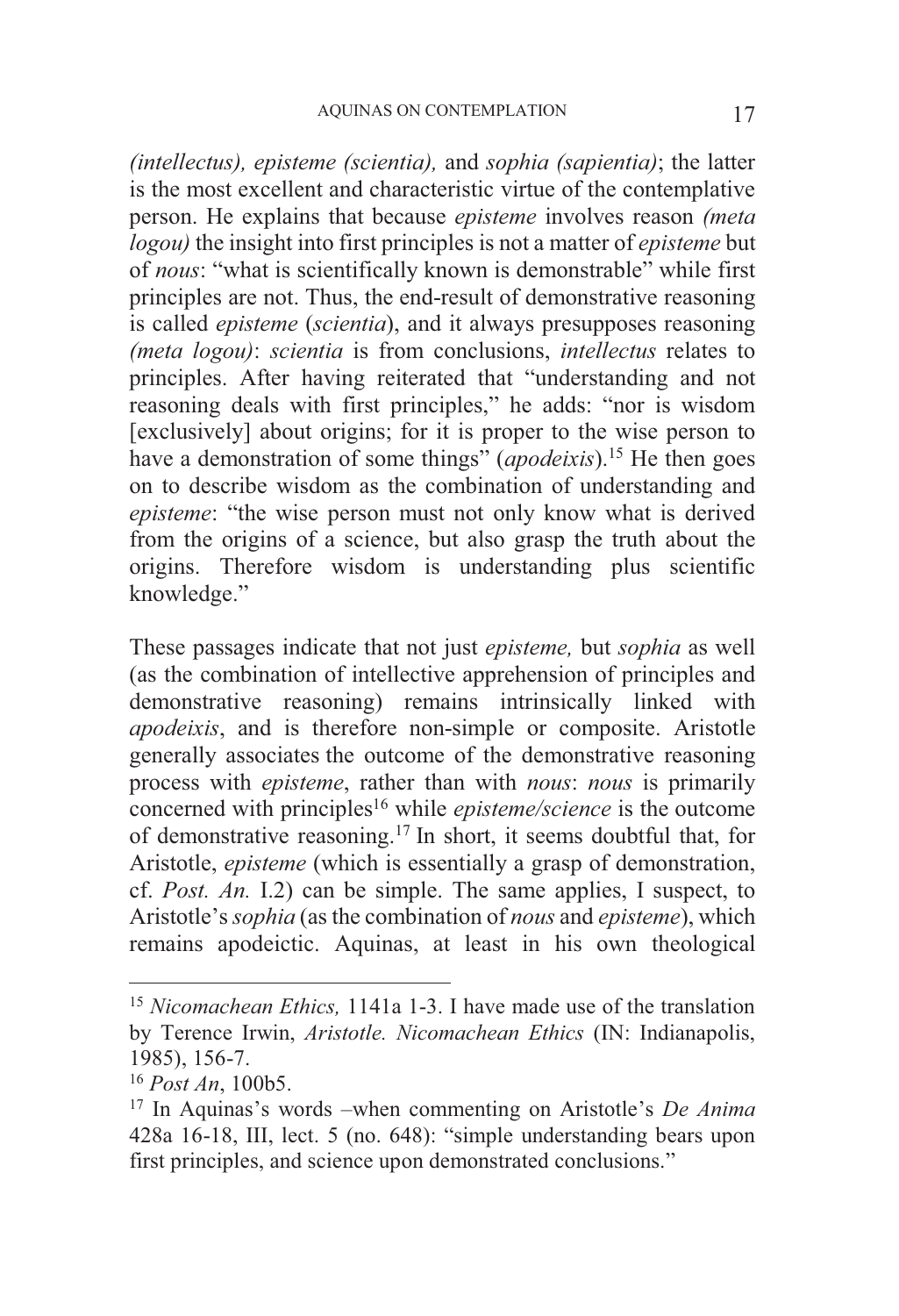syntheses (as distinct from the Commentaries on Aristotle) explicitly allows for the possibility that the outcome of our reasoning process can be simple or non-composite, and he draws on Neoplatonic sources –especially the Pseudo-Dionysius– to make this point. For Aquinas, there are instances in which both science and wisdom can be simple or non-composite, as I will show. I will suggest later that Aquinas had good reasons (albeit theological ones) to identify contemplation with a simple understanding of truth rather than with Aristotelian *scientia* or *sapientia*, which remain composite: as I will try to show in part three, if contemplation is effectively characterised as a simple, nondiscursive understanding of truth, Aquinas can incorporate the contemplation of the ordinary faithful within his overall notion of contemplation. With an apodeictic notion of contemplation, such as Aristotle's, this is not possible.

For now, let's examine in some more detail contemplation as simple intuition of truth and how it relates to other acts of human cognition. As indicated earlier, in contemplation we have to abandon discursive reasoning, and direct all the operations of the soul toward the simple contemplation of the intelligible truth *(omnes operationes animae reductuntur ad simplicem contemplationem veritatis intelligibilis).*<sup>18</sup> The gaze of the soul must then be fixed in an intellective manner on the contemplation of the one simple truth *(cessante discursu, figatur eius intuitus in contemplatione unius simplicis veritatis)*. <sup>19</sup> *STh* II-II, q.180, a.3, then, considers the relation of this act of contemplation with other acts. More specifically, Aquinas asks "Whether there are various actions pertaining to the contemplative life?" He basically argues that there is only one basic act in contemplation, namely the grasping of truth, in which contemplation comes to fruition, although this one final act presupposes a number of other cognitive acts, such as inductive inquiry and 'analytic' judgement (i.e., *via inventionis* and *via iudicii*).20 In his *Response* he first refers, again,

-

<sup>&</sup>lt;sup>18</sup> *ST* II-II, q. 180, a. 6 ad 2; *In De Div Nom* no. 906.<br><sup>19</sup> *ST* II-II, q. 180, a. 6 ad 2.<br><sup>20</sup> See footnote 6 of this contribution.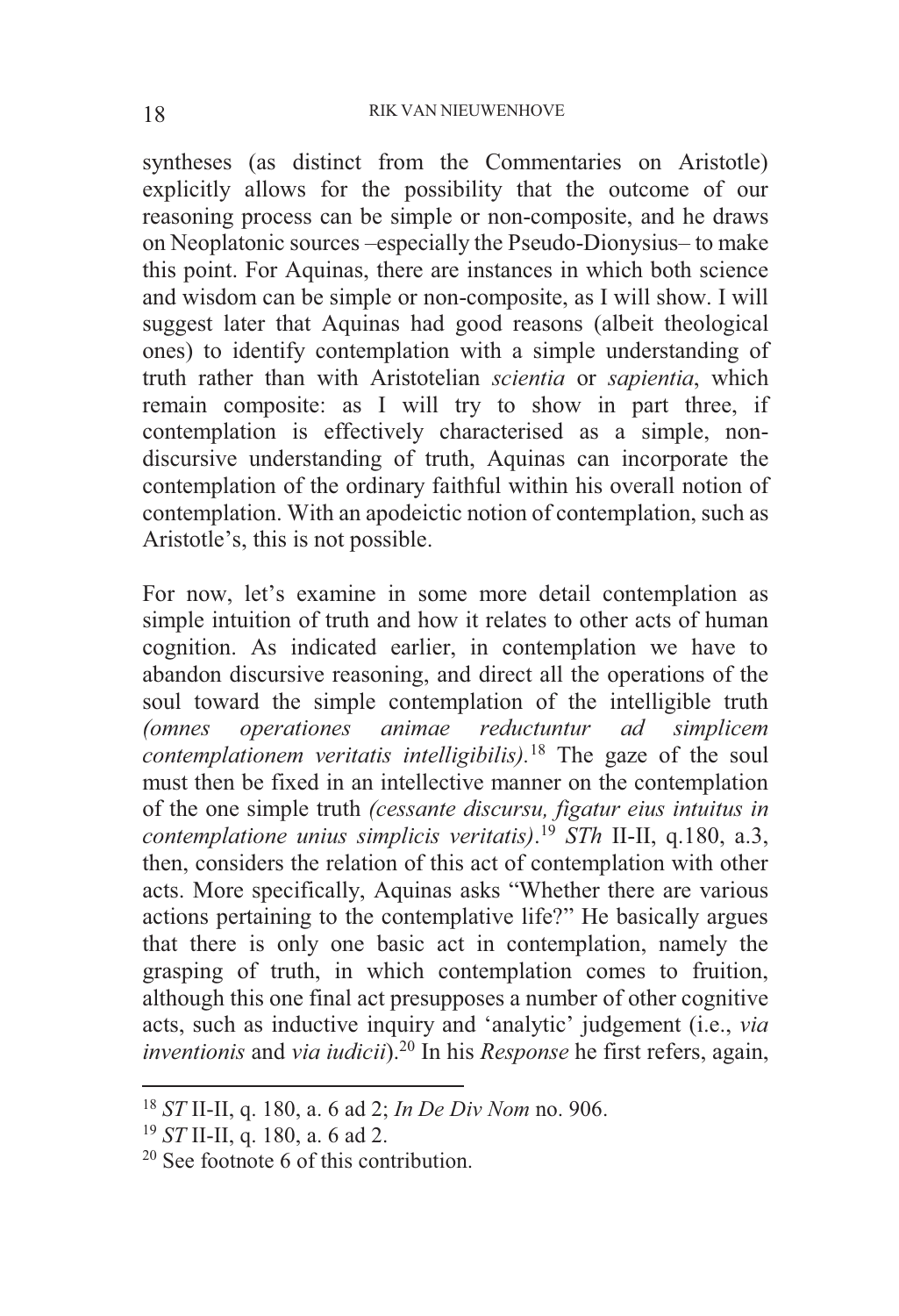to angelic intelligence, pointing out that despite the differences between angelic and human cognition, we too arrive at the one act of beholding the truth:

 According to Dionysius (*Div. Nom*. VII) between humans and angel there is this difference, that an angel perceives the truth by simple apprehension, whereas we arrive at the perception of a simple truth by a process from multiplicity *(ex multis pertingit ad intuitum simplicis veritatis)*. Accordingly, then, the contemplative life has one act wherein it is finally completed, namely the contemplation of truth, and from this act it derives its unity.

 We share in a hierarchy, midpoint between angels and the rest of the animal kingdom. In the apex of our cognition, we share to some degree in an intellective understanding which is connatural to angels. Aquinas now argues for the unity of the contemplative life on the basis of the one act of contemplating truth, which he characterises in terms of *intuitus simplicis veritatis,* as he puts it in the first Reply*.* 21 In summary, for Aquinas, contemplation is the terminus of human reasoning; it is the high-point of human understanding; it is this which mirrors the intellective operation of angels; and it is this climax of understanding that pertains especially to contemplation, and bestows unity on the contemplative life.

 The significance of what Aquinas is saying here in relation to the unity of the contemplation should not be overlooked. For instance, prayer, reading, study, meditation are traditionally considered to be contemplative activities. Does this mean, then, that the contemplative life loses its unity, as it covers rather divergent activities? This does not appear to be Aquinas's view. The *Sed contra* puts it in a summary fashion: "Life signifies here the operation on which a man is chiefly intent. Wherefore if there are several operations of the contemplative life, there will be, not one but several contemplative lives." For Aquinas contemplation is that which gives ultimate meaning to human existence; on earth it is a foretaste of the vision of God. This ideal at the heart of his moral theology cannot be splintered into many ideals. Thus, while there are many acts that precede the crowning act of contemplation, "the

1

<sup>21</sup> *STh* II-II, q. 180, a. 3 ad 1, with reference to a text from Richard of Saint Victor.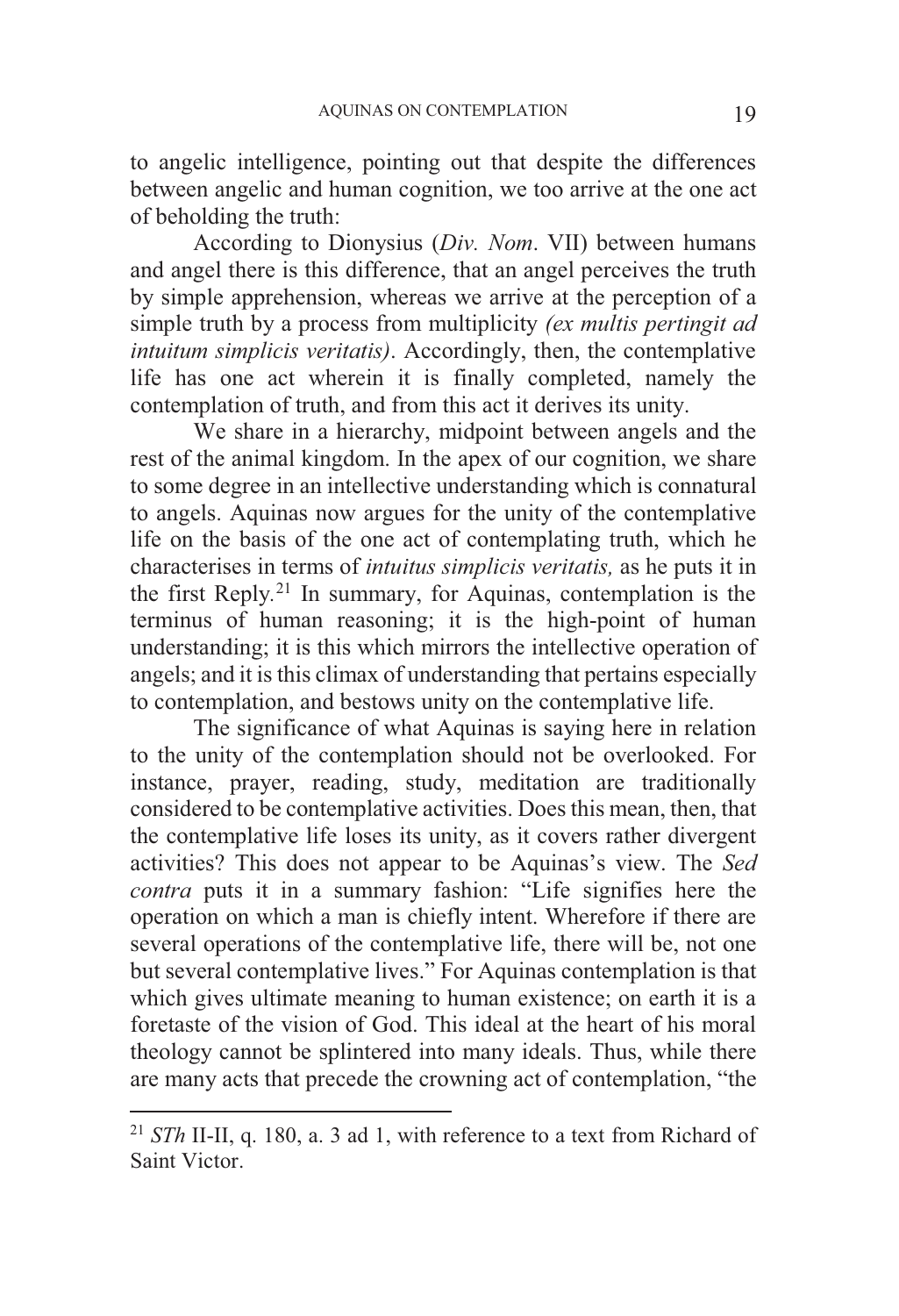contemplative life has one act wherein it is finally completed, namely the contemplation of truth, and from this act it derives its unity." This final act is an intellective apprehension or vision of truth.

This observation has implications for the topic I now hope to discuss. For Aquinas, truth is one. There is not one truth for philosophers, and another one for theologians. Hence, it makes no sense to treat philosophical and theological contemplation as specifically different. To do so, would undermine the very integrity of theology as a science which integrates the findings of other sciences, including philosophy. It is now time to substantiate this claim.

## **2. Theological and philosophical contemplation**

In *STh* II-II, q. 180, a. 4 Aquinas raises the question "Whether the contemplative life consists in the mere contemplation of God, or also in the consideration of any truth whatsoever?" The full response runs as follows:

I answer that, as stated above (II-II, q. 180, a.2), a thing may belong to the contemplative life in two ways: principally, and secondarily, or dispositively. That which belongs principally to the contemplative life is the contemplation of the divine truth, because this contemplation is the end of the whole human life. Hence Augustine says (*De Trin*. I, 8) that "the contemplation of God is promised us as being the goal of all our actions and the everlasting perfection of our joys." This contemplation will be perfect in the life to come, when we shall see God face to face, wherefore it will make us perfectly happy: whereas now the contemplation of the divine truth is competent to us imperfectly, namely "through a glass" and "in a dark manner" (1 Cor. 13:12). Hence it bestows on us a certain inchoate beatitude, which begins now and will be continued in the life to come; wherefore the Philosopher (*Ethic*. x, 7) places our ultimate happiness in the contemplation of the supreme intelligible good.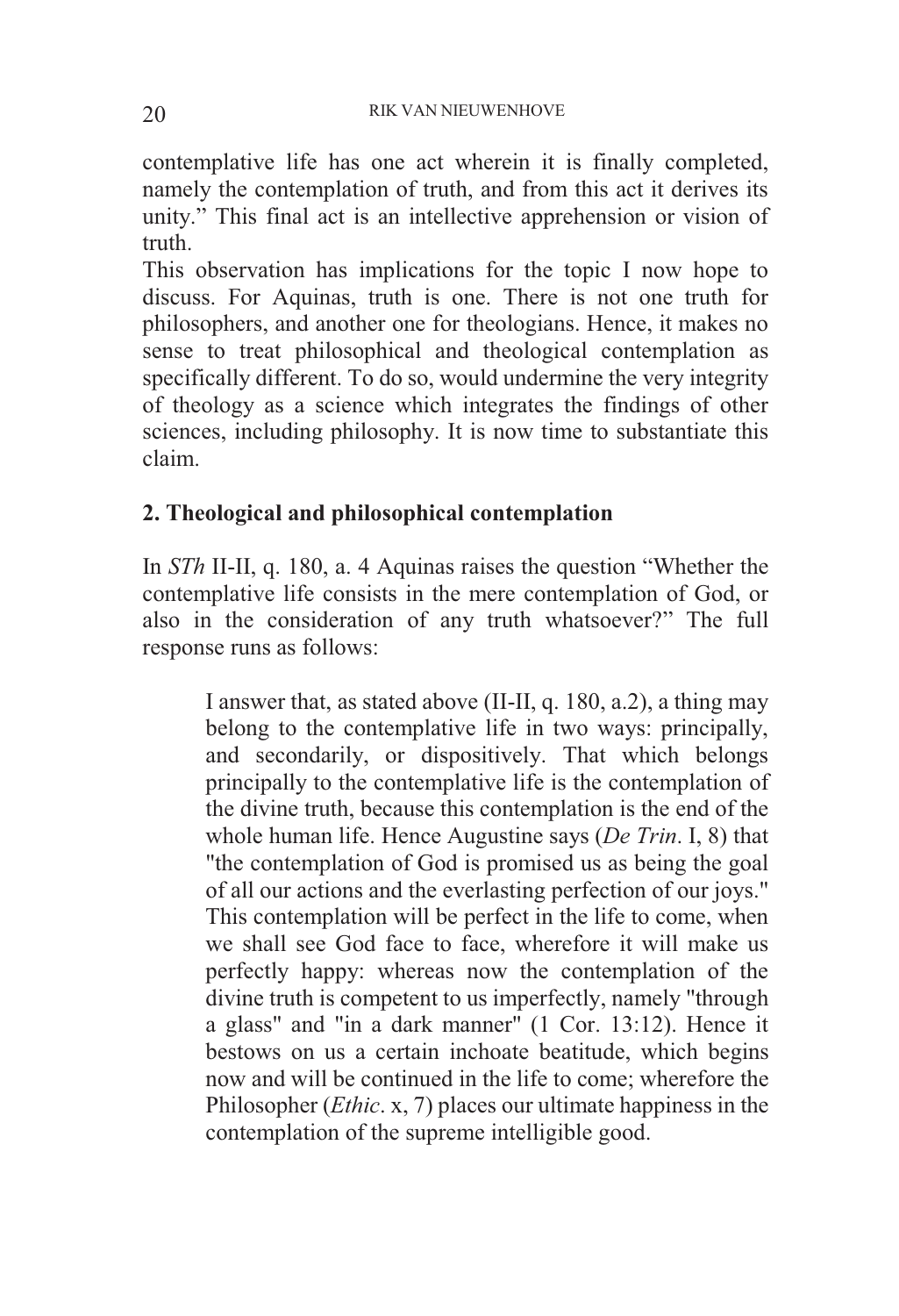Since, however, God's effects show us the way to the contemplation of God himself, according to Rm. 1:20, "The invisible things of God . . . are clearly seen, being understood by the things that are made," it follows that the contemplation of the divine effects also belongs to the contemplative life, inasmuch we are guided thereby to the knowledge of God. Hence Augustine says (*De Vera Relig* xxix) that "in the study of creatures we must not exercise an empty and futile curiosity, but should make them the stepping-stone to things unperishable and everlasting."

 Accordingly it is clear from what has been said (II-II, q. 180, aa. 2-3) that four things pertain, in a certain order, to the contemplative life; first, the moral virtues; secondly, other acts exclusive of contemplation; thirdly, contemplation of the divine effects; the fourth contemplative factor is the contemplation of the divine truth itself. $^{22}$ 

This response rewards close reading.<sup>23</sup> Aquinas had already explained how the moral life can assist us in obtaining serenity, which is a prerequisite for contemplation (art. 2). He had also already mentioned different cognitive acts which contemplation crowns (art.3). In the first paragraph of article 4, then, Aquinas refers to Christian contemplation, including the contemplation at the heart of the endeavours of the Christian theologian. Christian theology takes God as its immediate object of study (cf. *ST* I, q. 1, a. 7), and it does so from the perspective of assent to key Christian beliefs. The quotation from 1 Cor. 13:12 further confirms this. In the second paragraph Aquinas has in mind philosophical contemplation, as the reference to Romans 1:19-20 suggests. Indeed, the passage from Romans 1:19-20 is a stock phrase which Aquinas generally uses to argue for the legitimacy of philosophical pursuits. In *STh* I, q. 7, a. 6, for instance, he had already written, quoting the same passage from Romans: "sacred doctrine essentially treats of God viewed as the highest cause – not only so

-

<sup>22</sup> Following the Leonine edition, which has: *quartum vero contemplativum*, instead of *quartum vero et completivum.* 

<sup>23</sup> Compare Oliva, "La Contemplation…", 590-92.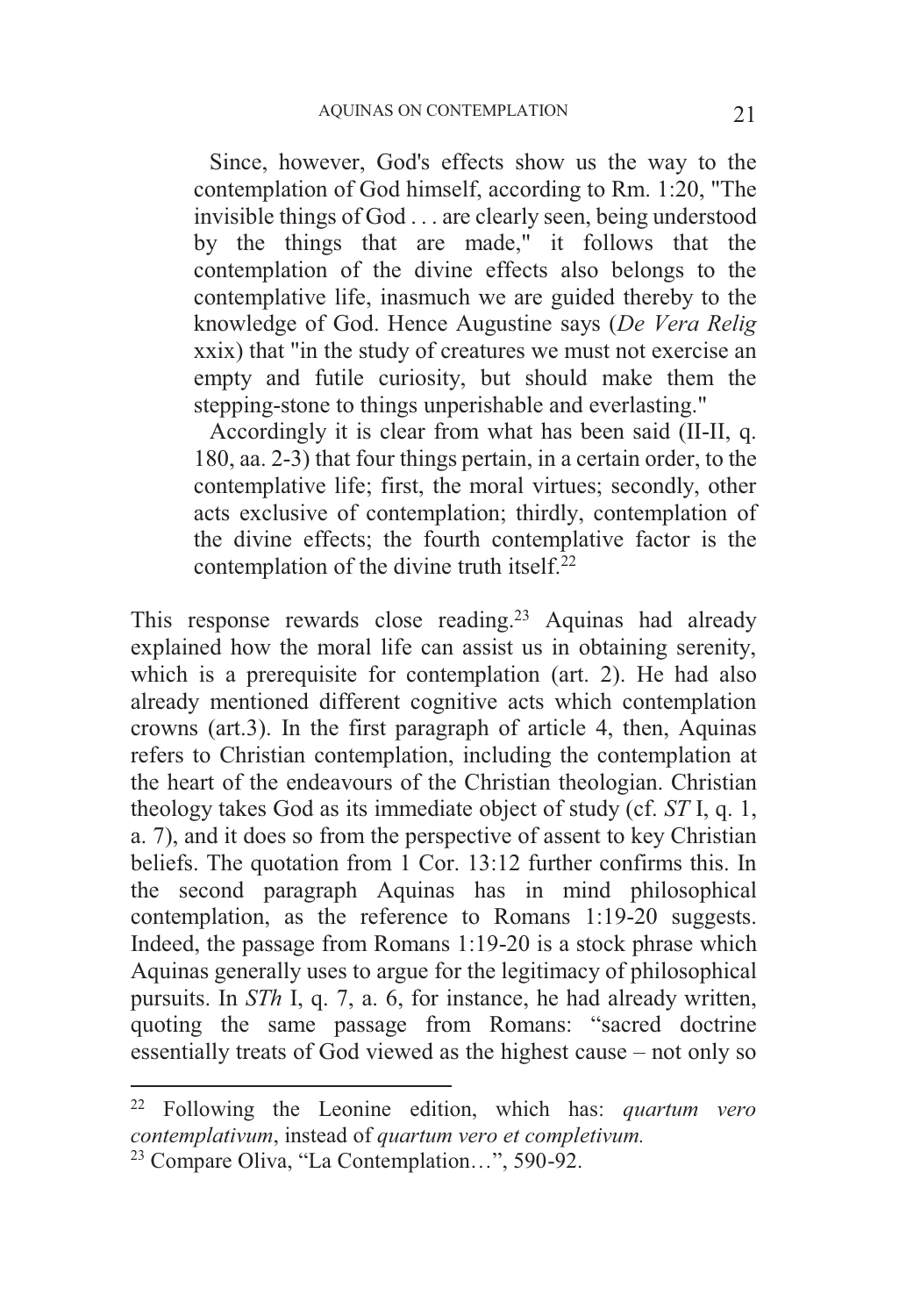far as he can be known through creatures just as philosophers knew him – *That which is known of God is manifest in them* (Rom 1:19) – but also so far as he is known to himself and revealed in others." In both instances the reference to Rom 1:19-20 backs up the validity of a philosophical consideration of creation as a manifestation of God. The reference to Augustine's *De Vera Rel* further reinforces the point that such a philosophical consideration of creation, although legitimate, should not lose this theocentric focus lest it become mere curiosity.

In the final paragraph Aquinas summarises his broad notion of the contemplative life, which he had been developing in previous articles: while contemplation involves several acts which precede the contemplation of divine truth, it is the intellective contemplation of truth which bestows on the contemplative life its unity. Thus, it comprises the moral virtues, as well as other acts, which include inquiry and judgement. It further involves the (philosophical) contemplation of the creation, but ultimately it comes to fruition in *contemplatio divinae veritatis.* Thus, while Aquinas admits there is a certain hierarchy or order *(ordine quodam)* to contemplation there is no hint that he sharply differentiates philosophical from theological contemplation, or considers them to be "specifically different." As Simon Tugwell rightly pointed out, in the *STh* Aquinas is not interested in making a distinction between the intellectual life of the philosopher and that of Christians: "on the contrary, he is eager to show the continuity between the saint and the philosopher (…). The contemplative life is much more simply and straightforwardly the intellectual life, whoever is leading it. A Christian intellectual life must, of course, be motivated by charity, like any other Christian activity; but that does not mean that it becomes something quite different from anyone else's intellectual life $"24$ 

The way we conceive of contemplation will have repercussions for how we interpret how Aquinas conceives of the relation between theology and philosophy, and vice versa.

<sup>24</sup> S. Tugwell, *Albert and Thomas*, 285.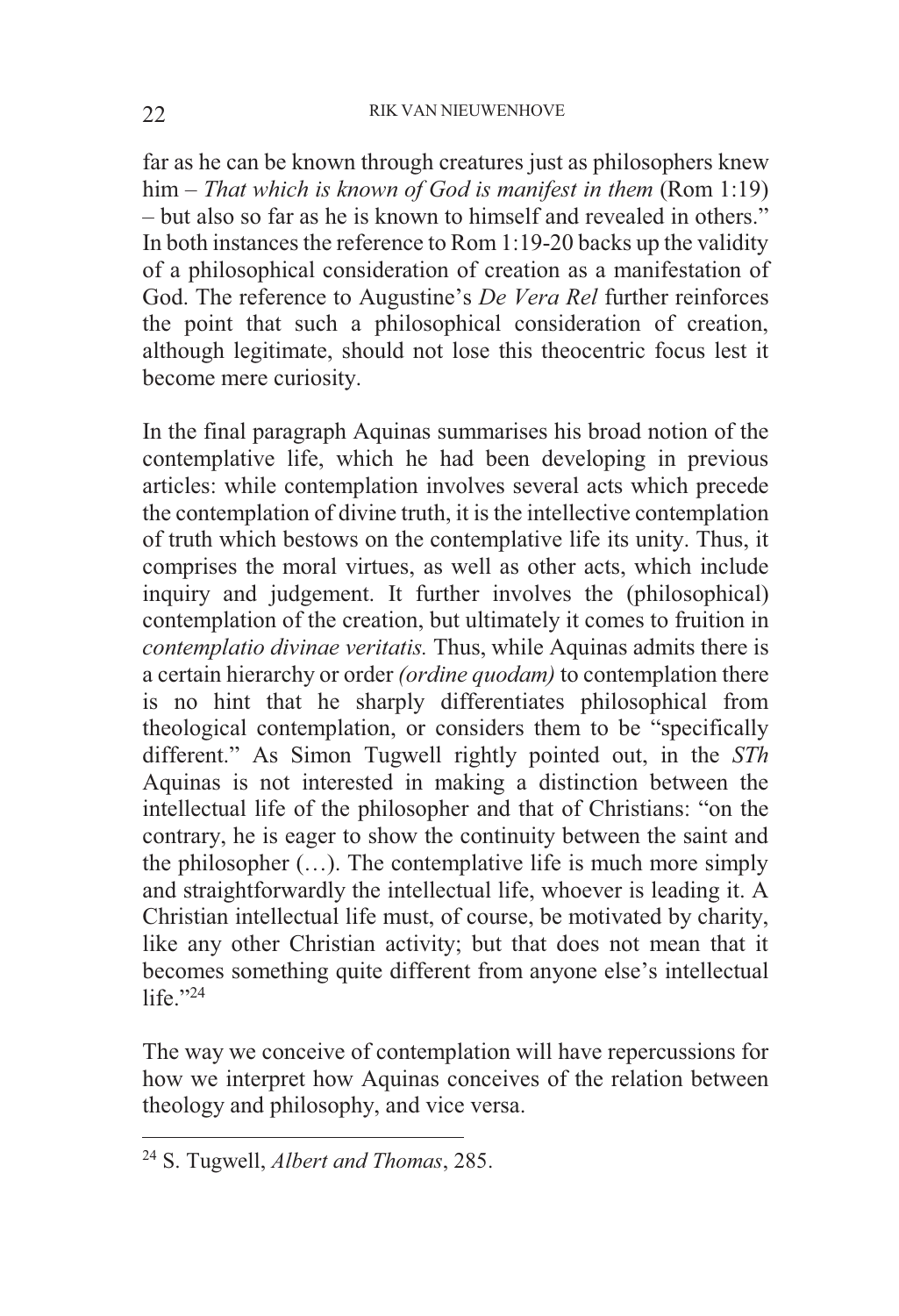Anyone who subscribes to the view that Christian and philosophical contemplation are different in kind, will find it difficult to account for the harmonious way in which Aquinas conceives of the relation between theology and philosophy. Or again, those scholars (such as Eugene Rogers, John Milbank, and others) who are of the view that Aquinas has no place for philosophical considerations in his theological outlook, will probably be wedded to the position that Christian and philosophical contemplation are inherently different acts – a position that Aquinas, in my reading, does not support. Aquinas's general notion of contemplation –"the consideration of truth"– covers both Christian and philosophical contemplation, and nowhere in the *Summa* does Aquinas state that these are 'specifically' different, as some commentators have asserted.<sup>25</sup> Nor does Aquinas use the phrase "infused contemplation" anywhere in his writings, as some twentieth century scholars (e.g., from Garrigou-Lagrange to Jean-Pierre Torrell) appear to claim.<sup>26</sup> At the heart of contemplation is an intellective understanding that Aquinas considers to be the culmination of our reasoning processes, and this intellective

<sup>25</sup> For the claim of a "specific difference", see for instance the comments by the Editors of the Blackfriars Edition, *Summa Theologiae* Volume 46 *Action and contemplation (2a2ae 179 - 182)* Latin Text, English Translation, Introduction, notes appendices & glossary by Jordan Aumann (NY: Blackfriars and McGraw-Hill, 1966), Appendix 3 "Contemplation": "Acquired supernatural contemplation [which includes theological contemplation under the impetus of charity] issues from the infused virtues of faith and charity. (…) It is (…) specifically different from purely natural acquired recollection [which includes philosophical contemplation]." ( 106).

<sup>&</sup>lt;sup>26</sup> For attributing "infused contemplation" to Aquinas, see for instance R. Garrigou-Lagrange, *Christian Perfection and Contemplation* (Rockford, Ill.: Tan Books, 2003), 221-35 and Jean-Pierre Torrell, *Christ and Spirituality...* 15, with a reference (unconvincing, in my view) to *In Ioannem* I, lect. 11, no. 211.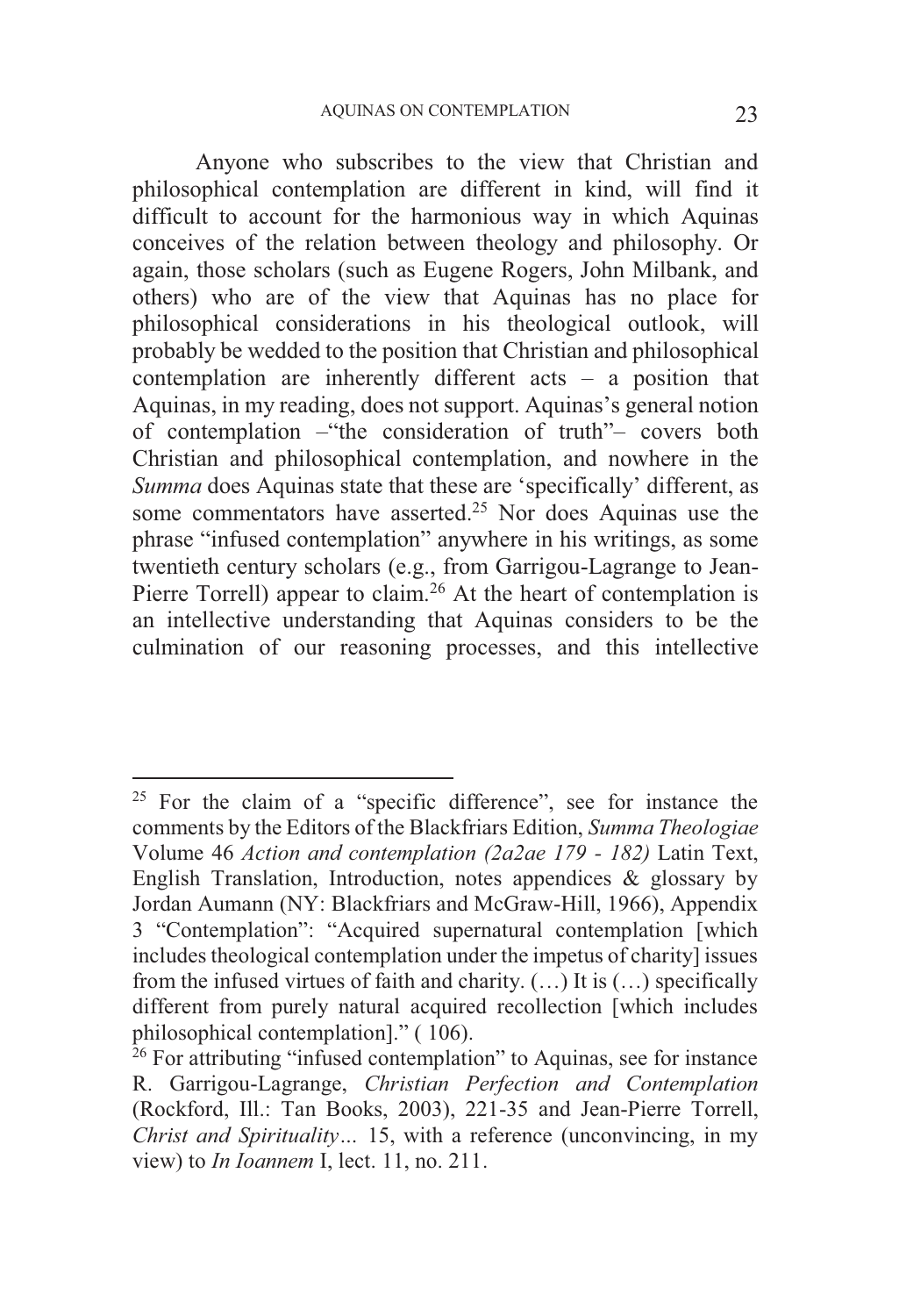understanding extends to both philosophical and theological contemplation.27

In a helpful contribution Rudi te Velde has reminded us that the widespread view of the relationship between reason and revelation as constituting two separate sources of knowledge about God is really "a distortion belonging to later times. Revelation, as distinguished from reason, pertains to the formality under which God is known as object of faith."28 Thus, *Sacra Doctrina* is not a science about a different reality; it is about the same reality as metaphysics but seen under a different formality, namely "the aspect of the intelligibility which things have when seen in the light of God's revelation<sup>"29</sup>

Te Velde's views will resound with all those who have read the first question of the *STh*. The very first article addresses the question "Whether, besides philosophy, any further doctrine is required?" The answer is a resounding "Yes": given our limitations (in terms of intelligence and time) it was necessary, for our

-

 $27$  A stronger case –yet still unconvincing, in my opinion– could be made that the speculative sciences, namely natural science, mathematics, and divine science involve different kinds of cognition (through their respective approaches: *rationabiliter*, *disciplinabiliter*, and *intellectualiter*) rather than that philosophy ("theology pursued by philosophers") and theology ("theology taught in Sacred Doctrine") involve a different *intellectus*. Cf. *Expos De Trin* q. 5 art. 4 and q. 6. All our philosophical pursuits can be described as an intellectual glimpse *(quasi intuitu)* which prepares us for Christian theology (cf. *ScG* IV 1.4). Metaphysics is especially intellective, while natural philosophy relies primarily on *ratio* or discursive reasoning. (*Expos De Trin* q. 6 a.1). This suggests that metaphysics, being especially intellective, is particularly apt at preparing us for the Christian contemplation of God.

<sup>28</sup> See Rudi A. te Velde, "Understanding the *Scientia* of Faith" in Fergus Kerr (ed.), *Contemplating Aquinas. On the Varieties of Interpretation* (IN: University of Notre Dame Press, 2003), 55-74. For this quotation, see 61

<sup>29</sup> *Ibidem*, 68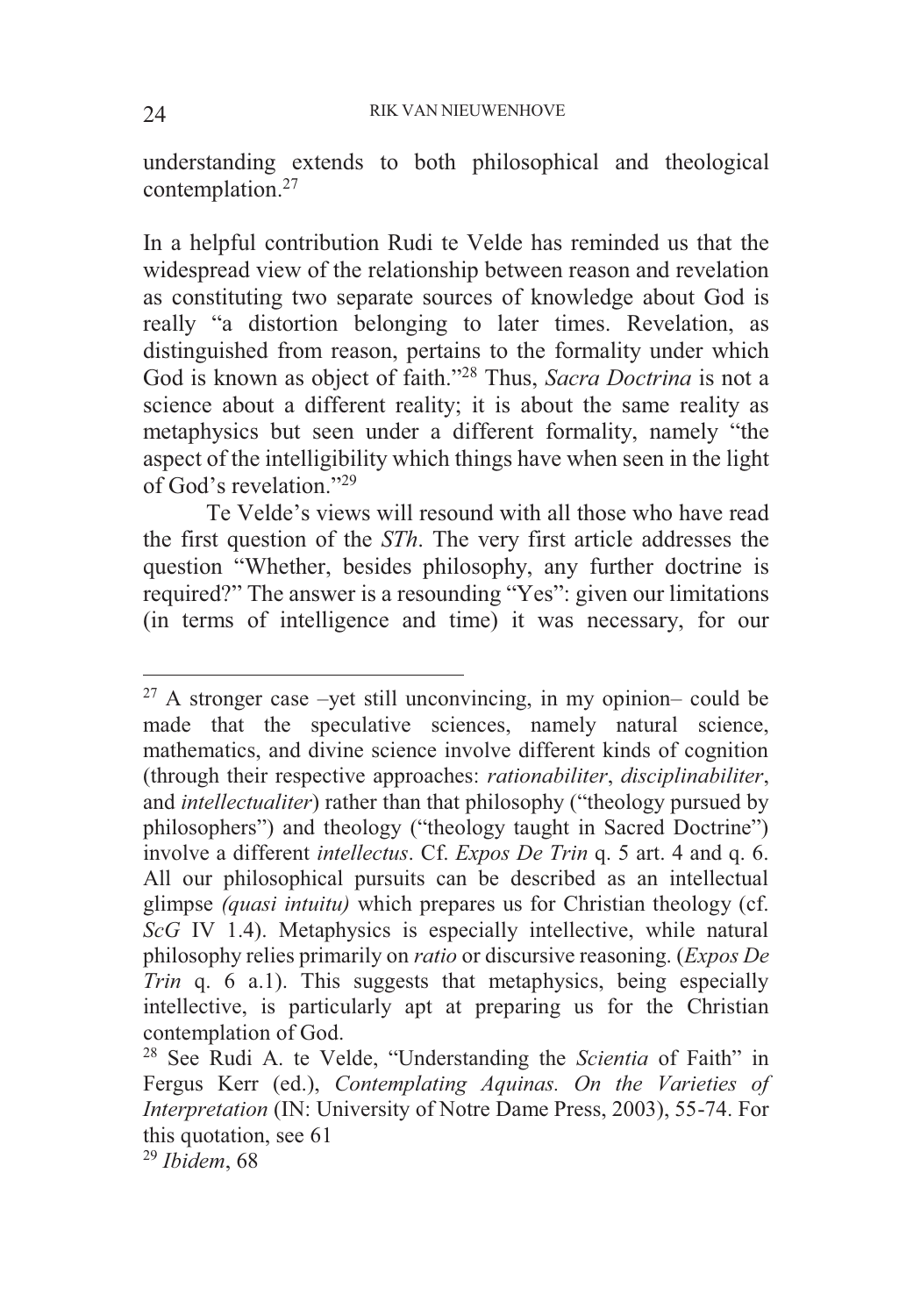salvation, that we should be taught divine truths by revelation. But this does not imply that theology considers an entirely different area of study: "there is no reason why those things which may be learned from philosophical science, so far as they can be known by natural reason, may not also be taught us by another science so far as they fall within revelation." (*STh* I, q. 1, a. 1 ad 2) Theology considers things "under the formality of being divinely revealed" (*STh* I, q. 1, a. 3) and is based on principles revealed by God (*STh* I, q. 1, a. 2). Metaphysics also treats of God as the highest cause but it does so from another angle (to use a spatial metaphor). To refer to a text quoted earlier: "Sacred doctrine essentially treats of God viewed as the highest cause –not only so far as he can be known through creatures just as philosophers know him –*That which is known of God is manifest in them* (Rom 1:19)– but also so far as he is known to himself alone and revealed to others." (*STh* I, q. 1, a. 6) Note that Aquinas writes "*not only* so far as he can be known through creatures" –which implies that theological science also includes knowledge of God through creatures. In *STh* I, q. 1, a. 3 ad 2 he drives home the point:

 Objects which are the subject-matter of different philosophical sciences can yet be treated of by this one single sacred science under one aspect precisely so far as they can be included in revelation. So that in this way, sacred doctrine bears, as it were, the stamp of divine science, which is one and simple, yet extends to everything.

 In short, theology is an all-encompassing or architectonic discipline for Aquinas: it also includes knowledge which we usually associate with philosophy. It is this inclusivity of theology as the overarching science which sanctions the use of philosophical rationality within the domain of theology.30 Of course, such a broad and inclusive approach does not weaken the claim that God remains the primary object of the science of theology (as is argued in *STh* I, q. 1, a. 7). Peter Lombard, for instance, had stated that other things (such as "things and signs") are also included a topics of theology. Aquinas does not disagree but he makes the point that God remains the primary subject of theology, and things are only treated as

<sup>30</sup> *Ibidem,* 68.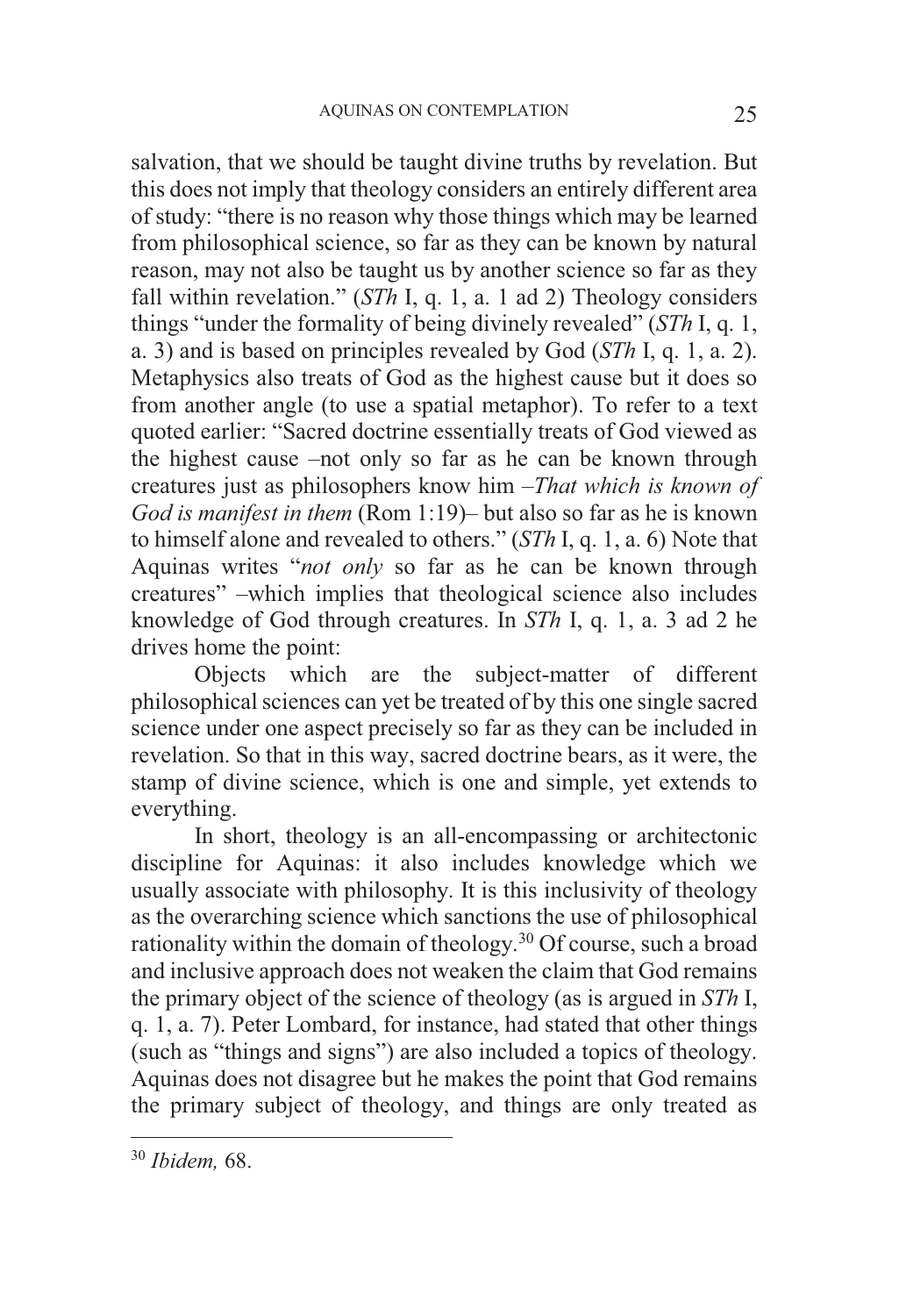subject of theology if "they have a reference to God" as their origin or end (*STh* I, q. 1, a. 7). This focus on God is essential for theology to remain a unified science.

 While the philosophical and the theological paths are both legitimate ways of pursuing truth, Aquinas is, of course, in no doubt about the superiority of the latter, as the first article in the *Summa Theologiae* makes clear. Still, for Aquinas, philosophy and theology are not in competition with one another; nor is it necessary somehow to insulate theology from the intrusions of philosophy. His perspective is more serene than our modern one: for him, our philosophical pursuits point the way and open up a theological vista, just as nature craves grace. This is perhaps one of the reasons why by the end of the *Secunda Secundae* Aquinas operates with an integrative view of contemplation. In defining contemplation in broad terms as "nothing else than the consideration of truth"31 he can cover both theological and philosophical truth. If we fail to acknowledge Aquinas's inclusive and integrative understanding of contemplation, the status of theology as the science which integrates the findings of other disciplines, while respecting their integrity, will become eroded.

 There is little doubt that Aquinas considered philosophy and theology specifically different disciplines, as *STh* I, q. 1, a. 1 ad 2 states *(differt secundum genus).* But from this it does not follow that they imply specifically different acts of understanding. One may raise the legitimate question: is our act of understanding while reading the five ways (a preamble to faith) or when pondering philosophical arguments for the immortality of the soul (in *Disputed Questions On the Soul*) specifically different from the act of understanding a theological argument, such as that there must be two wills in Christ, and not one (cf. *STh* III, q. 18, a. 1)? Or is there any merit in the suggestion that a theologian on whom the virtue of charity and the gift of wisdom have been bestowed, understands the data of faith in a *specifically different* manner from one who does not enjoy these gifts? (This is not to deny that the theologian who has a living faith may understand them *better* or have a more intimate understanding than a theologian who has a dead faith; but

-

<sup>31</sup> *STh* I-II, q. 35, a. 5 ad 3: "nihil aliud sit quam consideratio veri."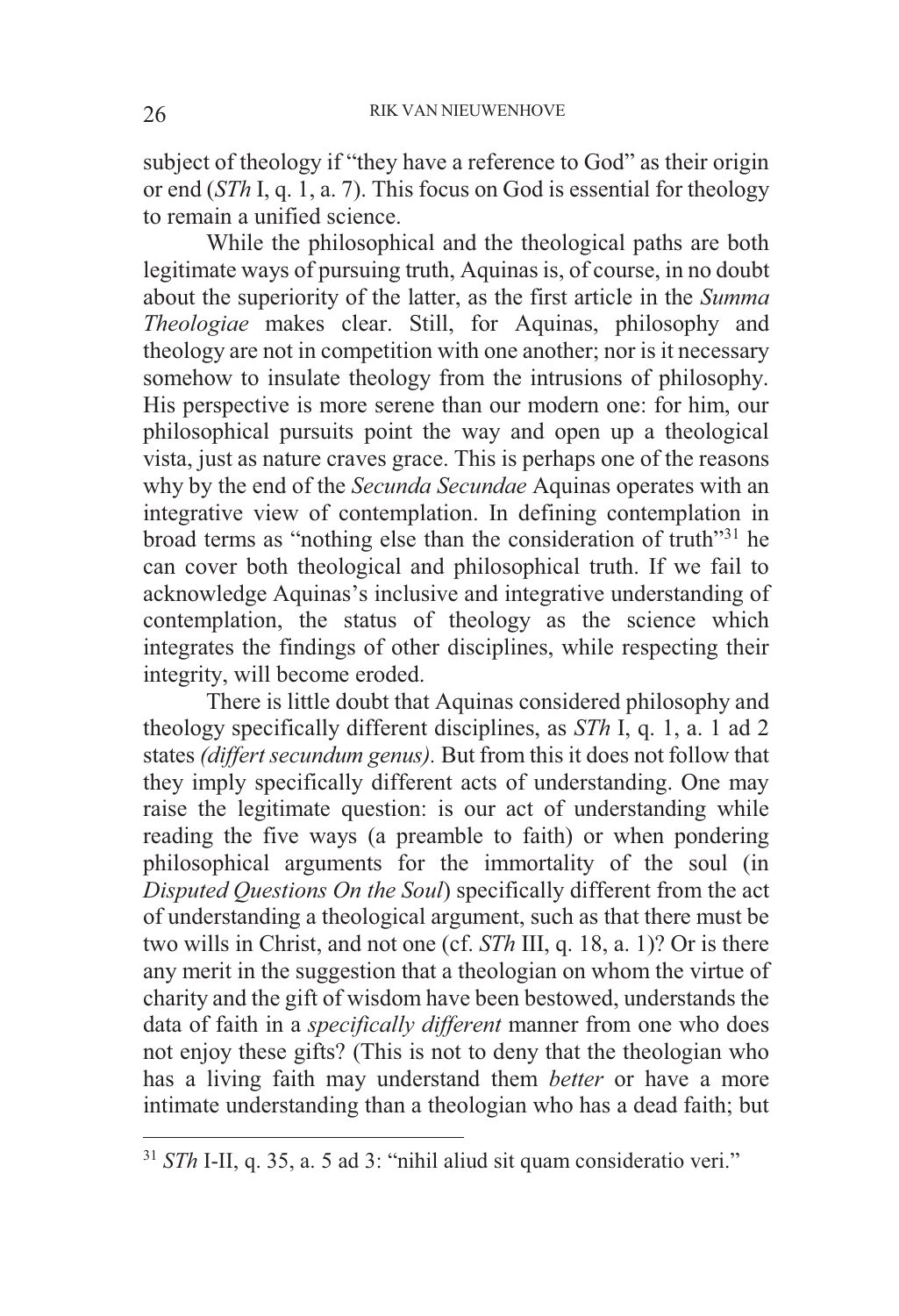that is a different claim). I am not aware that Aquinas suggests this to be the case, and I suspect he would resist such a claim, for it would splinter the contemplative life into a multiple acts: "if there are several operations of the contemplative life, there will be, not one but several contemplative lives." Given the unity of contemplation as the goal of human life, this seems an unacceptable suggestion. I will now argue that this integrative notion of contemplation does not merely include theological and philosophical contemplation, but also the contemplation of the ordinary Christian.

## **3. Contemplation of the ordinary Christian**

Earlier, I have attempted to show that Aquinas invariably refers to Neoplatonic sources to argue for the intellective nature of human cognition, which, as we have seen, is central to his notion of contemplation. I also suggested why he could not appeal to Aristotle, given the apodeictic character attached to Aristotelian contemplation. This raises a further question: why exactly does *intuitus simplex* occupy such a pivotal role in Aquinas's understanding of contemplation? I will conclude this contribution by hinting at a number of possible (theological) reasons.

 Emphasising the intellective, non-discursive nature of human cognition has a number of advantages. First, as indicated earlier, it makes clear that to the degree that we, too, are intellective, we share in a hierarchy which puts us within touching distance of angels, who are entirely intellective. This matters to Aquinas for whom hierarchy adds to the beauty of the created world.<sup>32</sup>

 More importantly, it further supports his view that there is continuity between our ways of knowing on earth, and the beatific vision. The intellective dimension of contemplation on earth prefigures our non-discursive ways of knowing God in the afterlife. This kind of continuity mattered to Aquinas the theologian, for whom grace perfects nature but does not abolish it. Thus, the intellective nature of contemplation enables Aquinas to argue more

<sup>32</sup> *ScG* III, 97.3.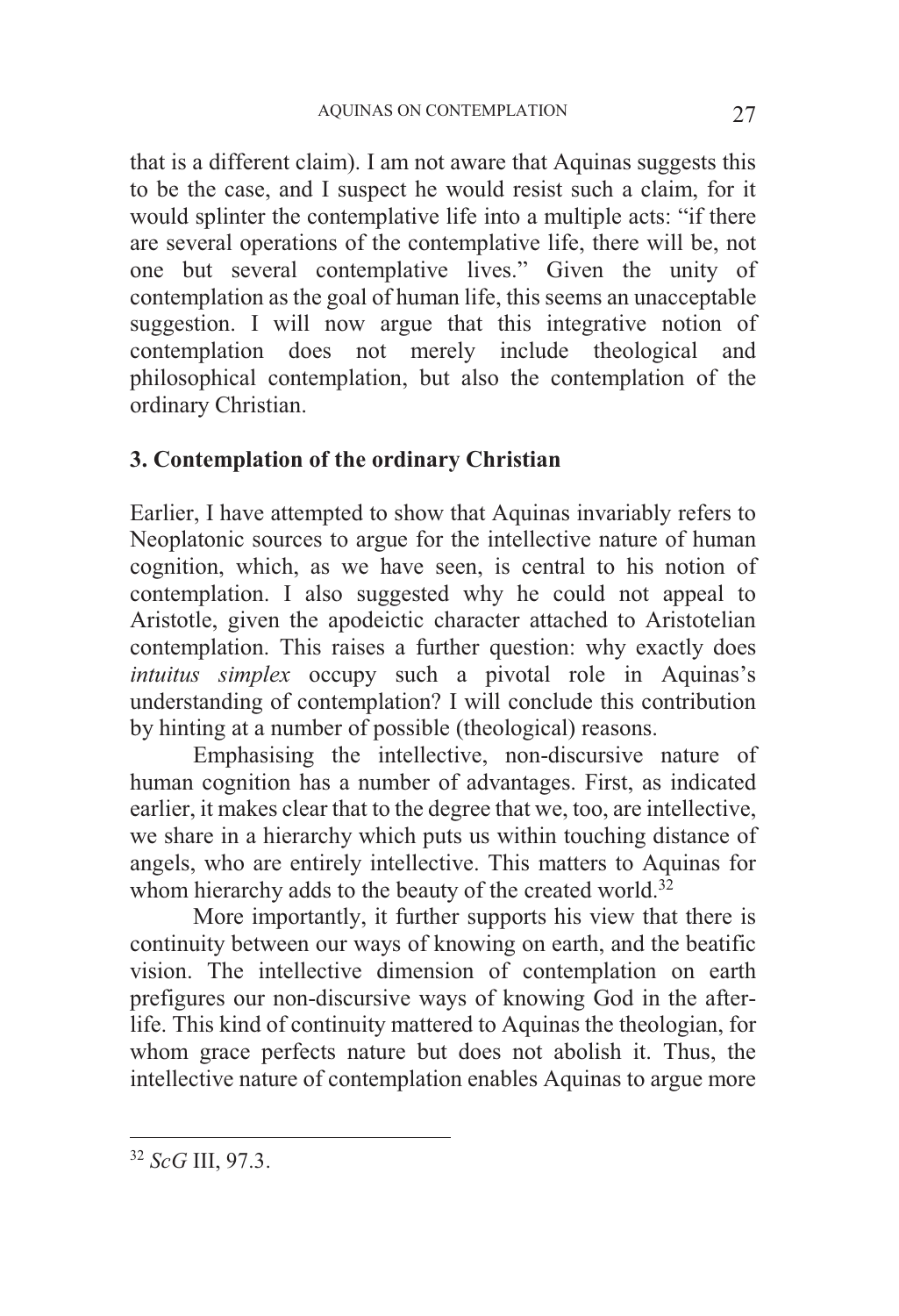cogently that contemplation on earth is an inchoative sharing in heavenly beatitude.<sup>33</sup>

 Finally, and perhaps more importantly, there is the issue of inclusivity of contemplation. For Aristotle, as mentioned earlier, the final acme of our reasoning processes appears to remain linked with demonstration and knowledge of causes. For Aquinas the culmination of contemplation is clearly intuitive or nondiscursive.<sup>34</sup> In my view it is here that the notions of simplicity and *intuitus simplex* are of particular significance. Aquinas is willing to defend notions of *scientia, intellectus* and *sapientia* that are utterly non-composite and non-discursive, especially when he discusses the theoretical gifts of the Holy Spirit.

 Given the fact that an exhaustive discussion of the gifts of the Holy Spirit is beyond the confines of this paper, I will focus for present purposes exclusively on Aquinas's treatment of the intellectual gifts of the Holy Spirit in the latter parts of the *Summa Theologiae*. As is well-known, Aquinas altered his views on the gifts of the Holy Spirit throughout his career. It was only towards the end of his career that he appended the gifts to their relevant theological and cardinal virtues. The cognitive gifts of *intellectus* (II-II, q. 8) and *scientia* (II-II, q. 9) are appended to the theological

<sup>33</sup> See *STh* II-II, q. 180, a. 4: "inchoatio beatitudinis, quae hic incipit ut in futuro terminetur."

<sup>34</sup> See also this early text: III *Sent* d. 35 q. 1, a. 2 qc. 2: "The contemplative life consists in the activity that one assumes (*acceptat*) above all others. (…) Now, the inquiry of reason *(inquisitio rationis)* proceeds from a simple regard of the intellect *(a simplici intuitu intellectus progreditur*) – for one proceeds by starting out from principles which the intellect holds; so too the intellect attains certainty when the conclusions it draws can revert back to the principles through which the intellect attained certainty. This is why the contemplative life consists primarily in the operation of the intellect *(Et ideo vita contemplativa principaliter in operatione intellectus consistit)*: the very word 'contemplation' suggests this as it denotes 'vision.' The contemplative person, however, uses rational inquiry *(inquisitione rationis)* so as to attain the vision of contemplation, which is his main goal."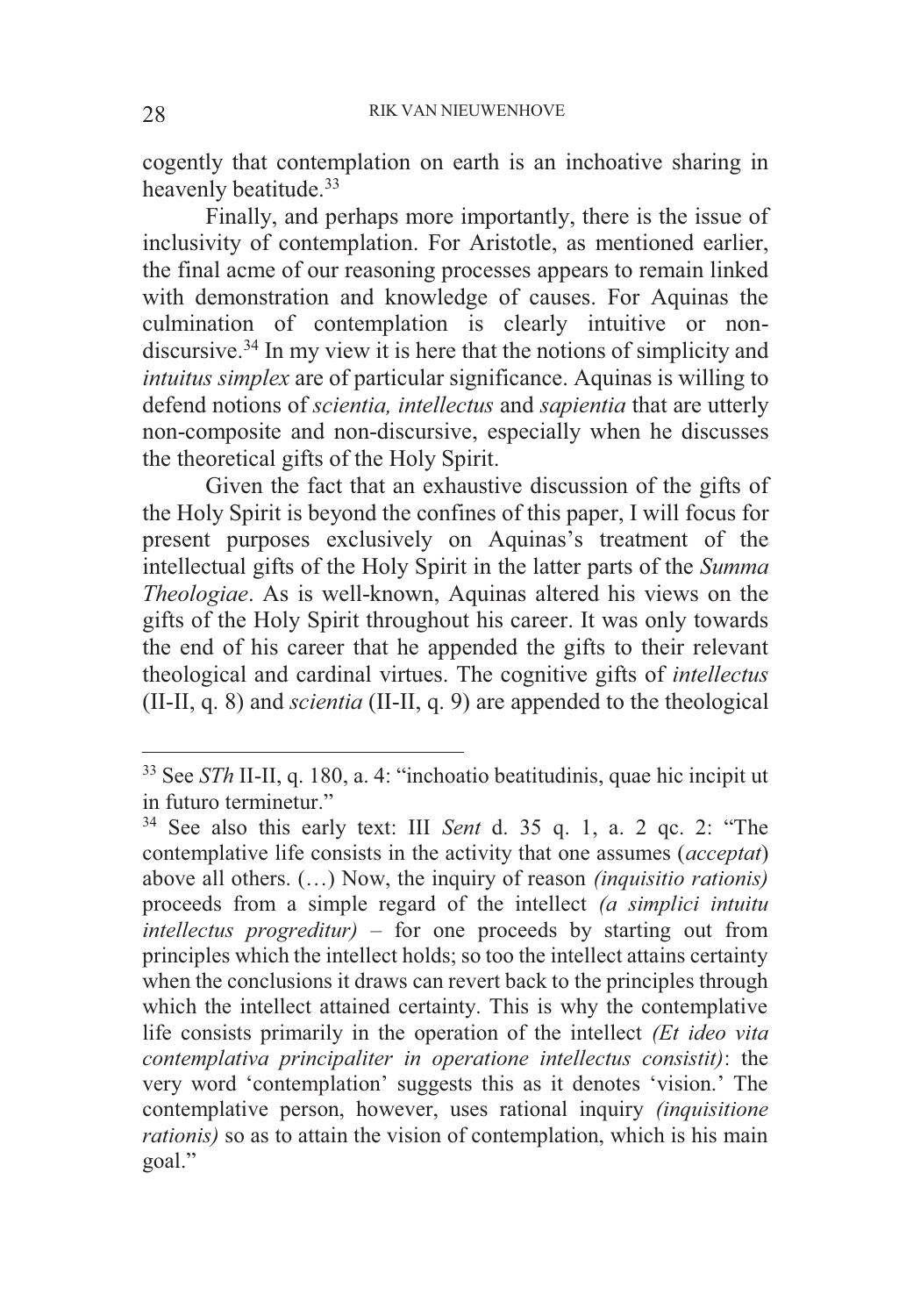virtue of faith, while *sapientia* (II-II, q. 45) is discussed in the context of charity, and *concilium* (II-II, q. 52) is associated with prudence.

Aquinas usually distinguishes between two key operations of the intellect, namely grasping the indivisible and judgement.35 In order to clarify the distinction between the gifts of understanding and knowledge he refers to these two basic operations. The gift of knowledge involves judgement; the gift of understanding is an instance of the first operation (the apprehension of quiddity): it involves a certain perception of the truth,<sup>36</sup> "an excellence of cognition that penetrates into the heart of things" *(excellentia cognitionis penetrantis ad intima).*<sup>37</sup>

 The first objection of *STh* II-II, q. 8, a.1 is particularly relevant for our purposes: given the fact that humans know truth mainly discursively (*discursive*), which we associate with *ratio* rather than knowing simply (*simpliciter*), which we usually connect with *intellectus*, we should speak of 'the gift of reason' *(donum rationis)* rather than 'the gift of understanding' (*intellectus*). In his reply, Aquinas reiterates that our reasoning proceeds from, and ends in, understanding. We speak therefore of 'the gift of understanding' (rather than of 'the gift of reason') because the gift of understanding is in comparison with what we know supernaturally, what the natural light is in regards to the things we know intuitively and primordially. Thus, the gift of understanding assists us in immediately perceiving the truth *(perceptio veritatis),* and piercing with the mind *(mente penetrare)* into the principles of faith.38

<sup>35</sup> *In Meta* Bk VI lect. 4 (no. 1232): "The intellect has two operations. One of these is called the understanding of indivisibles, and this is the operation by which the intellect forms simple concepts of things by understanding the whatness of each one of them. The other operation is that by which the intellect combines and separates." See also *In Meta* IV (no. 605); *In De An* III, nos 760-62; *De Ver* q. 14, a. 1. I *Sent* d. 19, q. 5, a. 1 ad 7; *Expos De Trin* q. 5, a. 3. 36 *STh* II-II, q. 8, a. 5 ad 3. 37 *STh* II-II, q. 8, a. 1 ad 3. 38 *STh* II-II, q. 8, a. 6 ad 2.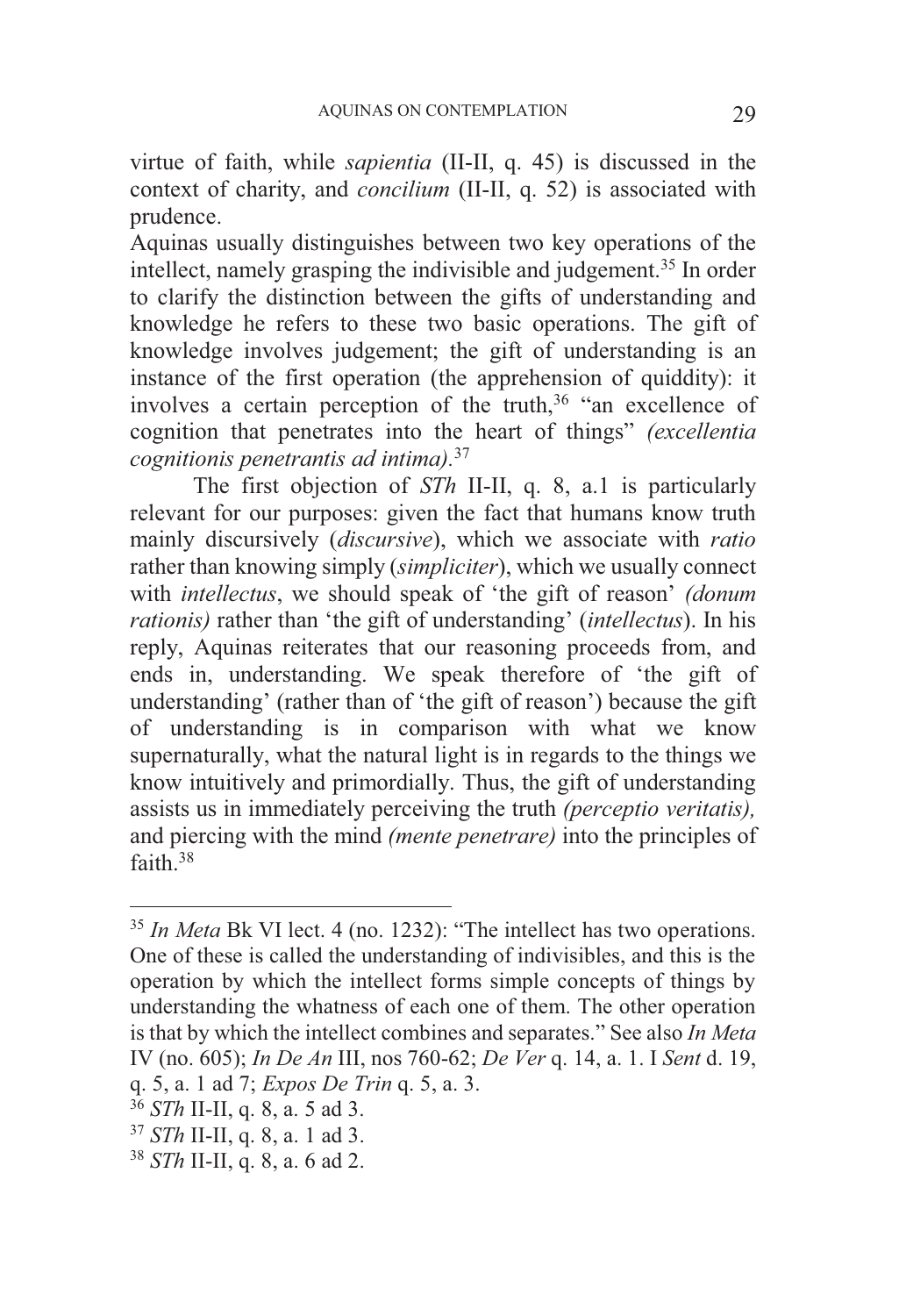It should not strike us as particularly surprising that the gift of understanding is non-discursive. After all, the same can be said about the intellectual virtue of understanding. More significant is how Aquinas characterises the gifts of knowledge and wisdom. The first objection in article 1 of question 9 of the *Secunda Secundae* – the article raises the question whether *scientia* is a gift– cites *An. Post.* I, 2 (71 b18), where Aristotle writes that demonstration is a syllogism producing *scientia*. Whereas science is the result (*effectum*) of our natural reasoning efforts, the gift of knowledge surpasses our natural ability. In his reply, Aquinas, while acknowledging that human science is acquired by means of demonstration, argues that the gift of the Holy Spirit is a participated likeness in the divine way of knowing, which is nondiscursive and simple:

 In God there is a sure judgement of truth without any discursive process, by simple intuition *(absque omni discursu per simplicem intuitum).* Therefore, God's knowledge is not discursive, or ratiocinative, but absolute and simple *(non est discursiva vel ratiocinativa, sed absoluta et simplex)*, to which that knowledge is likened which is a gift of the Holy Spirit, since it is a participated likeness thereof *(participata simulitudo ipsius)*. 39 In short, the non-discursive or intuitive nature of the gift of knowledge is one of the key features that distinguishes it from the intellectual virtue of *scientia*.

 Following Augustine, Aquinas distinguishes between the gifts of knowledge and wisdom by linking the former with the cognition of things created, and the latter of things divine.<sup>40</sup> Whereas the gift of knowledge pertains to judgements of created things, the gifts of understanding and wisdom, then, are particularly

 $39$  STh II-II, g, 9, a, 1 ad 1.

<sup>&</sup>lt;sup>40</sup> Augustine, *De Trinitate XIII, 24. In <i>De Trin XII, 21-25* Augustine had also associated wisdom with contemplation and knowledge with action, making an interesting distinction between intellective cognition of eternal things (wisdom), and rational cognition of temporal things (knowledge). For Aquinas's comments, see for instance his *In Col*. 2:3, no. 81.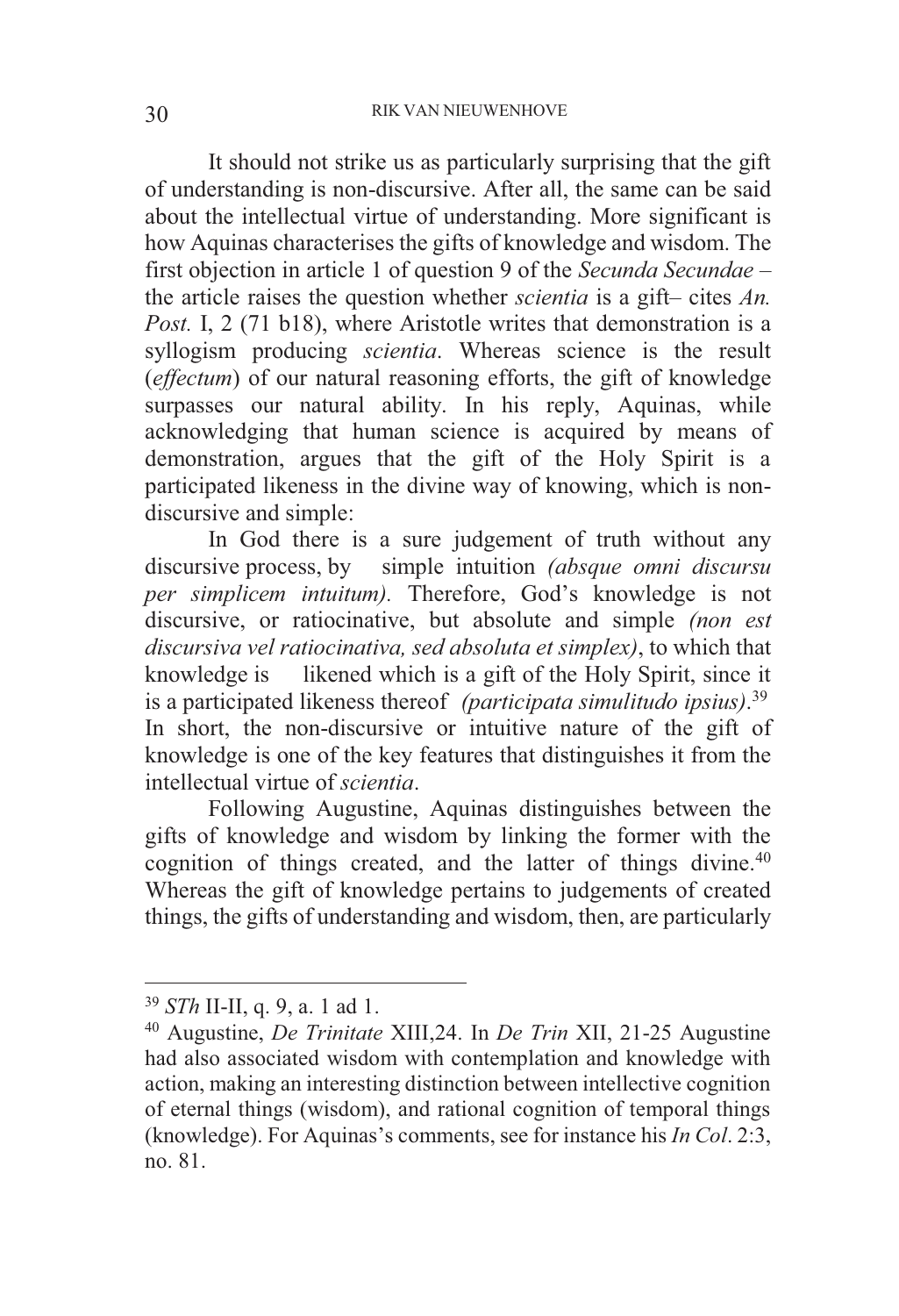relevant for our contemplation of divine truth.<sup>41</sup> I have already outlined the non-discursive nature of the gift of *intellectus*. It is now time to examine the gift of *sapientia*.

 The virtue of wisdom and the gift of wisdom both involve judgement according to divine norms. The gift of wisdom, however, is characterised by an intuitive judgement, which distinguishes it from the intellectual virtue of wisdom: "It belongs to the wisdom that is an intellectual virtue to pronounce right judgement about divine things after reason has made its inquiry, but it belongs to wisdom as a gift of the Holy Spirit to judge aright about them on account of connaturality with them."42 Aquinas quotes Ps-Dionysius's remark from *The Divine Names* ch.2 about Hierotheus who "suffered divine things" through a connaturality or sympathy, which results from the unity with God that charity effects.43 By way of illustration, Aquinas draws a well-known contrast with right judgement in matters of chastity after a reasoning process, and an instinctive or intuitive awareness how to judge when one has the habit of chastity. This theme of connaturality has been frequently commented upon in scholarship.<sup>44</sup> For our purposes it suffices to state that the gift of wisdom, as connatural, is intuitive and non-discursive.

 Now, this non-discursive gift of wisdom is of central importance in the contemplation of God. Through charity we are intimately united with God. Through it and the gift of wisdom that flows from charity, we are directed towards contemplation of God (as well as proper action).45

Aquinas's notion of contemplation incorporates central insights from Aristotle. It is, however, overall far more inclusive and less elitist. It can accommodate the contemplation of both the

1

<sup>41</sup> *STh* II-II, q. 9, a. 4 ad 3.<br>
42 *STh* II-II, q. 45, a. 2.<br>
43 *STh* II-II, q. 45, a. 2.<br>
44 See for instance Jean-Pierre Torrell, *Saint Thomas Aquinas. Vol.* 2. *Spiritual Master* (Washington DC, The Catholic University of America, 2003), 206-24.

<sup>45</sup> *STh* II-II, q. 45, a. 3 ad 1 and ad 3 (*ad sapientiam pertinet contemplatio divinorum, quae est visio principii*); II-II, q. 45, a. 5.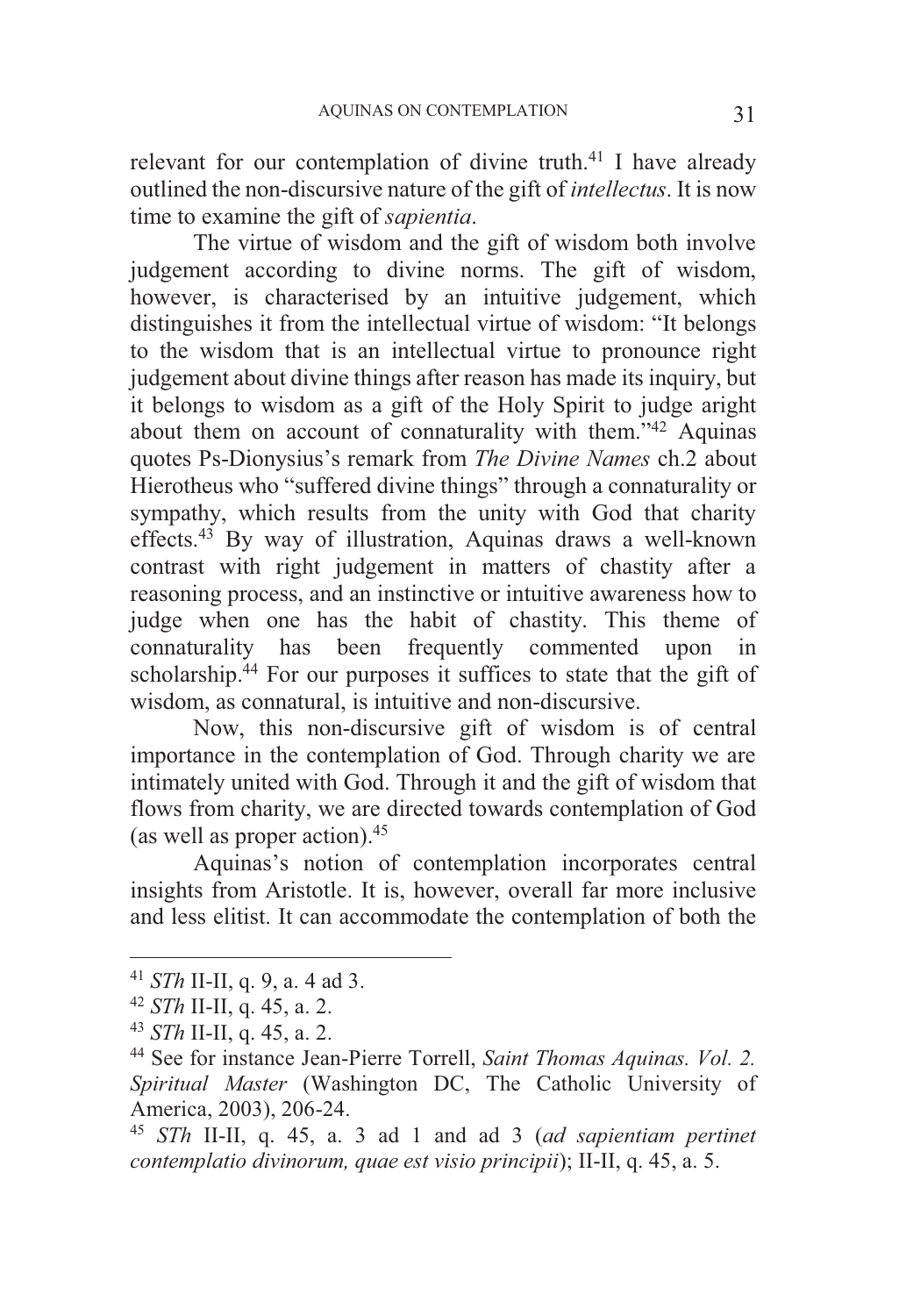philosopher who pursues knowledge and wisdom through discursive reasoning, the theologian, and the illiterate *vetula* who grasps and subscribes to central articles of the Christian faith –even though she may not be able to reason about them, or refute arguments against them; if she enjoys the gifts of the Holy Spirit she just *sees* their truthfulness. In III *Sent* d. 36 q. 1, a. 3 ad 5 (no. 12831) Aquinas explicitly states that all Christians –most of whom do not have the philosophical or theological skills to engage in reasoning and demonstrative argumentation about what they believe– are called to participate in contemplation: "Although all those who are in the active life do not attain to a perfect state of contemplation, every Christian who is in a state of salvation must participate somehow in contemplation, for the commandment is given to all: 'Be still, and see that I am God.'" (Ps. 45:11). As the quotation suggests, Aquinas interprets the third commandment (keeping the Sabbath) in terms of a universal call to contemplation.46 Similarly, in *Summa contra Gentiles* I.6 he rejoices in the fact that "inspiration [is] given to human minds, so that simple and untutored persons, filled with the gift of the Holy Spirit, come to possess instantaneously the highest wisdom…" *(ut idiotae et simplices, dono spiritus sancti repleti, summam sapientiam et facundiam in instanti consequerentur).* It further explains why Aquinas considered the Virgin Mary as excelling in contemplation – a view that Aristotle undoubtedly would have found rather puzzling.47

 Contemplation is the goal of our entire life *(finis totius vitae).* It is a foretaste of heavenly beatitude.<sup>48</sup> All Christians are called to contemplation but not all Christians have the intellectual skills to

-

<sup>46</sup> III *Sent*, d. 36 q. 1, a. 3 ad 5 *Ad quintum dicendum, quod quamvis ad perfectum statum contemplationis non perveniat omnis qui in vita activa est; tamen omnis Christianus qui in statu salutis est, oportet quod aliquid de contemplatione participet, cum praeceptum sit omnibus: vacate, et videte quoniam ego sum Deus, Psal. 45, 2; ad quod etiam est tertium praeceptum legis.*

<sup>47</sup> *Sermon Puer Iesus*. See also *STh* III, q. 27, a. 5 ad 3. 48 See *STh* I-II, q. 3, a. 5 c. and *STh* II-II, q. 180, a. 4: "inchoatio beatitudinis."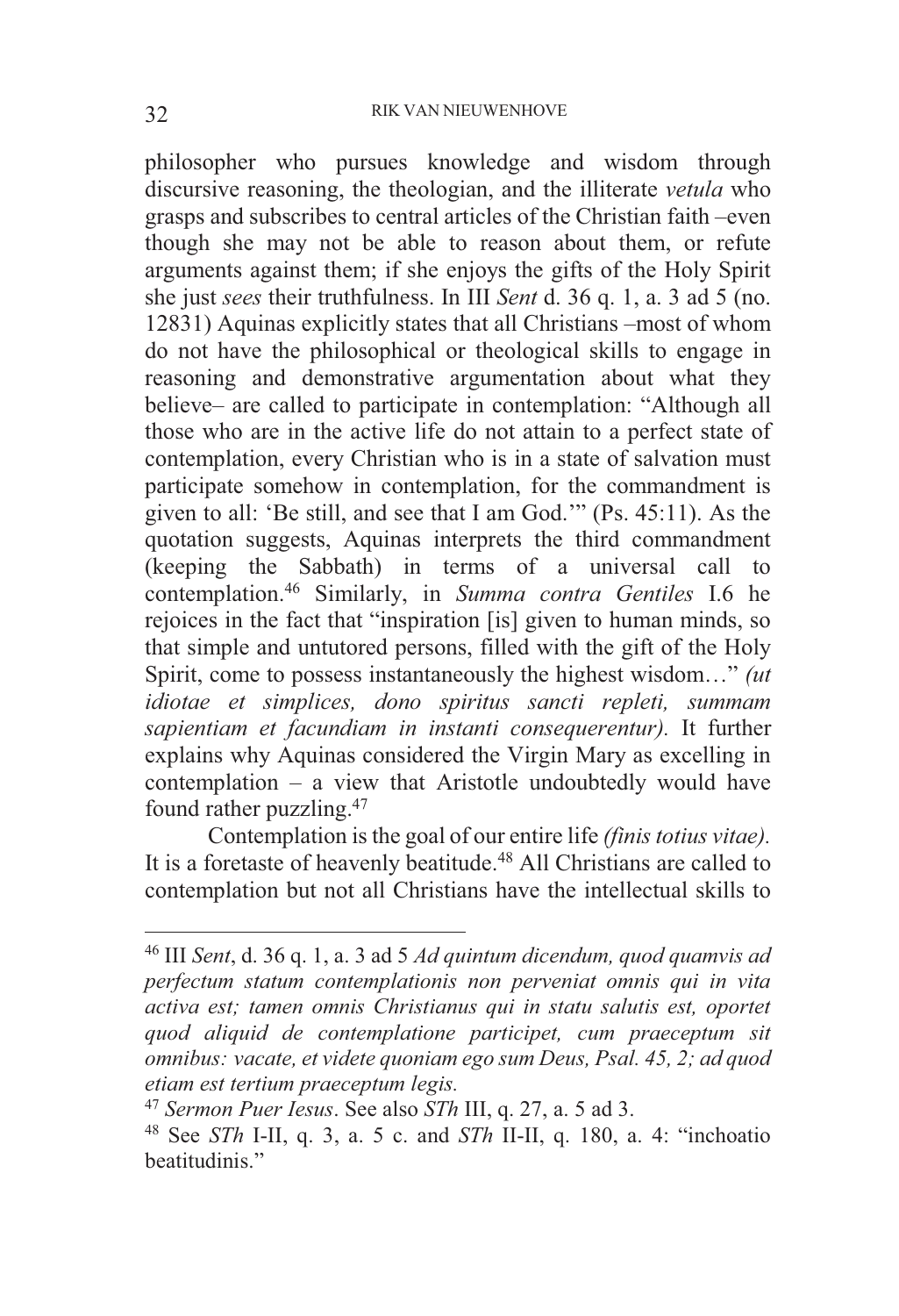argue in a reasoned manner about their faith. Hence, Aquinas must make allowances for a kind of contemplative act which is nondiscursive and which is available to all Christians through the gifts of the Holy Spirit. This explains why the non-discursive notion of intuitive understanding he encountered in the writings of his Neoplatonic sources would have appealed to him. The broad understanding of contemplation as *intuitus simplex* can incorporate the acts of contemplation of the Greek sage or the academic theologian, as well as those of the *vetula* who enjoys the benefit of her Christian faith, enabling her to know truths which the philosopher comes to know, if at all, with great difficulty and after laborious reasoning processes.<sup>49</sup>

[Rik Van Nieuwenhove, Department of Theology, Mary Immaculate College, Limerick, Ireland; Rik.VanNieuwenhove@mic.ul.ie]

<sup>49</sup> See *Sermo Attendite a falsis,* pars 2: "Plus scit modo una vetula de his quae ad fidem pertinent, quam quondam omnes philosophi." See also *Sermo Beati qui habitant*, where Aquinas contrasts the labours of the philosopher with the short-cut offered by our Lord: "Veritatem cognoscere nisi sunt per exercitium studii. Sed Deus breviorem viam docet, scilicet per cordis mundiciam dicens: beati mundo corde et cetera."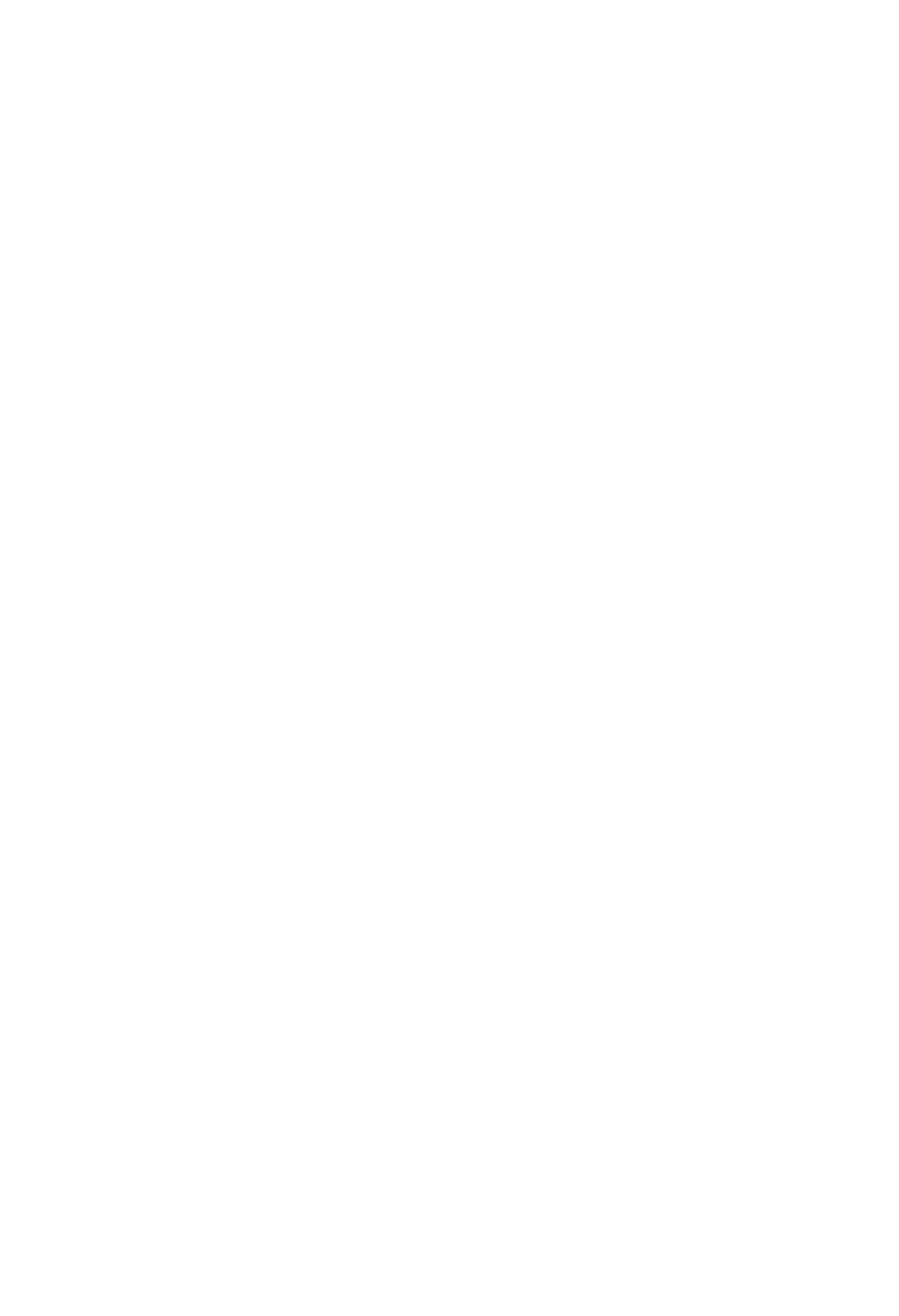# **CAN GOD MAKE ACTING EASY? A REFLECTION ON THE CHARACTERISTICS OF ACTING** *FACILITER* **IN RELATION TO INFUSED MORAL VIRTUES**

# *Lambert Hendriks*

In recent times, unfortunately, martyrdom is brought again to the centre of our attention because of numerous massacres. Actuality can remind us sometimes of the old Christian persecutions, where the martyrs gloriously represented the courageous choice to remain faithful and to abstain even in extreme situations from evil actions. When we read the ancient acts of the trials of these martyrs and the description of their execution, we can be struck by the easiness and the joy that accompanies their martyrdom. This may bring us to the question: is becoming a martyr easy? Are the acts of the martyrs right when they describe a joyful and easy way towards death? We might be tempted to attribute such a description to a writer's pious memory of great saints. But still, we may consider the act of undergoing martyrdom as the ultimate example of virtuous acting, as Christian tradition holds<sup>1</sup>. In this context, martyrdom becomes an example of considering the effects of virtue in relation to God's aid in human acting. Is God's grace, undoubtedly present in a courageous martyr, able to provide easy acting by a human person? Among the characteristics of virtue, an essential aspect is that it makes the human action immediate, joyful and also easy<sup>2</sup>. However, when we reflect on these well-known characteristics of virtue in relation to martyrdom, it immediately becomes clear that some problems emerge.

Particularly the example of martyrdom shows us that doing good is about much more than mere human standards. After all, voluntarily

-

<sup>1</sup> This is mentioned often in John Paul II's encyclical *Veritatis splendor* (e.g. nrs. 90-94). See also: *Catechism of the Catholic Church*, 2473. 2

These three characteristics are discussed e.g. in: R. Cessario, *The*  Moral Virtues and Theological Ethics, Notre Dame 2009<sup>2</sup>, 47. They are derived from Thomas's description of the virtue's habitus in: *De virt* q. 1, a. 1.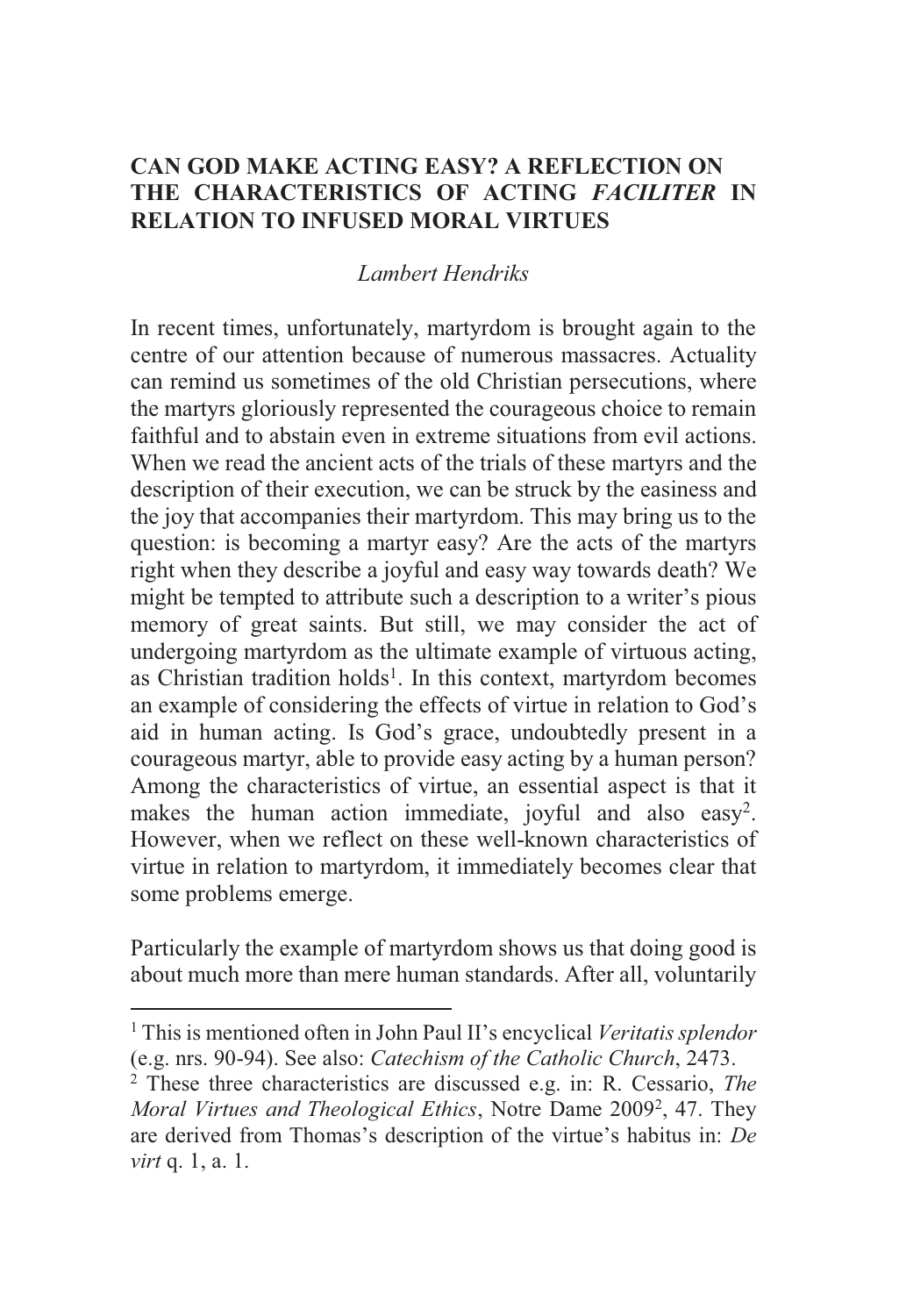undergoing death is not at all prudent according to inner-worldly values. It is only in the light of God and by His grace that martyrdom can become virtuous and exemplary<sup>3</sup>. For Thomas Aquinas, the fact that good acting always includes the perspective of the ultimate end and the necessity of God's grace, brings him to consider virtue not only in the Aristotelian sense of acquiring a good habit, but also – and perhaps foremost – in the Augustinian sense of an infused good habit of the soul as a grace: this is the problem of the infused moral virtues, as we are discussing it in this volume.

 While acquiring a virtue, the habit brings about immediateness, joy and easiness in the virtuous act. Since this acquiring by repetitive acts is not typical in the case of infused virtue, the specific consequence of repetitive exercise, viz. easiness in acting, is not present in the same way as it is in acquired virtue. Martyrdom is a case in point. It is not difficult to imagine how the infused virtues, by God's grace, can cause an immediate and maybe even joyful human act, as the great stories of the martyrs show. But the example of martyrdom makes us wonder if this grace brings about also the characteristic of easy acting. No one, after all, would blame martyrs for finding it difficult to give up their own life, or for experiencing their heroic deed as something difficult. Indeed, this may show that the fact that virtuous acting is done 'faciliter' cannot in the same way be applied in the case of infused virtues. Such an infused virtue is not the result of a repetitive exercise of a specific action, making it easy to perform the latter<sup>4</sup>. But there is more to it. Specifically the martyrs do show us some kind of easiness in their martyrdom, which takes place on a different level. This is what this article will be about.

In what follows I would like to address this problem of acting 'faciliter' through infused moral virtues in three steps. Firstly, I will describe the convergence of the two definitions of virtue in

<sup>&</sup>lt;sup>3</sup> Lee H. Yearley makes this point in "The Nature-Grace Question in the Context of Fortitude", in: *The Thomist* 35(1971), 577-578. 4

<sup>&</sup>lt;sup>4</sup> This becomes even clearer in relation to actions that are contrary to prior habits: *STh* I-II, q. 65, a. 3 ad 2.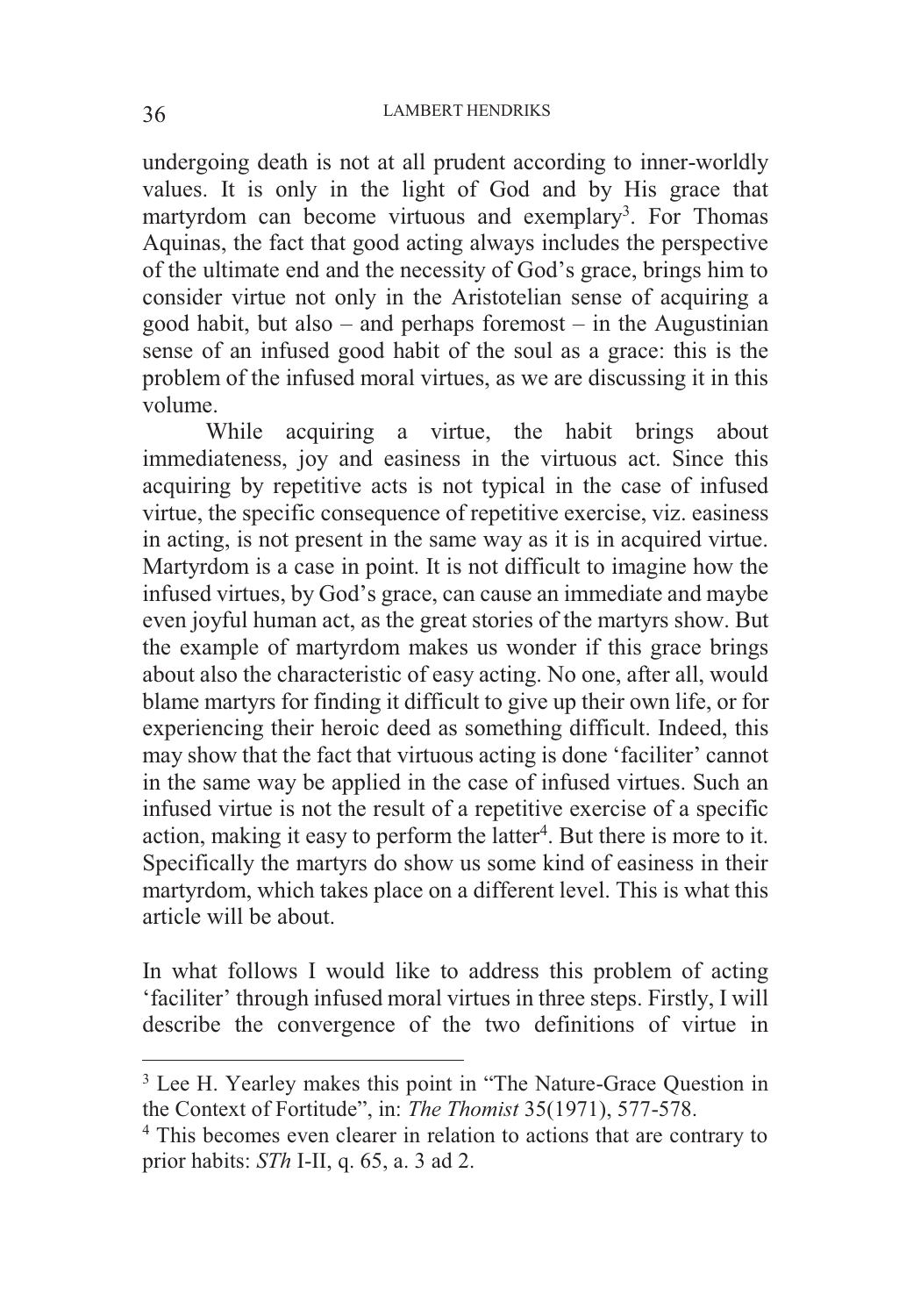Aquinas: the Aristotelian and the Augustinian one. Secondly, I will elaborate on the necessity of infused moral virtues and finally, with help of the prior elements, I will try to answer if God does indeed make virtuous acting easy.

#### **1. The convergence of the two definitions of virtue in Aquinas**

Looking at Aquinas's definition of virtue, it seems quite logical that this problem regarding the easy virtuous acting emerges. Aquinas has two different approaches when it comes to virtue: the Aristotelian one, where he defines virtue as an operative good habit<sup>5</sup> and the definition that is composed with texts of Augustine, who defines virtue as a "good quality of the mind, by which we live righteously, of which no one can make bad use, which God works in us, without us"<sup>6</sup> . Particularly this last remark brings Aquinas to an explicit distinction between infused and acquired virtues. Comparing the two definitions, the first one relies heavily on the fact that the acting person has a good disposition, acquired by performing repetitively good acts, whereas the second definition attributes the possession of the virtue to God alone7. Evidently, the disposition to act good resulting from repeated free and reasonable action, causes also an easiness in acting. It has become a stable habit of the soul, caused by the acting person herself<sup>8</sup>. However, if virtues are possessed by infusion, they aren't preceded by actions that gently form the virtuous disposition in the person. This means that there is no ground on which the virtuous acts, based on infused moral virtues, would be performed easily.

<sup>5</sup> *STh* I-II, q. 55, a. 3: "Unde virtus humana, quae est habitus operativus, est bonus habitus, et boni operativus."

 $6$  *STh* I-II, q. 55, a. 4.

Cf. *STh* I-II, q. 55, a. 4; I-II, q. 63 and *De virt* q. 1, aa. 1-2. See also: L. Elders, *De ethiek van Thomas van Aquino*, Oegstgeest 2000, 161- 163.

<sup>8</sup> *STh* I-II, q. 63, a. 2: "Virtus igitur hominis ordinata ad bonum quod modificatur secundum regulam rationis humanae, potest ex actibus humanis causari, inquantum huiusmodi actus procedunt a ratione, sub cuius potestate et regula tale bonum consistit."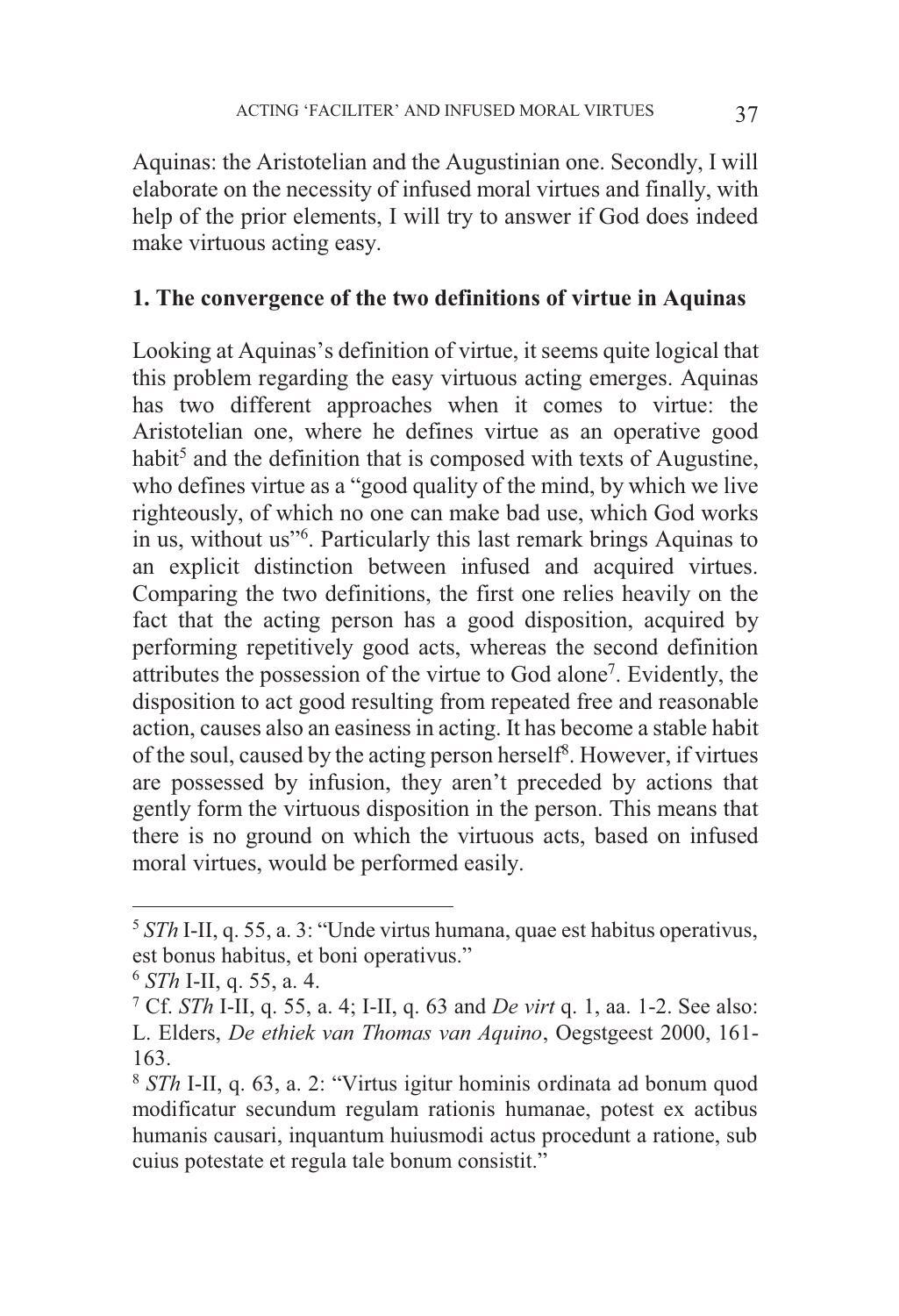#### LAMBERT HENDRIKS 38

 Although Aquinas is explicit about the existence of both acquired and infused moral virtues (*STh* I-II, 55,4), still this difference has often been neglected or not always been accepted by everyone<sup>9</sup>. The reason for this hesitant approach is plausible, since the concept of "virtue" is in its common understanding usually related to the Aristotelian idea of repeated human action. In other words, if there exists a form of divine grace that is infused in persons in order to act good, why should this grace be related to virtue?10 The answer to this question appears only in the situation where one abstains from a separation between the two types of virtue, just as Thomas Aquinas treats the two definitions harmoniously together. Both the Aristotelian and the Augustinian perspective shouldn't be separated $11$ .

 There is a convergence between both definitions of virtue, which allows for both approaches to be genuine human action, as well as to be the result of grace. Nowadays it is obvious that both grace and nature should not be considered as separated levels, and it is in calling the infused principle in relation to human action truly a "virtue", that this unity becomes conceivable. In other words, precisely the fact that also the infused moral virtues are just as much authentic elements in the human act of an acting person itself, makes them genuine virtues.

It is also because of the convergence between the two approaches of virtue, that infused moral virtues do not imply that the acting

<sup>9</sup> See also: S. Pinckaers, *The Sources of Christian Ethics*, Edinburgh 1995, 180; A. Pinsent, *The Second-Person Perspective in Aquinas's Ethics. Virtues and Gifts*, New York 2012, 66; R. Cessario, *The Moral Virtues*, 102.<br><sup>10</sup> See also: A. Pinsent, *The Second-Person Perspective*, 18, where he

refers to the opinion of J. Porter, and 64.

<sup>&</sup>lt;sup>11</sup> As David Decosimo puts it: "Thomas ... structures the corpus to show that Augustine's definition clearly fits the Aristotelian conception of virtue", in: *Ethics as a Work of Charity. Thomas Aquinas and Pagan Virtue*, California 2014, 118. See also: G. Bullet, *Vertus morales infuses et vertus morales acquises selon Saint Thomas d'Aquin*, Fribourg 1958, 104.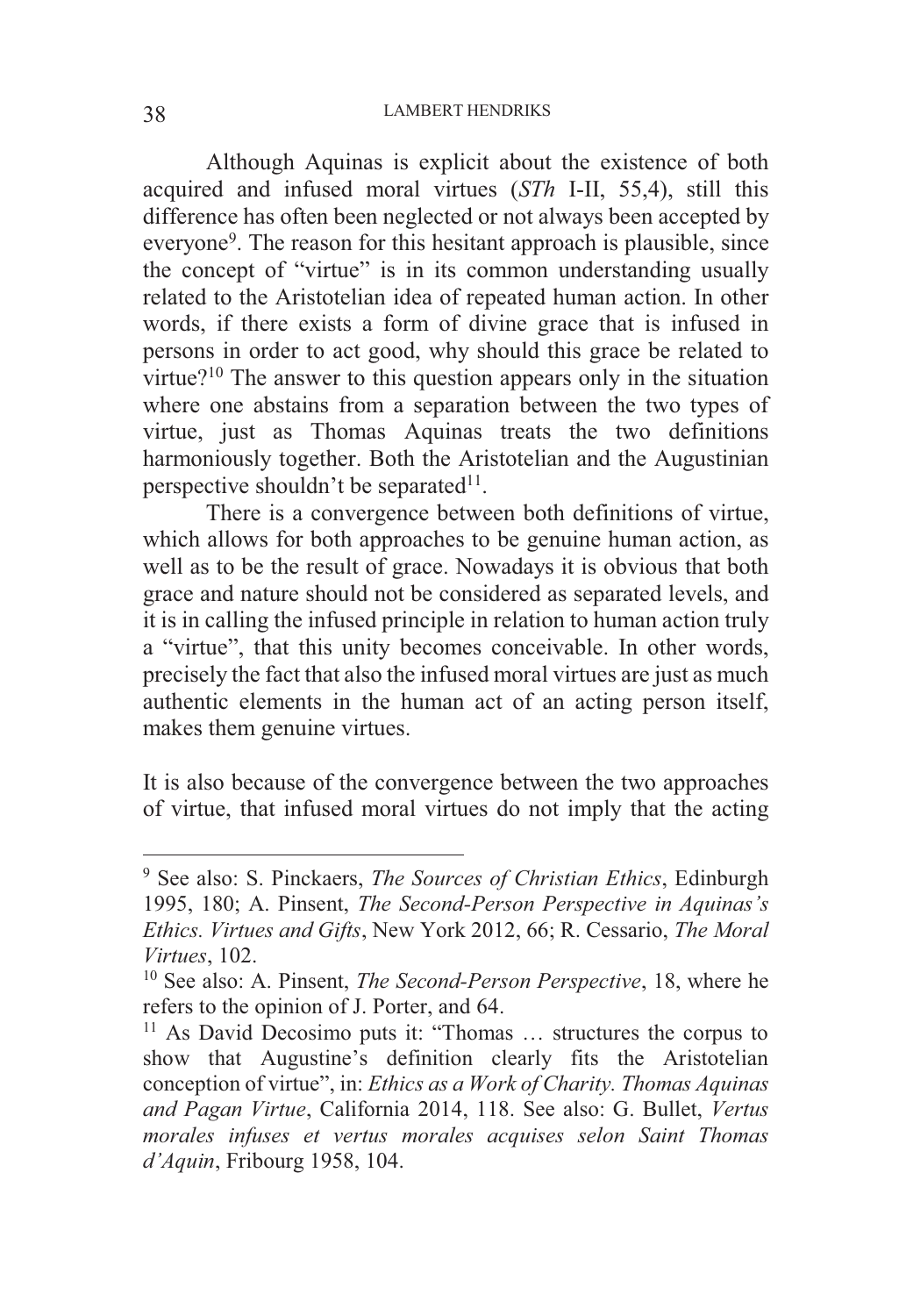person loses her autonomy or her responsibility for her own acts12. The human act remains fully of the acting person herself. It is for this reason, that often the relationship is stressed between the human acts from infused moral virtues and those that stem from one's own natural disposition, or from acquired virtues. Aquinas clarifies that the part of (infused) virtue's definition, where it says that "God works in us, without us", does not mean that God takes over our actions. "God causes them in us, yet not without action on our part"13. Thomas clearly sees the action of God and the human action together: not only in the aforementioned sense that we have to consent to God's working in us, but also in the sense that our actions cause the right disposition, so that God is able to give the infused virtues $14$ .

 Looking at the way in which both acquired and infused virtues have their role in human action, it seems that infused virtue causes the disposition, the power for good conduct, whereas acquired virtue causes the action to be easy. For Gabriel Bullet these are two sorts of 'facilities': one essential, from the infused virtues, and one accidental, from the acquired virtues<sup>15</sup>, both present in the virtuous acting person. As he points out, these two types of facility remind of Aquinas's own distinction regarding the two ways of making action easy: one by prior exercise and one by a strong adherence to the object of virtue<sup>16</sup>.

<sup>&</sup>lt;sup>12</sup> See also: D. Decosimo, *Ethics as a Work of Charity*, 134.<br><sup>13</sup> *STh* I-II, q. 55, a. 4 ad 6: "Quae vero per nos aguntur, Deus in nobis causat non sine nobis agentibus".

<sup>14</sup> *De virt* q. 1, a. 11: "Actus autem nostri comparantur ad augmentum caritatis et virtutum infusarum, ut disponentes, sicut ad caritatem a principio obtinendam; homo enim faciens quod in se est, praeparat se, ut a Deo recipiat caritatem".

<sup>&</sup>lt;sup>15</sup> G. Bullet, *Vertus morales infuses*, 115.<br><sup>16</sup> *In IV Sent* d. 14, q. 2, a. 2 ad 5: "facilitas operandi opera virtutum potest esse ex duobus; scilicet ex consuetudine praecedente; et hanc facilitatem non tribuit virtus infusa statim in sui principio: et iterum ex forti inhaesione ad objectum virtutis; et hanc est invenire in virtute infusa statim in sui principio".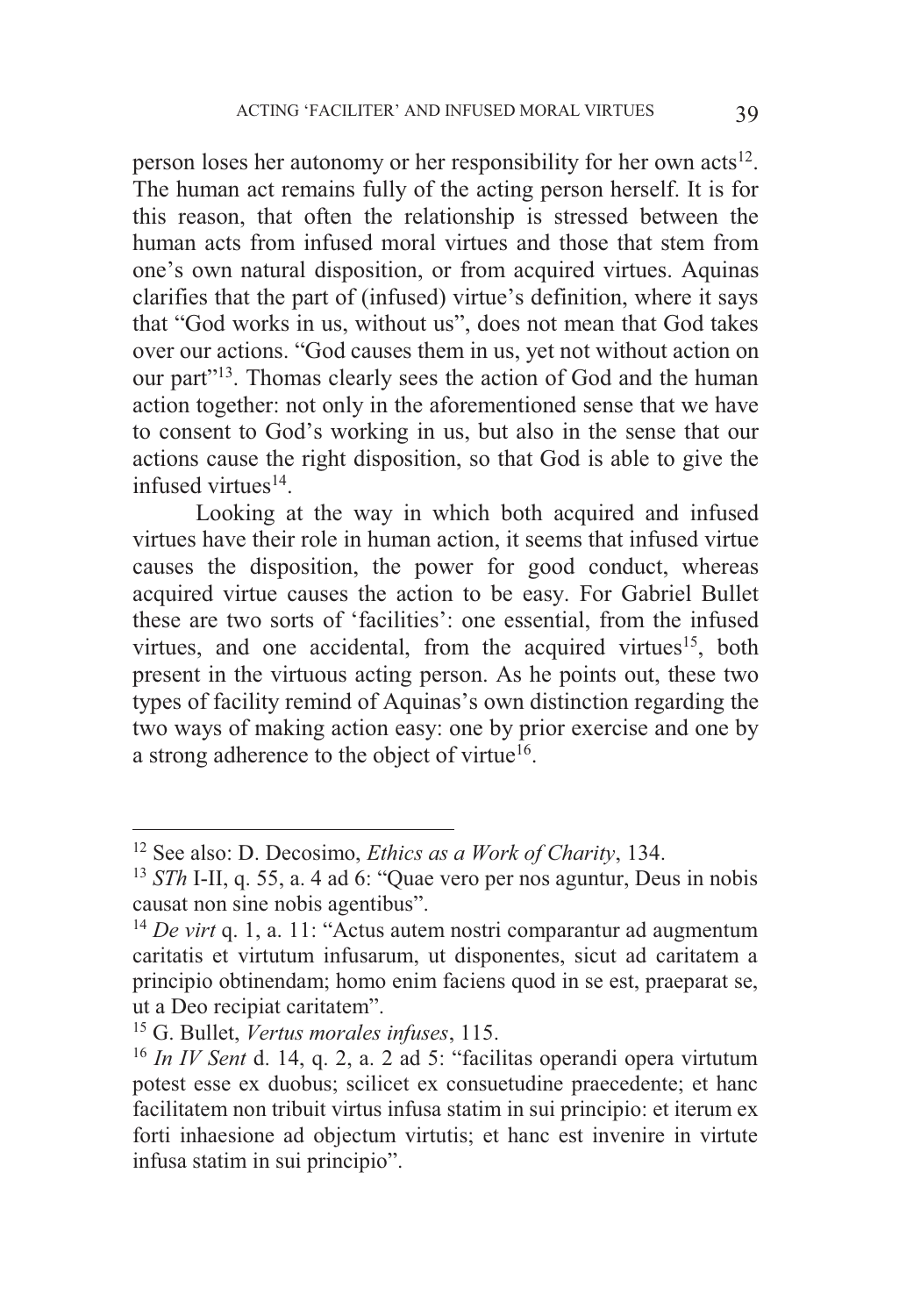Bullet's way of describing the role of both types of virtues already hints to a solution for our problem regarding the acting 'faciliter'. That is to say that this characteristic is present not only in acquired virtues, but also in infused virtues, albeit in an unexpected way. In all the characteristics of virtue, grace and nature are working together. It is only plausible that this goes also for infusion and acquiring of virtues. In the complexity of a human act, both have their genuine place. In a classical way, this convergence is described with the words 'gratia supponit naturam', stressing that grace does not destroy the natural disposition. Particularly where it comes to human action, always the free human act should be preserved. In his article on nature and grace, Lee Yearley convincingly states that one should not overstress this aspect of nature being presupposed, in the sense that God is not bound to work in any particular way. However, in any normal situation God works in a continuity with natural human action, without radical interventions<sup>17</sup>. This continuity appears, hence, in a human act that is accomplished with all the normal human capacities, yet penetrated by God's grace.

Turning back to the question how infused moral virtues can make acting easy in the context of nature and grace, we have seen how there is a mutual dependency, or maybe better 'expectancy' of human nature and God's grace. This relationship is important in the discussion, although it has to be said that Aquinas himself does not say anything specific on the relationship between infused and acquired moral virtues<sup>18</sup>. In the whole of Aquinas's virtue ethics, however, the unity of human action and the unity of the acting person bestowed with grace, is always underlined, and from this follows for our initial question also the answer of an organic unity

<sup>&</sup>lt;sup>17</sup> L. Yearley, "The Nature-Grace Question", 574-575.

 $18$  See also: M. Sherwin, "Infused Virtue and the Effects of Acquired Vice: a Test Case for the Thomistic Theory of Infused Cardinal Virtues", in: *The Thomist*, 73(2009), 49.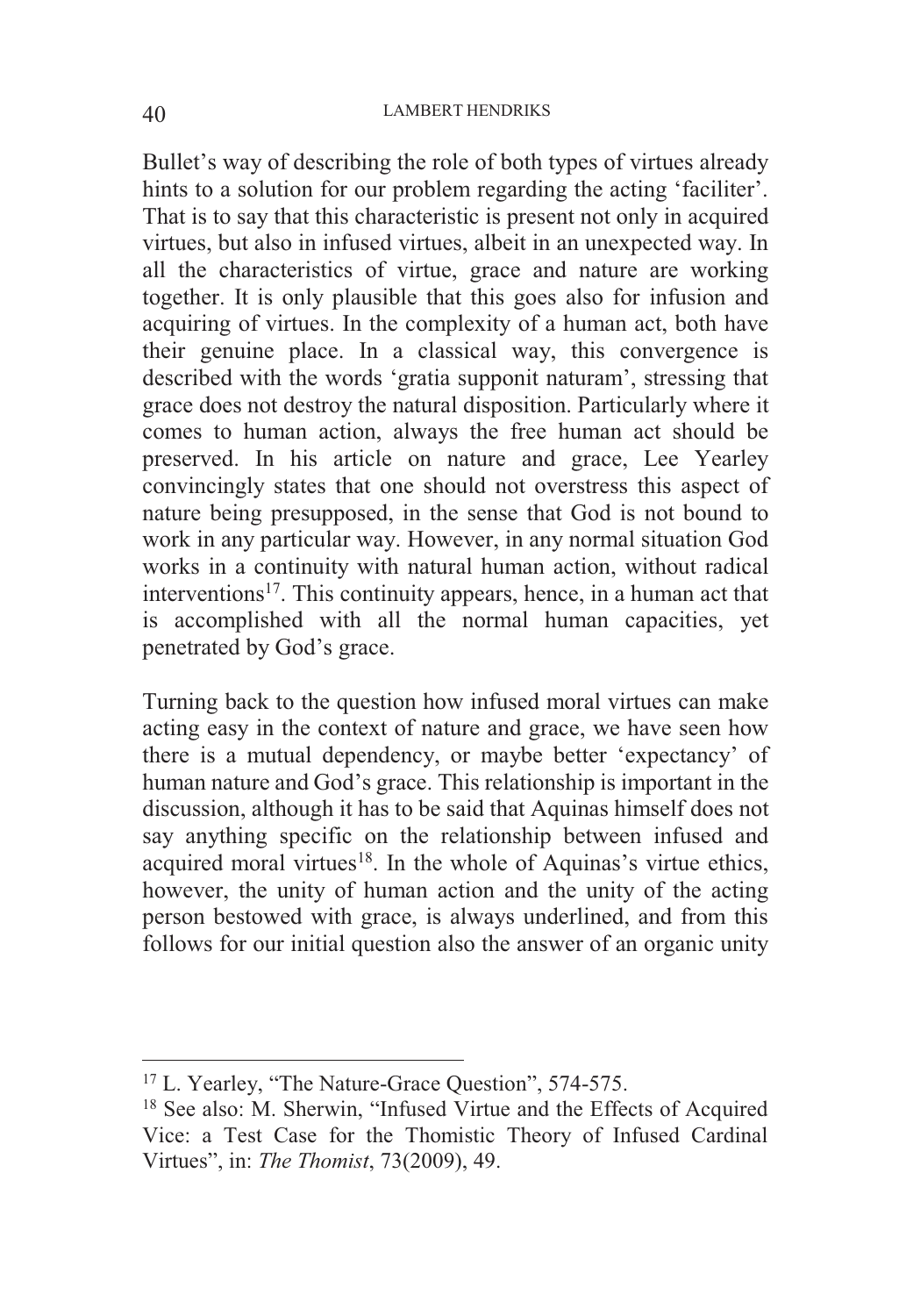between acquired and infused virtues<sup>19</sup>. As concepts they can be separated, but in reality they coexist together.

 Within this unity, both grace and nature act according to their specific essence. To say that they act in harmony is not quite sufficient, as there is a real penetration of human action by the supernatural grace. This is shown by Pinckaers in a clear way, when he explains how human action becomes able to have supernatural happiness as its end. It is the one human act, that gains a new perspective and becomes able to be an expression of Christian morality<sup>20</sup>.

## **2. The necessity of infused moral virtues**

 $\overline{a}$ 

One of the problems in identifying the role of the infused moral virtues becomes clear when one analyses the acting of persons that don't have a corresponding acquired habitus in any way. Classical examples in this respect are young children who are baptised and thus receive grace, but also people with a vicious contrary habit who come to conversion and repent. Although it is clear that they do receive infused virtues<sup>21</sup>, it is clear at the same time that the corresponding act can never be easy to them, at least not in an evident way. The answer to this problem can be found in the fact that the infused moral virtues provide the disposition to act, and not the actual acting itself. This is what becomes even clearer when Aquinas reflects on infused virtue in young children and those

<sup>19</sup> See also: R. Cessario, *The Moral Virtues*, 109; L. Melina, *The Epiphany of Love. Toward a Theological Understanding of Christian Action*, Cambridge 2010, 38. In this context also the connection of the virtues has its place.

<sup>20</sup> See: S. Pinckaers, *Sources of Christian Ethics*, 180: "These qualities penetrate the interior of the natural virtues, enabling them to act in view of supernatural happiness […] Thus the infused moral virtues contribute to trace specific lines of Christian morality even at the level of the natural virtues".

<sup>21</sup> See M. Sherwin, "Infused Virtue", 34; G. Bullet, *Vertus morales*, 45, 50 and 136-137. See also the declaration of the Council of Vienna (1312) on the the effect of baptism: *DH* 903.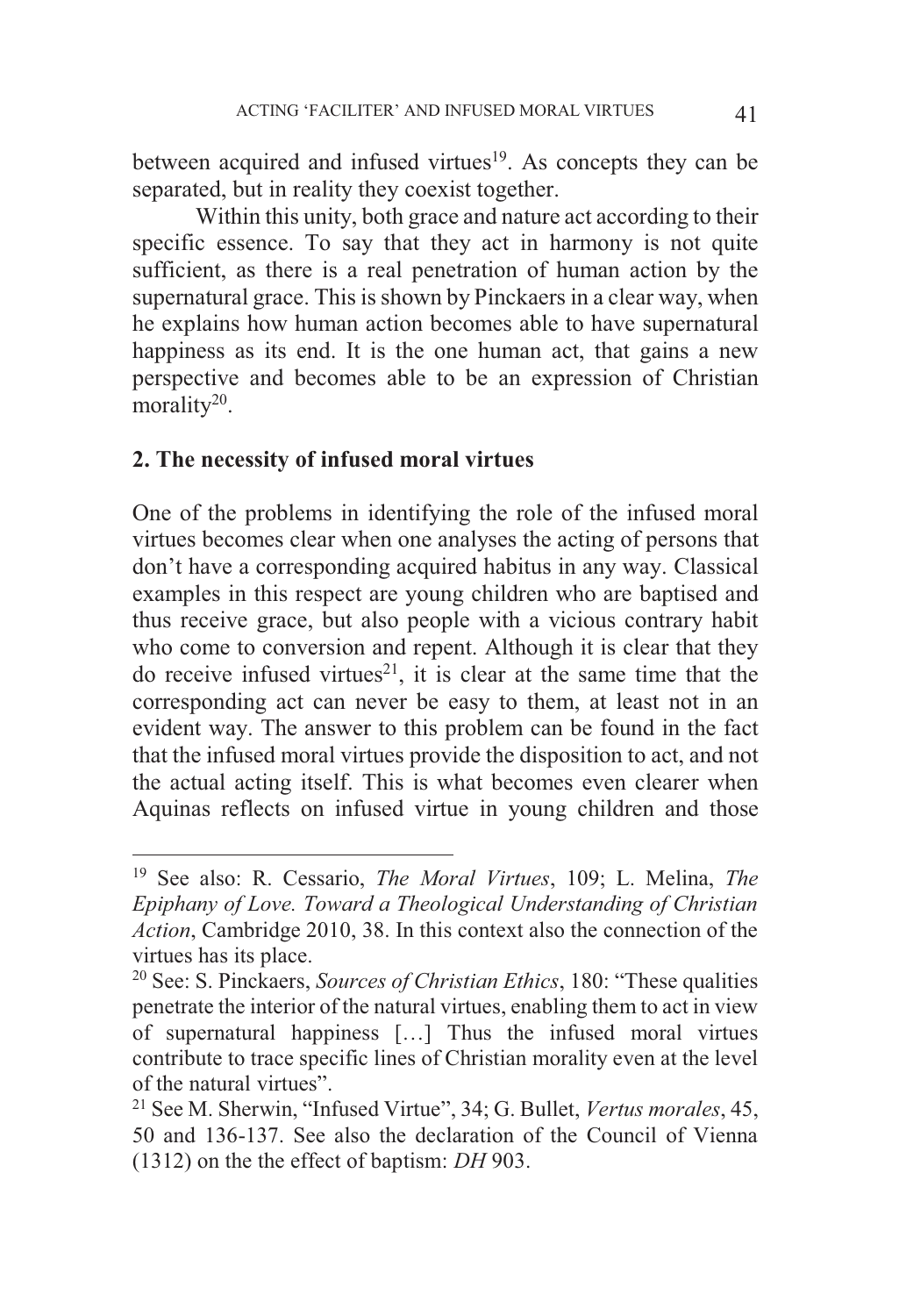deprived of the use of reason<sup>22</sup>. Virtues, after all, are not thus related to actual acting, that only persons who actualise this potentiality can be said to have virtues: virtues are habits of the soul, as is elaborated by David Decosimo in a clear way23.

 In the previous paragraphs it has become clear that the infusion of virtues can coexist with the natural way of acquiring virtues, without posing a threat to the freedom of the acting person, nor to the logic of acquisition by repetitive good action. A further step in the line of reasoning should be, if the infusion of virtues is not only possible, but even necessary beyond the natural acquiring of virtues. Previously it turned out that infused moral virtues are a divine, yet also normal phenomenon in human action: they direct the human act to God. But if it is true that they change the perspective of action towards God and the ultimate end, then they can even be recognised as necessary elements. Acting in view of the ultimate end, after all, is the characteristic of truly good action: an end that the infused virtues have in view while choosing the means to that end. In fact, that the grace of this infusion is necessary to achieve our supernatural destination, is pointed out by Aquinas quite at the beginning of the Prima Secundae24.

 Where God becomes a factor in human acting, He also provides a new perspective and a new end to every human act. This is precisely what happens when infused moral virtues are given.

<sup>22</sup> *STh* II-II, q. 47, a. 14 ad 3: "Sed prudentia gratuita causatur ex infusione divina. Unde in pueris baptizatis nondum habentibus usum rationis est prudentia secundum habitum, sed non secundum actum, sicut et in amentibus". See also: A. Pinsent, *The Second-Person Perspective*, 17 and 72, as well as: D. Decosimo, *Ethics as a Work of Charity*, 79.<br><sup>23</sup> See: D. Decosimo, *Ethics as a Work of Charity*, 72-77 and 84. Here,

Decosimo points out why virtue does not always immediately imply actual acting.

<sup>24</sup> *STh* I-II, q. 5, a. 5: "Unde nec homo, nec aliqua creatura, potest consequi beatitudinem ultimam per sua naturalia". See also: J. Wippel, "Natur und Gnade", in: A. Speer (Hrsg.), Thomas von Aquin: Die Summa theologiae. Werkinterpretationen, Berlin 2004, 250-251 and 256.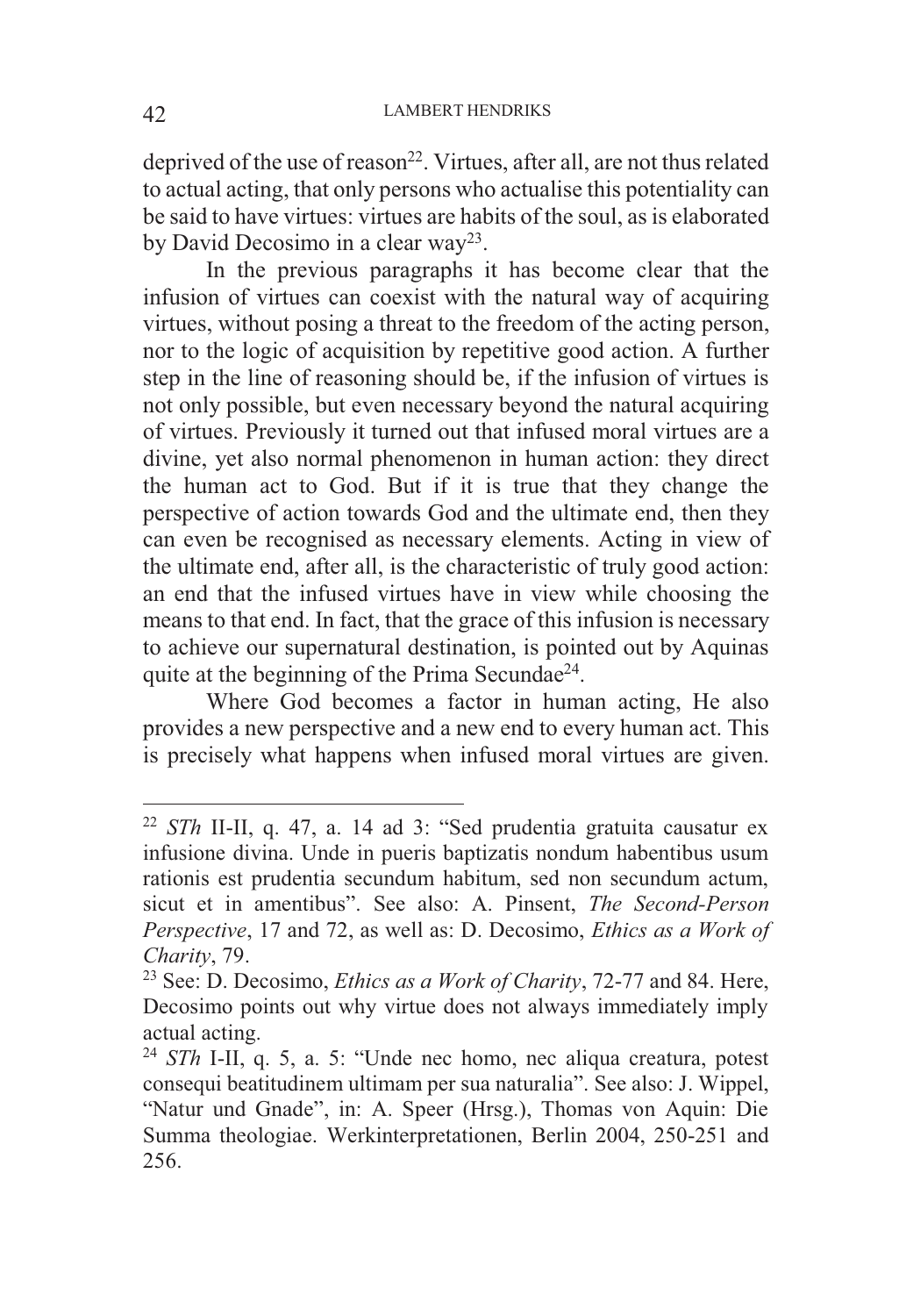However, the notion, that grace adds to human action the possibility of a new supernatural end, which motivates that very action, is not the only thing that there is to it. In his book on the Second-Person Perspective, Andrew Pinsent reacts to Sherwin's claim that the infused moral virtues provide the possibility to act rightly, with regard to the means to the ultimate end, which is  $God<sup>25</sup>$ . If I understand Pinsent correctly, he criticises the fact that the infused moral virtues would then be an unnecessary addition to the theory of action, since the direction towards God is already sufficiently given in the theological virtues. However, in Sherwin's position, the infused moral virtues should be considered beyond the mere function of providing a supernatural end to the human act, which is proper to the theological virtues. The infused moral virtues, while having their proper ends, have to do with the means to that ultimate end. With this remark, the contrast between the positions of Sherwin and Pinsent is resolved: the infused moral virtues don't copy the theological virtue's supernatural end, but provide the means to that end.

 The virtues, being habits of the soul and present in the core of every human act, provide a connatural inclination towards the virtuous good<sup>26</sup>. This is also the case with the infused moral virtues. Just as the moral virtues are directed to particular goods, also the infused moral virtues provide for a new connaturality with particular goods that are eventually related to the ultimate end. In normal virtuous acting it is reason that establishes the concrete mean to an end by a virtuous inclination<sup>27</sup>; in the case of infused moral virtues this mean is still established by reason, but now by reason "enlightened by faith"28. In more recent discussions, e.g.

<sup>&</sup>lt;sup>25</sup> See: A. Pinsent, *The Second-Person Perspective*, 68.

<sup>&</sup>lt;sup>26</sup> See: *STh* I, q. 1, a. 6 ad 3; I-II, q. 58, a. 1 and 4.<br><sup>27</sup> See also: R. te Velde, "De deugd als eenheid van natuur en rede. Over de *habitus-*leer van Thomas", in: R. te Velde (red.), *De deugden van de mens. Thomas van Aquino: De virtutibus in communi*, Baarn 1995, e.g. 90.

<sup>28</sup> See: J. Aumann, "Mystical Experience, the Infused Virtues and the Gifts", in: *Angelicum* 58(1981), 38 and 45; G. Bullet, *Vertus morales infuses*, 106.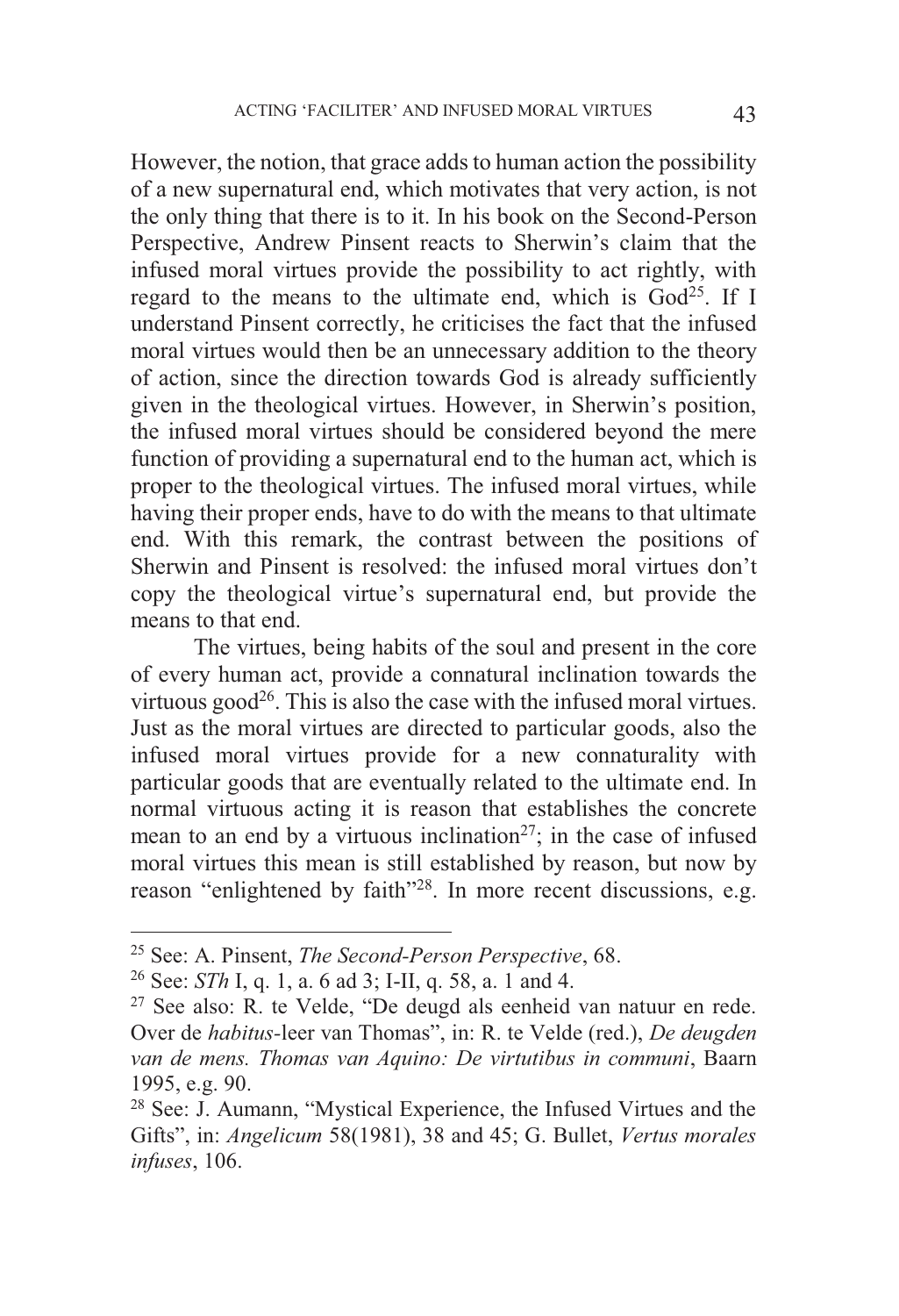between McKay and Osborn, regarding the different possible forms of prudence (perfect and imperfect acquired prudence and infused prudence) it becomes clear that this role of reason is difficult to determine, particularly where it comes to the place of grace in  $it^{29}$ .

 Nonetheless, it is important to recognise the role of grace within the whole of reasonable virtuous acting, because it is the only way in which the human acts can become proportionate to their perfect end, which transcends a person's natural capabilities<sup>30</sup>. Many have pointed to this paradox of human agency, that a person desires by his natural powers something that only God can give. It is by recognising in the infused virtues a new proportionality that this paradox is overcome31. This new proportion means that the good that the acting person ultimately strives for, is not only the good that God provides, but that it has also become connatural to her. It is through the infused moral virtues that this connaturality and proportion can be experienced on the level of concrete human acts.

## **3. Does God make acting easy by infused moral virtues?**

When we want to answer the question if God makes virtuous acting easy by means of the infused moral virtues, then with the aforementioned elements already a preliminary answer can be given: the acting person becomes able to act in a good way, because she can act for the perfect end – this is what Bullet called 'faciliter' as possible (see paragraph 1). Acting easy, after all, is based on a proportion that exists between the end of my actions and my own capabilities. So if God provides the means to act for the perfect end, then acting 'faciliter' has become a real characteristic. Through the

<sup>29</sup> See: A. McKay, "Prudence and Acquired Moral Virtue", in: *The Thomist* 69(2005), 535-555 and T. Osborne jr., "Perfect and Imperfect Virtues", in: *The Thomist* 71(2007), 39-64.<br><sup>30</sup> See: J. Wippel, "Natur und Gnade", 246-270; L. Yearley, "The

Nature-Grace Question", 564-565. 31 E.g. R. Cessario, *The Moral Virtues*, 105; M. Sherwin, "Infused

Virtue", 39; L. Melina, *The Epiphany of Love*, 78; G. Bullet, *Vertus morales infuses*, 121.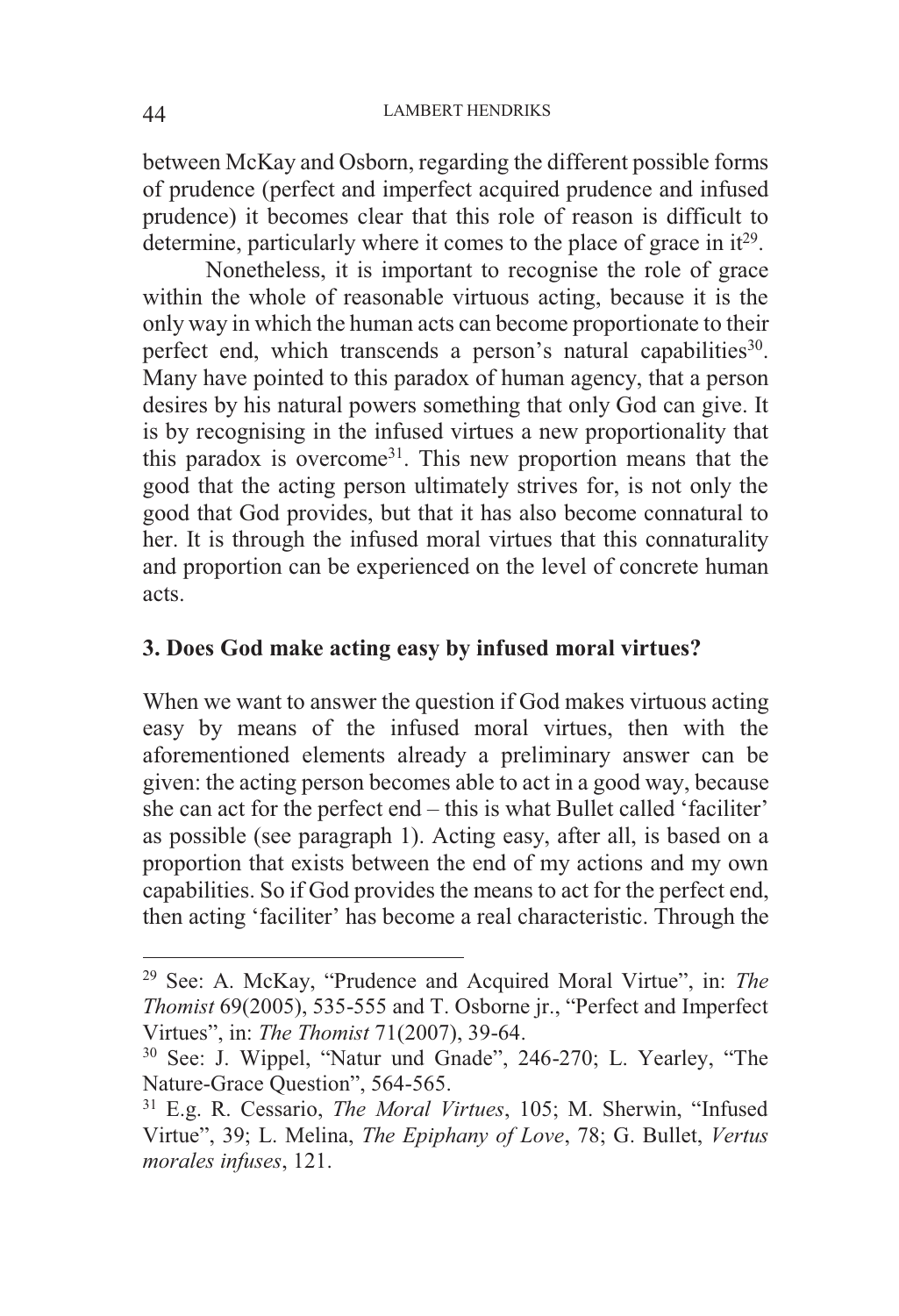infused virtues, a person's capabilities become in harmony with the end she should strive for and also the imperfection of nature's own limits can be overcome<sup>32</sup>. For Aquinas, the fact that God provides this proportion in human acts, is quite obvious. With a beautiful phrase, he states: "It is not fitting that God should provide less for those whom he loves with a view to their obtaining a supernatural good than for creatures whom he loves with a view to their obtaining a natural good"33.

This is the consequence of Thomas's vast affirmation that "acts conducing to an end must be proportionate to that end" and that, consequently, grace is needed to perform meritorious acts, proportionate to everlasting life34. This word "meritorious" that Aquinas adds, is important. When authors describe the reason for the existence of infused moral virtues, they often point to the fact that only because of these, a person can act meritoriously in view of the ultimate end35. Because of this characteristic, Sherwin and McKay point to Aquinas's affirmation that infused virtues only have to do with acts that regard the acting person's salvation (*STh*  II-II,  $47,14$  ad  $3$ <sup>36</sup>. This proportion to the ultimate end is the first

<sup>&</sup>lt;sup>32</sup> See also: R. te Velde, "De deugd als eenheid van natuur en rede", 130.

<sup>33</sup> *STh* I-II, q. 110, a. 2: "non est conveniens quod Deus minus provideat his quos diligit ad supernaturale bonum habendum, quam creaturis quas diligit ad bonum naturale habendum". See also: *STh* I-II, q. 65, a. 3: "Caritate simul infunduntur omnes virtutes morales. Cuius ratio est quia Deus non minus perfecte operatur in operibus gratiae, quam in operibus naturae".

<sup>34</sup> *STh* I-II, q. 109, a. 5: "Et ideo homo per sua naturalia non potest producere opera meritoria proportionata vitae aeternae, sed ad hoc exigitur altior virtus, quae est virtus gratiae. Et ideo sine gratia homo non potest mereri vitam aeternam". See also: G. Bullet, *Vertus morales infuses*, 101.<br><sup>35</sup> We can find this e.g. in: G. Bullet, *Vertus morales infuses*, 45; J.

Wippel, "Natur und Gnade", 251; J. Aumann, "Mystical Experience", 37.

<sup>36</sup> M. Sherwin, "Infused Virtue", 42 and A. McKay, "Prudence and Acquired Moral Virtue", 554.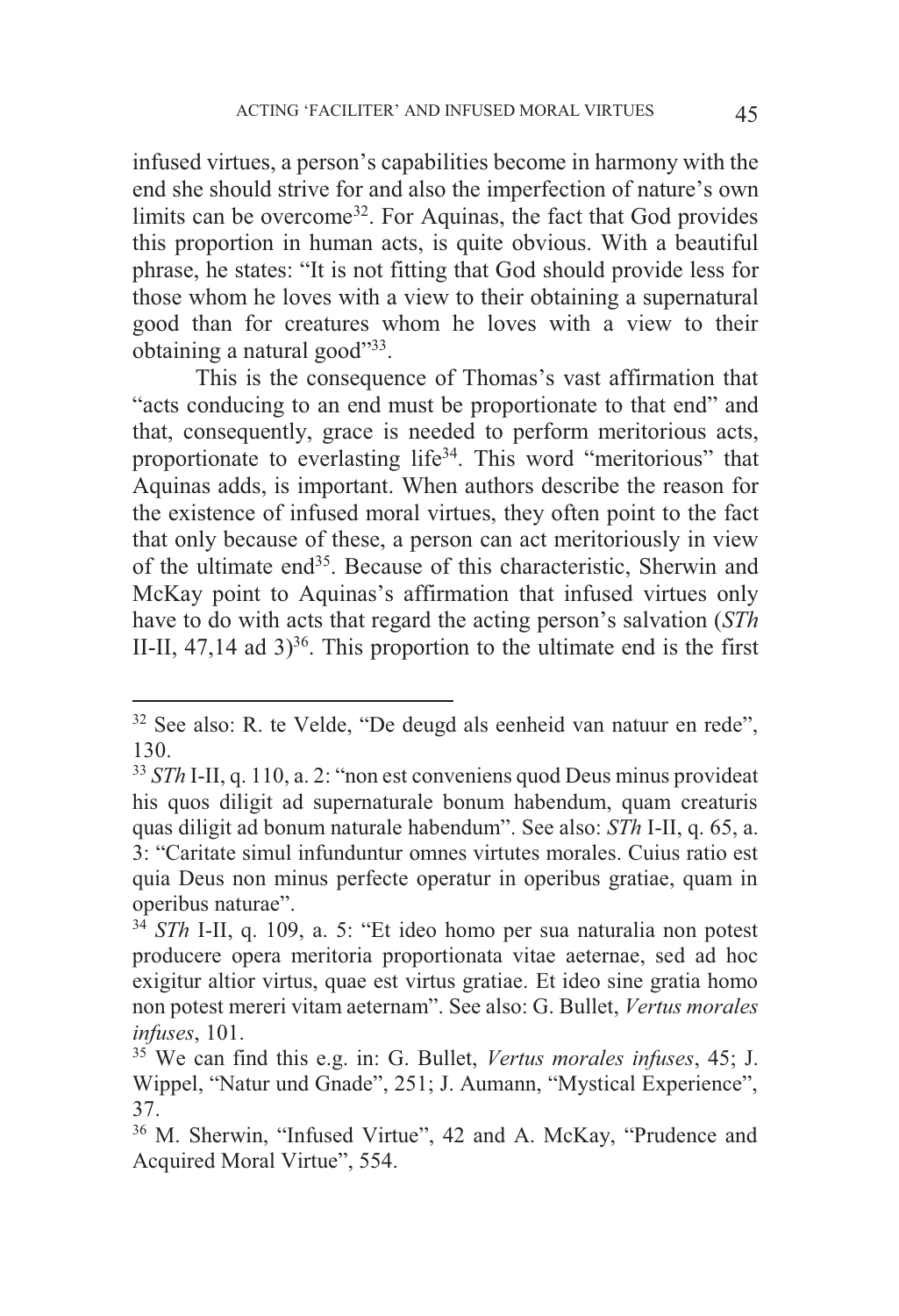argument to recognise a form of easiness in acting through infused moral virtues. It is not the 'faciliter' in the characterological sense, but the easiness is given through the adherence to the end. This adherence provides a 'drive' towards the end, present in the human act.

There is also a second and perhaps even stronger argument to recognise a certain easiness in acting through the infusion of virtues. Until now, we have described infused moral virtues primarily by means of the virtuous and gratuitous ordination towards the ultimate end in human action. We have seen some aspects that could be regarded as referring to a certain easiness in acting. For the second argument, we should recall one of the key features in Aquinas's theory of action and this has to do with the way in which difficulties can be overcome in acting. For Thomas, the fact that we need God's grace to achieve the ultimate end of our actions or that we need God to act good at all, does not degrade our own acting. What is more, he expressly states that "what we do by means of our friends, is done, in a sense, by ourselves"37. This theme, of course, fits beautifully within the reflection of "charity" as a friendship with God (*STh* II-II, 23,1).

Through this intrinsic relationship with God, the acting person who receives God's infused virtues, is now able to act – not merely by his own power – but by the aid of God, to whom acting obviously cannot but be easy. In this argument it is important that for Aquinas also seeking the help of others is a normal feature of one's own acting; this is the second-person perspective that Pinsent describes as "a way of conceiving how virtue ethics can be reconciled with divine direction without being reduced to an ethics of divine command"38.

 In this way, the previous description of Bullet of the two forms of 'facility', is placed in a new light and applied to virtue as

<sup>37</sup> *STh* I-II, q. 5, a. 5 ad 1. See also: A. Pinsent, "The Second-Person Perspective", 73 and L. Melina, *The Epiphany of Love*, 21 and 153. 38 A. Pinsent, *The Second-Person Perspective*, 73. See also: *op.cit.*, 18

and A. McKay, "Prudence and Acquired Moral Virtue", 554.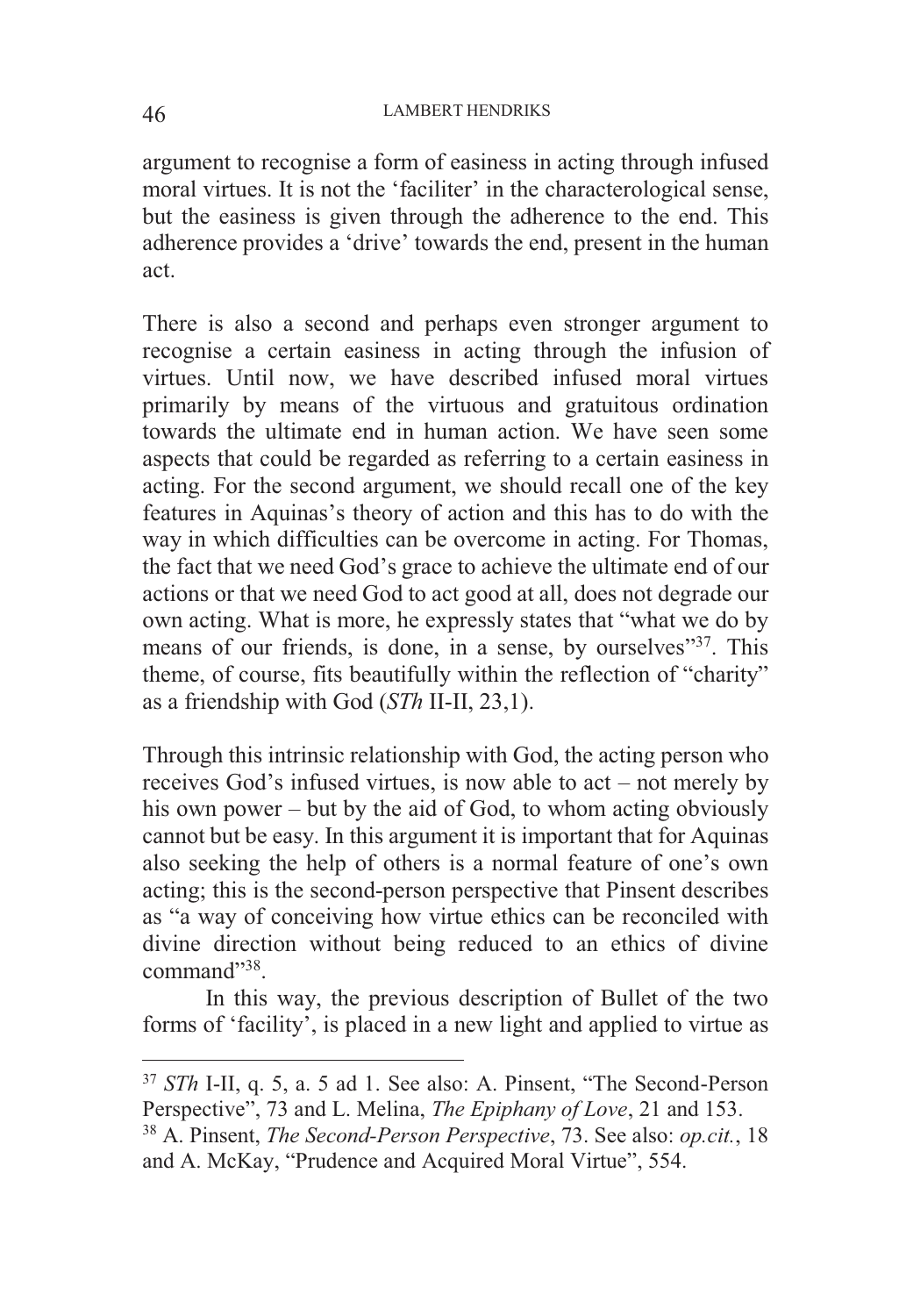such. We have seen that not only acquiescence gives a "facilitas operandi", but the strong adherence to the object of virtue does this as well39. In infused moral virtues the latter is present as a principle of action, given by God, whose help is necessary to the acting person. It makes sense that technically, infused virtue does not provide easiness, because of the lacking of a repetition of the virtuous act. But in the order of the redemption of mankind, Christ appears as the friend that comes to the aid of the acting person, providing this "facilitas operandi", which is present in the infused moral virtues<sup>40</sup>.

 Having introduced the role of Jesus Christ in the theory of action, it is evident that He is not a casual bystander in the history of salvation: His role is essential to human action. His incarnation made Him a brother and friend of every human being, and in that quality He is ready to provide the facility in human action, which is needed for acts in view to the ultimate perfection and salvation. The infused virtues are the practical ways of doing just that. Human acts that stem from these virtues, essentially are graced acts. This grace, then, flows from the the redemption that Christ brought about; it makes the acting person capable of participating in the work of salvation and of the imitation of  $Christ<sup>41</sup>$ . For a Christian, it is in this way that acquired and infused moral virtues are essentially related, and acts that are performed by acquired virtue at the same time stem from the infused virtue as well. Both the Christian and Christ himself can be recognised in the one human act.

#### **4. Conclusion**

 $\overline{a}$ 

God grants through the infused moral virtues, a very specific way of easy acting, or a "unique type of facility", as Sherwin calls  $it^{42}$ . He gives the ability to act for the true virtuous good, He gives the

<sup>39</sup> See the already quoted: *In IV Sent* d. 14, q. 2, a. 2 ad 5. 40 See also: R. Cessario, *The Moral Virtues*, 119.

<sup>41</sup> See also: D. Decosimo, *Ethics as a Work of Charity*, 103; M. Sherwin, "Infused Virtue", 30-31; R. Cessario, *The Moral Virtues*, 108.

<sup>42</sup> M. Sherwin, "Infused vritue", 44-45.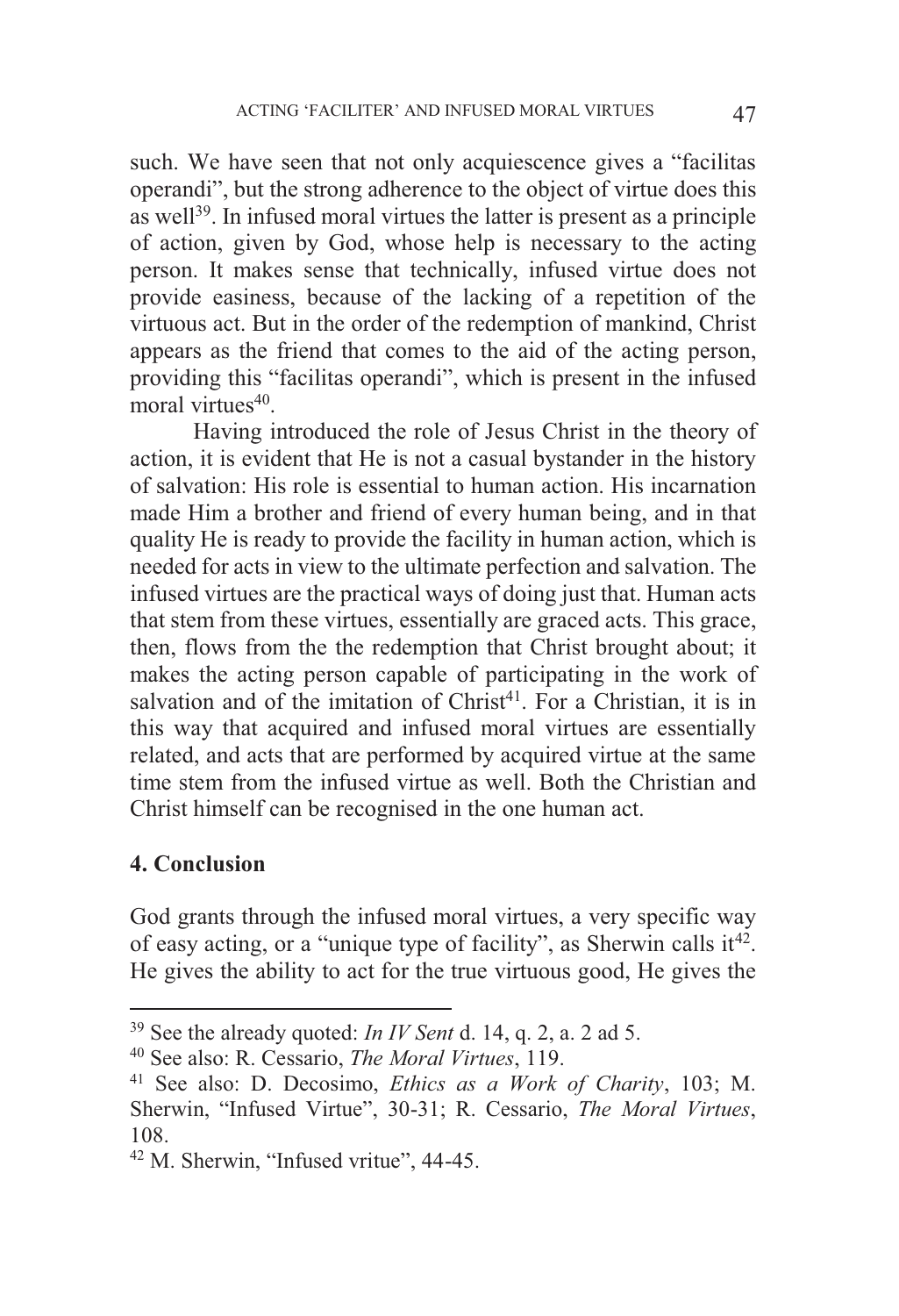proportion and He gives also immediate, joyful and easy acting, even though it is very much possible that acquired contrary habits still have to be overcome. Answering the question if God makes acting easy, this appears to be the case. But the 'faciliter' as a characteristic of infused virtues has to be considered also in a broader, but still authentical sense. The infused virtues entail intrinsically the help of God in acting, making thus true good action possible in the first place, suitable to participate in salvation, which is every acting person's vocation. The easiness in acting is provided by a striving in human action, originating from the adherence to the supernatural end. This drive is given in the infused moral virtues, not by making the human contribution to the act futile, but as an aid to true human acting.

It is important to keep this broader picture, including the ultimate end, in mind, to see the function of the infused moral virtues. When it comes the theory of action, it is the organic whole that counts, and not the single elements of human agency<sup>43</sup>. If the acquired virtues would suffice, then our end would not be complete and perfect; if the infused virtues would suffice, then morality becomes unrealistic and inhumane. It is precisely because of this intrinsically joint perspective, that the martyrs in every age of Christianity can make for themselves the genuine human choice to follow the infused virtuous inclination to imitate Christ in a form of courage that they could never have thought of without God's help. Although in one way it is appropriate not to like becoming a martyr, it is precisely in the situation when we see people undergoing martyrdom in an immediate, joyful and apparently easy way, that we can recognise the infused virtues that lead us to salvation.

[Lambert Hendriks, Major Seminary of Rolduc, Heyendallaan 82, 6464 EP Kerkrade, The Netherlands; l.hendriks@me.com.]

<sup>43</sup> A. Pinsent, *The Second-Person Perspective*, 67, referring to S. Pinckaers.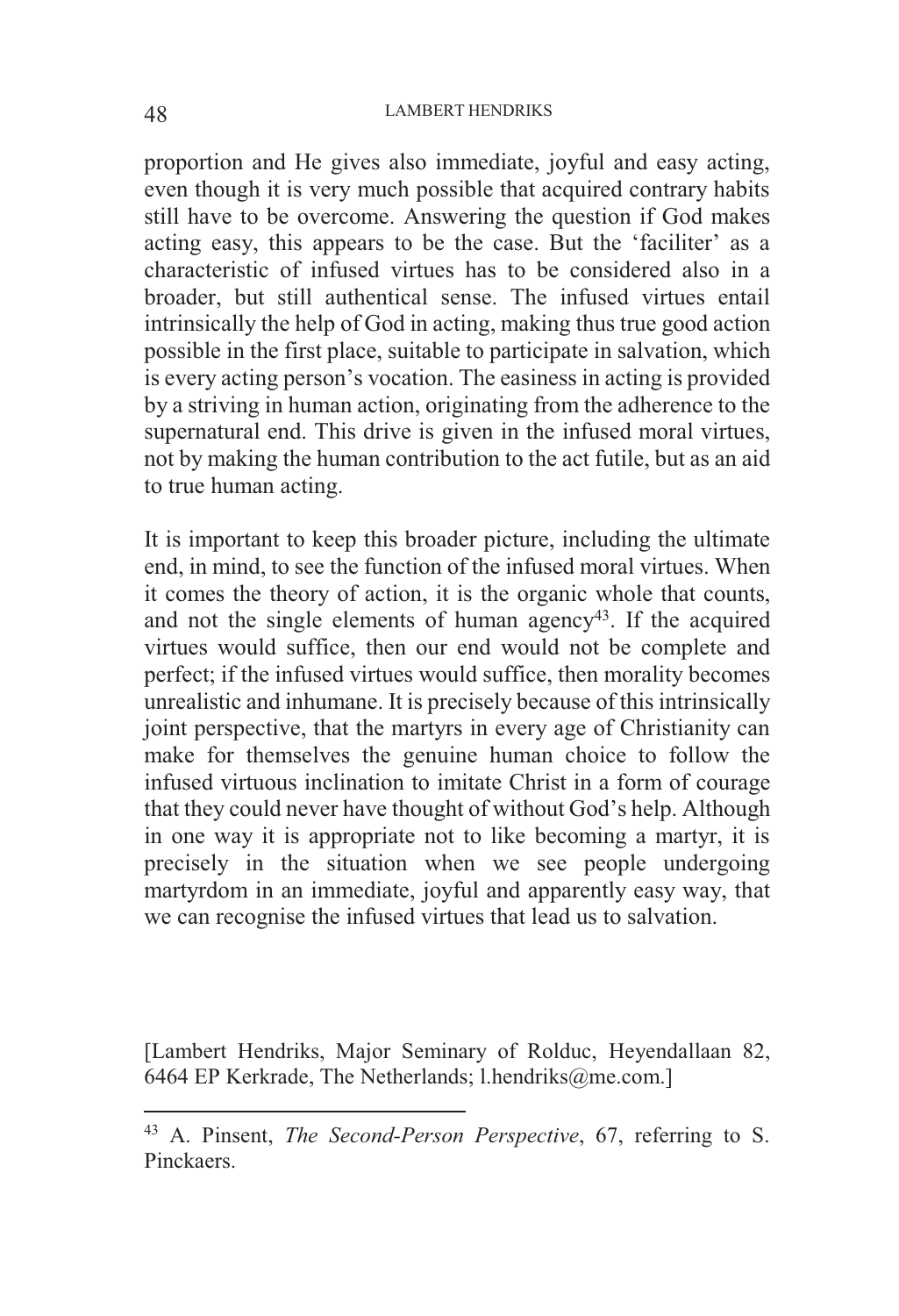# **DESIRES, COUNSELS, AND CHRIST: THE CHRISTOLOGY OF AQUINAS' TREATMENT OF THE EVANGELICAL COUNSELS**

*Kevin G. Grove, C.S.C.* 

## **1. Introduction**

This study treats the evangelical counsels of poverty, chastity, and obedience in the *Summa Theologiae* in the context of Christology. Specifically, I suggest that Thomas's treatment of the manner of Christ's life and temptations in *STh III*, qq. 40-41 brings together and builds on earlier material about the counsels as well as the desires which the counsels treat. The article accomplishes this as follows: first we look back to the place that Thomas explains the threefold causes of sin originating in the sense appetite and based on 1 John 2:16 (*STh* I-II, q. 77, a. 5). From there, we go to the treatment of the counsels, as part of the content of the New Law (*STh* I-II, q. 108). The counsels prove to be fittingly proposed in the New Law. In a next step, questions on charity and the religious state show that Christ's friendship actually is charity, and that the present life of human beings is oriented to perfect charity (of which the religious life is understood in an explicit way to be a school) (*STh* II-II, q. 186). Although Jesus Christ does not take vows, nor does Aquinas bring up the theme of the "counsels" as such in the *Tertia Pars*, Thomas makes arguments for the fittingness of the poverty, fleshly abstinence, and obedience of Jesus Christ (*STh* III, q. 40). In his temptations, Jesus Christ overcame the human desires which the counsels help to reform (*STh* III, q. 41). This, then, is the great hope that the counsels, understood in light of the Incarnation, offer to humankind. Christ as teacher gave instruction to humans as one having taken up a human nature in the person of Jesus Christ. Therein, his actions—including the practice of counsels—are instruction on our way to God, fitting the end of his Incarnation, and our end in bliss.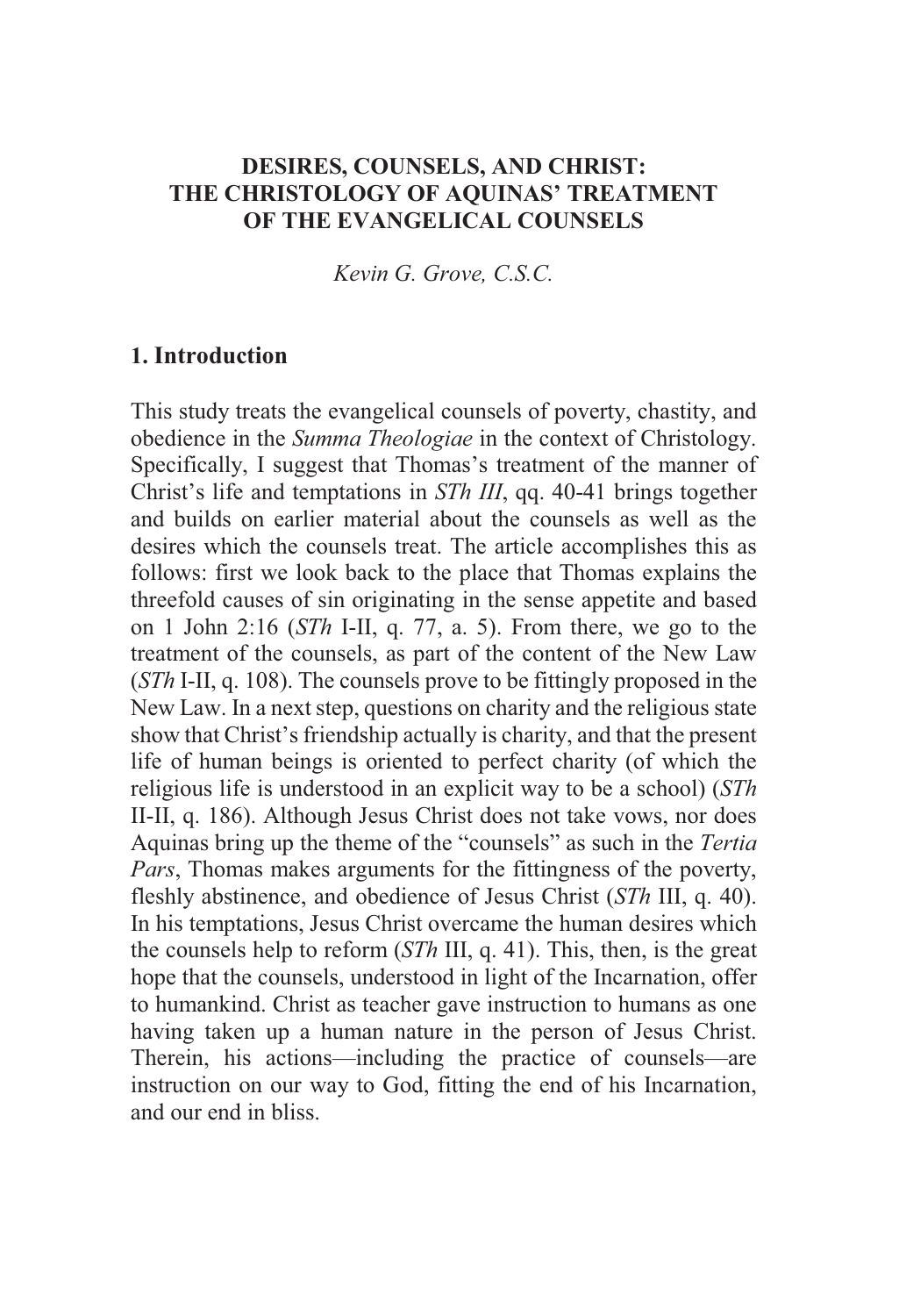#### 50 KEVIN GROVE

## This progression, which structures the paper, is shown in "Figure 1" below.

| Figure |  |
|--------|--|
|        |  |

 $\overline{a}$ 

| <b>Causes</b><br>of Sin   | Goods<br>of the<br>World | Human<br><b>Desire</b><br>(Triple)<br>Lust) | <b>The New</b><br>Law<br>Counsel | <b>Christian</b><br>Practice | <b>Religious</b><br><b>State</b> | The<br>Incarnation                 | Christ's<br><b>Temptations</b>  |
|---------------------------|--------------------------|---------------------------------------------|----------------------------------|------------------------------|----------------------------------|------------------------------------|---------------------------------|
| Desire<br>of the<br>Eyes  | Earthly<br>Goods         | Desire<br>of the<br>Eves                    | Poverty                          | Alms-<br>deeds               | Poverty                          | Poverty as<br>fitting              | Own<br>kingdoms of<br>the earth |
| Desire<br>of the<br>Flesh | Bodily<br>Goods          | Desire<br>of the<br>Flesh                   | Continence                       | Fasting                      | Continence                       | Fleshly<br>abstinence<br>of Christ | Turn stones<br>into bread       |
| Pride of<br>Life          | Honors                   | Pride of<br>Life                            | Obedience                        | Prayer                       | Obedience                        | Obedience<br>to Law                | Throw self<br>off of parapet    |
| $STh$ I-II<br>77          | $STh$ I-II<br>108        | $STh$ I-II<br>108                           | $STh$ I-II<br>108                | $STh$ II-II<br>186           | $STh$ II-II<br>186               | $STh$ III<br>40                    | $STh$ III<br>41                 |

The columns from left to right show issues as they appear in the *Summa Theologiae.* Each of the three causes of sin, indicated in the first column, correlates horizontally to the things that follow it. For example: the desire of the eyes as a cause of sin comes from an inordinate desire for earthly goods. The reformation of desire occurs in the New Law counsel of poverty as well as the Christian practice of almsgiving. In addition to showing how these columns relate, this article particularly stresses the importance of the Incarnation and of Christ's temptations (in the case of the desire of the eyes, Christ's temptation to own the kingdoms of the earth).

# **2.An Incarnational Approach to Counsels: Reclaiming** *STh* **III**

Thomas Aquinas begins the *corpus* of the first article of the question on the manner of Christ's life (*De modo conversationis Christi*): "Christ's manner of life had to be in keeping with the end of his Incarnation, by reason of which he came into the world."<sup>1</sup>

<sup>1</sup> Thomas Aquinas, *Summa Theologiae* [hereafter *STh*], trans. Fathers of the English Dominican Province, (Notre Dame: Ave Maria Press, 1981), III, q. 40, a. 1 co. Unless otherwise noted, all English citations of the *Summa Theologiae* are from this translation.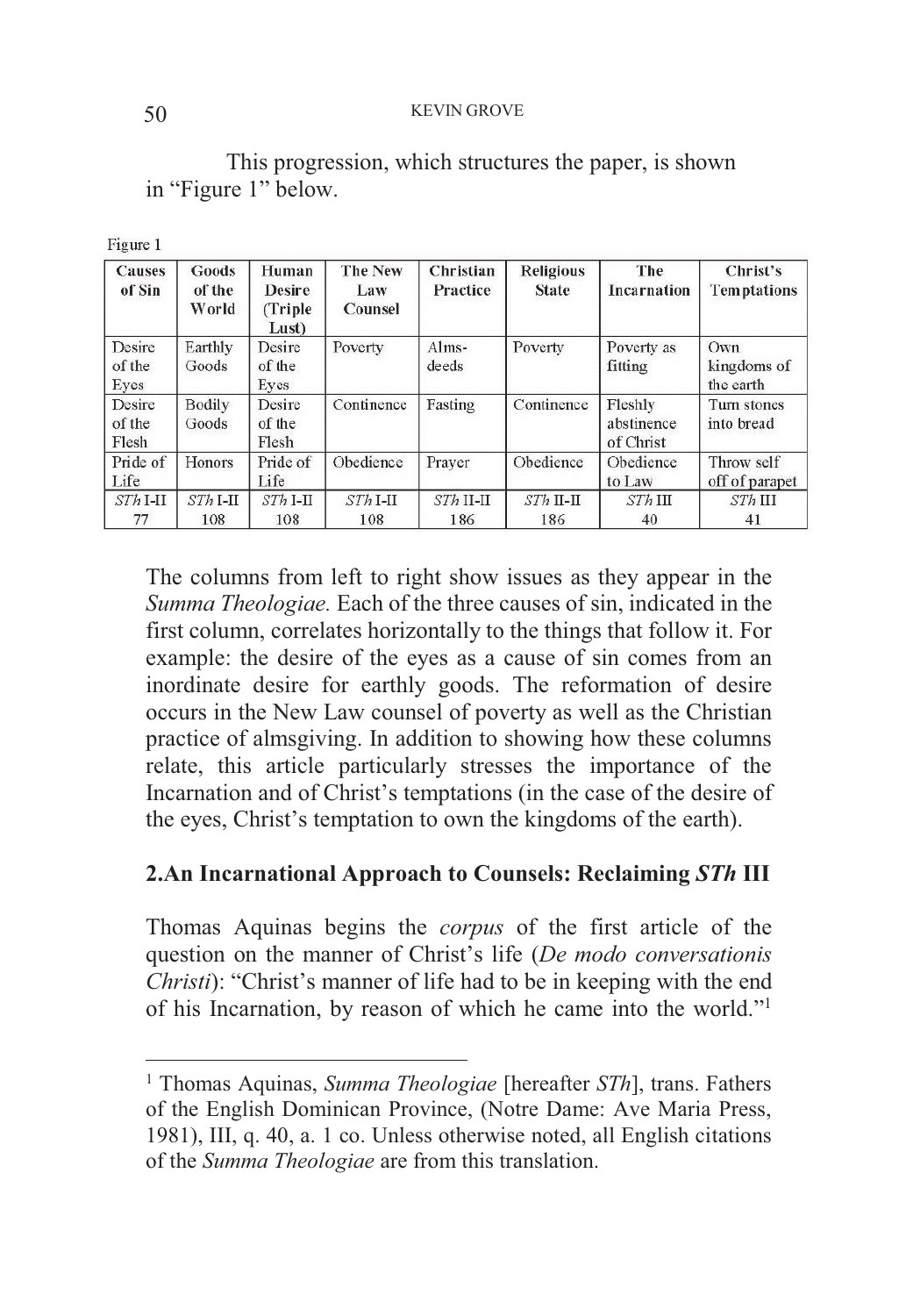This sentence provides an interpretive key to the rest of the article and the following articles concerning Christ's manner of life in the world.2 Christ's "*conversatio*" or behaviors and habitual associations with others—including his poverty, his obedience to the Law, and his temptations—are all "fitting" with the end of his Incarnation.3 In the *Tertia Pars,* Thomas sets Christ's manner of life in an incarnational framework.<sup>4</sup> I argue that this recapitulates Thomas's discussion of Christ's poverty, abstinence, and obedience in his earlier treatment of the same topics as counsels in the content

The Saviour

The Mystery of the Incarnation

Fitness of the Incarnation (1)

The Mode of Union (2-15)

Consequences of the Union (16-26)

The Life and Death of Christ (27-59)

His Coming into the World (27-39)

His Life in the This World (40-45)

**Manner of Life (40)** 

 **Temptation (41)** 

Doctrine (42) Miracles (43-45) Departure from This World (46-52) Exaltation (53-59)

 2 One also notes the resonance with *convenientia* as interpretive key to Aquinas' Christology, especially in the *STh* III.<br><sup>3</sup> *Conversatio*, from the title of question 40, commonly means moving

about in a place, but here *conversatio* more precisely means behavior and habitual association. Thomas writes: '*ut conveniret fini incarnationis*.' Although sometimes translated 'in keeping with,' the sense of 'conveniret' is most properly 'fitting.' *STh* III, q. 40, a. 1 co. See J.-P. Torrell, *Le Christ en ses Mystères: la vie et l'oeuvre de Jesus selon saint Thomas d'Aquin,* vol. 1 (Paris: Desclee, 1999), 211-257. 4

<sup>&</sup>lt;sup>4</sup> The following subcategories show where the relevant articles are situated. Christ's life in this world is a subset of the 'Life and Death of Christ,' which fits within the treatment of the Saviour himself. Thus, although this paper concerns primarily the counsels as they are treated within 'His Life in this World,' the incarnational framework of the whole *Tertia Pars* is assumed.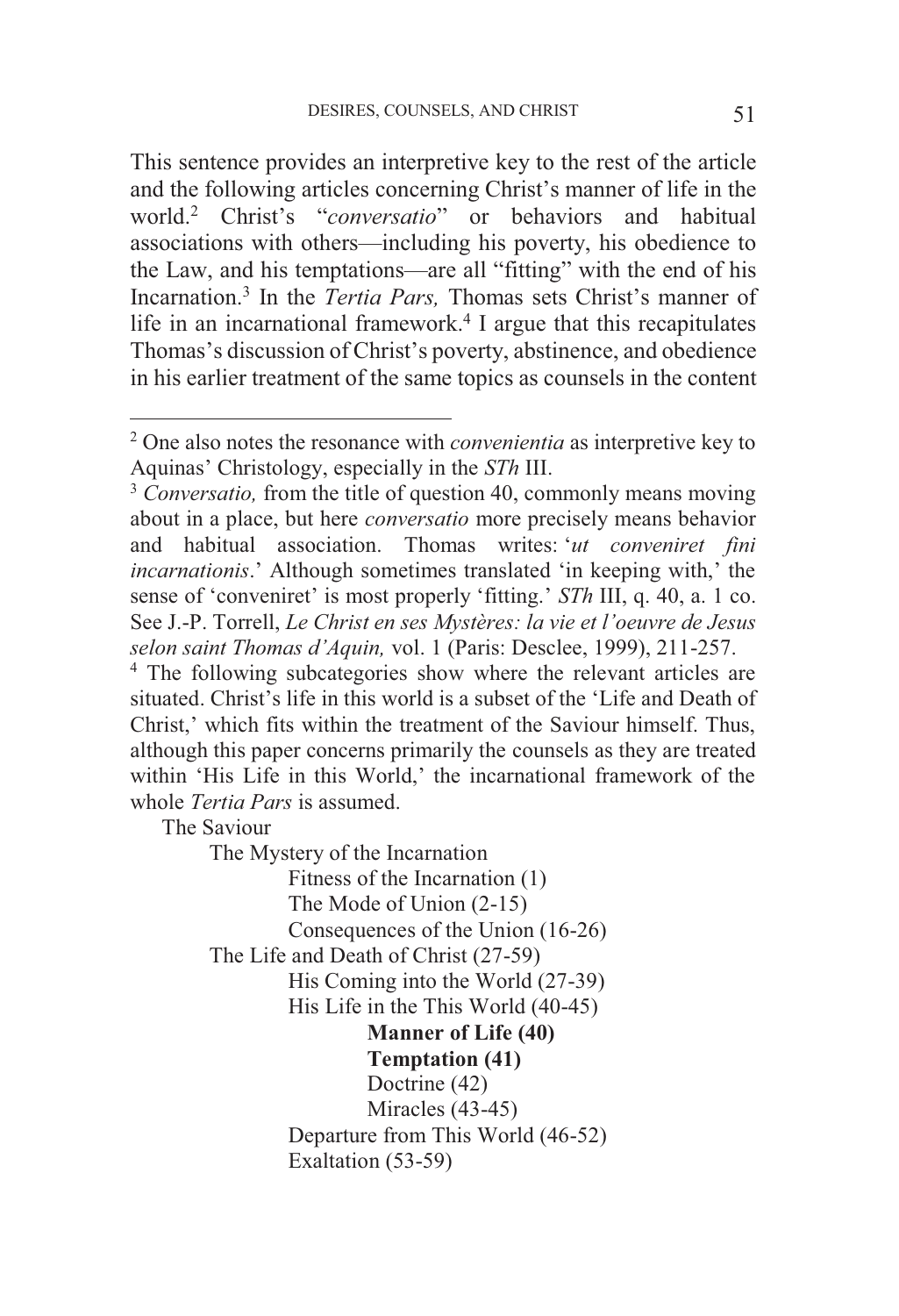#### 52 KEVIN GROVE

of the New Law (*STh* I-II, q. 108, a. 3-4) and the religious state (*STh* II-II, q. 186). In *STh* III, qq. 40-42, the counsels reemerge as part of Thomas's reflection on the life of Christ, whose every action is for human instruction. And, as teacher, Christ's manner of life and temptations call forth the earlier texts concerning the evangelical counsels. Whereas Thomas previously explicated the counsels as fitting content for the New Law, and as fitting for humans generally, not until the *Tertia Pars* does Thomas argue that they were fitting for Christ. The reason for their fittingness, for Thomas, is the end of the Incarnation. And, the measure for Christ's poverty, abstinence, and obedience is also the Incarnation: that his assumption of our flesh might seem credible.5

 This argument calls for a new scholarly evaluation of Thomas's treatment of Christ's manner of life. The questions in the *Tertia Pars* which treat Christ's life and death (*STh* III, qq. 27-52), perhaps for reasons of historical usage, are sometimes partially or wholly neglected in discussions of the evangelical counsels (especially concerning the religious state).6 As Fergus Kerr, O.P.

<sup>5</sup> *STh* III, q. 40, a. 2 ad 3. 6

Expositions on the counsels most frequently occur in conjunction with secondary literature on the religious life. But even in these cases, scholars do not draw out the framework of the Incarnation for those questions in the *Summa Theologiae*. For instance, in Paul Philippe's *The Ends of the Religious Life According to Thomas Aquinas,* he utilizes *STh* III, q. 40 only to make the points that Christ is the highest example of the 'mixed life' and that all Christ's actions are our instruction. See: Paul Philippe, *The Ends of the Religious Life According to Saint Thomas Aquinas* (Rome: Fraternity of the Blessed Virgin Mary, 1962), 62n1-2, 79n1. Others are similar in their treatment of the counsels or religious life, but with little attention to Christ's manner of life in that regard, especially in terms of the Incarnation. For instance: L.M. Pocquet du Haut-Jussé, *La Vie Religieuse d'après Saint Thomas D'Aquin* (Paris: Pierre Tequi, 2000); J.G.J. Van den Eijnden, *Poverty on the Way to God* (Leuven: Peeters, 1994); Antonin Motte, O.P., 'La definition de la vie religieuse selon saint Thomas d'Aquin,' *Revue Thomiste* 87:3 (1987), 442-453; Marie-Vincent Leroy, O.P., 'Theologie de la vie religieuse,' *Revue Thomiste* 92:1 (1992), 324-343.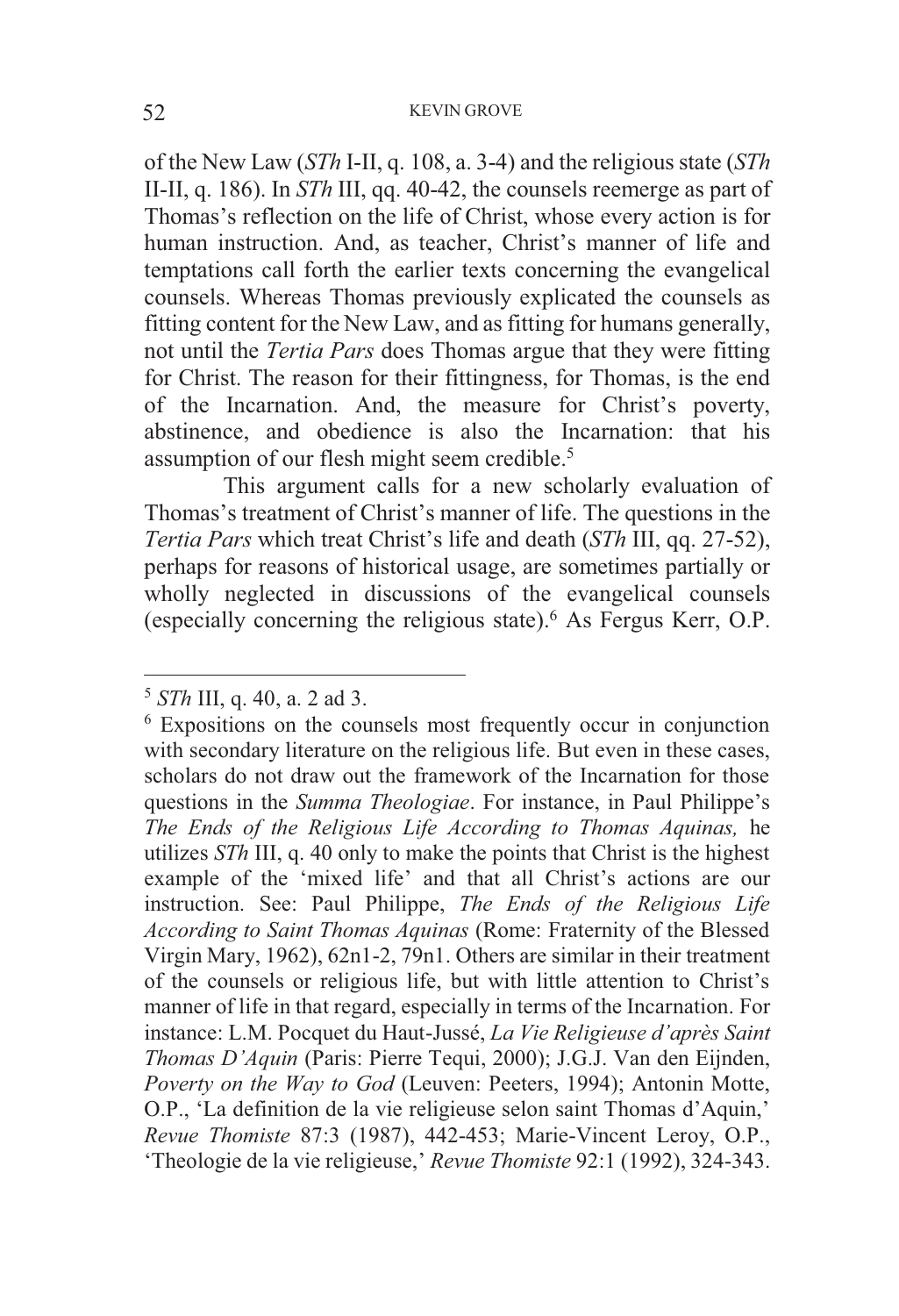explains, at various points in history the questions on Christ's human life were printed in vernacular languages for devout readers.7 Kerr suggests that since these printings biblical scholarship has made some of Thomas's reflections seem elementary, leaving these questions ignored by even modern Thomists. The very need for a "little life of Jesus" is not the case when direct scriptural contact is readily available; thus, as Kerr states, this "renders Thomas's exposition completely redundant."<sup>8</sup> The problem here, as it impacts this study, is twofold. First, these questions, when published as *libella* (regardless of pastoral benefits of a little life of Christ) were isolated from Thomas's Christological program in which they belong.9 I argue, for instance, that Thomas's exposition of Christ's poverty is presented in terms of the Incarnation and can only fully be understood in relation to the end of the Incarnation. Secondly, the questions on Christ's manner of life are indeed Thomas's reflections on Scripture, but not limitedly so. If understood in light of Aquinas' Christology and his earlier discussions of the counsels, then the scriptural account of the manner of Christ's life provides a rich commentary on a number of things—like virtue—that have preceded it. Thus, at stake is not only the subject matter of the counsels but also the value of *STh* III, qq. 27-52 for Thomistic scholarship.

#### **3. The Causes of Sin from the Part of the Sensitive Appetite**

Thomas explains that sin is always inordinate self-love, which includes a desire for some good.10 Because the passions include a desire for the good, they are in some way ordered also to the avoidance of evil, for in Thomas's system, avoidance of evil is caused by the appetite for the good. The three desires, which Thomas sets forth as the causes of all sin, emerge from scripture itself. They are circumscribed in 1 John 2:16 as the desire of the

-

<sup>7</sup> Fergus Kerr, *After Aquinas: Versions of Thomism* (Oxford: Blackwell, 2002), 175.

 $8$  Kerr, *After Aquinas*, 175.<br> $9$  See note 4

 $9$  See note 4.

<sup>10</sup> *STh* I-II, q. 77, a. 5 co.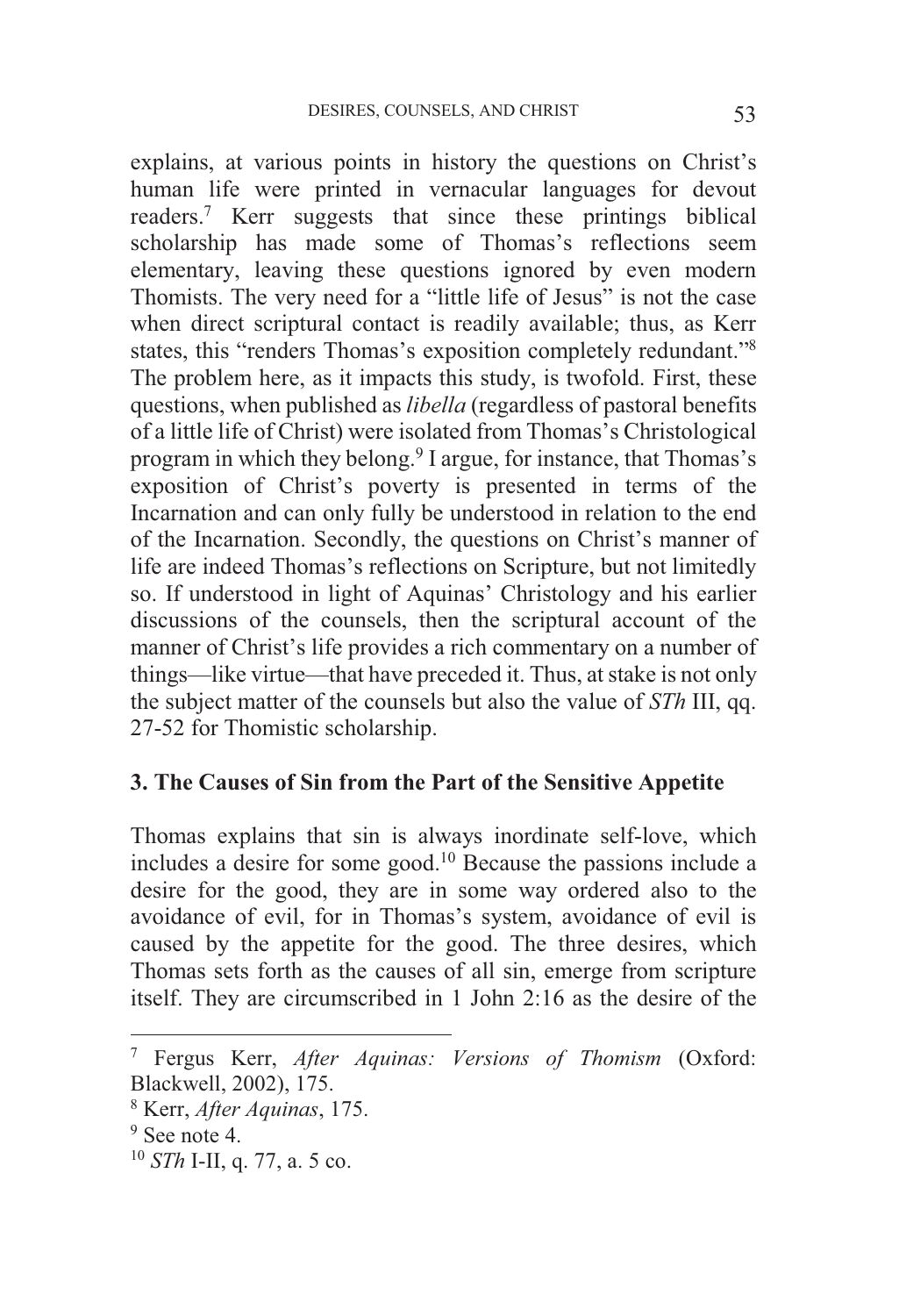eyes, desire of the flesh, and pride of life. Thomas cites this verse.<sup>11</sup> The anthropology which underlies 1 Jn 2:16 is as old as the first man and first woman. When Eve gazes upon the fruit of the tree of knowledge of good and evil in the Genesis account, she says that it is "good for food, pleasing to the eyes, and desirous for gaining wisdom" (3:6). Thus the desires themselves have a history which antedates the fall in the garden. The desires in themselves are for goods. After the fall, they become inordinate desires for goods, as under conditions of sin they are separated from God as good and end. The counsels of the New Law work directly upon the reformation of these human desires.

## **4. The Counsels as the Content of the New Law**

Aquinas' exposition of the counsels of poverty, chastity, and obedience begins in his treatise on the New Law (in *STh* I-II, q. 108 a. 3-4). He raises the objection that the Lord unfittingly taught humans to shun the glory of human favor only by fasting, almsdeeds, and prayer.12 The objection is that there are many other good works besides these; and, Aquinas replies, citing 1 John 2:16, reiterating that all worldly temptations and their correlative goods may be reduced to three: the concupiscence of the flesh (pleasures of the flesh), the concupiscence of the eyes (earthly riches), and the pride of life (ambition to renown and honor).<sup>13</sup> The three actions of fasting, alms-deeds, and prayer reform the three desires, respectively, and aid humans in the attainment of true glory.<sup>14</sup> These actions were taught by the Lord to humans for the purpose of aiding in reforming desires for the goods of the world. These works

 $11$  *STh* I-II, q. 77, a. 5 sc.

<sup>&</sup>lt;sup>12</sup> *STh* I-II, q. 108, a. 3 obj. 4.<br><sup>13</sup> *STh* I-II, q. 108, a. 3 ad 4.<br><sup>14</sup> *STh* I-II, q. 108, a. 4 ad 4. 'Reforming' desire means less cupidity and the possibility of increased charity, which Thomas takes up more thoroughly in his discussion of the religious state. *STh* II-II, q. 186, a. 2 co.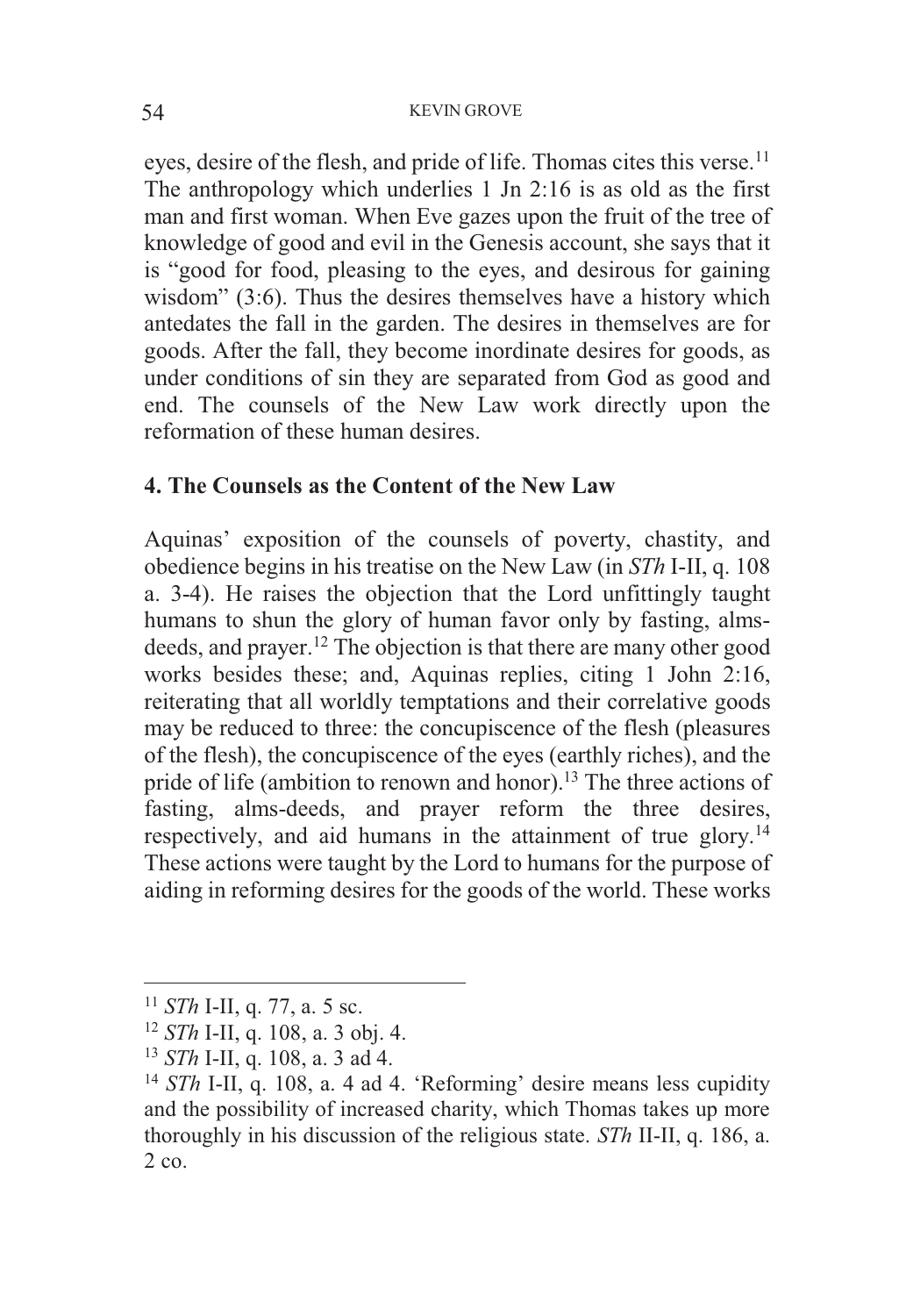are the specific actions that correspond to three larger principles: the counsels of chastity, poverty, and obedience.15

 Aquinas then turns (in article 4) to argue that counsels are fittingly proposed in the New Law. Counsels are different from commandments, which, for Aquinas, are necessary for gaining eternal bliss. Counsels are not necessary, but might be "fitting" (*convenientia*) inasmuch as they make the attainment of eternal bliss more assured and expeditious. One could argue that they are not, as counsels are given as expedient things toward an end. Some things, indeed, are not expedient for everyone; thus, the counsels might not be fitting content of the New Law. Here Aquinas gives his primary argument for the evangelical counsels as fitting content of the New Law:

> The counsels of a wise friend are of great use, according to Prov. xxvii. 9: *Ointment and perfumes rejoice the heart: and the good counsels of a friend rejoice the soul*. But Christ is our wisest and greatest friend. Therefore His counsels are supremely useful and becoming.16

The reason for the fittingness of the counsels as part of the New Law is that Christ is the one who gives the counsels. Christ who is wisdom, and friend to humanity, gives counsels.

 Immediately, though, Aquinas distinguishes between a counsel and a commandment (in article 4). Poverty, continence, and obedience are not commandments, or obligations which remove things contrary to charity.17 The commandments concern matters necessary to attain eternal bliss whereas the counsels "are about matters that render the gaining of this end more assured and expeditious."18 Therefore following the commandments is necessary for eternal happiness, but the purpose of the counsels is

<sup>15</sup> *STh* I-II, q. 108, a. 4 co. 16 *STh* I-II, q. 108, a. 4 sc. The Latin is '*Ergo eius consilia maximam utilitatem continent, et convenientia sunt*' which indicates most useful and 'fitting' although it is sometimes translated as 'becoming.'<br><sup>17</sup> STh I-II, q, 108, a, 4 co.

<sup>17</sup> *STh* I-II, q. 108, a. 4 co. 18 *STh* I-II, q. 108, a. 4 co.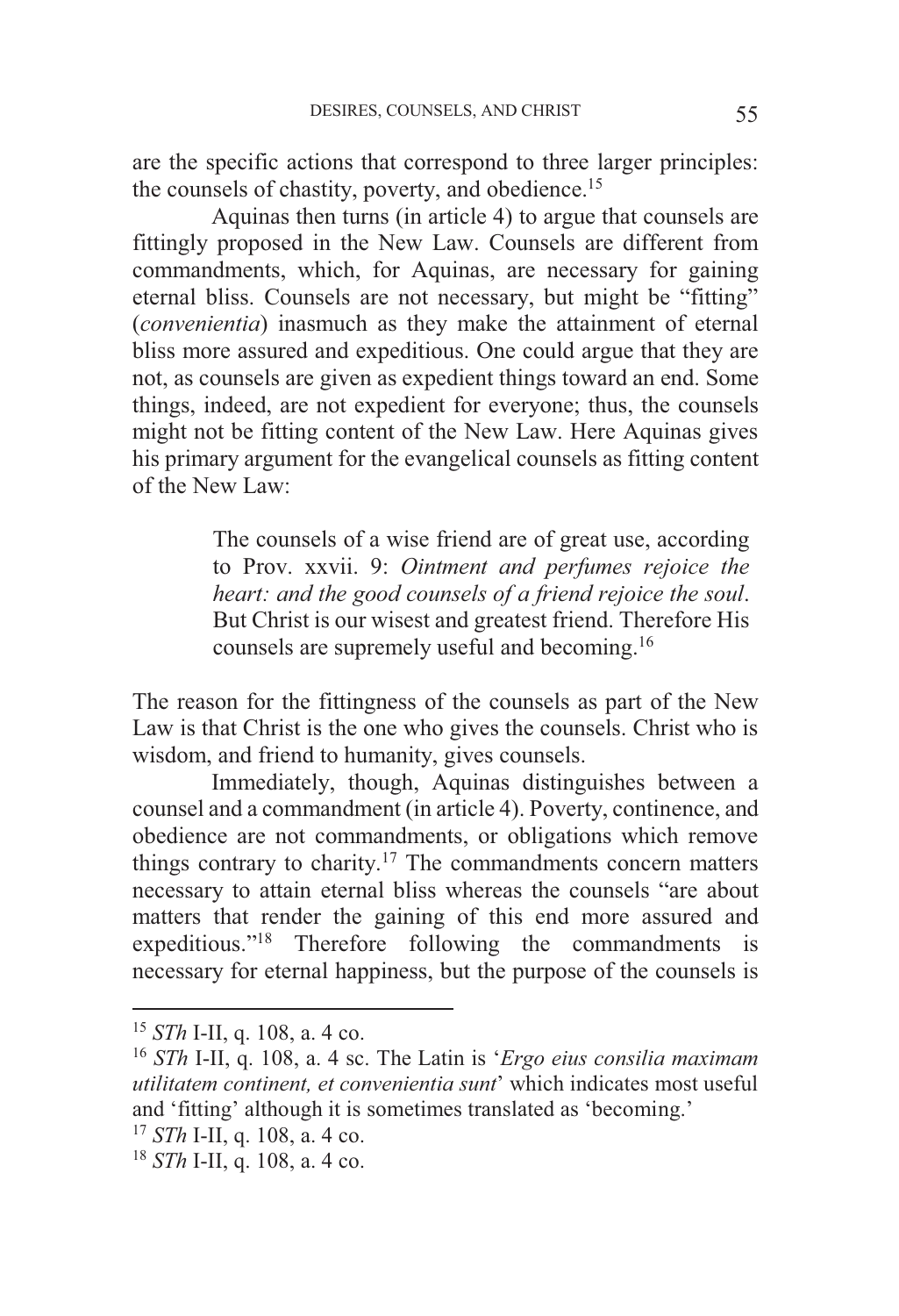to "attain more speedily thereto by giving up the goods of this world entirely."<sup>19</sup>

 The counsels, firstly, are fittingly proposed in the New Law because they are counsels given by Christ. But for whom are they fitting? Thomas begins with the commandments as those things necessary for all. The goods of the world, and the desires that spring up concerning those goods, are the same for all people. Wealth, carnal pleasures, and honors, the three primary goods of the world as well as the triple temptation of the eyes, flesh, and pride of life are the goods and desires of all people, respectively. To wit, such was the case of the first man and the first woman in the garden concerning the fruit of the tree of knowledge of good and evil.<sup>20</sup> Because all of humanity experiences these same goods of the world and the correlative desires, the counsels are expedient to all people. Yet some people are "ill-disposed" such that the counsels are inexpedient on account of a disposition not inclined to them.<sup>21</sup> Thus, when Christ spoke of the counsels, he spoke of, as Thomas says, fittingness. "If you wish to be perfect, go sell what you have" (Mt. 19:21), just like Paul said "This I speak for your profit; not to cast a snare"  $(1 \text{ Cor } 7:35)$ .<sup>22</sup> Thus, in the section on Law, Thomas explains both that the counsels are fittingly proposed by the New Law, and he explains their fittingness for humans. When the Lord proposes the evangelical counsels, "He always mentions man's fitness (*idoneitas*) for observing [them]."23 Some observe them absolutely, others observe them in particular cases, when they give alms to the poor, refrain from carnal pleasure of some sort, or spend time in prayer. The counsels, in the treatise on the New Law, are fitting in two ways: 1. as content of the New Law; and 2. as befitting those who are able to observe them. At this point, however, Thomas

<sup>&</sup>lt;sup>19</sup> *STh* I-II, q. 108, a. 4 co.<br><sup>20</sup> Thomas explains in his questions on original sin that it is 'concupiscence, materially, but privation of original justice, formally.' *STh* I-II, q. 82, a. 3 co. See *STh* I-II, qq. 82-83. The temptations of Adam are found in *STh* II-II, q. 165.<br><sup>21</sup> *STh* I-II, q. 108, a. 4 ad 1.<br><sup>22</sup> *STh* I-II, q. 108, a. 4 ad 1.<br><sup>23</sup> *STh* I-II, q. 108, a. 4 ad 1.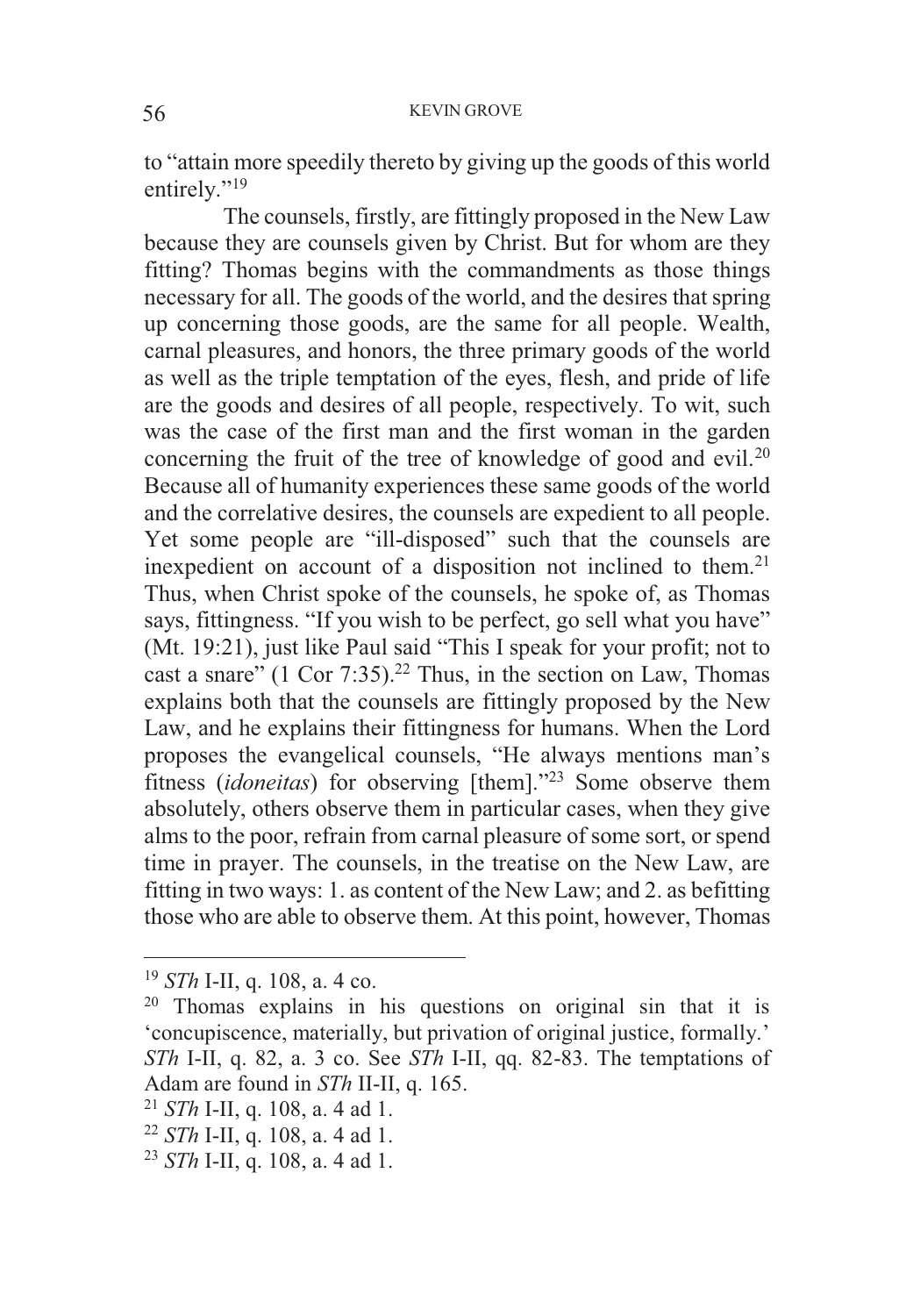has made no mention of the counsels as related to Christ's own life. He details Christ's verbal instruction to humans, but at this point neither Christ's own observance of the counsels, nor their fitness for him are discussed.

## **5. Means to an End: Counsels and Charity in the Religious State**

The counsels, as Thomas presents them in his questions on the New Law, are expeditious means to the end of eternal bliss, given to humans by their wisest and greatest friend. In *STh* II-II, q. 23, however, Thomas further explains how Christ shows his friendship to others. When Jesus spoke to his disciples and called them friends (Jn 15:15), he did so by reason of nothing else than charity. Charity, the most excellent virtue, is friendship between God and man. Friendship is the mutual well-wishing communication between two people.24 Christ's communication of the counsels in the New Law is an act of charity, an act of the friendship between God and man. Thomas makes this implicit connection between charity and the counsels explicit in his treatment of the state of perfection and the religious state (*STh* II-II, q. 184-189).25

 Concerning the perfection of life (attaining one's proper human end in God), Thomas explains that the perfection of the Christian life "consists radically in charity."26 And, in earthly human life, the perfection of that charity consists in observing the commandments and the counsels. First, the commandments are

 $^{24}$  STh II-II, q. 23, a. 1 co.

<sup>&</sup>lt;sup>25</sup> Thomas has three minor works on the religious life *Contra Impugnantes Dei Cultum* (1256), *De Perfectione vitae spiritualis*  (1269), and *Contra pestiferam doctrinam retrahentium hominum a religione* (1270). But these works, the latter two of which were written in the same period as the *Secunda Pars* (1268-1272), either respond to specific controversies in the religious life or present very little that is theologically different from the *Secunda Pars.* Although there is a great deal in Thomas's treatment of the religious life, the theology of the counsels is most thoroughly explained at the end of the S*ecunda* <sup>S</sup>*ecundae*. 26 *STh* II-II, q. 184, a. 1 co.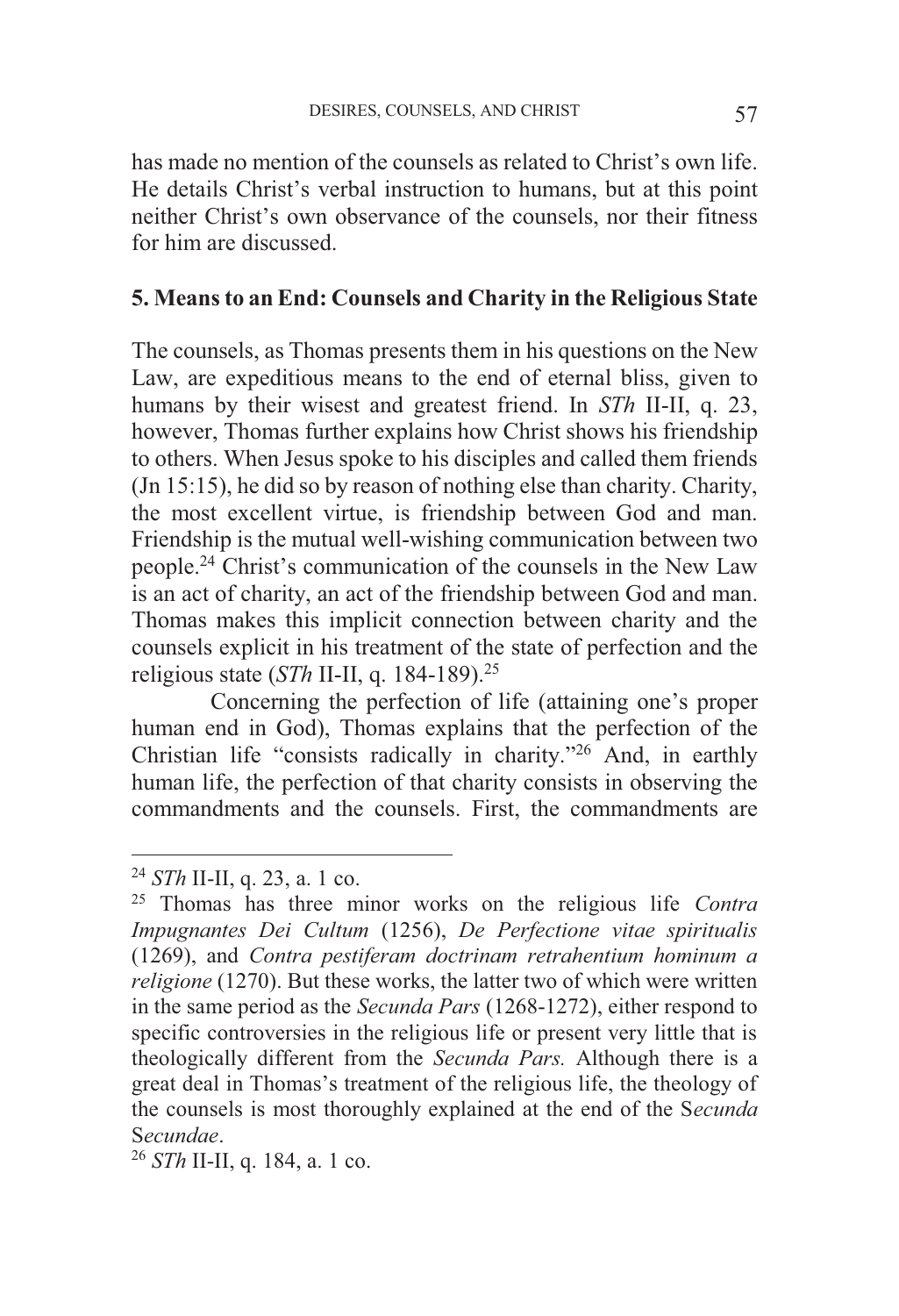primarily and essentially the perfection of charity because the end of each commandment is charity.<sup>27</sup> But, secondarily and instrumentally, perfection also consists in the observance of the counsels. Thomas explicates the counsels in the context of the state of perfection very similarly to the way he describes them as the content of the New Law: "counsels are directed to the removal of things that hinder the act of charity, and yet are not contrary to charity, such as marriage, the occupations of worldly business, and so forth."28 The difference from the discussion of the counsels in the context of the New Law (*STh* I-II, q. 108) is that Thomas articulates the counsels at this point in the *Summa Theologiae* in terms of charity. Thomas presented the counsels as the wisest instructions of a closest friend in the New Law. Charity characterizes God's friendship with humans and Christ's instructions to the same.

 Aquinas continues his discussion of the counsels in terms of charity through his treatment of the religious state, the last theme discussed in the *Secunda Secundae* before the treatment in the *Tertia Pars* of the Mystery of the Incarnation. The religious state, derived from the virtue of religion, is an exercise or school for attaining to the perfection of charity. 29 Those who enter into the religious state are not already perfect, but have the intention to fulfill acts of charity.30 Human beings strive to reach the perfection of charity by various practices, just as a physician might employ different medicines in order to heal an affliction or a wound. With this description of the religious state as a school for the perfection of charity, Thomas discusses each of the counsels individually, asking whether or not poverty, continence, and obedience are necessary for religious perfection.

 Thomas argues that poverty, chastity, and obedience are foundations whereby humans are able to foster greater charity (and

<sup>&</sup>lt;sup>27</sup> *STh* II-II, q. 184, a. 3 co.<br><sup>28</sup> *STh* II-II, q. 184, a. 3 co.<br><sup>29</sup> For Thomas's treatment of religion as a virtue, see *STh* II-II, q. 81; *STh* II-II, q. 186, a. 3 co. 30 *STh* II-II, q. 186, a. 2 co.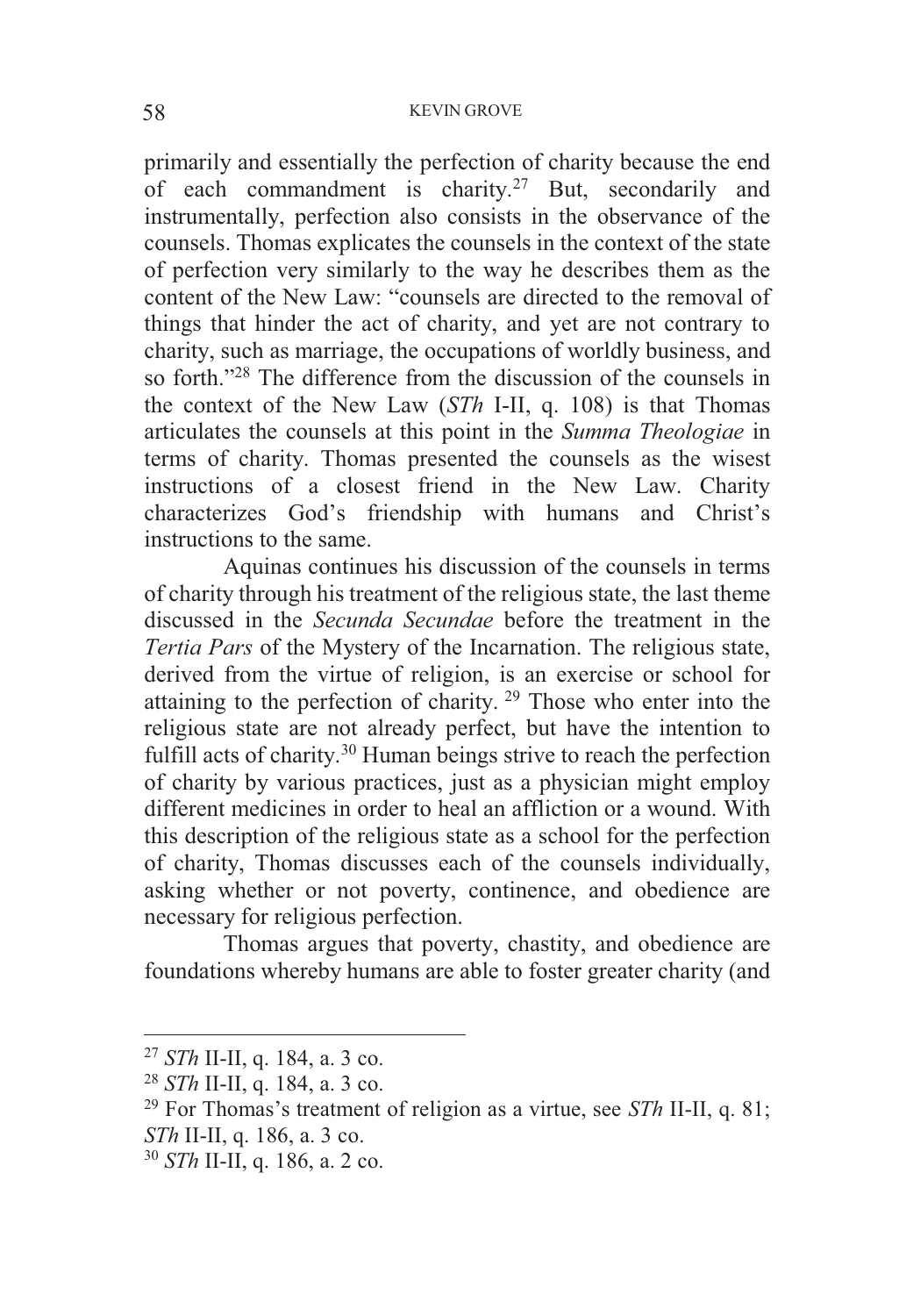therein less cupidity).31 The first of these is poverty. Poverty is the first "foundation" (*fundamentum*) for the perfection of charity, as taken from the instruction of Christ in Matthew, "Go, sell all thou hast, and give to the poor,...and come follow Me."<sup>32</sup> Riches, as Thomas explains, are in themselves of a nature "to hinder the perfection of charity, especially by enticing and distracting the mind" once they are possessed.<sup>33</sup> Riches in themselves are conducive instrumentally to the active life. But, they pose a danger to all humans. Christ indicated this in his teaching: a camel's passing through the eye of a needle is easier than a rich man's entering the kingdom of God.34 The rich man who is blessed is the one who has been placed in the midst of riches, but does not love them. The counsel of poverty, made explicit as a vow of religion, removes the possibility of riches from the life of a man or woman such that he or she is able to pursue the perfection of charity.

 Thomas presents continence in much the same manner. Christ introduced the counsel: "There are eunuchs who have made themselves eunuchs, for the kingdom of heaven" and then added: "He that can take, let him take it."35 The vow of perpetual continence is only meant for those who are able to take it. Thomas also accounts for those who do not profess the vow of continence: "Lest anyone should be deprived of the hope of attaining perfection, he admitted to the state of perfection those even who were married."36 It would be an injustice for a husband to forsake his wife (whereas one can without injustice renounce riches). Thus, for Thomas, the "use of sexual union" hinders the mind from "giving itself wholly to the service of God," either on account of "vehement delectation" or the demands of wife, children, and the temporalities

<sup>&</sup>lt;sup>31</sup> *STh* II-II, q. 186, a. 3 co.<br><sup>32</sup> *STh* II-II, q. 186, a. 3 co.<br><sup>33</sup> *STh* II-II, q. 186, a. 3 ad 4.<br><sup>34</sup> Thomas cites both the Gospel of St. Matthew (19:21; 19:23) and the fathers (John Chrysostom's 'Homily 63 on Matthew' and Gregory's 'Homily 15') concerning poverty.

<sup>35</sup> Mt 19:12.

<sup>36</sup> *STh* II-II, q. 186, a. 4 ad 1.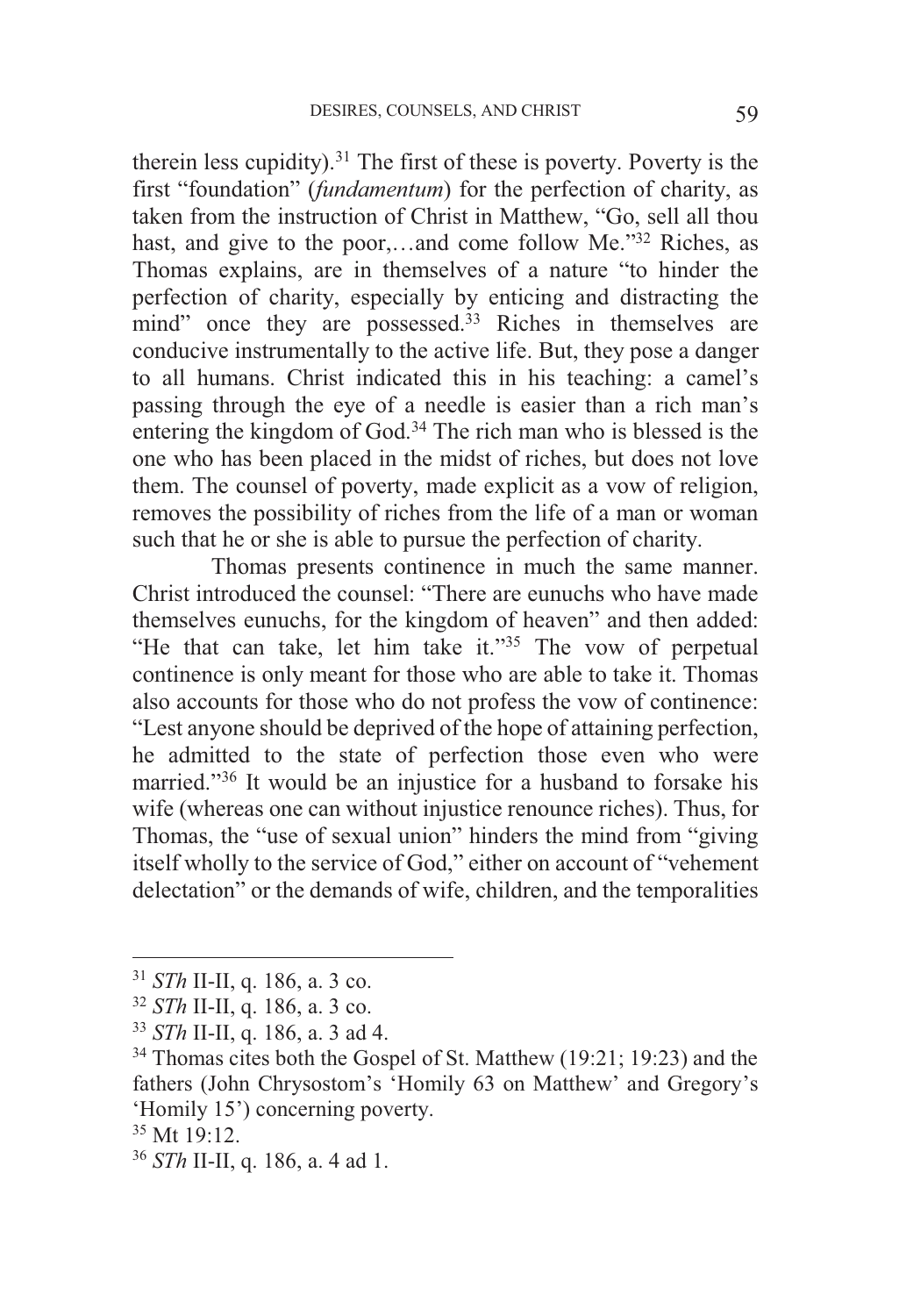related to their upkeep, and the removal of these things is necessary for the religious state.37

 Obedience pertains to the school for the perfection of charity because obedience pertains to instruction. Obedience, first of all, is imitation of Christ. Christ instructs concerning poverty (Mt 19:21) but concludes his directive with the phrase "follow me." This obedience in Christ, as Thomas states, is to be commended above all else. Christ it was who "became obedient unto death."<sup>38</sup> Obedience extends to one's whole life, even though it is not given regarding classical examples of morally indifferent acts. For instance obedience might not apply to rubbing one's beard or lifting a stick from the ground. But the counsel of continence, and for religious the vow, extends to one's whole life.<sup>39</sup> It is the primary instruction in the school of perfection. This makes obedience the primary of the three religious vows because it contains the other two. In the vow of obedience a human offers to God his or her own will, which is greater than offering the goods of the world (poverty) and one's own body (continence).40

At this point in Thomas's presentation of the counsels in the treatise on the religious state (*STh* II-II, q. 184), he has changed to the language of vows. This language is unique to the religious state. The ends of religion require a certain binding, oblation, and even sacrifice or holocaust.<sup>41</sup> Thus, the vows are obligatory and necessary ways in which vowed religious practice the virtue of religion.42 The counsels, however, remain oriented "to the perfection of the Christian life" generally.<sup>43</sup> The religious state, ordered specifically as a school in the perfection of charity, is one

 $37$  STh II-II, q. 186, a. 4 co.

<sup>&</sup>lt;sup>38</sup> Philippians 2:8. *STh* II-II, q. 186, a. 5 sc.<br><sup>39</sup> *STh* II-II, q. 186, a. 5 ad 4.<br><sup>40</sup> *STh* II-II, q. 186, a. 8 co.<br><sup>41</sup> Religious life, for Thomas, is fitting even for penitents. Van den Eijnden treats holocaust and the religious life: *Poverty on the Way to God*, 156-169.<br><sup>42</sup> The virtue of religion is not limited to those who have professed

religious vows.

<sup>43</sup> *STh* II-II, q. 186, a. 6 co.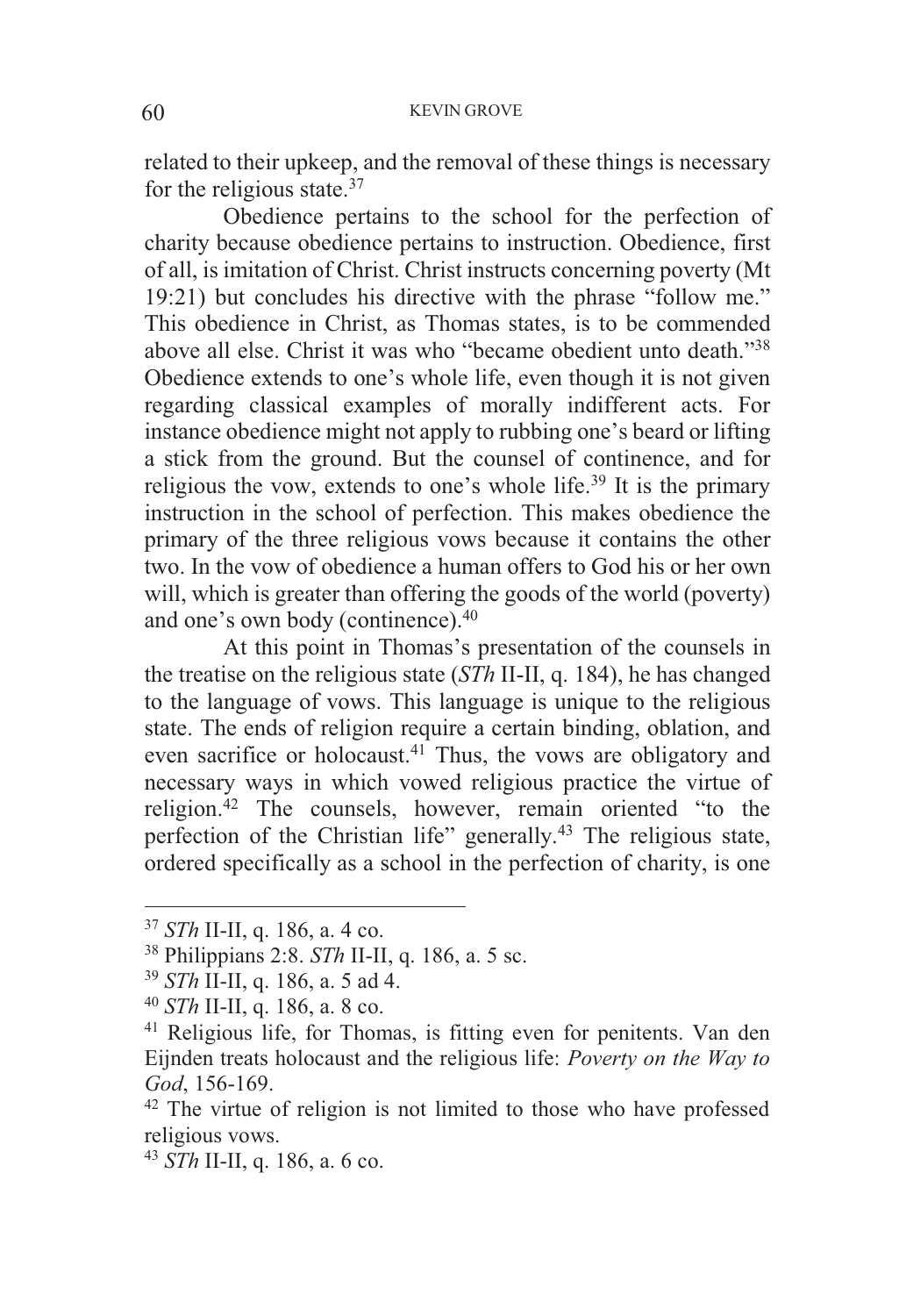explicitly and essentially vowed to the observation of the counsels. Nonetheless, in his treatment of the religious state, Thomas explains in greater detail the way in which charity relates to the counsels. Religious life is a school in the perfection of charity because the vows are a means to the ends of charity in Christ.<sup>44</sup>

#### **6. The Incarnation**

 $\overline{a}$ 

Thomas's treatment of the religious state is the last topic of the *Secunda Secundae* before he begins the final section of the *Summa Theologiae* with the Mystery of the Incarnation. This in itself should not be passed over as insignificant.<sup>45</sup> At the heart of the discussion of the religious life is the state of perfection and how the counsels (through vows) are a school toward the end of perfect charity. Even though the religious life is only expedient for some people, the counsels are for all. After treating various other topics concerning the religious life, Thomas ends his treatise on the religious life explaining that one ought to be ready to enter into that

<sup>44</sup> Thomas's writings on the religious life treat many more subjects than the counsels, including things competent to religious life, kinds of religious life, and entrance into the religious life. For this study, Question 186 treats the vows sufficiently for the purposes of what is added to his previous discussion of the counsels as content of the New Law.

<sup>45</sup> Like Marie Dominique Chenu, O.P., I find that the *Tertia Pars*  cannot be read as a 'mere postscript in Saint Thomas's scheme' but rather as contributing to the overall work in such a way that the *exitusreditus* of man to God happens 'through Christ.' I argue that this reading of the *Summa Theologiae* helps to make sense of the placement of the treatise on the religious state as right before the Incarnation. The religious state is concerned, teleologically, with perfection, which can only come through Christ. Thus, the religious life and the content of the state of perfection lead into a necessary discussion of Christ as the second person of the Trinity having assumed human nature to himself in the person of Jesus Christ. See M. D. Chenu, O.P., *The Scope of the Summa of St. Thomas,* trans. Robert Edward Brennan, O.P. and Albert Marie Landry, O.P. (Washington, D.C.: The Thomist Press, 1958), 27- 29.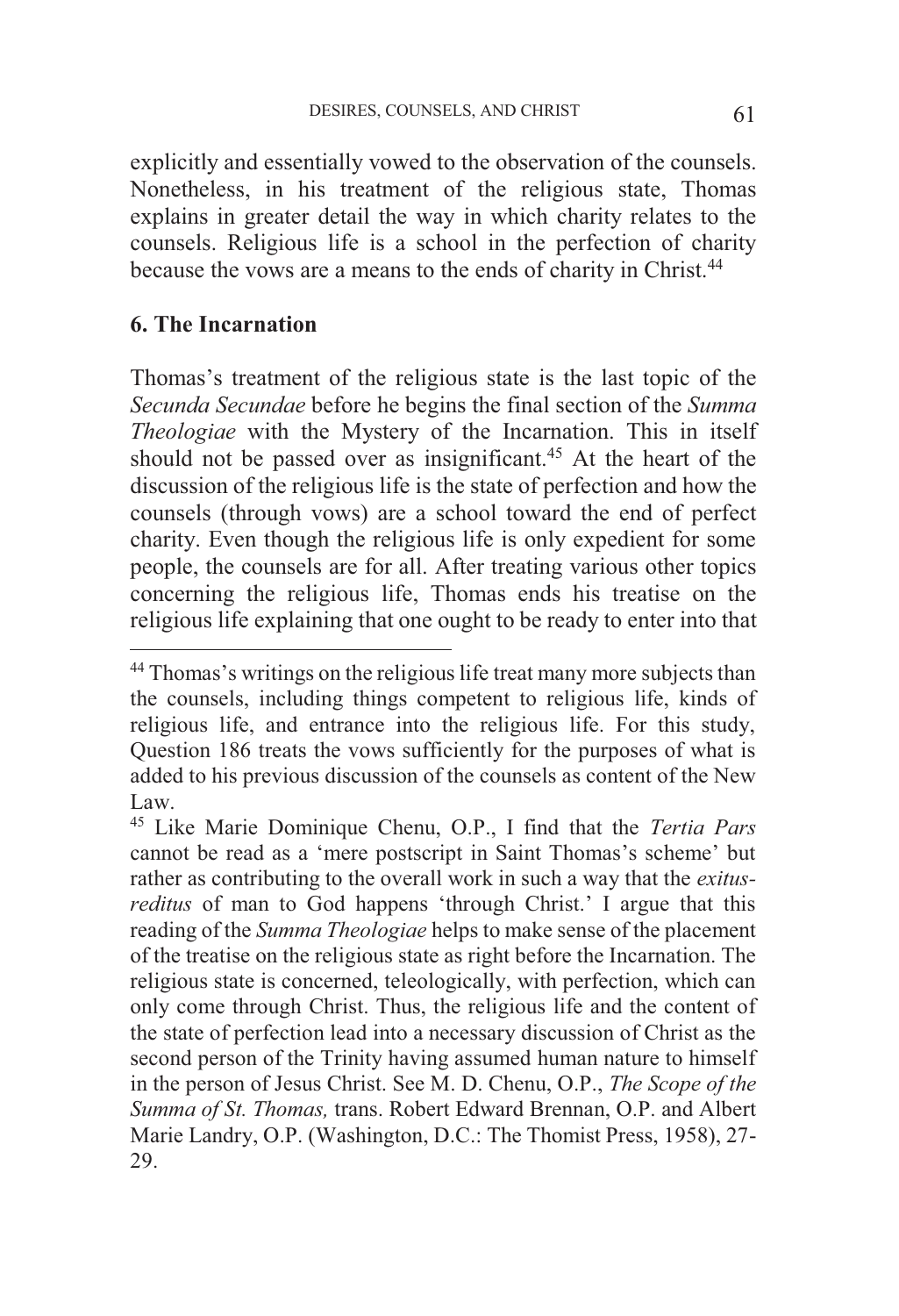state without undo hesitation as the yoke of Christ is sweet and he promises the refreshment of divine fruition and the eternal rest of souls.<sup>46</sup> After a short doxology to Christ, he begins to speak about the fittingness of the Incarnation.

 The treatise on the Incarnation begins with resonances of the treatise on the religious state. In Thomas's distinction concerning the two types of necessity (whether or not it was necessary for the restoration of humanity that God should become incarnate), the Incarnation was, in one sense, "necessary" in that the end (i.e. the restoration of human nature) was achieved more conveniently on account of it.47 And, in Thomas's ensuing lists of five, he names three things that directly correspond to the prior material concerning the New Law and the counsels as a school for the perfection of charity. In the furtherances in good, Thomas names increase in charity, example of well-doing in becoming human, and achieving the end of human life (which is full participation in divinity).<sup>48</sup> At the very least, these three articulate the necessity of the Incarnation in language similar to the explanation of the counsels of the New Law and the religious state.

 But why would Christ practice poverty, etc.? Or have a need to practice? Thomas states clearly not only that Christ had virtue, but that "Christ was full of *all* virtue."49 Virtues of a soul flow from grace and the grace of Christ was most perfect.<sup>50</sup> This is evident in Christ's exhibition of virtue. Christ condemned all riches, and in so doing he showed the highest kind of liberality and magnificence. Continence requires a distinction. For Thomas, even though Christ had no evil desires (rendering, as Thomas says, the adjective "continent" un-fitting for Christ) he still practiced temperance, which differs from continence only in that the temperate man does not suffer the evil desires of the continent

<sup>46</sup> *STh* II-II, q. 189, a. 10, co. and ad 3.<br>
<sup>47</sup> *STh* III, q. 1, a. 2 co.<br>
<sup>48</sup> *STh* III, q. 1, a. 2 co.<br>
<sup>49</sup> *Emphasis added. STh* III, q. 7, a. 2 sc.<br>
<sup>50</sup> *STh* III, q. 7, a. 2 sc.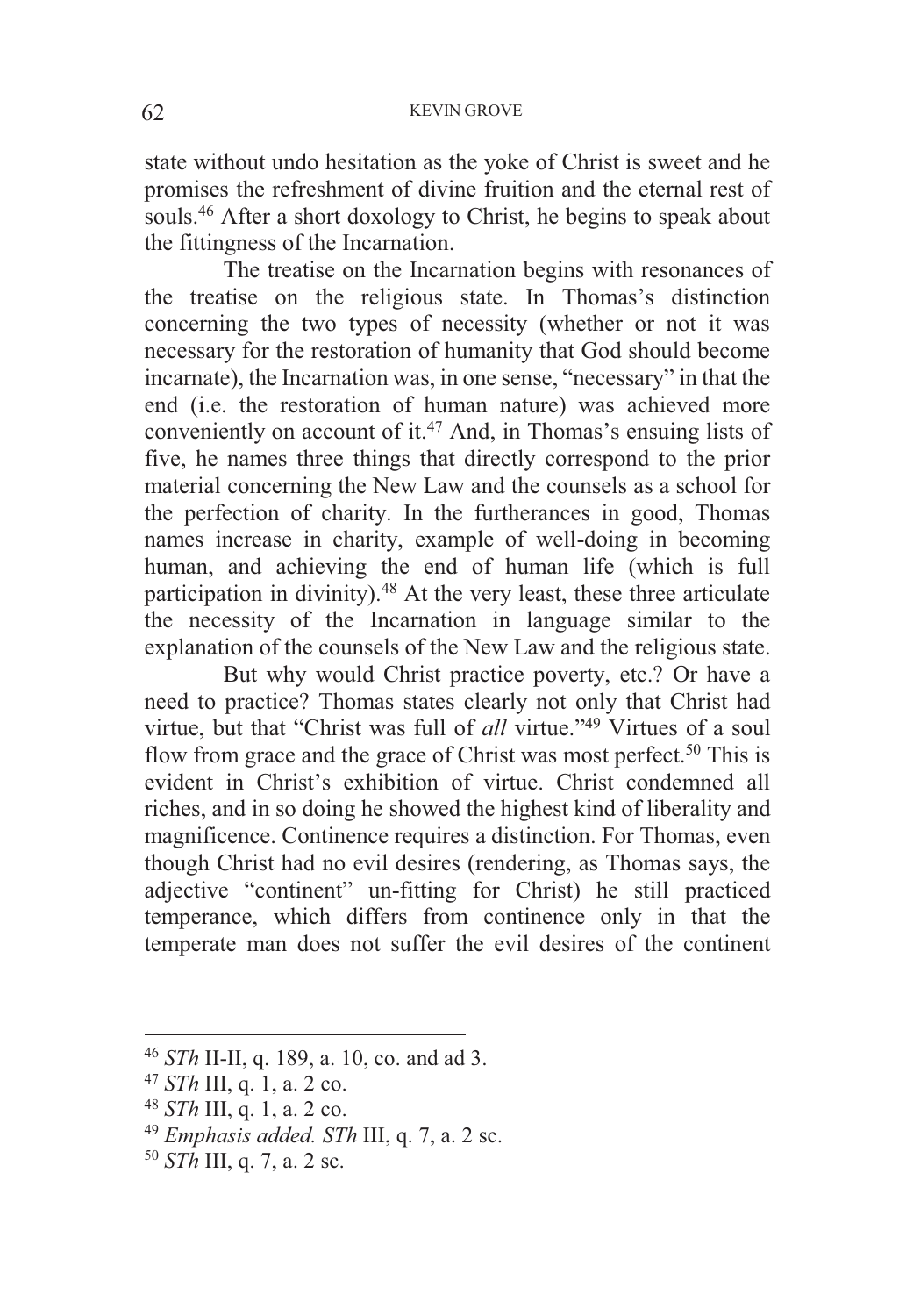man.51 And, Christ practiced these virtues as one having habitual grace, even with regard to his relationship to the human race: that his grace might "overflow upon others."<sup>52</sup> If Christ, however, was full of habitual grace and virtue, and he did not have evil desires, one might still ask why it was that Christ would take up voluntary poverty, fast in order to discipline his flesh, and be obedient to the Law? The answers to these questions come in his manner of living. And, the answer is that they fit the end of his Incarnation.

# **7. Christ's Manner of Life: the Counsels and the Incarnation**

In the first article concerning the manner of Christ's life, on whether or not he should have associated with others or led a solitary life, Thomas writes: "Christ's manner of life had to be in keeping with the end of his Incarnation, by reason of which He came into the world."53 Christ, to be sure, was not vowed to the evangelical counsels, but he became the teacher of these counsels. In order to manifest the truth, in order to free humans from sin, and that through him we might have access to God, Christ associated with humans. Therein, as Thomas replies to one objection, "Christ's action is our instruction."54 On account of the Incarnation, Christ acted in the world among men; simultaneously his manner of life was instructive. Secondly, if Christ's actions are those appropriate in terms of the Incarnation, Thomas is also able to use the incarnation as a measure, or rule for the practices of poverty,

-

<sup>51</sup> Thomas follows Aristotle in his distinction between temperance and continence based on the existence of evil desires. *STh* III, q. 7, a. 2 ad 3.<br> $52$  *STh* III, q. 7, a. 1 co.

<sup>&</sup>lt;sup>53</sup> *STh* III, q. 40, a. 1 co.<br><sup>54</sup> *STh* III, q. 40, a. 1 ad 3. In different forms, this axiom occurs 17 different times in Thomas's work. See Richard Shenk, O.P., '*Omnis Christi Actio Nostra Est Instructio*: The Deeds and Sayings of Jesus as Revelation in the View of Thomas Aquinas,' (Vatican City: Pontificia Accademia di S. Tommaso d'Aquino: 1990), 104-131; and Jean-Pierre Torrell, O.P., *Saint Thomas Aquinas: Spiritual Master* (Washington, D.C.: Catholic University of America Press, 2003), 118.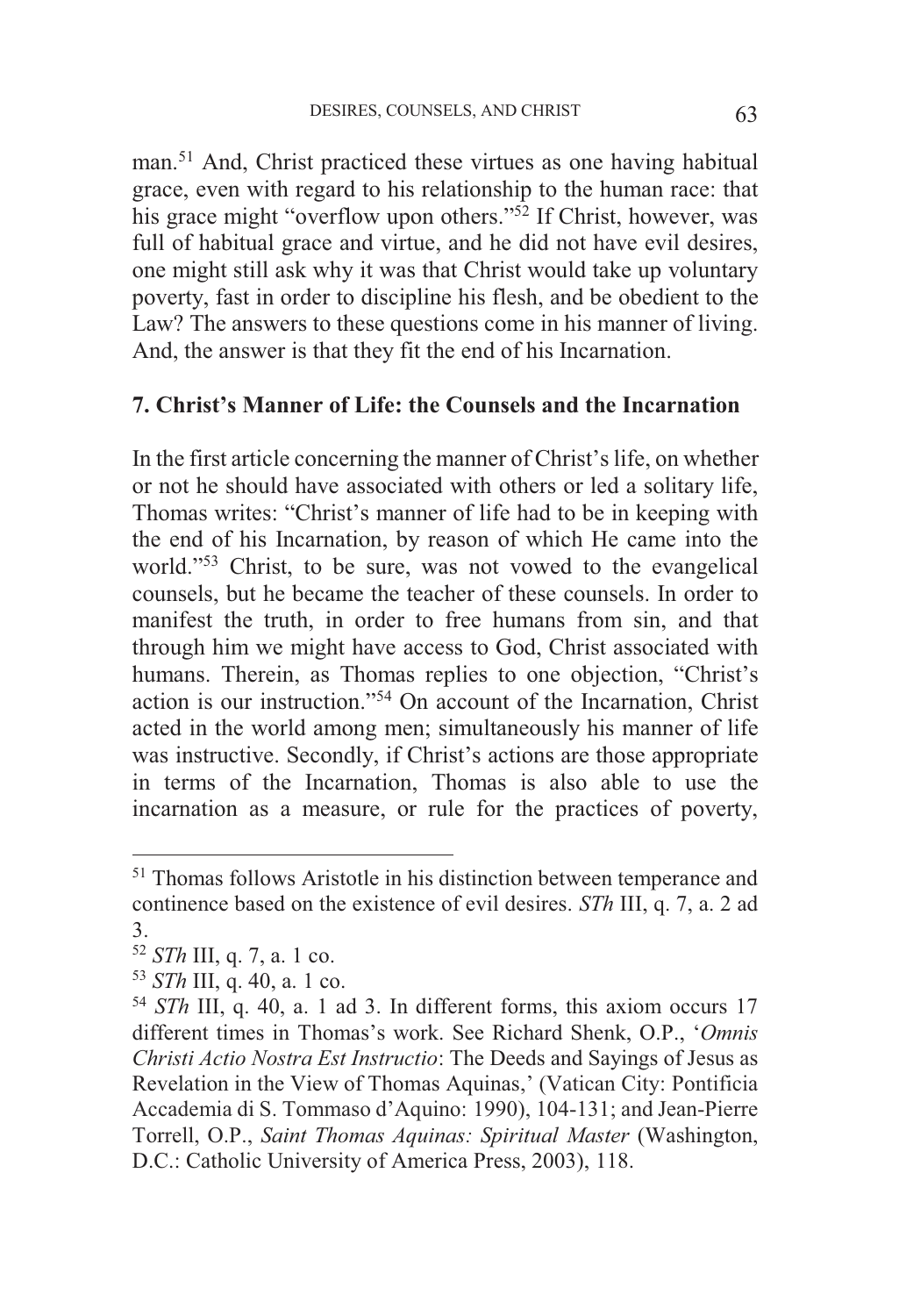chastity, and obedience. The process of Christ's life, his manner of life, temptations, and doctrine, as recounted by Scripture, are "fitting" for Christ on account of the ends of the Incarnation.

 Rather than continence, the first counsel (question 40, article 2) that Thomas takes up is the austerity of Christ in the world. As aforementioned, Christ did not practice continence because he did not have the evil desires that other men have. Rather, Christ practiced the virtue of temperance.<sup>55</sup> And, where one might expect that Christ would lead a most austere life in the world, renouncing bodily pleasures (like John the Baptist), Thomas cites Matthew, "The Son of Man came eating and drinking."56 Article 2 first builds an argument for Christ leading a life associated with others. Thomas writes, "Now it is most fitting that he who associates with others should conform to their manner of living."<sup>57</sup> The evidence for this is scriptural, as Paul writes, "I became all things to all men."58 Thus, for Thomas, it was fitting that Christ should conform his manner of eating and drinking to those for whom he came into the world. Christ also fasted and spent time alone in prayer: "He went out into a mountain to pray; and he passed the whole night in the prayer of God."<sup>59</sup> Although Thomas's presentation of the life of Christ first speaks of him coming into the world and partaking of food and drink.

 Much like his treatise on the counsels, in which Thomas argued that fasting, prayer, and alms-deeds are not necessary for salvation but expedient on the way, in these articles concerning the manner of Christ's life, Thomas says again: "Abstinence in eating and drinking does not of itself relate to salvation, according to Rom. xiv. 17: 'The kingdom of God is not meat and drink'."60 Christ, both in eating and drinking with friends and in fasting, demonstrated the two ways of life. His actions legitimated both. "Both these lives are lawful and praiseworthy—namely that a man withdraw from the

<sup>&</sup>lt;sup>55</sup> See reference, note 51.<br><sup>56</sup> Mt 11:19; *STh* III, q. 40, a. 2 sc.

<sup>&</sup>lt;sup>57</sup> *STh* III, q. 40, a. 2 co.<br><sup>58</sup> 1 Cor 9:22; *STh* III, q. 40, a. 2 co.<br><sup>59</sup> Mark 6:31; *STh* III, q. 40, a. 1 ad 3.<br><sup>60</sup> *STh* III, q. 40, a. 2 ad 1.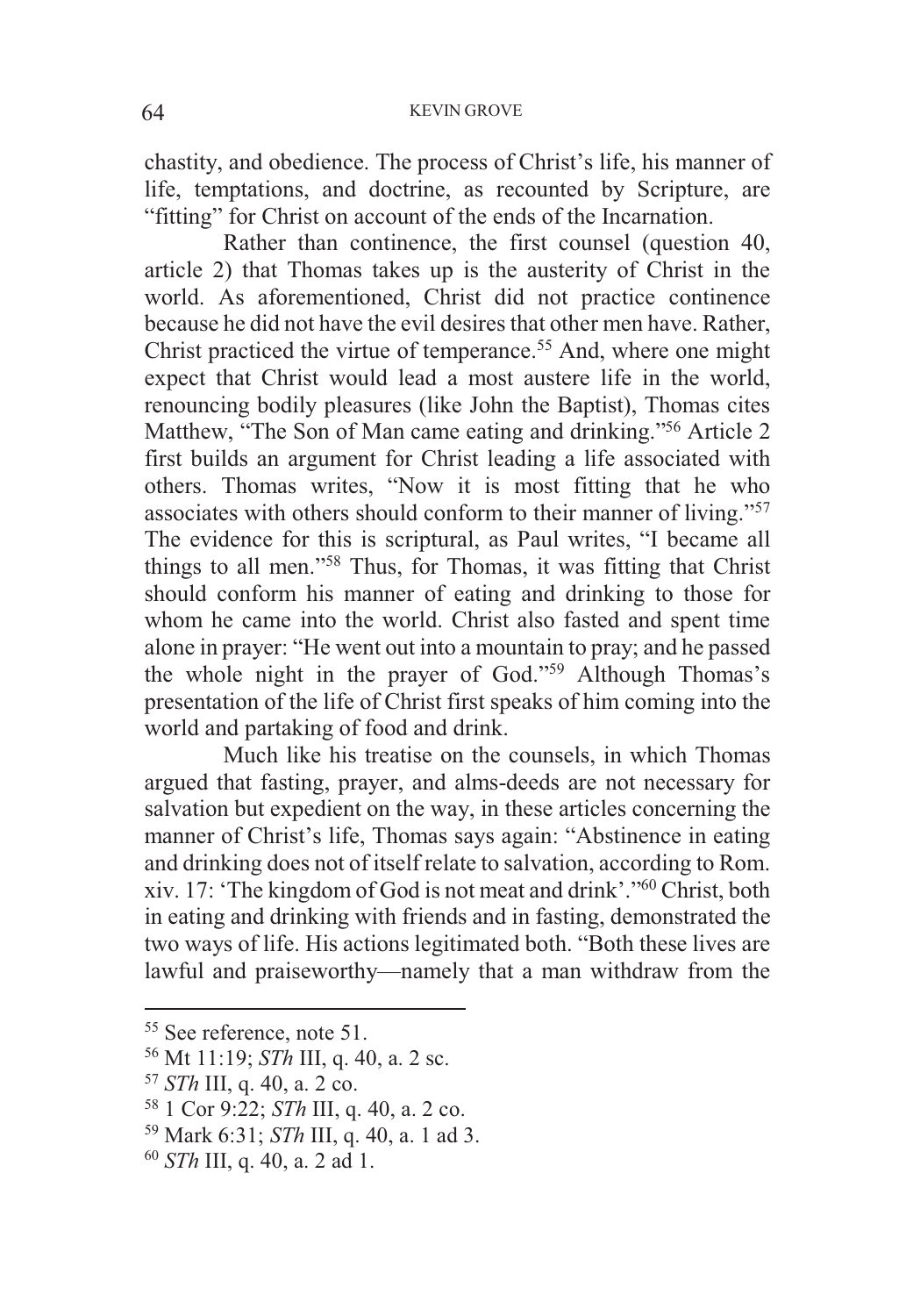society of other men and observe abstinence; and that he associate with other men and live like them. And therefore our Lord wished to give men an example of either kind of life."<sup>61</sup>

 This still leaves the question, why would Christ fast? Aquinas cites Bede on the same issue, "abstinence is meritorious where the nature is weak. But why should our Lord, whose right by nature it is to forgive sins, [avoid those whom by their abstaining he could render freer from defilement<sup>1?"62</sup> In the next response, Thomas quotes Bede again: "Christ fasted, that thou mightest not disobey the commandment; he ate with sinners, that thou mightest discern his sanctity and acknowledge his power."63 Both actions are fitting imitations of Christ. Christ did not fast out of some personal need for continence or weakness of nature. Rather, Christ fasted "that thou might learn how great a good is fasting, and how it is a shield against the devil, and that after baptism thou shouldst give thyself up, not to luxury, but to fasting."64 Thomas is clear here, quoting Chrysostom, that Christ did not fast because he needed it, "but as teaching us."65 On account of the ends of his Incarnation, Christ fittingly taught us to fast by pursuing the activity of fasting himself.

Christ did not make fasting a necessity of salvation, but an aid to humans. Indeed, there are limits to its usefulness. Christ only fasted to a certain point: "And for this did he proceed no further than Moses and Elias, lest his assumption of our flesh might seem incredible."66 The Incarnation serves a secondary function here. Christ's assumption of the flesh serves as a measure of the fittingness of his fasting. All grace and virtue were in Christ. It would have been conceivable that he could fast beyond the limits of Moses and Elias. But he did not. And the reason he did not was that men would believe in his assumption of the flesh. If men were

<sup>&</sup>lt;sup>61</sup> *STh* III, q. 40, a. 2 ad 1.  $\frac{62}{100}$  The translation in brackets is my own. "[Dominus] cur eos declinaret quos abstinentibus poterat reddere puriores."  $STh$  III, q. 40, a. 2 ad 2.<br>
<sup>63</sup>  $STh$  III, q. 40, a. 2 ad 3.<br>
<sup>64</sup>  $STh$  III, q. 40, a. 2 ad 3.<br>
<sup>65</sup>  $STh$  III, q. 40, a. 2 ad 3.<br>
<sup>65</sup>  $STh$  III, q. 40, a. 2 ad 3.<br>
<sup>66</sup>  $STh$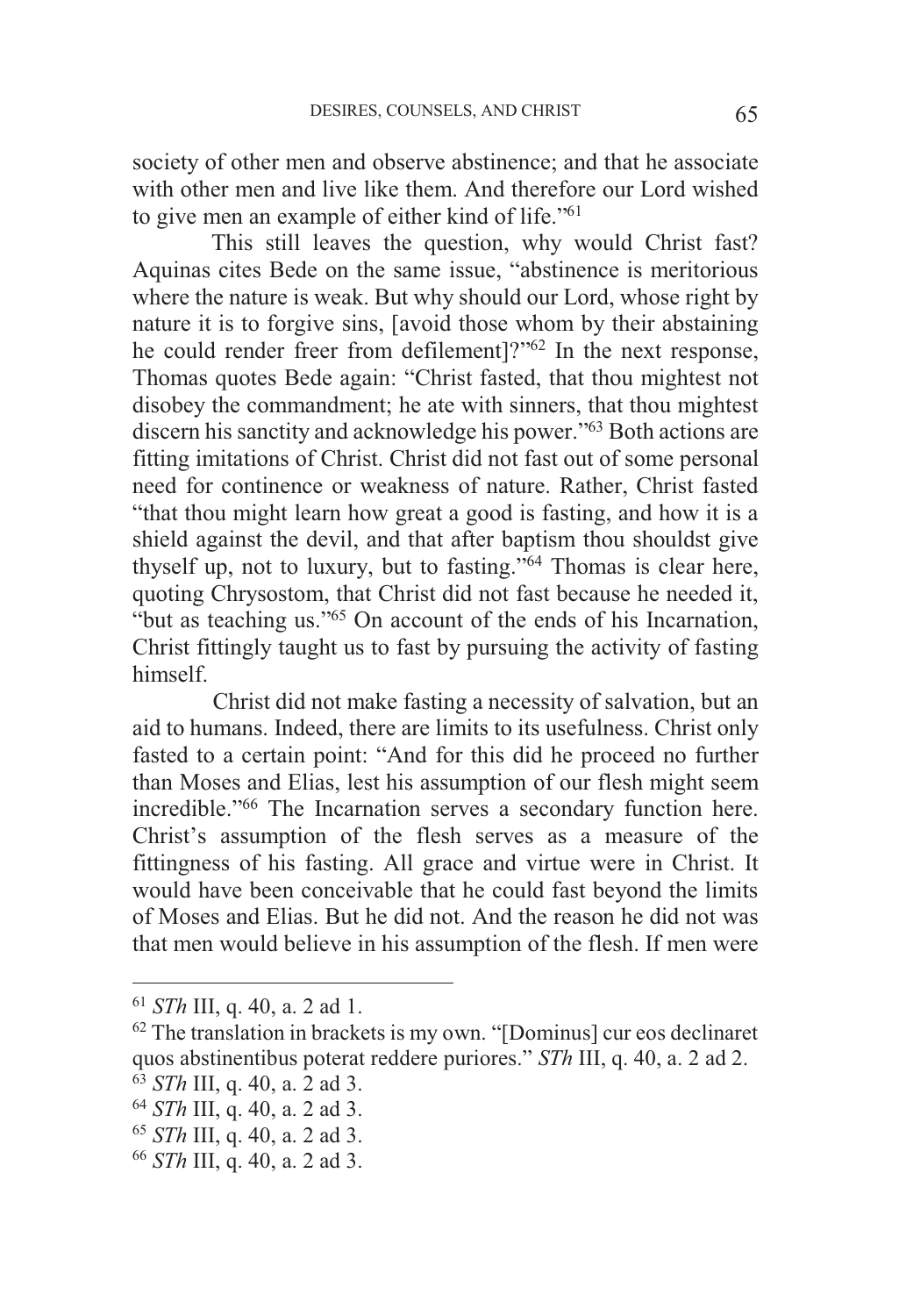to believe in his taking up the flesh, they had to believe that his fasting fit within the limits of the flesh.

Concerning poverty, Thomas uses the language of fittingness. Whereas earlier, the counsel of poverty was a fitting part of the New Law and a fitting counsel for humanity, Thomas now writes, "It was fitting *for Christ* to lead a life of poverty in this world."67 Thus, poverty was fitting for Christ. Firstly, poverty was fitting on account of his preaching, for which he came into the world. Secondly, Thomas makes an analogy with the death of Christ's physical body. Just as Christ took upon himself death of his body in order to bestow spiritual life, so also did he bear bodily poverty to bestow on humans spiritual richness.<sup>68</sup> This second reason for Christ's poverty is notably incarnational in its language. Christ took up the physical body, that he might die and bestow life eternal. Christ's poverty has soteriological implications for the spiritual wealth of all of humanity. Thirdly, if Christ were rich, his teaching would be ascribed to cupidity. And fourthly, "the more lowly he seemed by reason of his poverty, the greater might be the power of his Godhead be shown to be."69 Thomas takes this from the Council of Ephesus, that from the time of Christ's physical appearance on the earth, he lived a life of poverty:

> He chose all that was poor and despicable, all that was of small account and hidden from the majority, that we might recognize his Godhead to have transformed the terrestrial sphere. For this reason did he choose a poor maid for His Mother, a poorer birthplace; for this reason did he live in want. Learn this from the manger.<sup>70</sup>

This passage functions in the opposite manner as the Chrysostom citation in article 2 describing the limits of Christ's fasting being the credibility of the Incarnation. Here, Christ's voluntary poverty from the Incarnation forward, in his choice of Mother, manger, and

<sup>67</sup> *Emphasis added. STh* III, q. 40, a. 3 co. 68 *STh* III, q. 40, a. 3 co. 69 *STh* III, q. 40, a. 3 co. 70 *STh* III, q. 40, a. 3 co.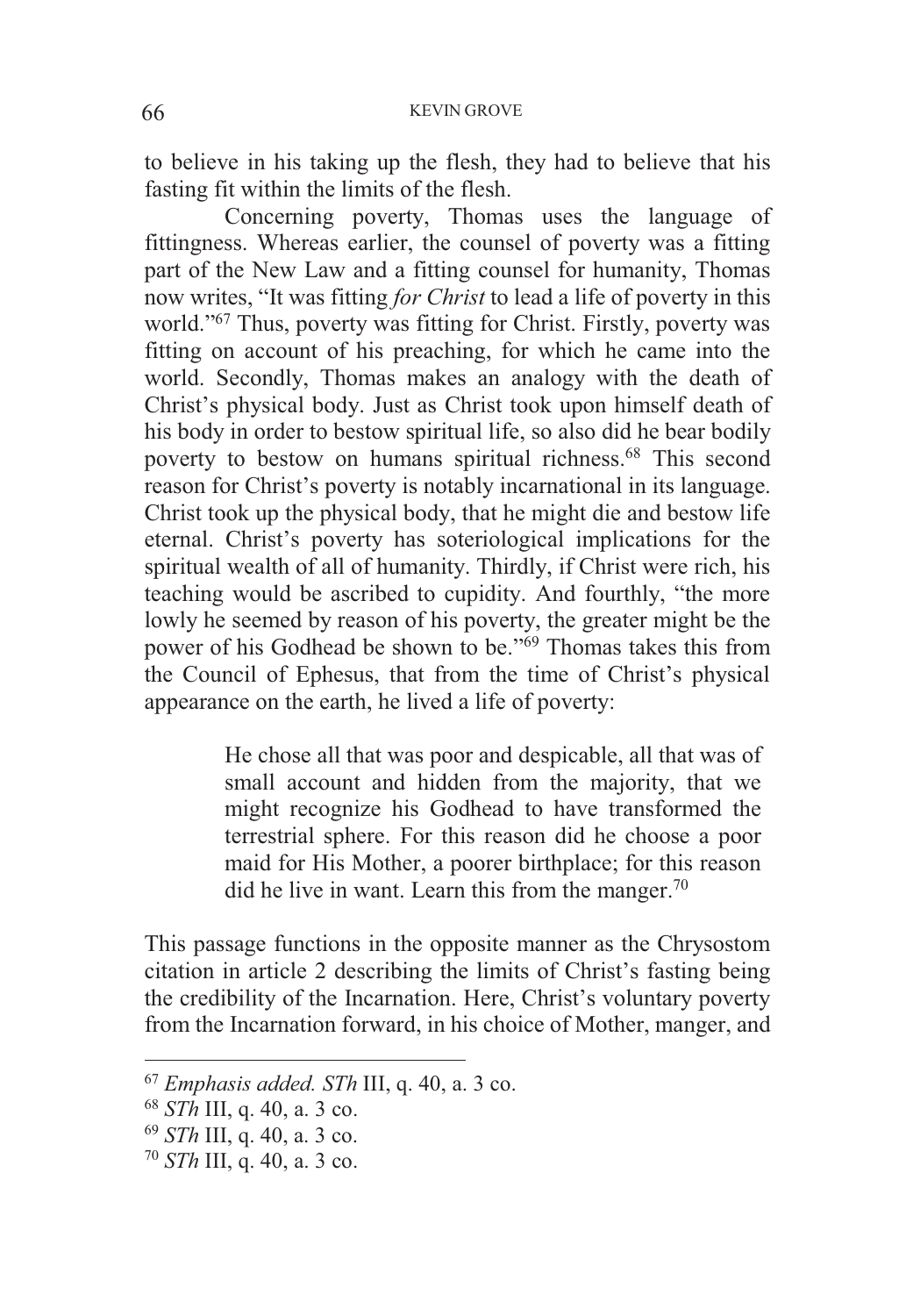manner of life, reveals not the credibility of his taking up of the flesh, but the power of his Godhead in those actions. The last line of the Ephesus citation, and the end of Thomas's *corpus* for this article is "Learn this from the manger." The poverty of Christ not only gives humans the reasons that were fitting for Christ to renounce the goods of the world in terms of benefit to humans, it also reveals the power of the Godhead whose second person assumed human flesh in the person of Jesus Christ.

 Assumption of impoverished flesh by a Godhead who "transform[s] the terrestrial sphere" has consequences for human action. In the answer to the first objection, Thomas is clear about how humans should relate to the goods of the earth. He writes, "Those who wish to live virtuously need to avoid abundance of riches and beggary, in as far as these are occasions of sin."<sup>71</sup> Abundance of riches is an opportunity for pride and beggary is an opportunity for thieving, lying and perjury. Christ chose voluntary poverty. This poverty was fitting for Christ and as one of his actions, is instructive for humans.

 Lastly, Christ conformed his conduct in every way to the precepts of the Law. Earlier in the treatise on the Incarnation, Thomas stated Christ's obedience, "Christ had most perfect obedience to God, according to Philippians 2:8: "Becoming obedient unto death." And hence He taught nothing pertaining to merit which he did not fulfill more perfectly in himself."<sup>72</sup> Christ's actions were in obedience to God, but also to the precepts of the Law. For this reason, Christ wished to be circumcised, the physical signification of man's intent to keep the Law. In each willful act of keeping the Law, Christ showed first his approval of the Old Law, such that "by obeying it he might perfect it and bring it to an end in his own self, so as to show it was ordained to him."<sup>73</sup>

Furthermore, the acceptable reasons for Christ's seemingly breaking the Old Law are on account of his being the second person of the Godhead having assumed a human nature to his person. For instance, Christ healed a man on the Sabbath, a day on which God

-

<sup>71</sup> *STh* III, q. 40, a. 3 co. 72 *STh* III, q. 7, a. 3 ad 2. 73 *STh* III, q. 40, a. 4 co.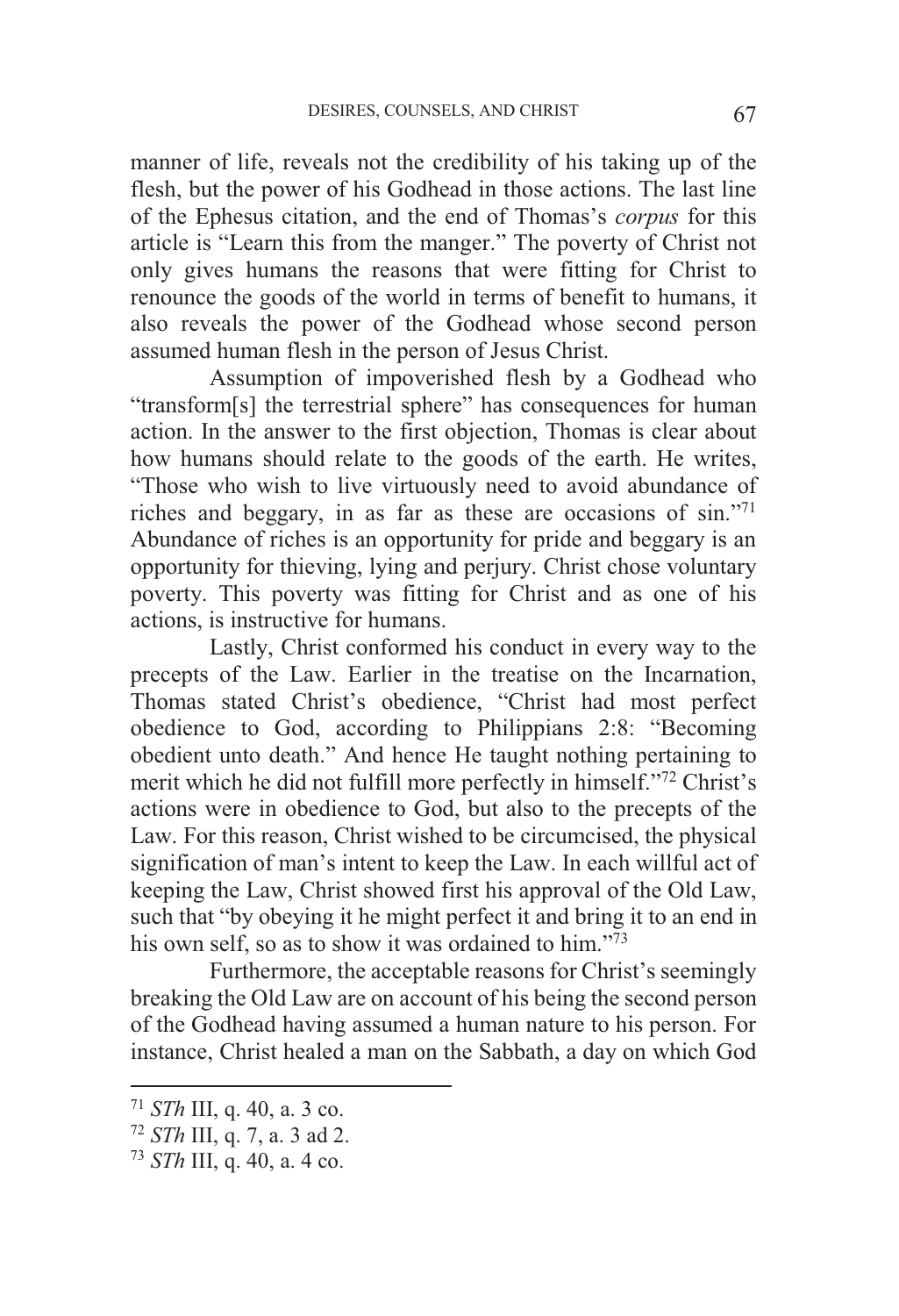rested and thus commanded humans to do. Thomas replies in three ways, first stating that the precept against working on the Sabbath is not against divine work, but against human.74 God ceased from creating on the seventh day but continues to keep and govern at all times. Christ's miracle was divine work. The Incarnation thus explains the legitimacy of Christ's obedience when an objector might find that Christ had broken the law. Thomas, however, continues to explain that the precept against work on the Sabbath takes exception for bodily health (i.e. the miraculous works of Christ concerned both body and soul). And thirdly, the Sabbath is not broken by those working for the worship of God. Understood in this light, what might have been a seeming breaking of the Old Law is Christ's true obedience to the Father, showing again his benefit to humans: health of body and soul as well as enabling men to worship God.

*STh* III, q. 40 demonstrates that Christ's manner of life was one for which the counsels were fitting. And, in their fittingness for Christ, he made them an example for the rest of humanity. In the case of continence, Thomas considers it more accurate to describe Christ as temperant rather than continent. But Christ did live a life of necessary eating and drinking with men as well as fasting, proving that both his abstinence from fleshly pleasures and his partaking in them were for our instruction. Thus, Christ observed poverty, fleshly abstinence, and obedience throughout his life on account of the ends of his Incarnation. This is further amplified by Christ's temptations.

## **8. Christ's Temptations: Actions of the Counsels**

Thomas's first claim concerning the temptations of Christ is that they were "fitting."75 Christ, full of all virtue, had no need to be tempted, but he wished to be.76 And, he wished to be tempted in

<sup>&</sup>lt;sup>74</sup> *STh* III, q. 40, a. 4 ad 1.<br><sup>75</sup> Again, the Fathers of the English Dominican Province here use 'becoming,' which for the sake of consistency, I translate 'fitting.'

<sup>76</sup> A question which one might ask of Thomas at this point, yet he himself does not directly address, is whether or not Christ could really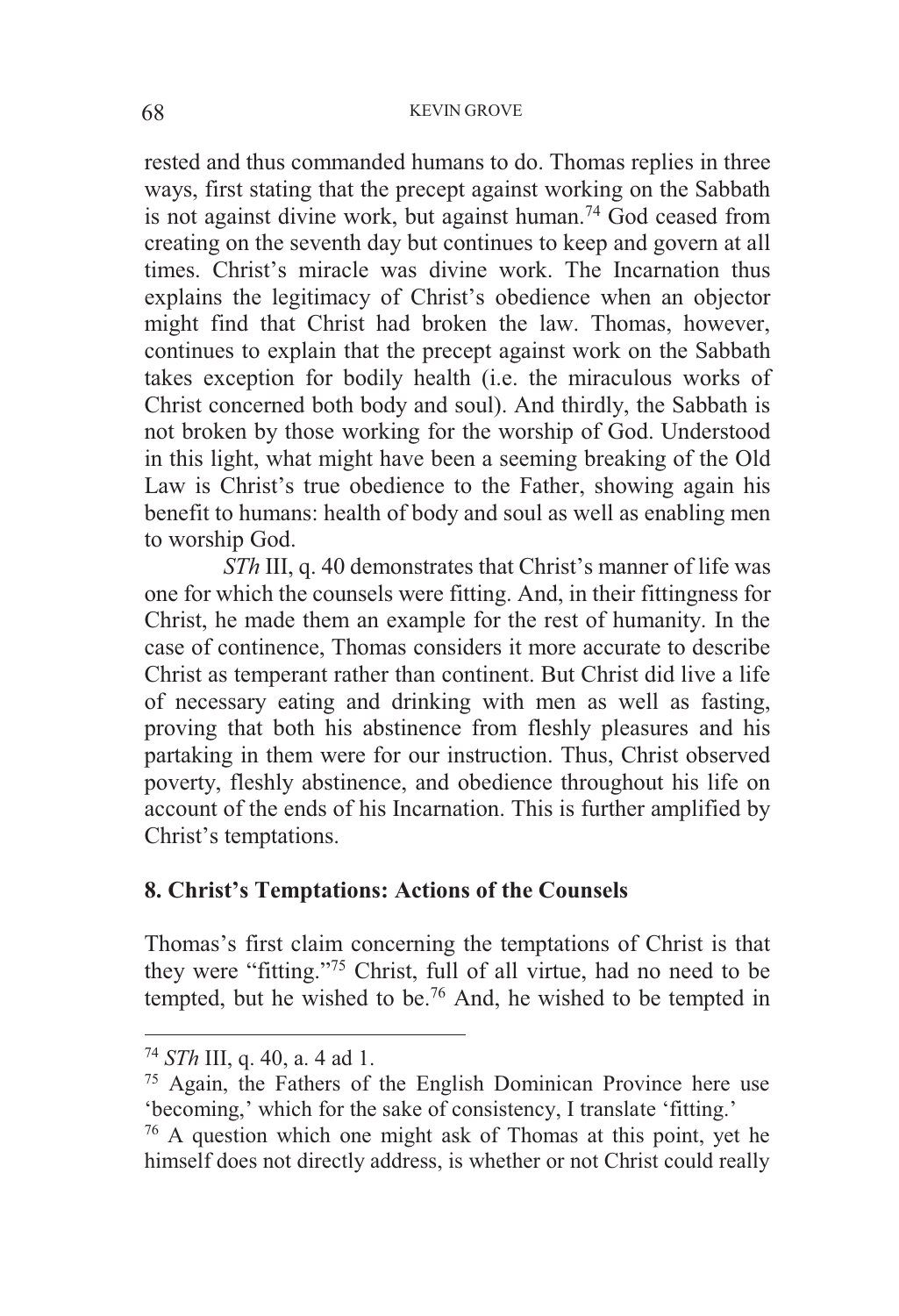order to show us how to overcome temptation, to strengthen us against them, to warn us that we are not free from them, and to fill us with confidence in his mercy.<sup>77</sup> Thomas explains that not only was it fitting that Christ should wish to be tempted, but that the temptations took place after a period of fasting, by which one is strengthened.78 The reasons for Christ's fasting and for the limits of it are the same for his temptations as they were for his manner of life. Aquinas again quotes Chrysostom: Christ fasted, not as needing it for himself, but as for our instruction. Therefore, Christians ought to give themselves up to fasting after their baptisms, not give themselves up to luxury.79 Also, Thomas repeats again the reason that the limit to Christ's fasting was that of Moses and Elias lest his assumption of human flesh might seem incredible. Aquinas adds, however, a new incarnational reason for the fasting of Christ at this point. Citing Hilary, Thomas says, "For the devil was to be conquered not by God, but by the flesh."<sup>80</sup> Not only does the Incarnation, then, serve as the ends which make Christ's fast fitting, and limit its extent (for credibility); also, the Incarnation allows for the possibility that the devil could be conquered by human flesh, not only by the power of God. And in this sense, Christ's fasting is also most fitting.

Thomas does not present Christ's temptations, which follow his fasting, using the language of "counsels." Rather, he presents the list in terms of the fall of the first man and woman in paradise. In this way, Thomas follows the Scripture and the triple desires of the flesh, eyes, and pride of life. In Scripture, the devil

be tempted given his inability to sin. See Joseph Wawrykow, 'Temptation,' in *The Westminster Handbook to Thomas Aquinas* (Louisville: Westminster John Knox, 2005), 147-149.

<sup>&</sup>lt;sup>77</sup> *STh* III, q. 41, a. 1 co.<br><sup>78</sup> Stephen Loughlin, 'Thomas Aquinas and the Importance of Fasting to the Christian Life', *Pro Ecclesia* 17:3 (2008), 343-361. Loughlin treats fasting, beginning with modern aversion to it, according to its benefits and limits for Christ.

<sup>79</sup> *STh* III, q. 41, a. 3 co. 80 *STh* III, q. 41, a. 3 co.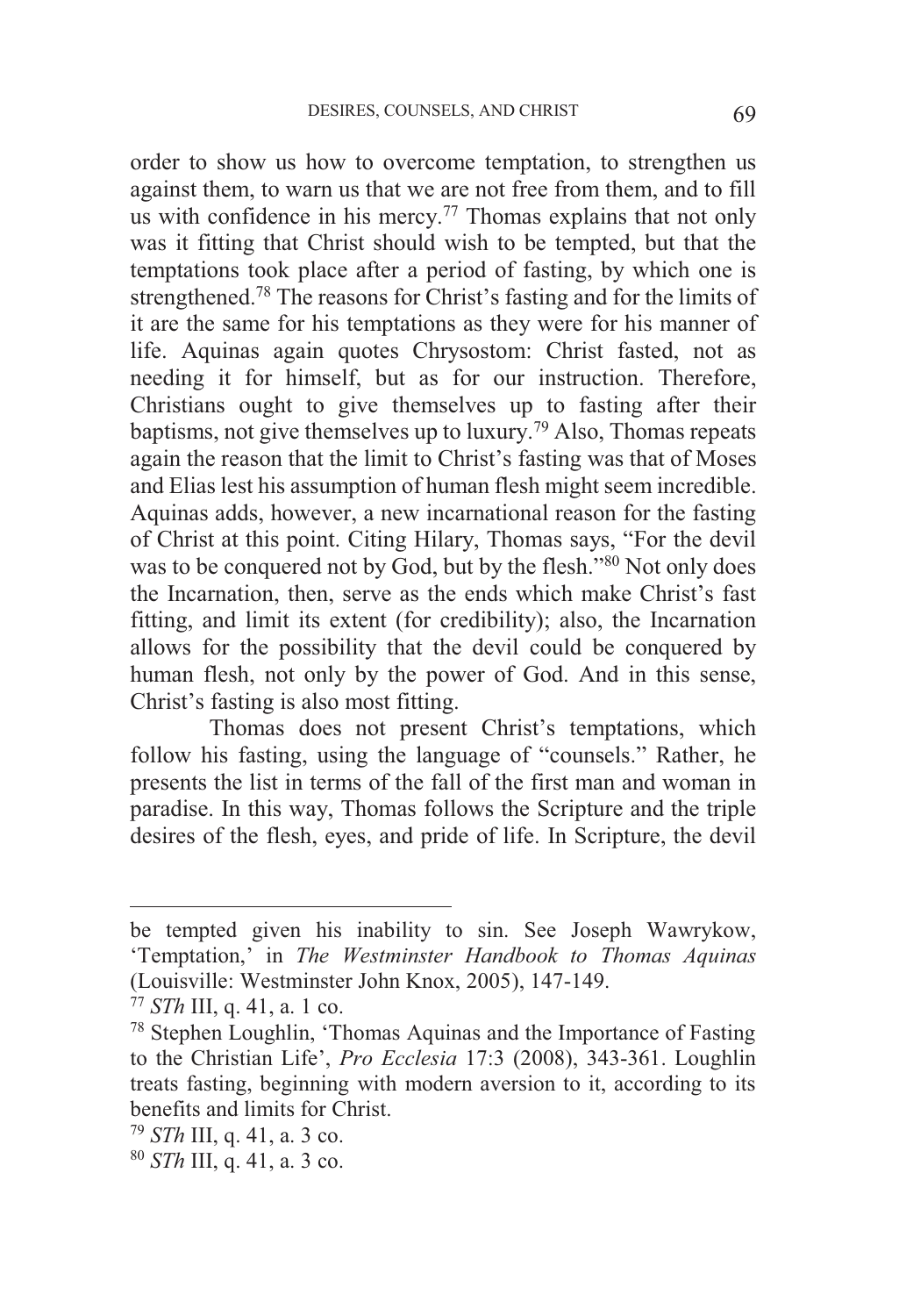#### 70 KEVIN GROVE

tempted the first man and woman in three ways. $81$  Christ's temptations followed the same order. First the devil tempted Christ "to that which men desire, however spiritual they may be—namely, the support of the corporeal nature by food."82 This temptation (turning stones into bread) corresponds to the desire of the flesh, temperance for Christ, and the practice of fasting. Secondly, the devil "advance[d] to that matter in which spiritual men are sometimes found wanting, inasmuch as they do certain things for show, which pertains to vainglory."83 Vainglory (throwing oneself off of the parapet) corresponds to pride of life, the counsel of obedience, and the practice of prayer. Thirdly, "he led the temptation on to that in which no spiritual men, but only carnal men, have a part—namely, to desire worldly riches and fame, to the extent of holding God in contempt."84 The desire of the eyes (to own the kingdoms of the world) corresponds with the counsel of poverty and the corresponding activity of alms-deeds.<sup>85</sup> Thus, Christ's willing to be tempted meant that he was able to undergo and overcome the temptations (from the devil, an external, not internal, source of temptation) to which the first man and woman succumbed.

 Thomas concludes the text on the temptations of Christ, however, with yet another quotation on vanquishing the enemy through human, not divine, means. "Christ resisted these temptations by quoting the authority of the Law, not by enforcing his own power."<sup>86</sup> Therein, Christ's obedience to the Law allowed him to overcome each of the temptations of the flesh. The reason for this obedience, however, is from Leo, "so as to give more honor to his human nature and a greater punishment to his adversary, since the foe of the human race was vanquished, not as by God, but as by man." The achievement of Christ's overcoming temptation is

<sup>&</sup>lt;sup>81</sup> Gen 3:1.<br><sup>82</sup> *STh* III, q. 41, a. 4 co.

 $^{83}$  *STh* III, q. 41, a. 4 co.<br><sup>84</sup> *STh* III, q. 41, a. 4 co.<br><sup>85</sup> For the schematic chart of the counsels, temptations, vows, and corresponding Christian practices, see Figure 1.

<sup>86</sup> *STh* III, q. 41, a. 4 co.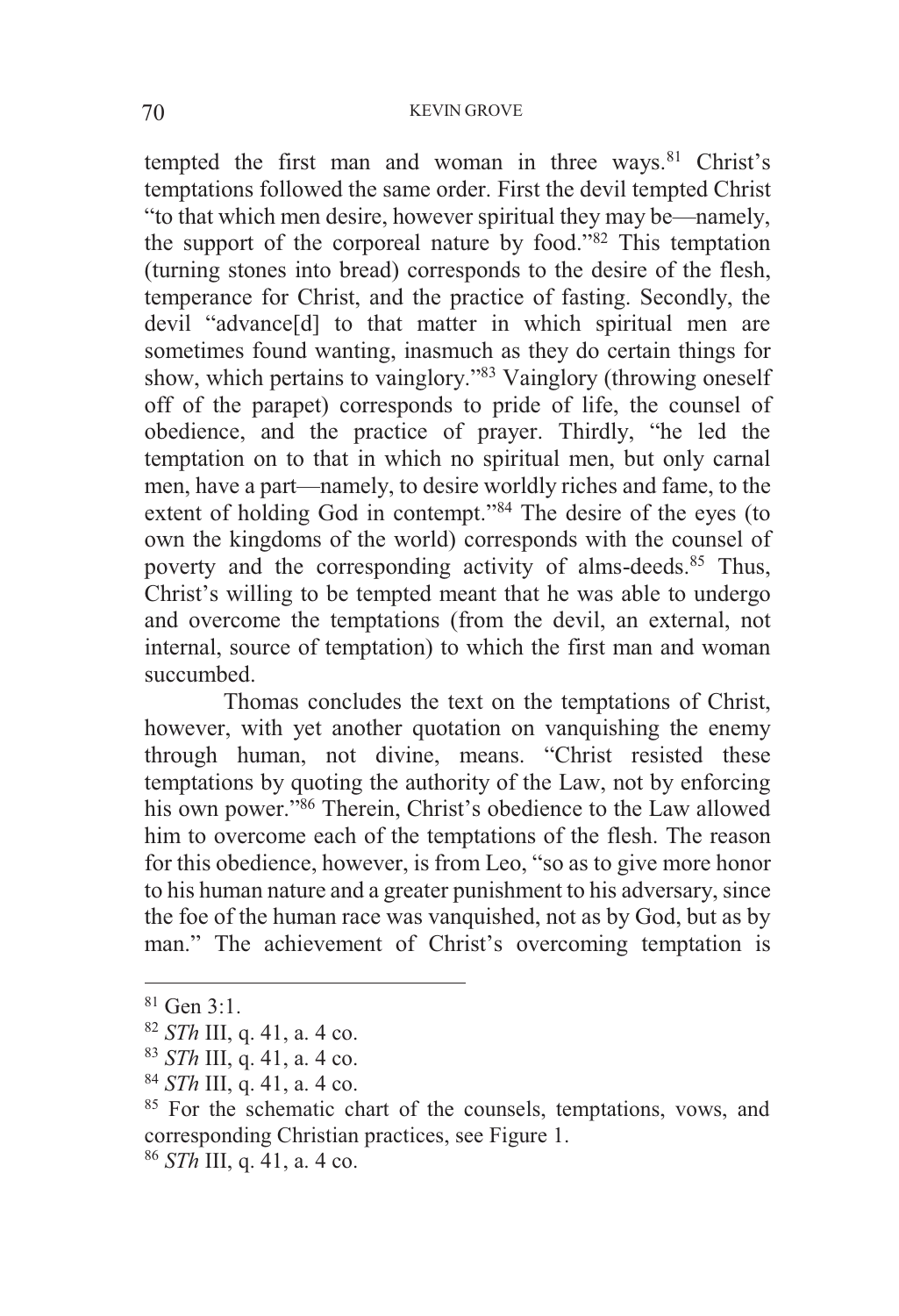further augmented by the fact that Christ as human overcame what humans had theretofore not been able to do. And in so doing, Christ left instruction for all those who, as humans, endure the temptations of the eyes, flesh, and pride of life.

## **9. Christ the Teacher**

Thomistic scholarship often refers to Thomas's line that Christ's actions are our instruction.87 Jesus Christ emerges in the *Summa Theologiae* as a teacher whose life formed the content of his teaching.88 One way of reading Christ as teacher is he whose example is to be imitated. Christ was indeed a moral exemplar, one who contained all grace and virtues, and for whom it was fitting to observe voluntary poverty, fleshly abstinence, and obedience to the Law of the Father. Yet, as Michael Dauphinais points out, imitation of Christ is a rather narrow interpretation of how Christ ought to be understood as teacher. Dauphinais suggests:

> It is not simply a good man that offers us example, but it is God who became man that offers us example. God is the one who should be followed. Yet human beings have no way of imitating God, at least not according to their natural capacities….human beings are not merely to imitate the human nature of Christ, but are meant to imitate the Person of Christ, the Word of God. Following Christ's divine example can be called ontological exemplarity. In addition to following Christ's deeds, we are also to imitate Who He is.89

-

<sup>87</sup> See note 54.

<sup>&</sup>lt;sup>88</sup> This is the reason, for instance, that Christ did not write his teaching down (*STh* III, q. 42, a. 4 co.). He adopted the most excellent manner of teaching, which was not writing on paper, but writing on the human heart.

<sup>89</sup> Michael A. Dauphinais, 'Christ the Teacher: Pedagogy of the Incarnation According to St. Thomas Aquinas,' (PhD dissertation, University of Notre Dame, 2000), 261.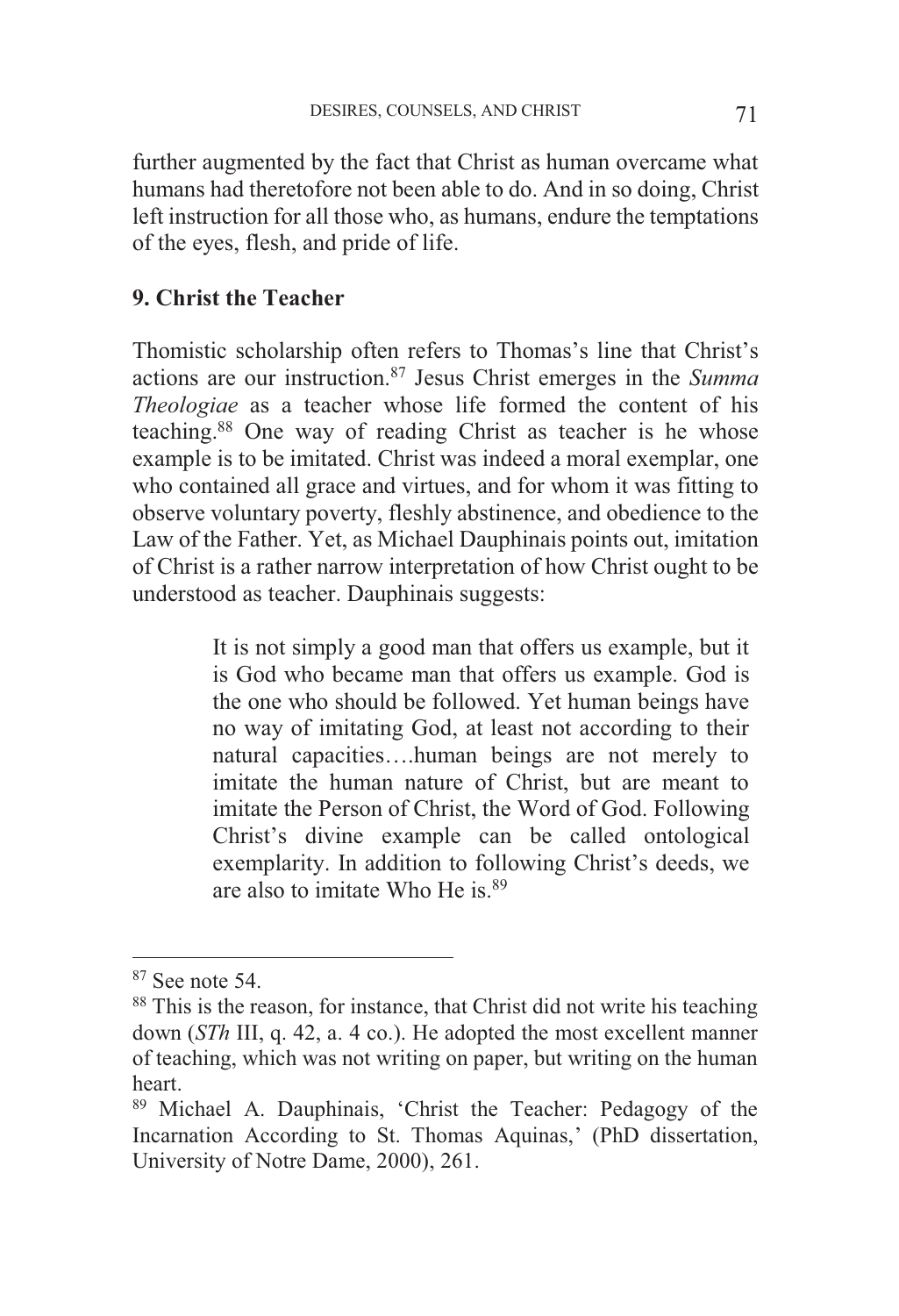Dauphinais explains that imitation of Christ is not a slavish imitation of each word and action of the human Christ. Rather, Christ's actions as our instruction mean that humans are to imitate Christ by "follow[ing] along the way of Christ." And the way, "is Christ Himself<sup>"90</sup>

Dauphinais' argument can be furthered in terms of the manner of Christ's life. Christ did not take up, for instance, an austere life in the world such that no one might legitimately use the goods of the world. Rather, Christ came eating and drinking with humans; but the same Christ also fasted in the desert and took time away from the crowds in order to pray. The teacher Christ was God incarnate such that all might learn the ways of charity, or friendship with him, by means of imitating his life and person. Not all are fit to take vows of poverty, continence, and obedience. But for all human beings, God can be forsaken on account of the goods of the world, the desires of the flesh, and human pride. Thomas's treating the three counsels in the context of the Incarnation adds to his earlier discussions of the counsels. They are still the counsels of a good friend, for the end of charity. But, in light of Christ's living them, and by means of them overcoming temptation for humanity by his human person, they became part of imitating Christ's person. Also in this sense, and perhaps mostly so, they are fitting to the end of the Incarnation.

# **10. Conclusions**

Thomas begins his treatise of Christ's manner of life by stating that Christ's manner of life had to be fitting the ends of the Incarnation.<sup>91</sup> The best reading of the questions which treat the manner of Christ's life, his temptations, and his teaching, is one guided by this initial comment. First, it establishes that these questions cannot be taken separately from the treatise on the Incarnation, and that reading them as *libella* or *glossa* on Scripture is too narrow a reading for Thomas's project.

1

<sup>&</sup>lt;sup>90</sup> Dauphinais, 'Christ the Teacher,' 262.

<sup>91</sup> *STh* III, q. 40, a. 1 co.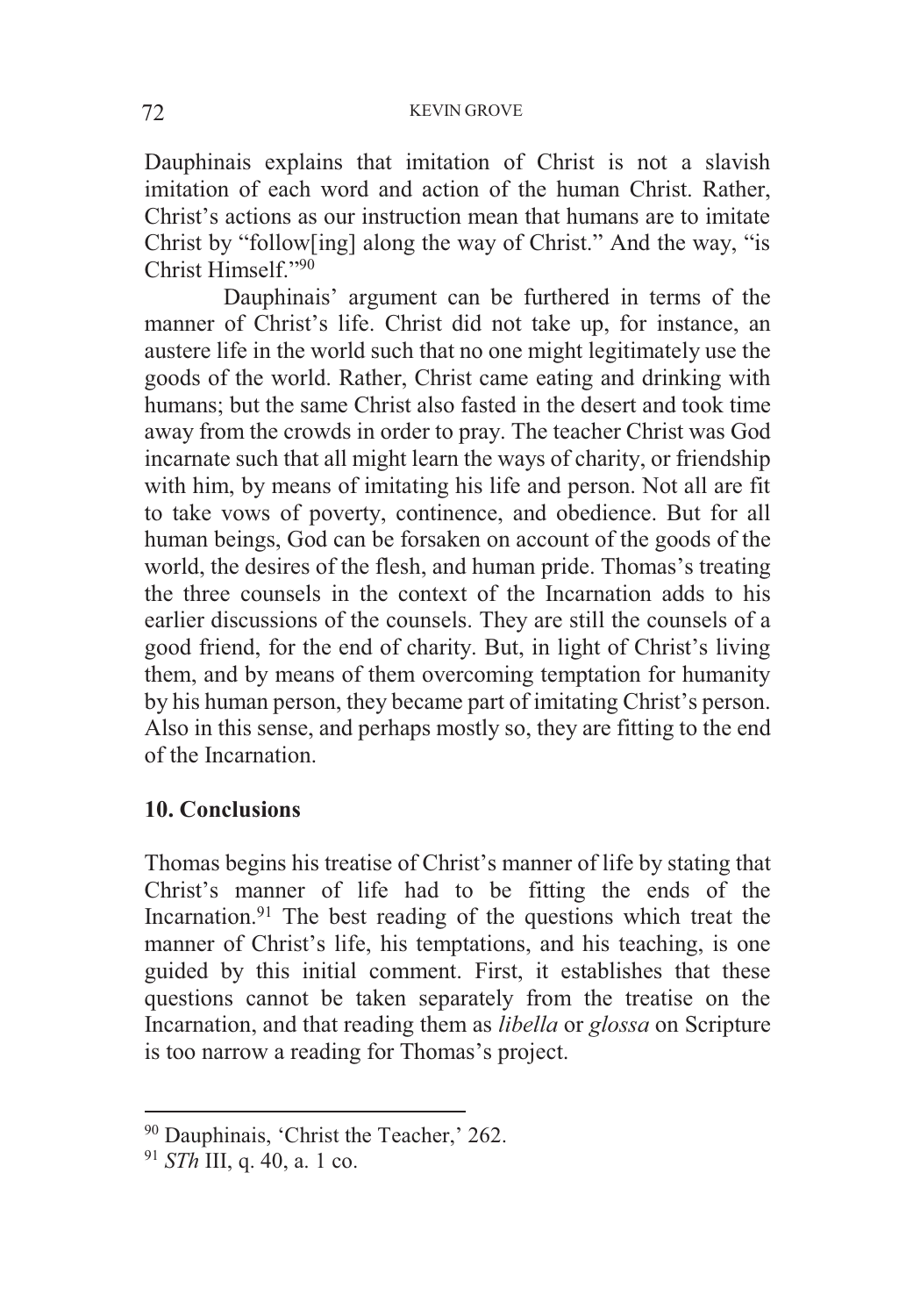Rather, Thomas's treatment of the manner of Christ's life and his temptations brings together earlier material in the *Summa Theologiae* within the Incarnation, the final part of the theological work, as an *exitus-reditus* journey to God through Christ. This is modeled in Thomas's treatment of the counsels. The counsels first appear as the content of the New Law. As fitting content for the New Law and as fitting counsels for humans, they are given as the counsels of a friend Jesus Christ. Questions on charity and the religious state show that Christ's friendship actually consists in charity, and that human life is oriented to perfect charity (of which the religious life is understood in an explicit way to be a school). Although Jesus Christ does not take vows, nor does Aquinas bring up the "counsels" as such in the treatise on the Incarnation, Thomas makes arguments for the fittingness of the poverty, fleshly abstinence, and obedience of Jesus Christ. At last, the counsels are those of humanity's closest friend because by means of the Incarnation the counsels were fitting for this friend. In his actions, the same Incarnation served as a limit for the extent of his activity. And even in temptation, in which Jesus Christ overcame the human desires which the counsels help to reform, he overcame these temptations in such a way that the enemy might be vanquished by a man. This, then, is the great hope that the counsels, understood in light of the Incarnation, offer to humankind. Our teacher—himself the fullness of virtue—gave instruction to humans as one having taken up a human nature in the person of Jesus Christ. Therein, his actions are instruction on our way to God, fitting the end of his Incarnation.

[Kevin Grove, C.S.C., 436 Malloy Hall, University of Notre Dame, Notre Dame, IN 46556, U.S.A.; kgrove1@nd.edu]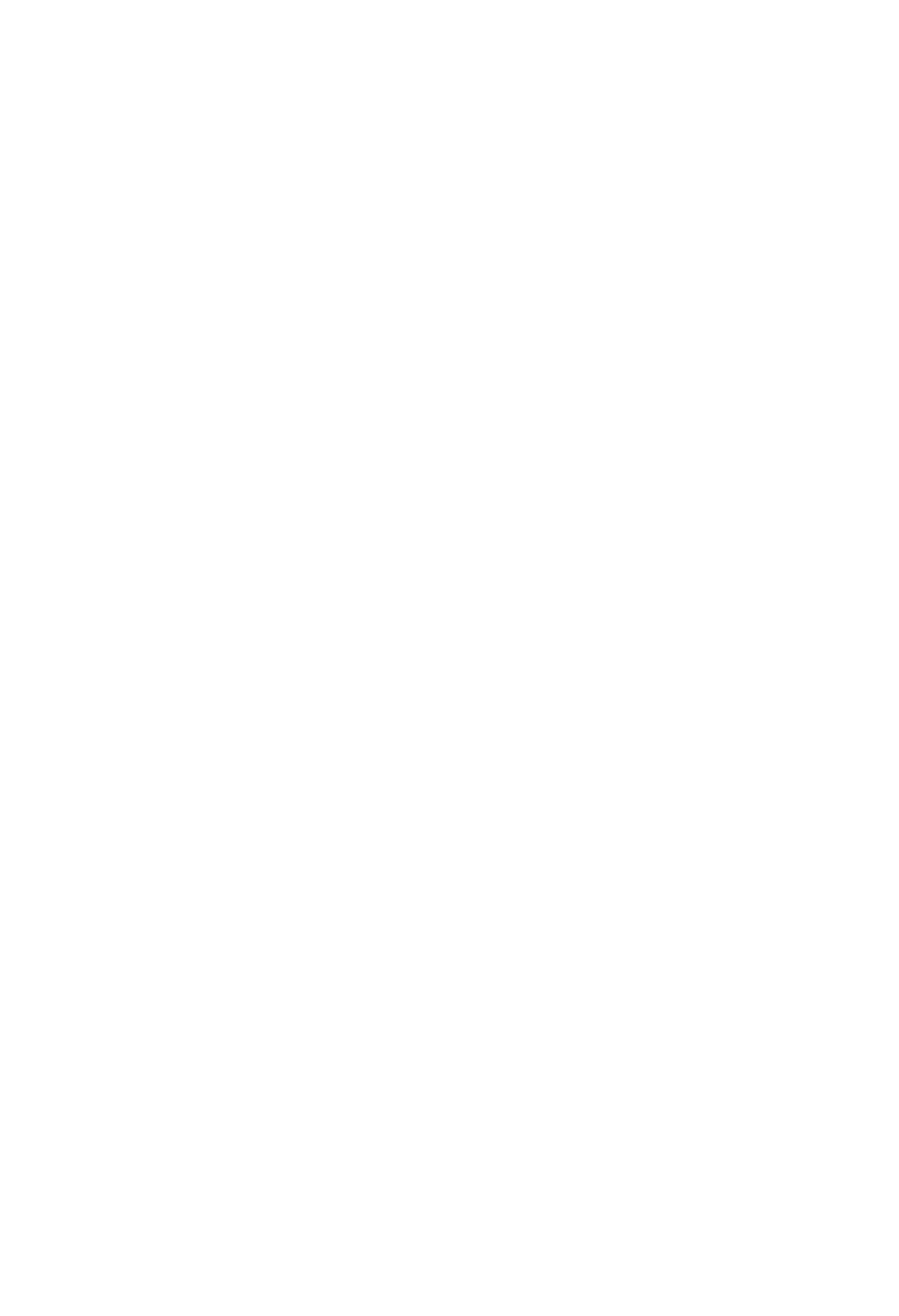## **THE BEATITUDES AS ACTS OF THE VIRTUES IN AQUINAS'** *LECTURA* **ON MATTHEW**\*

#### *Anton ten Klooster*

In his groundbreaking work *The Sources of Christian Ethics,*  Servais Pinckaers OP argued that the beatitudes (Mt. 5:1-10) are a decisive element of Aquinas' moral theology. He lamented what he saw as "a reduction of Christian ethics to natural law or the Decalogue".<sup>1</sup> A lot of researchers have heeded the call to change this situation, and have read Aquinas anew in order to see how the beatitudes form a distinctly Christian way of speaking about morality and the happiness toward which it is directed. Many good contributions have been written, mostly based on the *Summa Theologiae*. However, it is puzzling that very few researchers have turned to the text where Aquinas directly engages with the beatitudes, the Sermon on the Mount, and the questions that the sermon evokes: the commentary on the gospel of Matthew.<sup>2</sup>

The aim of this article is to demonstrate the relevance of the commentary for understanding Aquinas' theology in general, and that of the beatitudes in particular (1). It does so by discussing the use of the concept 'beatitudo' in the commentary (2), and by studying in detail Aquinas' remarks on merit (3), law (4), and reward (5), in relation to the beatitudes. This leads to the conclusion that the commentary can help us to clarify certain themes, as well

<sup>\*</sup>Part of this article was first presented as a paper at the fifth international conference of the Thomas Instituut Utrecht, December 2015. I am grateful to prof. Henk Schoot, prof. Rudi te Velde, dr. Harm Goris, and dr. Lambert Hendriks for their feedback on the first draft of the conference paper.

<sup>1</sup> S. Pinckaers, *The Sources of Christian Ethics*, Washington D.C., Catholic University of America Press, 3<sup>rd</sup> edition, 1995, 185.

<sup>&</sup>lt;sup>2</sup> Mattison is a notable exception: W.C. Mattison III, 'Beatitude and the Beatitudes in the *Summa Theologiae* of St. Thomas Aquinas', in *Josephinum Journal of Theology* 17-2 (2010), 233-249.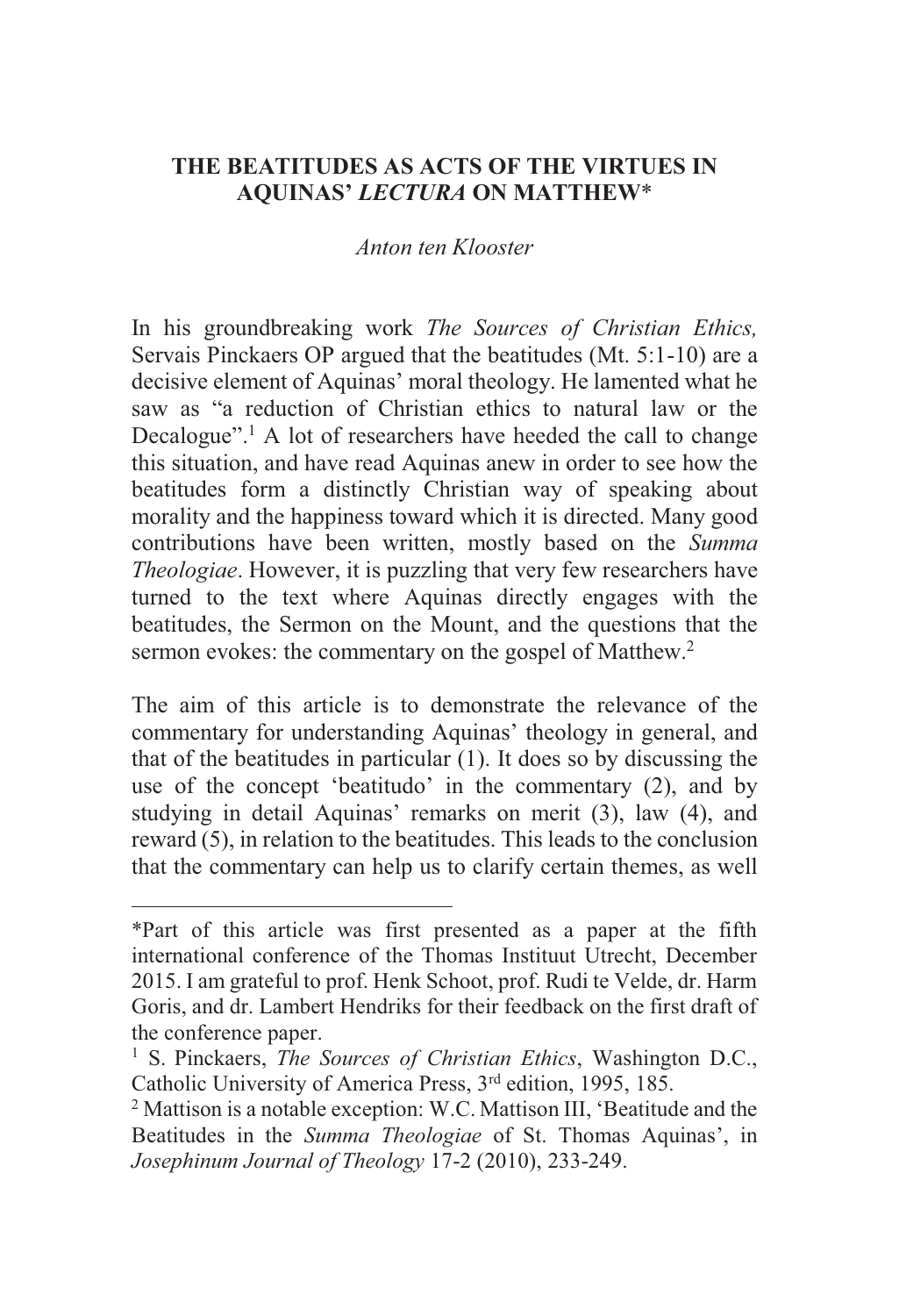as to understand the context and development of Aquinas' theology (6). The beatitudes are a central theme in Aquinas' treatment of human happiness, and the commentary on the gospel of Matthew is a highly relevant source for studying Aquinas' thought on this Biblical concept.

# **1. The Importance of the Commentary**

Several authors have argued that Aquinas' Biblical commentaries should be read alongside the systematic works. In the words of J.- P. Torrell: "they are not merely an authority amongst others, but the very source and structure of theological exposition".3 Research done at the Thomas Instituut Utrecht, by W. Valkenberg, has been instrumental in establishing that commenting on the Bible did indeed influence the development of Aquinas' theological expressions.4 But what is even more important is that Aquinas himself, in his systematic work, presupposes a certain understanding of Scripture. In the first of eight questions on the gifts of the Holy Spirit, he states that in the theological discussion of these gifts "we ought to follow Scripture's own way of speaking".<sup>5</sup> It is important to know then, what Aquinas believes Scripture is saying.

One of the reasons for researchers to shy away from Aquinas' commentary on Matthew is the fact that it is notorious for its spurious editions, and for the presumably meagre quality of the text. These are indeed serious issues, and I hope to contribute to

-

<sup>3</sup> J.-P. Torrell, 'Life and Works', in: B. Davies, E. Stump (eds.), *The Oxford Handbook of Aquinas,* Oxford, Oxford University Press, 2012, 17.

<sup>4</sup> W.G.B.M. Valkenberg, *Words of the Living God: Place and Function of Holy Scripture in the Theology of St. Thomas Aquinas*, Leuven, Peeters, 2000.

<sup>5</sup> *S.Th.* I-II, q. 68, a. 1 resp.: "Et ideo ad distinguendum dona a virtutibus, debemus sequi modum loquendi Scripturae".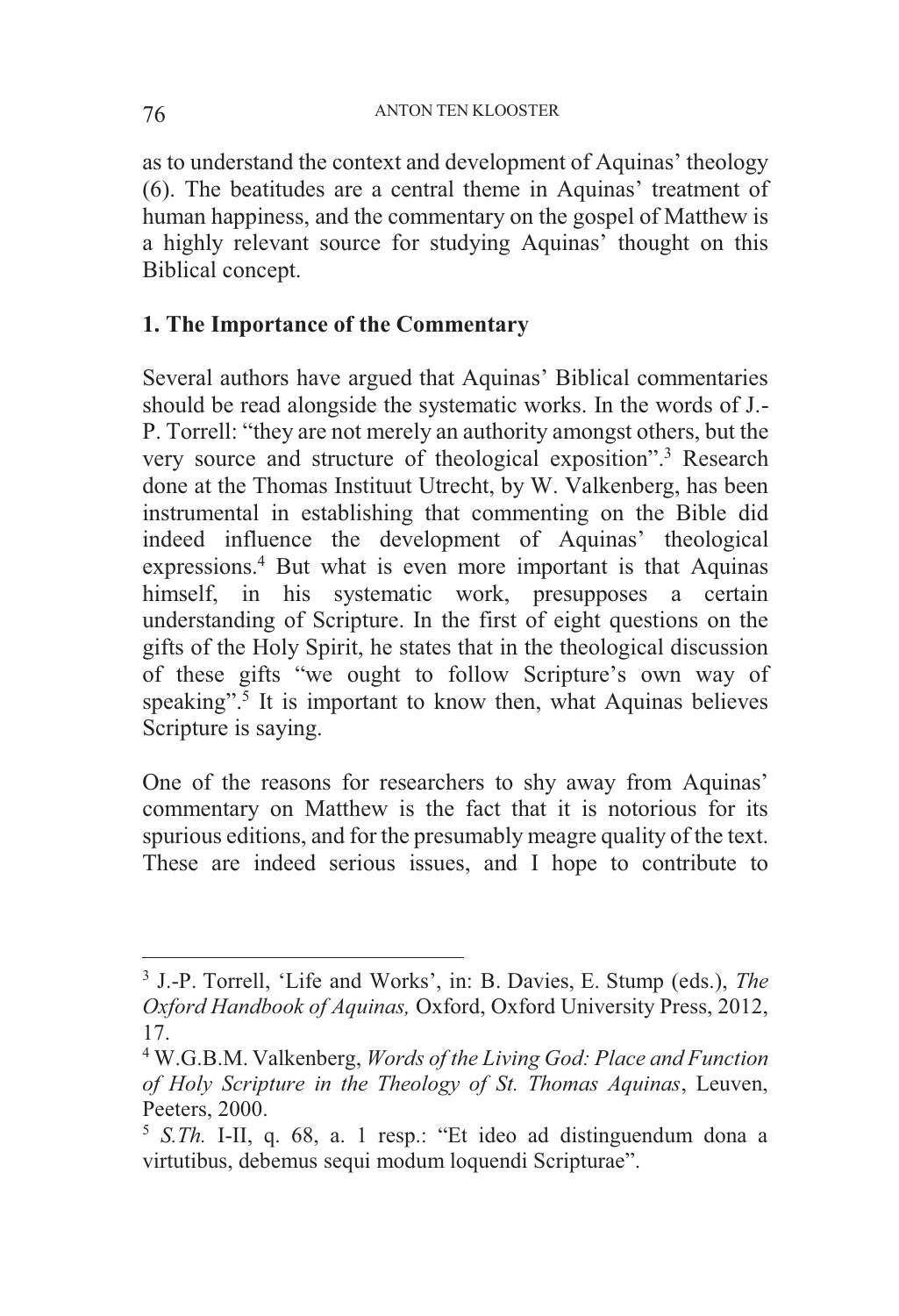resolving some of them.<sup>6</sup> Having said that, we can hardly pass up on an opportunity to sit in Aquinas' class and to listen to what he has to say about the beatitudes, happiness, virtue, merit, and reward. And it is exactly this that the commentary offers us. Through a close reading of the commentary it becomes clear that Aristotle's philosophy may have provided Aquinas with a framework for his discussion of virtue, but that this framework was not sufficient to him. The Aristotelean concept of 'heroic virtue' is employed at the service of a discussion of the beatitudes as meritorious acts. But Aquinas goes beyond this concept by using it to speak of acts of infused virtue. In a modest way, the commentary can thus contribute to clarifying Aquinas' much-discussed statement on the 'mediation' of infused virtue in rendering acquired virtue meritorious.7

In regard to the Christian life, this is a highly relevant discussion. The beatitudes are the prelude of the Sermon on the Mount, and "the whole perfection of our life is contained in this sermon of the Lord", according to both Aquinas and Augustine. $8$  Is it possible to live the sort of life that the Sermon on the Mount calls for through acquired virtue, even though it may be imperfect? Or can only Christians, who have received the infused virtues in Baptism, be "men and women of the beatitudes"?

<sup>6</sup> For an overview of the issues surrounding the text: A.M. ten Klooster, 'The Two Hands of Thomas Aquinas: The Reportationes of the Commentary on Matthew', in *Angelicum* 91-4 (2014), 855-880.

<sup>&</sup>lt;sup>7</sup> De Virt a. 10 ad 4: "unde actus virtutis acquisitae non potest esse meritorius nisi mediante virtute infusa".

<sup>8</sup> *In Matt* #403: "in isto sermone Domini tota perfectio vitae nostrae continetur"; Augustine, *De Sermone Domini in Monte*, lib. I, c. 1, PL 34, 1229-1231. Latin and English quotations of the commentary are from: J. Holmes, B. Mortensen (translation), Thomas Aquinas, *Commentary on the Gospel of Matthew:* Chapters 1-12, Lander, The Aquinas Institute, 2013. This edition reproduces the Latin text of the of the Marietti edition from 1951.

<sup>9</sup> Pope John Paul II, Opening address at World Youth Day, Toronto, 2002, #8. Full text at: https://w2.vatican.va/content/john-paul-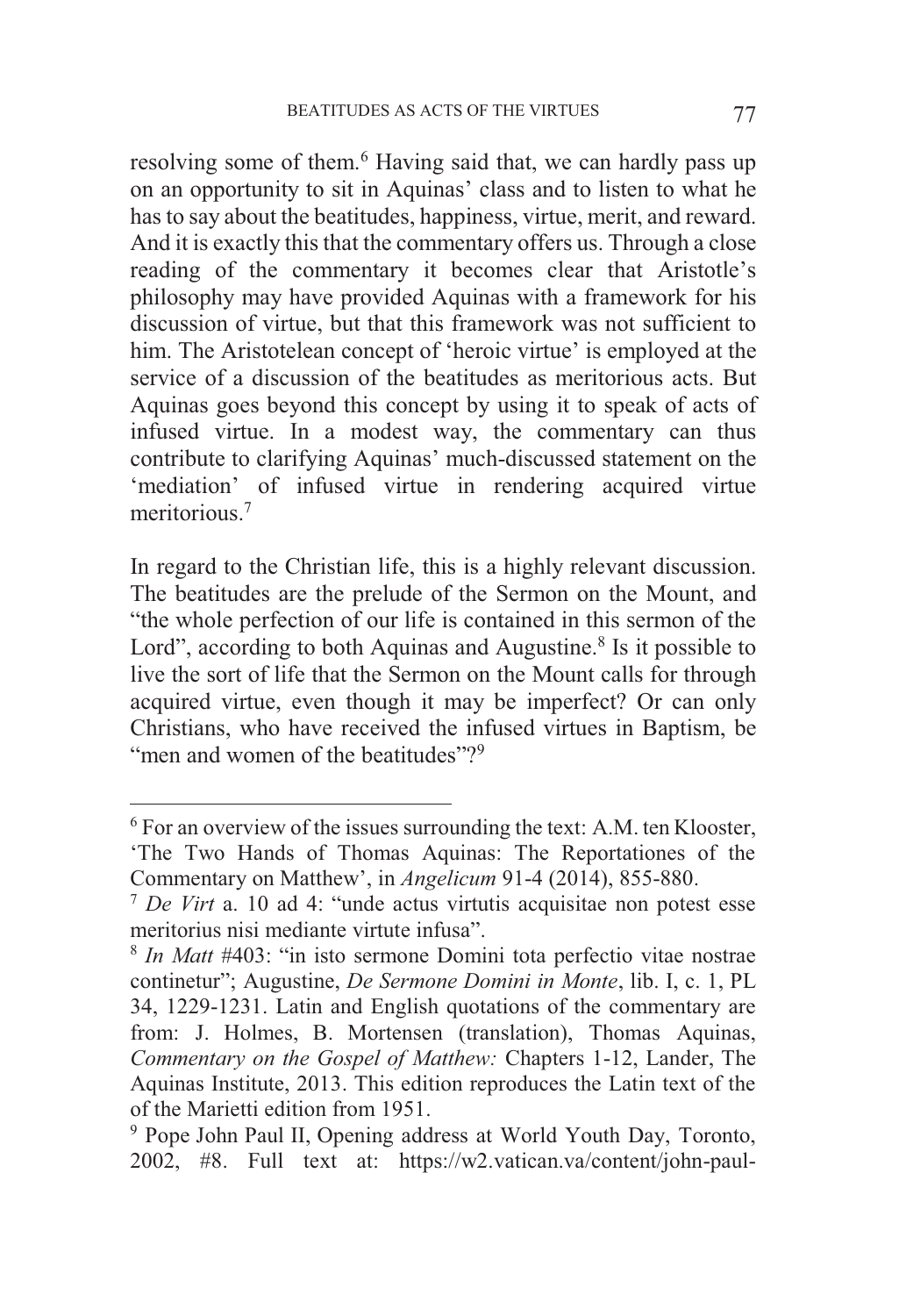In order to make the commentary fruitful for this specific discussion, we direct our attention to the beginning of Aquinas' comments on the Sermon on the Mount. There is something unusual about this part of the text. As he is accustomed to, Aquinas presents a *divisio textus* at the beginning of the chapter. Typically, the *divisio* only presents the main themes and refers to key verses. Then, the Biblical text is commented upon verse by verse. But here, Aquinas interrupts the course of the commentary to offer a sort of preface.10 These introductory remarks, found in #404-413 of the Marietti edition of the commentary, constitute a short treatise on the nature of happiness, merit, and reward. Such an inserted treatise is a rare occurrence in the commentary on Matthew.<sup>11</sup> It is used to clarify key notions, and thus provides the student of Aquinas with a framework to understand the discussion of the Biblical text that follows the preface.

### **2. Beatitude and the Beatitudes**

The first thing Aquinas notes about the beatitudes is that "all complete happiness is included in these words".12 It is natural for the human person to strive for happiness, but there are different perceptions of happiness. These words lead to a reflection on the nature of happiness. We should note that to Aquinas, who is reading the Bible in Latin, it is obvious to relate the beatitudes (*beatitudines*) to happiness (*beatitudo*). There is also no formal distinction between Christian happiness (*beatitudo*) and the philosophical conception of happiness (*eudaimonia*). Aquinas uses

ii/en/speeches/2002/july/documents/hf\_jp-ii\_spe\_20020725\_wydaddress-youth.html

<sup>&</sup>lt;sup>10</sup> This preface is explicitly concluded in *In Matt* #413: "Unde istis praemissis, accedamus ad litteram".

 $11$  In the first twelve chapters of the commentary, I have been able to identify only one other treatise. In *In Matt* #170, Aquinas presents an extensive discussion of fate.

<sup>&</sup>lt;sup>12</sup> In Matt #404: "Sciendum tamen quod in istis verbis includitur omnis plena beatitudo".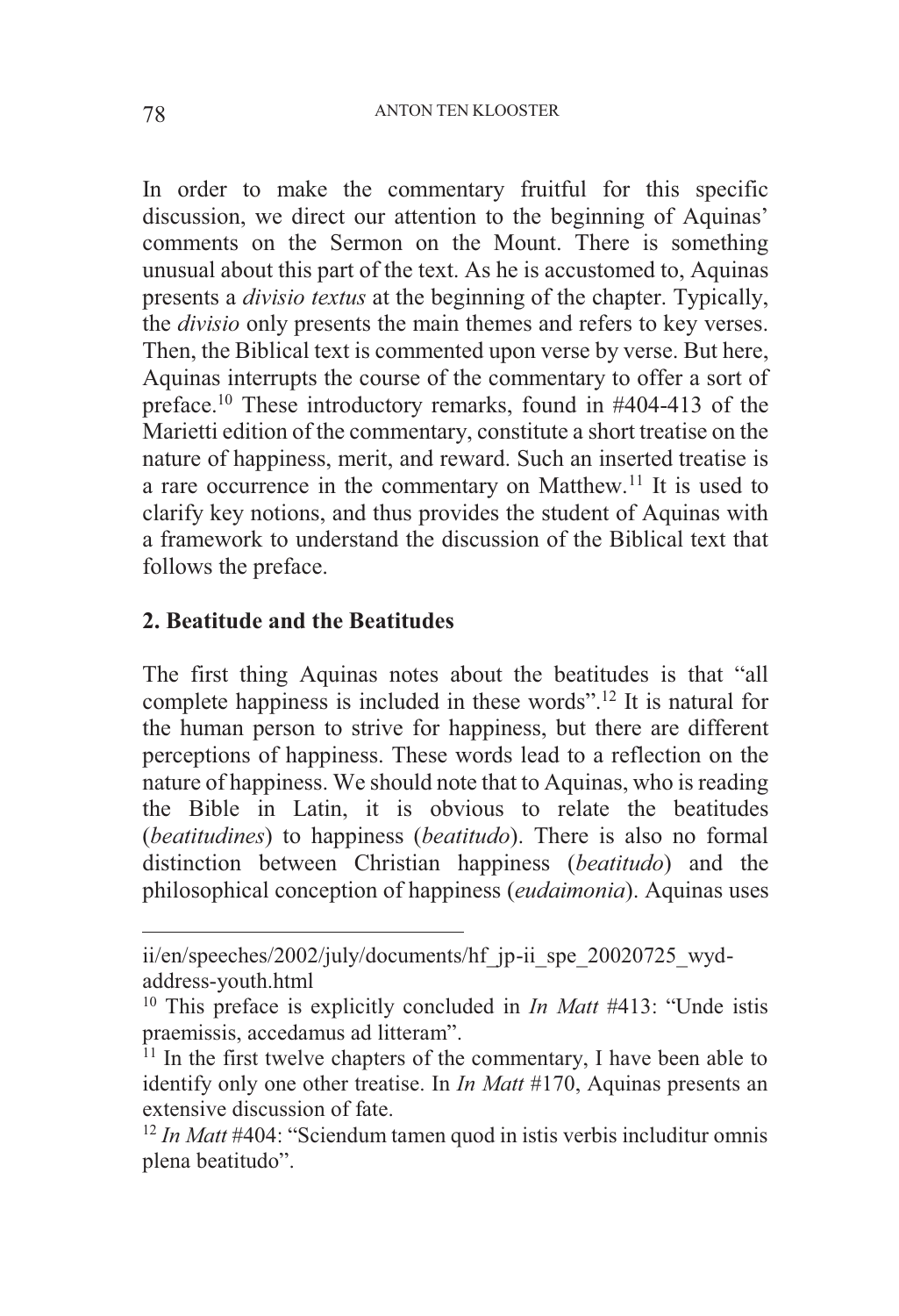the single term 'beatitudo' to refer to these three different concepts. This is lost in many translations, where 'beatitudo' may be translated as "happiness" in the first part of a sentence, and the 'futura beatitudo' in the second part of the same sentence is rendered "the beatitude which is to come".13 In bad English, but true to Aquinas' interpretation, we can say that, at the beginning of the Sermon on the Mount, Jesus presents several 'happinesses' in order to instruct his disciples on the nature of true happiness. As he also does in the *Summa Theologiae*, Aquinas presents several opinions about what happiness is. $14$  In the commentary he presents four groups of possible candidates for the definition of happiness. Happiness is said to be found in an abundance of temporal possessions, the satisfaction of the human will, the virtues of the active life, or the virtues of the contemplative life. "All these opinions", he concludes, "are false, although not in the same way".15 Working within the four categories he constructed, Aquinas then discusses the beatitudes, following the order of the gospel text.16 He explains in what respect a given perception does not describe true *beatitudo*. Abundance of material wealth, for example, does not describe true happiness. True happiness consists not in earthly riches, but in heavenly treasures.

After five of the seven beatitudes have been presented as a counterstatement to a human conception of happiness, we arrive at an important distinction. The only possible candidates left for happiness are the active and the contemplative life, and they are discussed in greater detail. In itself, the active life does not constitute happiness in the Christian sense, Aquinas believes. But

-

<sup>13</sup> As is the case in the Blackfriars translation of *S.Th.* I-II, q. 69, a 3 resp, to give but one example. The same type of problem occurs several times in the Holmes/Mortensen translation of the commentary on Matthew.<br> $^{14}$  S. Th. I-II, q. 2.

<sup>&</sup>lt;sup>15</sup> *In Matt* #404: "Omnes autem istae opiniones falsae sunt: quamvis non eodem modo".

<sup>&</sup>lt;sup>16</sup> This order is slightly different from current editions of the Bible, in the Vulgate verses 5:4 and 5:5 are reversed.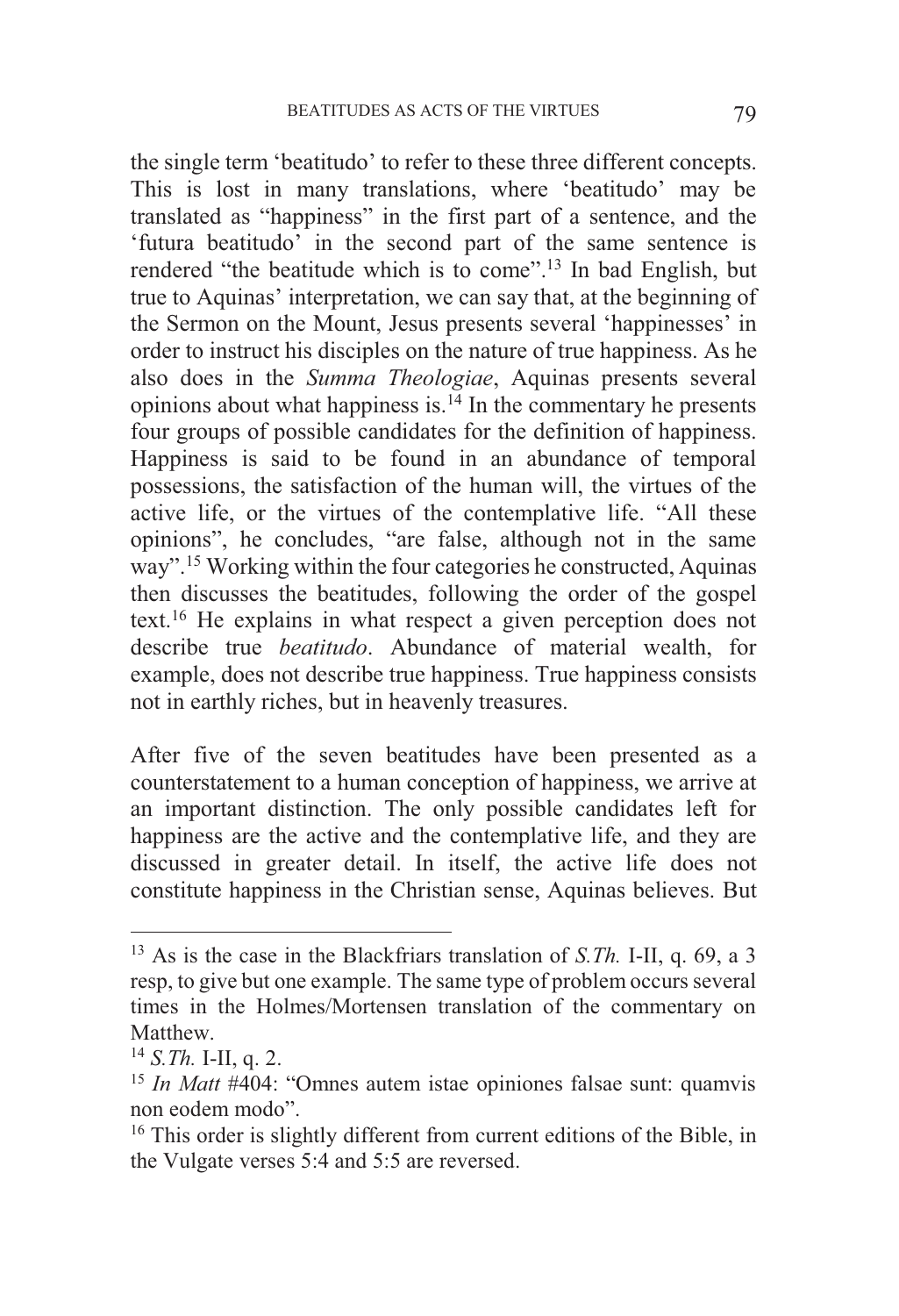the moral virtues are a way toward happiness, because they order human actions toward a cleanness of heart and toward peace. Therefore, he concludes, "these virtues are ways to happiness, and not happiness in itself".17 Having established this, he moves on to the two final beatitudes. These correspond in some way to the virtues of the contemplative life. When he discusses them, Aquinas further specifies these virtues as "the contemplation of divine things".18 In this contemplation there are two things: vision and love. It is not possible to achieve this in the current life, and in this way this conception of happiness is also incorrect. But it is correct in its description of happiness. True happiness consists in seeing God, which is promised to "the clean of heart", and in living in a union of love, which is promised to "the peacemakers, for they will be called children of God".

At first sight, this passage may seem to support a "coexistence theory" of acquired and infused virtue.<sup>19</sup> How else are we to understand the statement that moral virtues are "ways toward happiness"? A possible answer comes from the *Summa Theologiae*. In this systematic discussion of the beatitudes, Aquinas follows the same line of argumentation: the happiness of the life of pleasure is rejected, but "the happiness of the active life *disposes* one for the beatitude which is to come".<sup>20</sup> It is indeed necessary to turn to this type of interpretation, because in what follows it will become clear that for Aquinas only acts of infused virtue lead toward true happiness.

<sup>&</sup>lt;sup>17</sup> *In Matt* #407: "Et ideo istae virtutes sunt viae in beatitudinem, et non ipsa beatitudo". The Holmes/Mortensen translation reads "ways to beatitude, and not beatitude itself".

<sup>&</sup>lt;sup>18</sup> *In Matt* #408.<br><sup>19</sup> A. McKay Knobel, 'Can Aquinas's Infused and Acquired Virtues Coexist in the Christian Life?', in *Studies in Christian Ethics* 23-4, (2010), 385-386. Knobel uses this term to describe the position that acquired virtues are 'taken up' or 'transformed' into infused virtues. <sup>20</sup> *S.Th.* I-II, q. 69, a. 3 resp. "Beatitudo vero activae vitae dispositiva est ad beatitudinem futuram".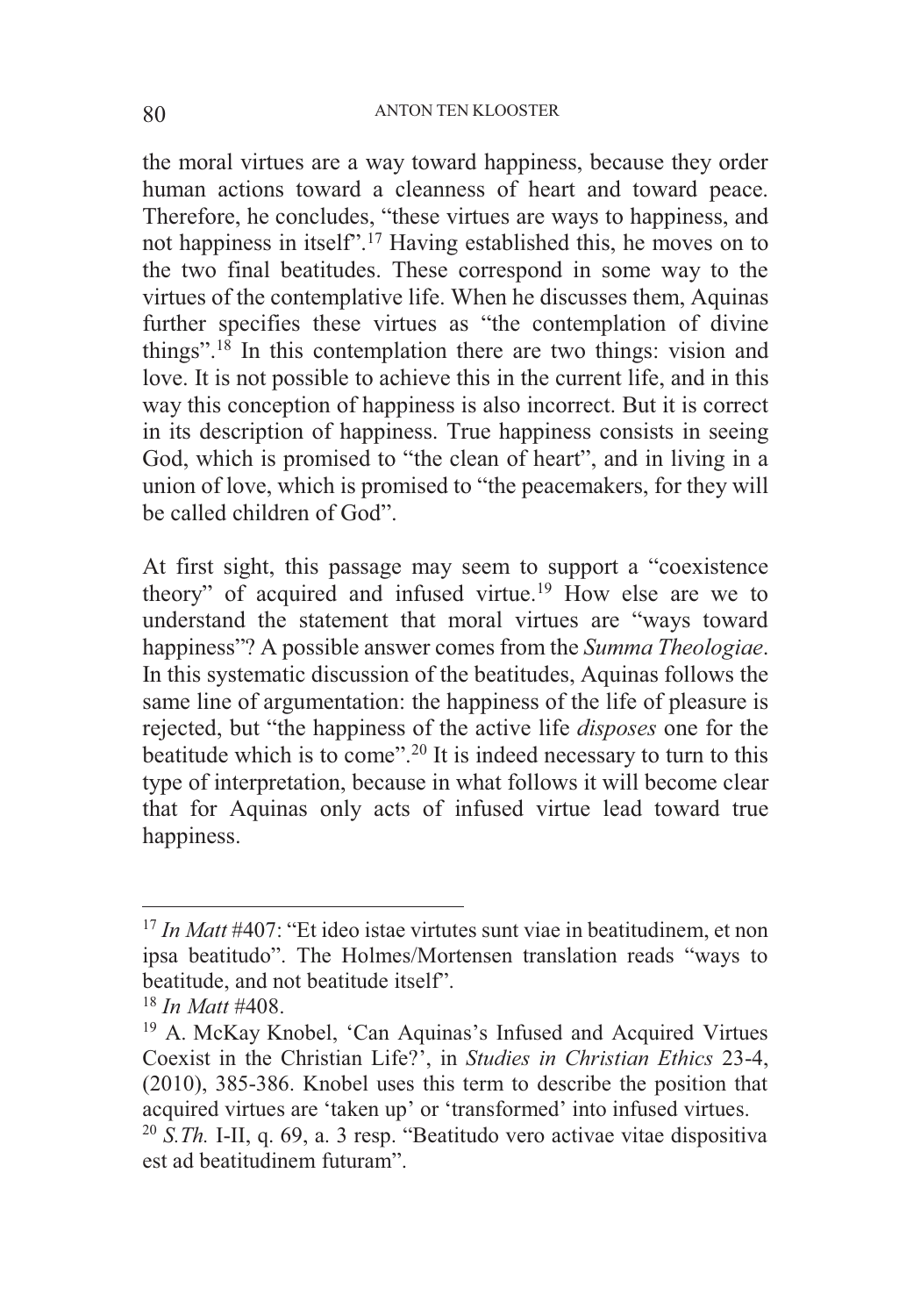#### **3. Merit, Divine and Infused Virtue**

Having clarified several misconceptions about happiness, Aquinas goes on to explain each of the 'happinesses', the beatitudes of Christ. Each of the seven beatitudes, he claims, consists of two elements: merit and reward. The first line, "blessed are...", describes the merit, the second, "for they will..." gives the reward. Aquinas clarifies this by applying it to the first beatitude.<sup>21</sup>

Item notandum quod in istis beatitudinibus quaedam ponuntur ut merita, et quaedam ut praemia: et hoc in singulis. *Beati pauperes spiritu*: ecce meritum; *quoniam ipsorum est regnum caelorum*: ecce praemium, et sic in aliis.

Likewise, one should note that in these beatitudes, certain things are set down as merits, and certain things as rewards: and this is clear in each case. *Blessed are the poor in spirit*: here is a merit; *for theirs is the kingdom of heaven*: here is the reward; and so on in the others.

The second part of Aquinas' preface is devoted to clarifying the concepts 'merit' (*meritum*) and 'reward' (*praemium*). Since we will closely follow Aquinas' commentary of the term 'merit', it is helpful to quote the text at length.<sup>22</sup>

Et notandum est etiam aliquid circa meritum in communi, et aliquid circa praemium in communi. Circa meritum sciendum quod Philosophus distinguit duplex genus virtutis: unum communis, quae perficit hominem humano modo;

And one should note also something about merit in general, and something about reward in general. About merit, one should know that the Philosopher distinguishes two kinds of virtue: one common, which perfects a man in a human

1

<sup>21</sup> *In Matt* #409. 22 *In Matt* #410.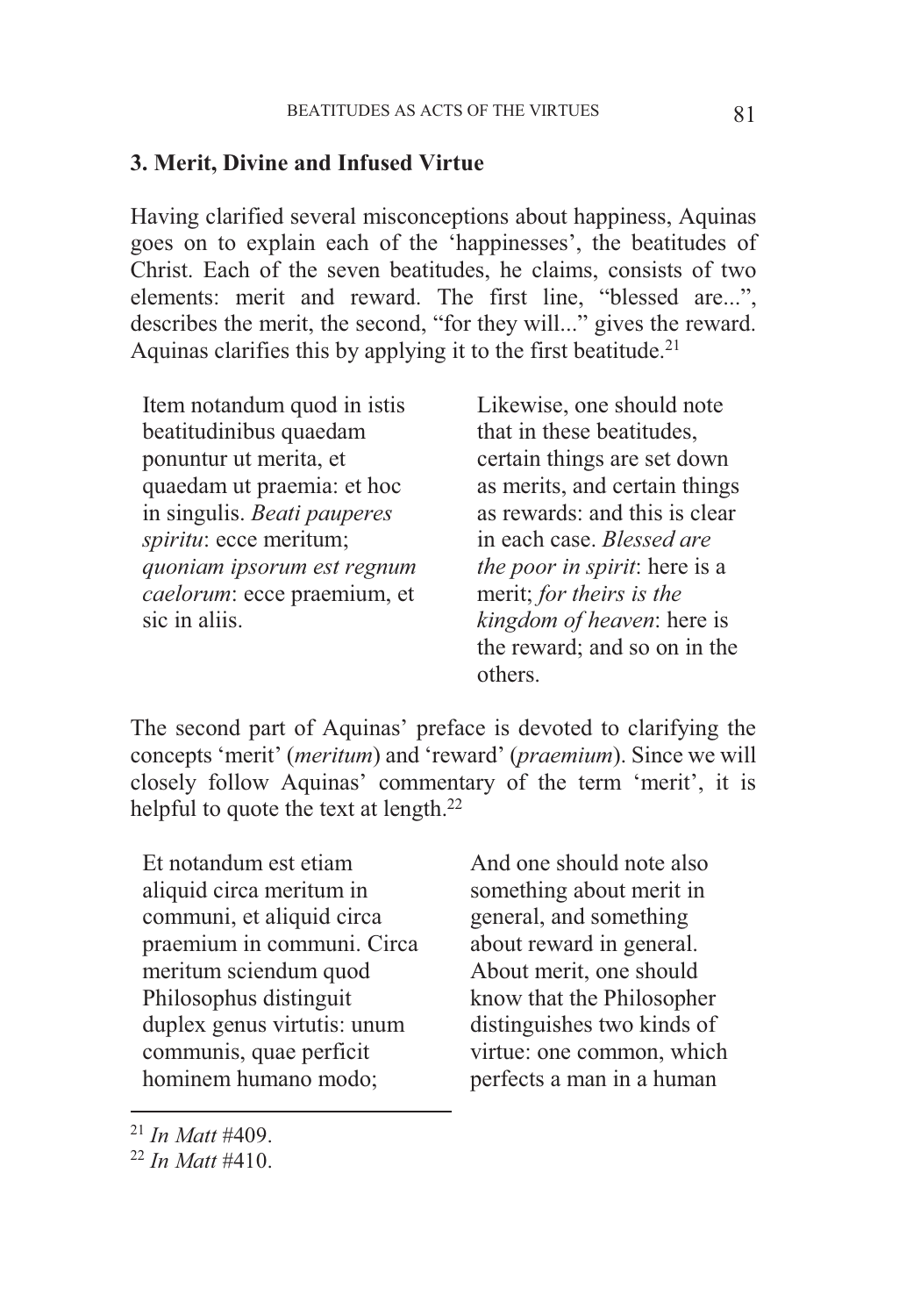aliud specialis, quam vocat heroicam, quae perficit supra humanum modum. Quando enim fortis timet ubi est timendum, istud est virtus; sed si non timeret, esset vitium. Si autem in nullo timeret confisus Dei auxilio, ista virtus esset supra humanum modum: et istae virtutes vocantur divinae. Isti ergo actus sunt perfecti, et virtus etiam, secundum Philosophum, est operatio perfecta. Ergo ista merita vel sunt actus donorum, vel actus virtutum secundum quod perficiuntur a donis.

manner; the other special, which he calls heroic, which perfects above the human manner. For when a brave man fears where there is something to be feared, that is a virtue; but if he did not fear, it would be a vice. But if he feared nothing, trusting in the help of God, that would be a virtue above the human manner; and these virtues are called divine. Therefore, these acts are perfect, and virtue also is a perfect operation, according to the Philosopher. So these merits are either acts of the gifts, or acts of the virtues according as they are perfected by the gifts.

Aquinas takes up the Aristotelean distinction between common and heroic virtue to clarify the concept of 'merit'. One thing we can already conclude, is that he is quick to abandon the discussion of "common virtue". Aristotle provides a concept of a type of virtue that is 'special', 'above the human manner', 'divine', and a 'perfect operation'. Unlike the virtue Aristotle is speaking of, Aquinas is thinking of a type of operation that cannot be achieved by human efforts alone. He is looking for a way to explain how the 'merits' of the beatitude are perfect actions. This leads him to say that these merits are acts of the gifts, or acts of the virtues that are perfected by the gifts.

What is perhaps most important is that this passage underlines the fact that the beatitudes refer to acts. They are not merely a description of a state a person finds himself in, the merits described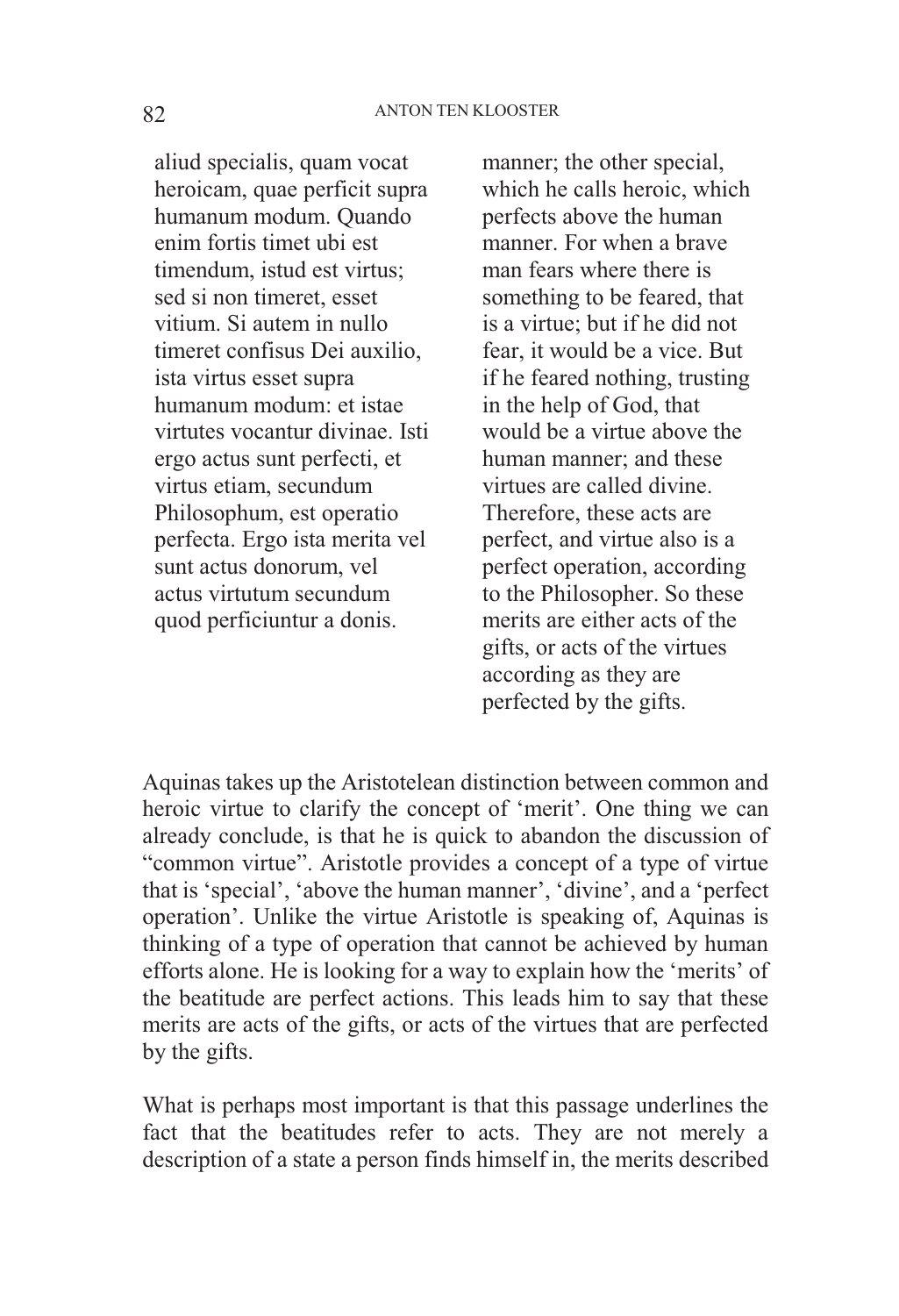in each of the beatitudes are "acts of the virtues", and here we must read "heroic or divine virtues".23 Now, the human person is the agent of these virtuous actions, but he acts under some sort of influence of the gifts of the Holy Spirit. In the *Summa* we read that the gifts are described as infused dispositions that make us amenable to be moved by divine inspiration.<sup>24</sup> The beatitudes, then, are virtuous acts that are done under the impulse of the Holy Spirit.

In this passage, there are a number of things Aquinas does not specify. He departs from an Aristotelean definition, but arrives at a thoroughly Christian statement about a virtue that is perfected by the action of the Holy Spirit. I would argue that Aristotle's definition of acquired heroic virtue provides Aquinas with a way of speaking about how the Christian acts according to infused virtue. There are four reasons to assume that Aquinas is speaking of infused virtue, rather than acquired virtue. First, the beatitudes describe actions that lead to an inchoate form of happiness, which is had fully *in patria*. 25 Infused virtue is the only type of virtue that remains *in patria*, so this would give us reason to presume that the "acts of the virtues" that Aquinas is speaking of are acts of infused virtue.26 The second argument is related: infused virtue directs the human person toward his supernatural end, eternal happiness. That which is directed to eternal happiness must then have some relation to infused virtue. The beatitudes direct the person toward his final happiness, which also is what infused virtue does. Third, Aquinas speaks of acts that are meritorious, and that are "acts of the gifts, or acts of the virtues according as they are perfected by the gifts".27 It

 $23$  Cf. W.C. Mattison III, 'Beatitude and the Beatitudes', 241.

<sup>24</sup> Cf. *S.Th.* I-II, q. 68, a. 1 resp: "Oportet igitur inesse homini altiores perfectiones secundum quas sit dispositus ad hoc quod divinitus moveatur. Et istae perfectiones vocantur dona: non solum quia infunduntur a Deo; sed quia secundum ea homo disponitur ut efficiatur prompte mobilis ab inspiratione divina".<br><sup>25</sup> Cf. *In Matt* #413.

<sup>&</sup>lt;sup>26</sup> De Virt Card a. 4 resp.<br><sup>27</sup> *In Matt* #410: "Ergo ista merita vel sunt actus donorum vel actus virtutum secundum quod perficiuntur a donis".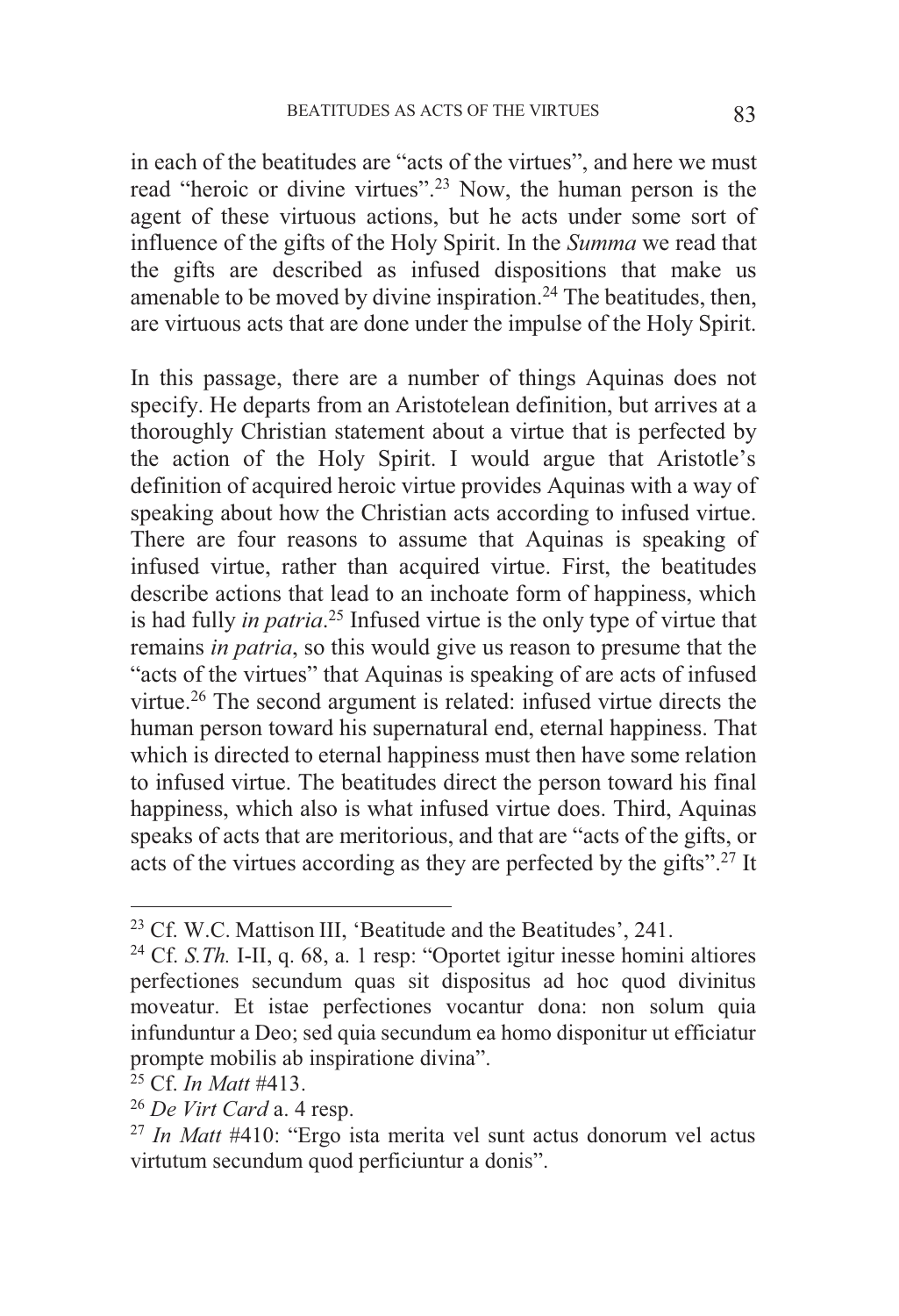is clear that the Holy Spirit plays a crucial role in the perfection of virtue, through His gifts. Because Aquinas is working with an Aristotelean definition, the assumption that this virtue is perfected by the Holy Spirit would suggest that the gifts of the Spirit are in some way infused even in non-baptized performing virtuous actions. It seems to me that this explanation is in conflict with the text of the commentary, and with the tenets of Aquinas' theology. Fourth, Aquinas' introductory remarks to the commentary make it clear that Christ promises a reward to those "who accept this teaching" and observe it.28 We would be stretching the commentary beyond reasonable limits if we were to apply this to non-Christians.

### **4. The Beatitudes as a Form of Law**

When we assume that Aquinas is thinking of infused virtue, we also find an answer to a pressing question of many interpreters of the Sermon on the Mount: are these precepts not too heavy for a human person? Aquinas would agree that the sermon commands virtue above the human manner. But a successful observance of these words of Jesus does not rely on human efforts alone. It is with the gifts of the Holy Spirit and through the infused virtues that one can observe the teaching of Christ. Or, as Aquinas puts it in another lecture on Matthew: "love makes all heavy and impossible things light. Hence if someone loves Christ well, nothing is heavy for him, and so the new law does not burden him"<sup>29</sup>

It is in this context that we can understand what follows in the commentary on the beatitudes. Aquinas makes it clear that

<sup>28</sup> *In Matt* #403: "praemittit praemium quod consequitur istos qui istam doctrinam accipiunt" (...) "Primo ergo describit beatitudinem observantium [doctrinae]". 29 *In Matt* #973: "omnia gravia et impossibilia levia facit amor. Unde

si quis bene amat Christum, nihil est ei grave, et ideo lex nova non onerat".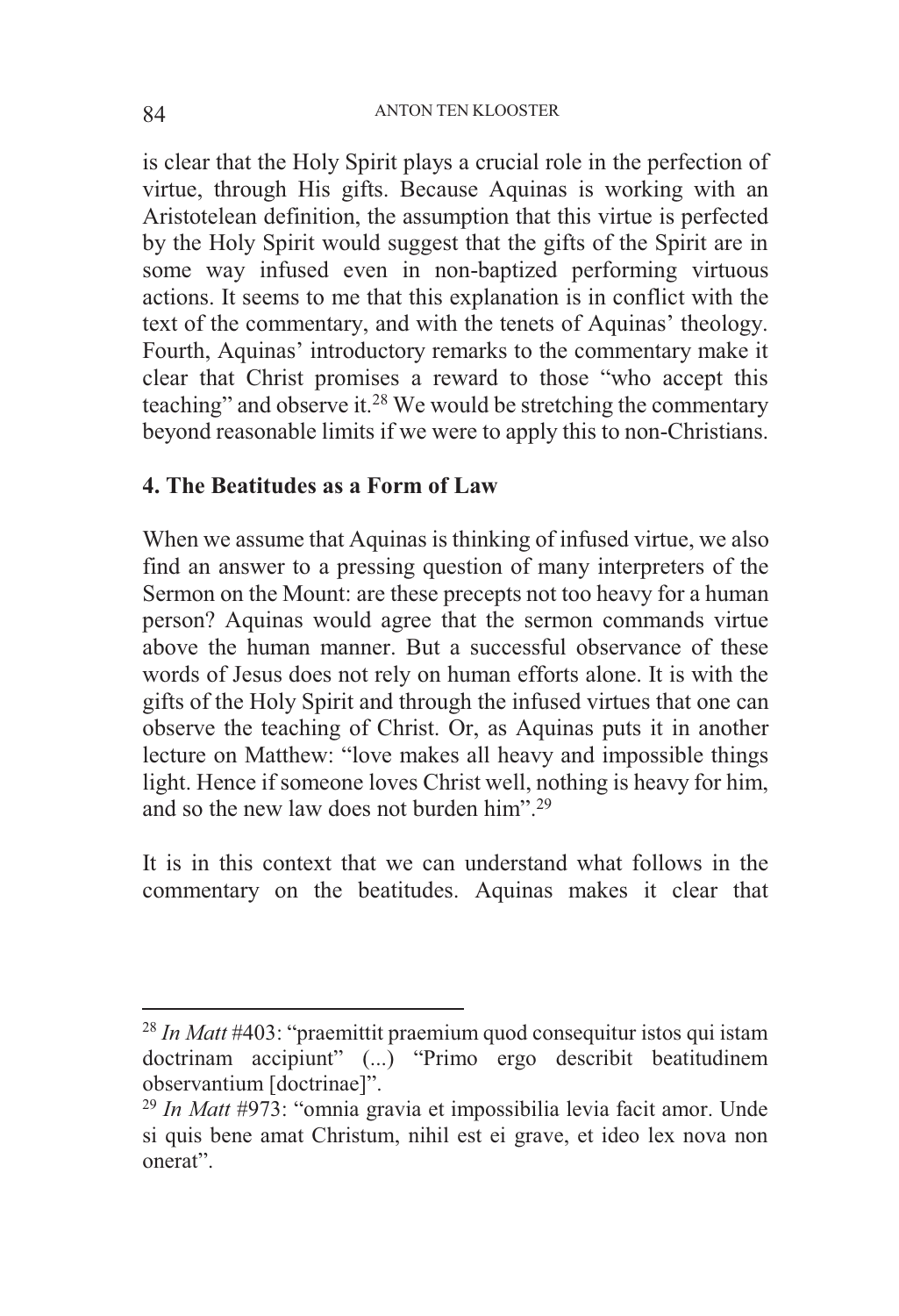performing the virtuous acts described in the beatitudes is not optional.30

Item nota quod actus virtutum sunt illi de quibus lex praecipit; merita autem beatitudinis sunt actus virtutum; et ideo omnia quae praecipiuntur et infra continentur, referuntur ad istas beatitudines. Unde sicut Moyses primo proposuit praecepta, et post multa dixit, quae omnia referebantur ad praecepta proposita: ita Christus in doctrina sua, primo praemisit istas beatitudines, ad quas omnia alia reducuntur.

1

Likewise, note that the acts of the virtues are those about which the law commands; moreover, the merits of the beatitudes *beatitude* are acts of the virtues; and therefore all those things which are commanded and are contained below are referred back to these beatitudes. Hence just as Moses first set down the commandments, and afterwards said many things which were all referred back to the commandments given, so Christ in his teaching first sets forth these beatitudes, to which all the others are reduced.

In this passage, two statements are implied: one on law in general, and one on the beatitudes as a form a law. With regard to law in general, Aquinas reminds the reader that 'law' prescribes acts of virtue. Or, to use a concept from Aristotle that Aquinas adopts in the *Summa*: "the end of any law is that men should be made just and virtuous".<sup>31</sup> The beatitudes are the beginning of Jesus' law, just as the Decalogue was the beginning of Moses' law. The law of Jesus Christ is distinct from the old law and any other law, because it is not restricted to prescribing virtuous acts. It prescribes virtue

<sup>&</sup>lt;sup>30</sup> In Matt #411. Correction of the English translation is mine. For the relation between the Decalogue and the other commandments in the Old Testament see: *S.Th.* I-II, q. 100, a. 11.<br><sup>31</sup> *S.Th.* I-II, q. 107, a. 2 resp: "Finis vero cujuslibet legis est ut homines

efficiantur justi et virtuosi".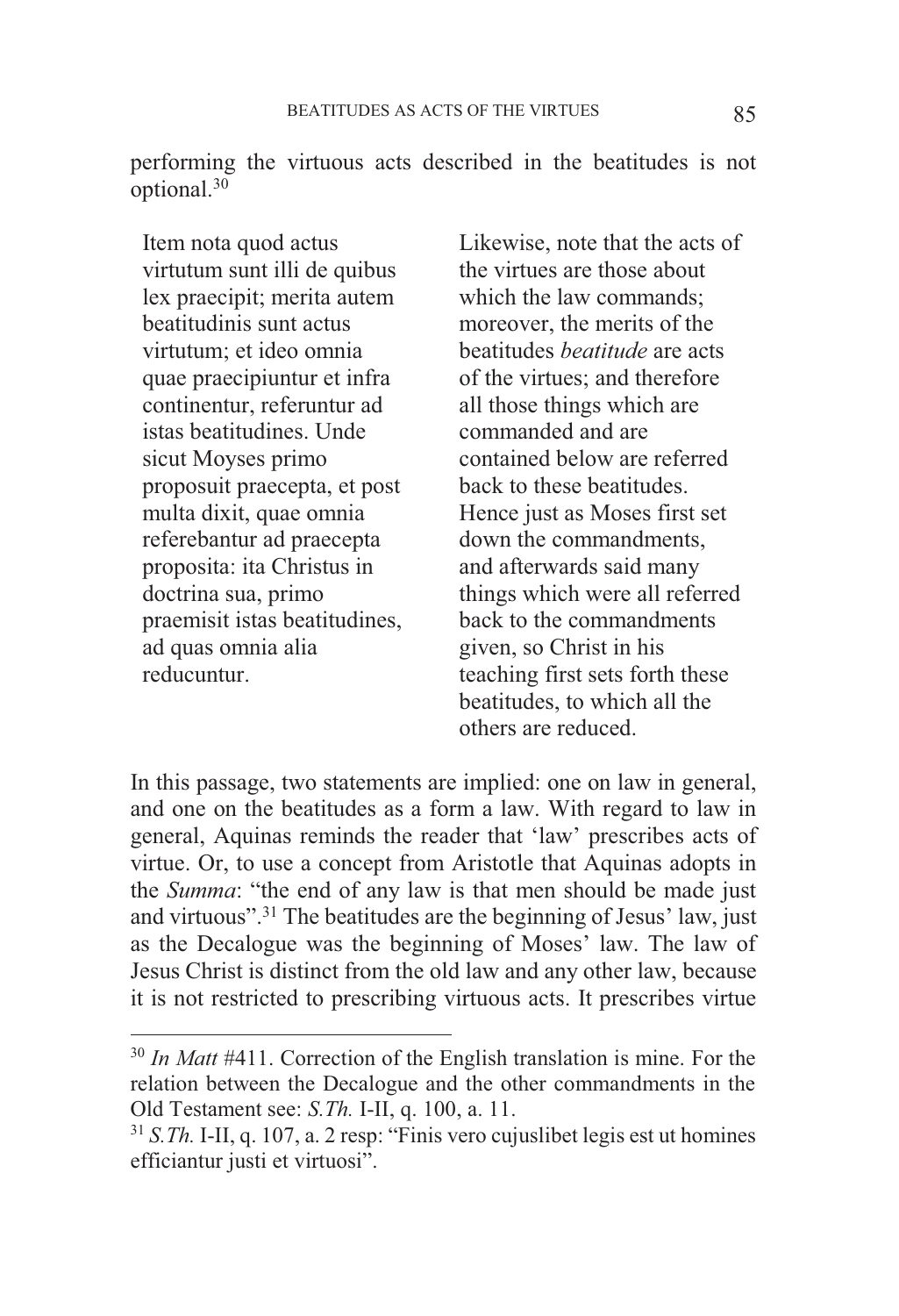"above the human manner" to all those bound by it. And it can do so, because it also provides the means necessary to observe these precepts.

The beatitudes describe the perfection of the Christian life. In Aquinas' perception, the Sermon on the Mount contains the practical application of the more general statements made in the beatitudes. This is also evident from the inclusion Aquinas creates in his commentary. After commenting on the entire Sermon on the Mount, he refers back to the beatitudes and explains how they are fulfilled by the precepts of the sermon.<sup>32</sup>

### **5. The End of the Beatitudes: Reward**

From merit and law, Aquinas moves on to the final part of the treatise: reward (*praemium*). In classic philosophy, virtue rewards itself by giving those who exercise it a happy life. The divine virtues of the beatitudes lead to a divine reward: "God is the reward of those who serve Him".33 Aquinas stresses that the reward promised in the beatitudes cannot be had fully in this life: "anything that can be found in any life, the Lord promises in its entirety of God".<sup>34</sup> But rather than offering an extensive discussion of the second part of each beatitude, as one might expect, Aquinas discusses the first six beatitudes. In doing this, he describes different ways toward happiness. People strive for riches and dignity, and this is what the Lord promises. But the road toward this dignity is one of poverty, and the riches promised are not earthly goods but heavenly riches.<sup>35</sup>

<sup>32</sup> *In Matt* #679. Following Augustine, Aquinas connects each of the seven beatitudes to a part of the sermon.

<sup>33</sup> *In Matt* #412: "Circa primum notandum, quod Deus est praemium eorum qui ei serviunt".

<sup>&</sup>lt;sup>34</sup> *In Matt* #412: "quidquid inveniri potest in qualibet vita, totum Dominus repromisit in Deo".

<sup>35</sup> That the riches promised are those of heaven becomes clear in *In Matt* #417.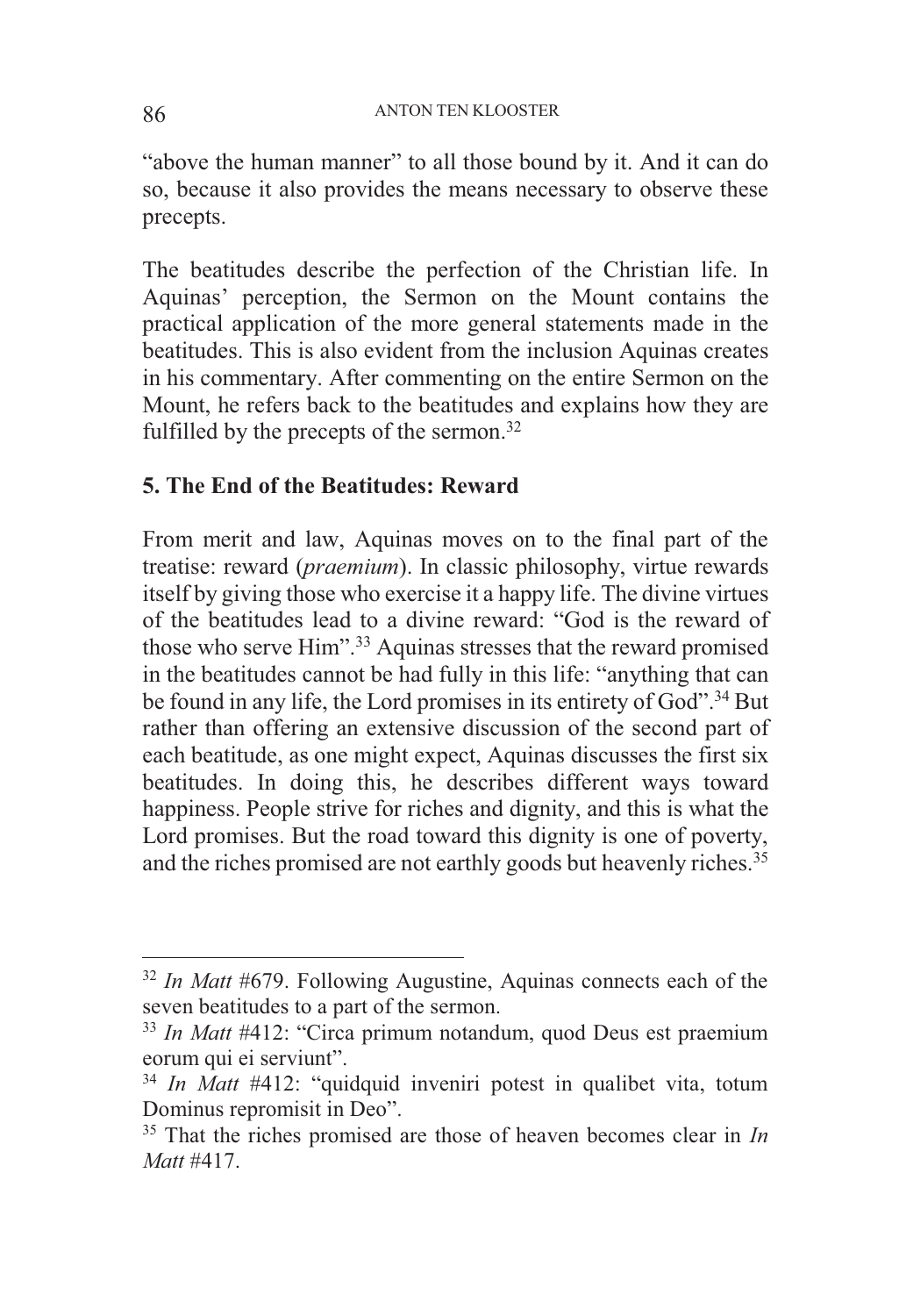Concluding this treatise, Aquinas goes on to further emphasize the way in which a person can obtain the promises of the beatitudes.<sup>36</sup>

Et notandum quod ista praemia, quae Dominus hic tangit, possunt dupliciter haberi, scilicet perfecte et consummate, et sic in patria tantum: et secundum inchoationem et imperfecte, et sic in via. Unde sancti habent quamdam inchoationem illius beatitudinis. Et quia in hac vita non possunt explicari illa sicut erunt in patri, ideo Augustinus exponit secundum quod sunt in hac vita *beati* ergo *pauperes spiritu*: non spe tantum, sed etiam re. Lc. XVII, v. 21: *regnum Dei intra vos est.*

And one should notice that these rewards, which the Lord touches upon here, can be had in two ways, namely perfectly and completely, and they are had in this way only in the homeland; or as a beginning and imperfectly, and they are had in this way in this life. Hence the saints have a certain beginning of that beatitude. And because these things cannot be explained in this life as they will be in the homeland, therefore Augustine explains them according as they are in this life; therefore, *blessed are the poor in spirit*: not in hope only, but also in actuality. *For lo, the kingdom of God is within you* (Luke 17:21).

There is an important difference between the reward of virtue as the classic philosophers saw it, and the reward of the virtues of the beatitudes. The Greek philosopher can say that virtue rewards itself by making the virtuous person happy. In the beatitudes, the reward is not merely the outcome of a virtuous life. It is a gratuitous gift of God, who chooses to reward the virtuous person. The reward is promised by the Lord, the merits are made possible by the infusion of grace, and the reward is eventually given freely. Through the

<sup>36</sup> *In Matt* #413.

-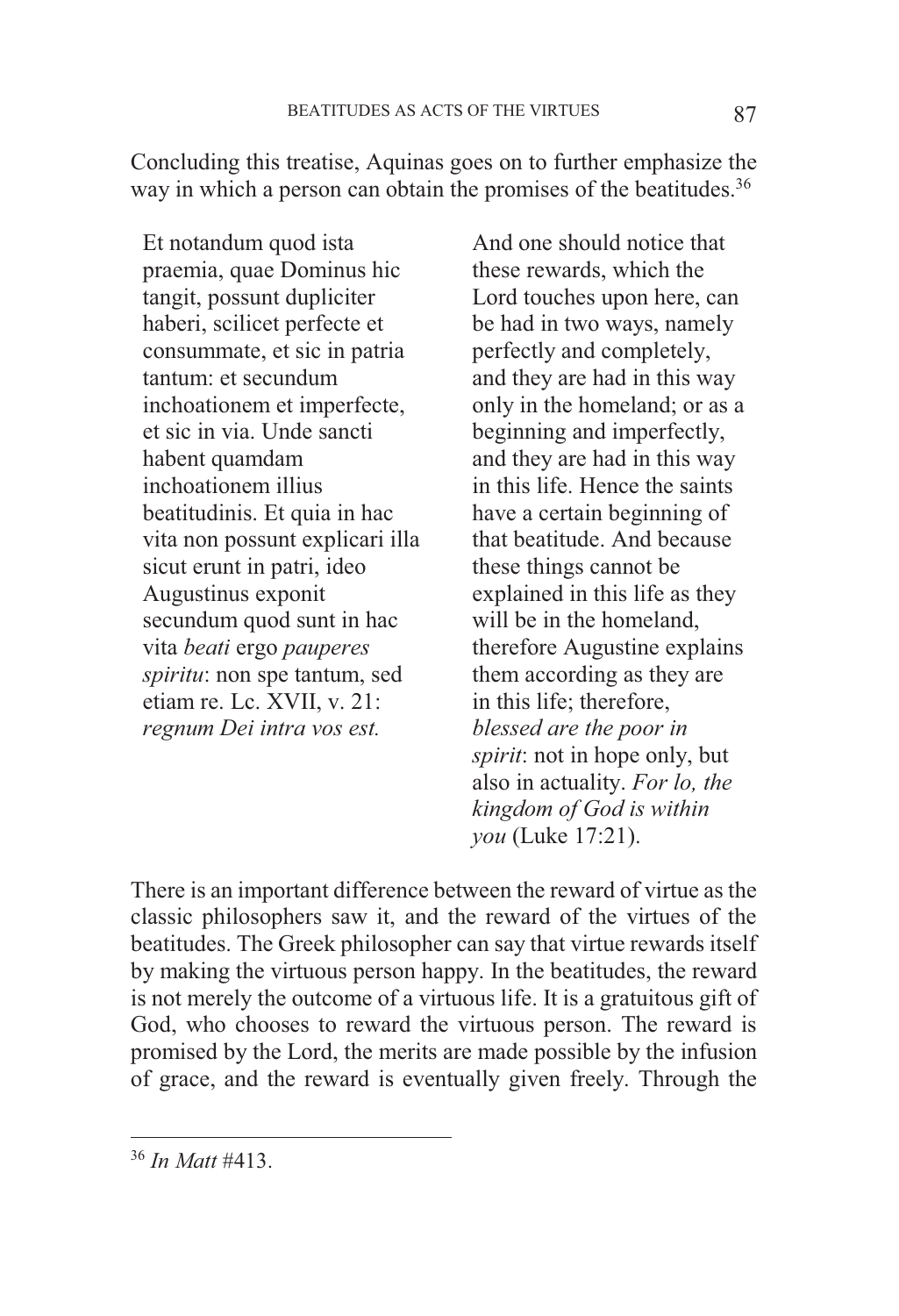gifts of the Holy Spirit "Christ drew men up from the earth".37 D. Mongillo fittingly described this dynamism as a parabola, "originating from infinity, flowed out over our earth to then draw it along on the way toward the Father".38

The beatitudes are not a jigsaw puzzle, each giving a piece of full happiness. Rather, to introduce an image of my own, this series of seven forms a sort of spiral staircase. The advantage of this image is that it does not present the way toward happiness as a linear process. Rather, the believer, led by grace, gradually ascends to God through a life of virtue. As the staircase turns, the believer gains new insights and moves toward higher objectives. From the bottom of the staircase, the rejection of material wealth, as one who is poor in spirit, the believer ascends to his ultimate end: being called and actually being a child of God.

## **6. The Contribution of the** *Lectura*

In this limited discussion, we have seen how the commentary provides further insight into Aquinas' theology of the beatitudes. The reader who continues to read beyond the sections discussed here, will find that the general remarks on the beatitudes are related to very concrete actions and situations of human life. Getting angry, striving for possessions, making peace with one's neighbour, feeling sorry for others, these are all situations in which Aquinas sees an opportunity for a person to live the beatitudes. And it is this concrete application that is the special focus of the commentary.

To the debates on virtue, the focus of our attention, the commentary contributes three things: *context*, *clarification*, and *vocabulary*. By *context*, I mean the time in which the commentary was given. There

<sup>37</sup> *In Matt* #418: "Christus autem de terra sursum trahebat".

<sup>38</sup> D. Mongillo, T. Sabuzi, 'Le Beatitudini: Rilettura di Matteo 5', in D. Lorenz, S. Serafini (ed.), *Studi 1995*, Roma, Pontificia Universitá S. Tommaso d'Aquino, 1995, 150: "Si può parlare di una 'curva parabolica' della Beatitudine, originata dall'infinito, riversata sulla nostra terra per attrarla poi nel cammino verso il Padre."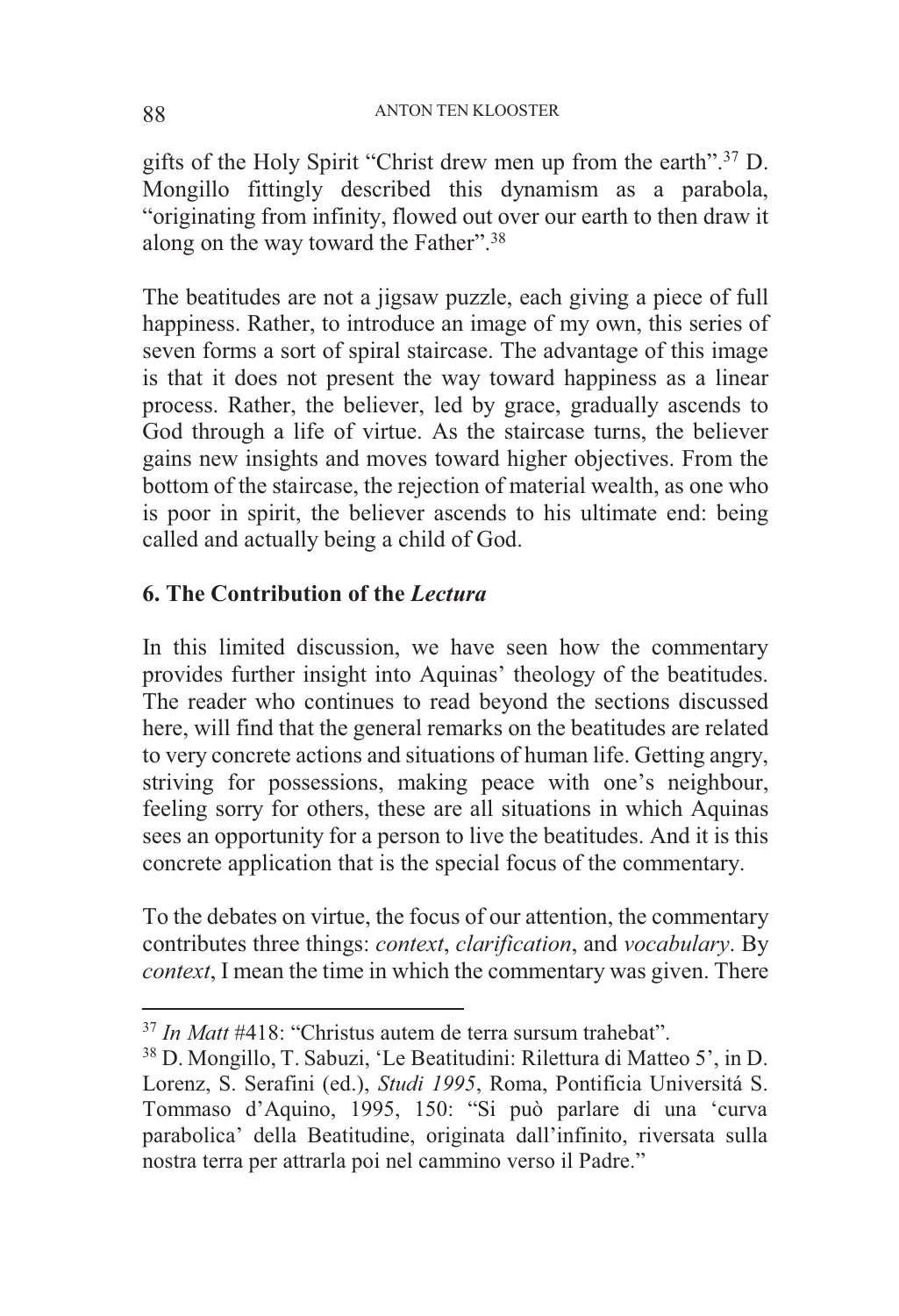are plausible arguments in favor of dating the commentary to the academic year 1271-1272.39 This would mean that Aquinas was working on the *Prima Secundae* while he lectured on Matthew. Knowing this, challenges us to do further research and to find out to what extent these lectures form "the very source and structure of theological exposition". Second, the commentary offers a *clarification* of certain themes. In the *Summa*, Aquinas discusses the old and the new law at length. The commentary clarifies certain key elements of the new law: what acts is Aquinas thinking of when he states that any law prescribes virtuous acts? What is the role of the Holy Spirit in the believer who tries to fulfill the precepts of the law? The commentary directs our attention to the Sermon on the Mount, as another source of answers to these questions. This text is in turn clarified by the *Summa,* which offers an in-depth treatment of issues that are only discussed in passing in the lectures on Matthew. With the third aspect, *vocabulary*, I refer to certain differences in terminology between the *lectura* and other works that make us aware of subtle changes in theological emphasis that we can see in Aquinas. In the commentary, the gifts of the Holy Spirit are described as helping a person to act "above the human manner", and in this Aquinas is consistent with his earlier writings on the subject. However, when Aquinas has to describe the operation of the gifts in the *Summa*, he uses a different terminology.40 The acts

<sup>39</sup> T. Gałuszka, *Tomasza z Akwinu - Lectura super Matheum cap. I–II: Studium historyczno-krytyczne i edycja tekstu*, Kraków, Wydawnictwo Esprit SC, 2011, 302-303. Torrell disagrees, on the grounds that Aquinas would have been too busy: J.-P. Torrell, *Initiation à saint Thomas d'Aquin: Sa Personne et Son Oeuvre*, Paris, Éditions du Cerf,

 $30$ <sup>40</sup> I became aware of this shift through the book of De Guibert: J. de Guibert, *Les Doublets de Saint Thomas d'Aquin: Leur Étude Méthodique – Quelques Réflexions, Quelques Exemples*, Paris, Beauchesne, 1926. Cf. M.S. Sherwin, *By Knowledge and By Love,*  Washington D.C., Catholic University of America Press, 2005, 141 ff. For Aquinas' discovery of the *Liber de Bona Fortuna*, and possible motives for his use of it, see: V. Cordonier, 'La Doctrine Aristotélicienne de la Providence Divine selon Thomas d'Aquin', in: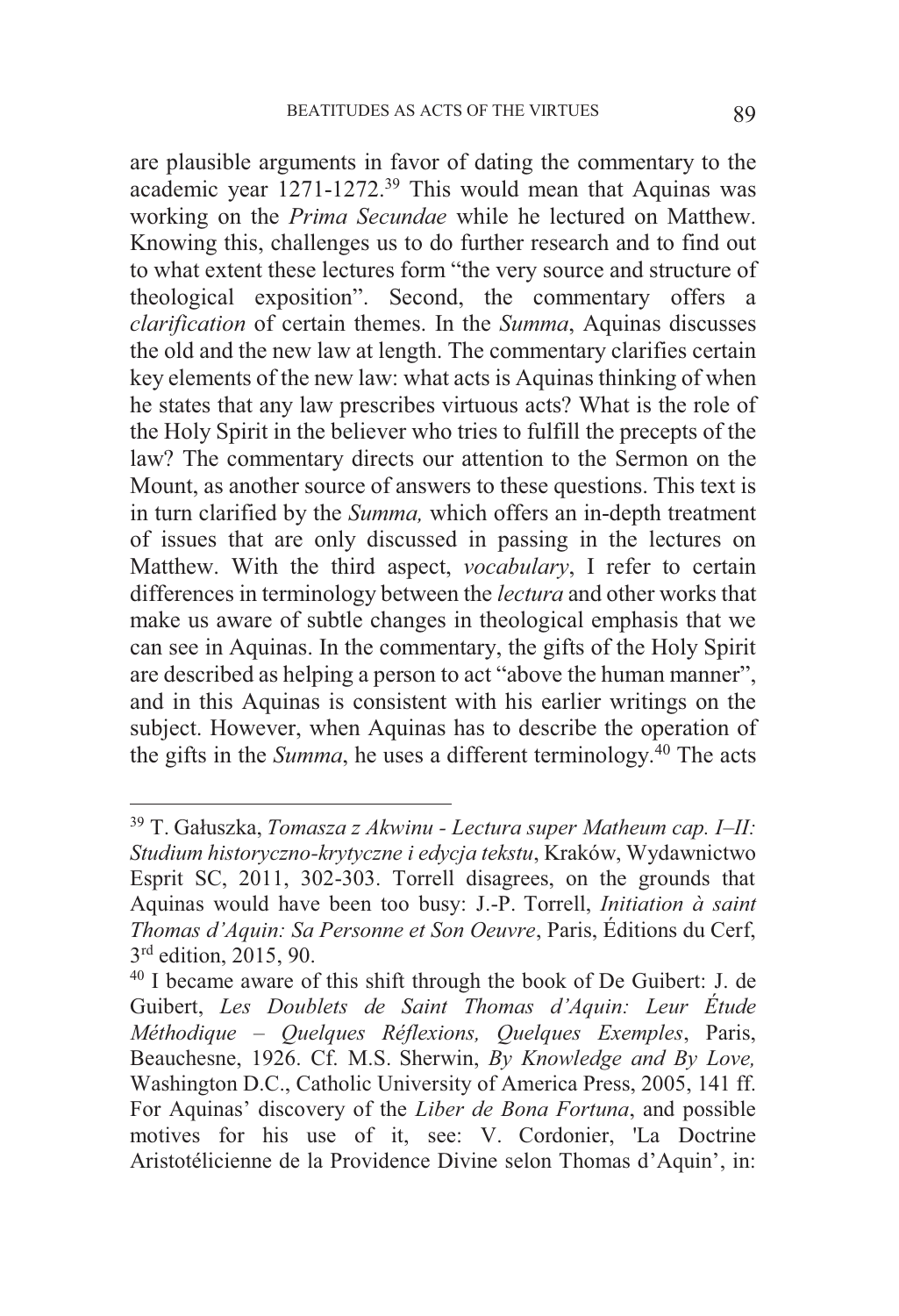are no longer described as helping to act above the human manner, but as an "instinctus", "motus", or "impulsione" of the Holy Spirit. This reflects the influence of the *Liber de Bona Fortuna*. For some reason, Aquinas deemed it necessary to depart from what he had always said on the subject, and he did so during or after commenting on Matthew. Because our study of the commentary makes us aware of this shift in terminology, we know we have to pay closer attention to the use of certain words in the *Summa*.

The beatitudes play an important role in the moral theology of Thomas Aquinas. They provide a framework for his discussion of human happiness and how to achieve it. What I hope to have shown in this article is that our understanding of Aquinas' view of the beatitudes is deepened by a study of the commentary on Matthew. Here, Aquinas engages directly with the primary source of his theology, Sacred Scripture. In the *Summa Theologiae* he stresses the importance of following the *modus loquendi* of Scripture, in the commentary we find what he believes Scripture is speaking of. Aquinas offers concrete examples of how a given beatitude may inform human action. By relating the beatitudes to the entire Sermon on the Mount, he further clarifies how Christians can be "men and women of the beatitudes". And he firmly places this life of virtue within the Christian life, in which the believer acts under the inspiration of the Holy Spirit. As a friar preacher, Aquinas naturally reflects on the fact that Jesus preaches a sermon to the multitudes. The sermon is, in Aquinas' words, the 'doctrine' of Christ. This fact is so important to him, that he structures most of his commentary around  $\hat{t}$ <sup>141</sup> Jesus came to sow the seeds of his doctrine, and the heart of this doctrine is found in the beatitudes. The reader's efforts to understand Aquinas' commentary on this

P. D'Hoine, G. van Riel (eds.), *Fate, Providence and Moral Responsibility in Ancient, Medieval and Early Modern Thought. Studies in Honour of Carlos Steel,* Leuven, Leuven University Press, 2014, 495-515.

<sup>&</sup>lt;sup>41</sup> Aquinas divides the commentary in three sections: the entrance of Christ in this world (Mt. 1-2), the advance of Christ through this world (Mt. 3-20), and his departure from it (Mt. 21-28).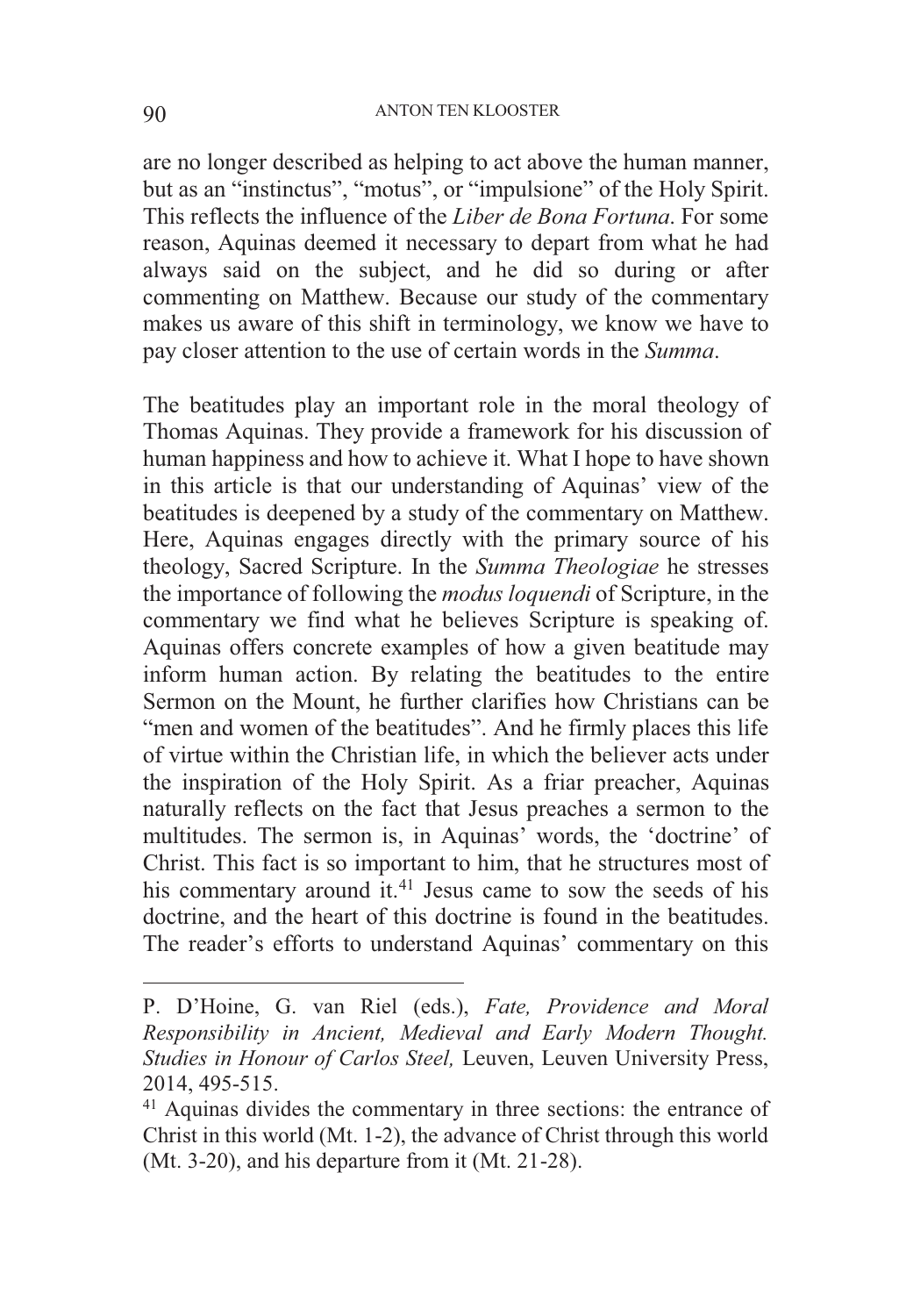doctrine will be rewarded with new insights, and eventually with a deeper understanding of Aquinas' view on happiness, the beatitudes, and the moral life of the human person.

[Anton ten Klooster, Thomas Instituut te Utrecht, Tilburg School of Catholic Theology, Nieuwegracht 65, 3512 LG Utrecht, The Netherlands; A.M.tenKlooster@uvt.nl]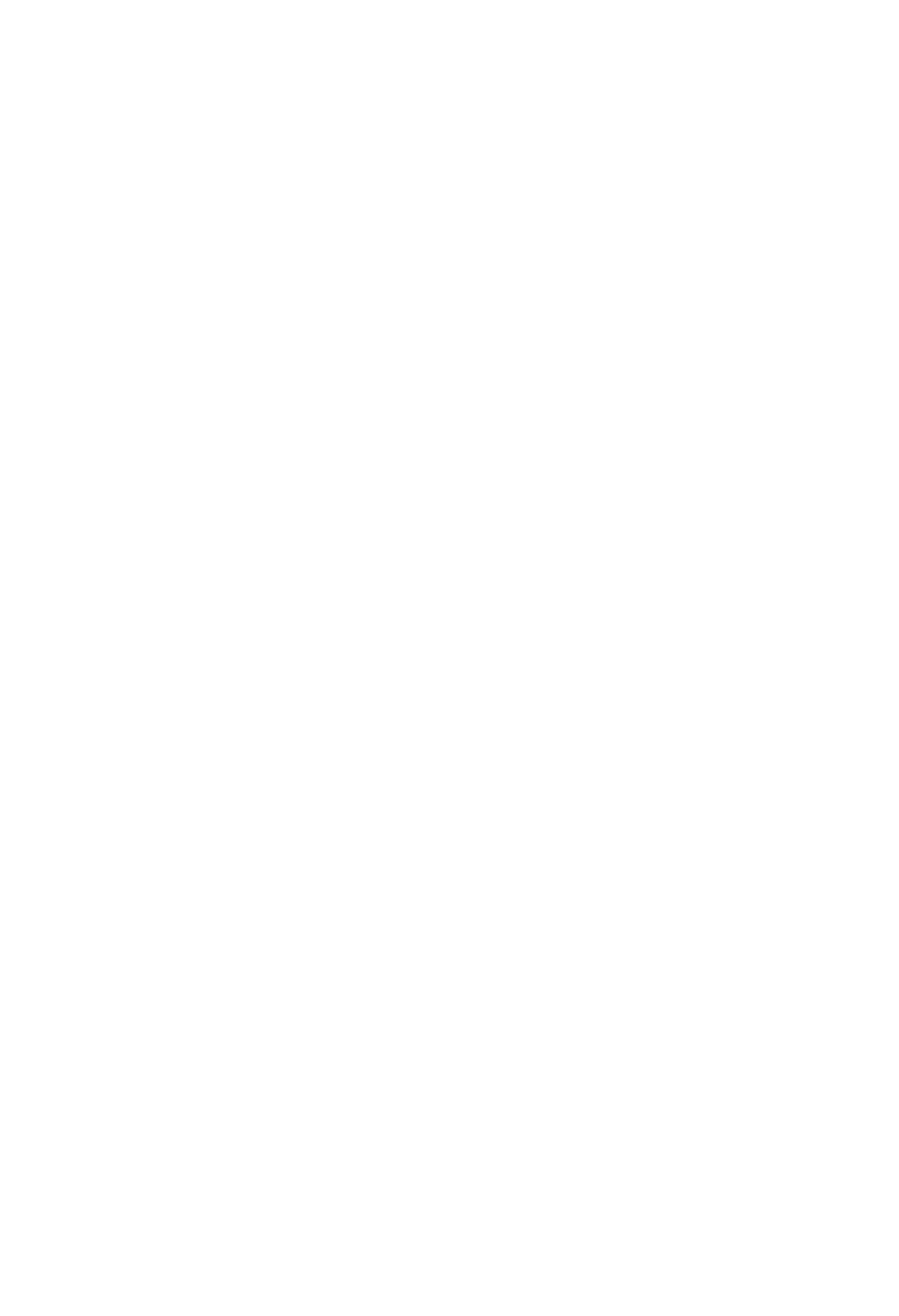# **THOMAS VON AQUIN: KONSEQUENTER LEHRER DER BARMHERZIGKEIT. KONKRETE ASPEKTE EINER DIAKONISCH-MISSIONARISCHEN PASTORAL**

# *Michael Estler*

## **1. Aktueller Tumult um die Barmherzigkeit**

Seitdem Papst Franziskus bei seinem ersten Angelus-Gebet am 17. März 2013 auf das Barmherzigkeitsbuch von Walter Kasper hingewiesen hatte, ist das Thema Barmherzigkeit in aller Munde. Nicht zuletzt hat das Jahr der Barmherzigkeit einen Trend verstärkt, der suggeriert, die Kirche habe vor Papst Franziskus einen barmherzigen Gott nicht gekannt oder zumindest nicht verkündet. Dabei darf man nicht vergessen, dass schon Papst Johannes Paul II. das Thema sehr am Herzen lag. Ich erinnere nur an die Einführung des Sonntags der Göttlichen Barmherzigkeit.

 In der aktuellen Diskussion wird häufig die Frage der Verkündigung eines barmherzigen Gottes mit der Frage nach der Zulassung von wiederverheiratet Geschiedenen zur Kommunion verknüpft. Letztere gilt vielen als Prüfstein barmherzigen Handelns. Bezeichnenderweise wird diese Verknüpfung wohl auch von Papst Franziskus geteilt. Darauf lässt jedenfalls eine Aussage des Papstes schließen, die Erzbischof Bruno Forte am 3. Mai 2016 zitierte, als er das nachsynodale Schreiben *Amoris laetitia* vorstellte: "Wenn wir uns auf direkte Weise zur Kommunion an wiederverheiratet Geschiedene äußern, wird dies viel Tumult auslösen. Daher sprechen wir nicht direkt darüber. Sorge dafür, dass die notwendigen Voraussetzungen in die Wege geleitet werden; ich werde mich dann um die Schlussfolgerungen kümmern."<sup>1</sup>

 $<sup>1</sup>$  "Se parliamo esplicitamente di comunione ai divorziati e risposati –</sup> ha riferito monsignor Forte riportando una battuta di Papa Franceso – questi non sai che casino che ci combinano. Allora non ne parliamo in modo diretto, fai in modo che ci siano le premesse, poi le conclusioni le trarrò io" (online im WWW unter URL: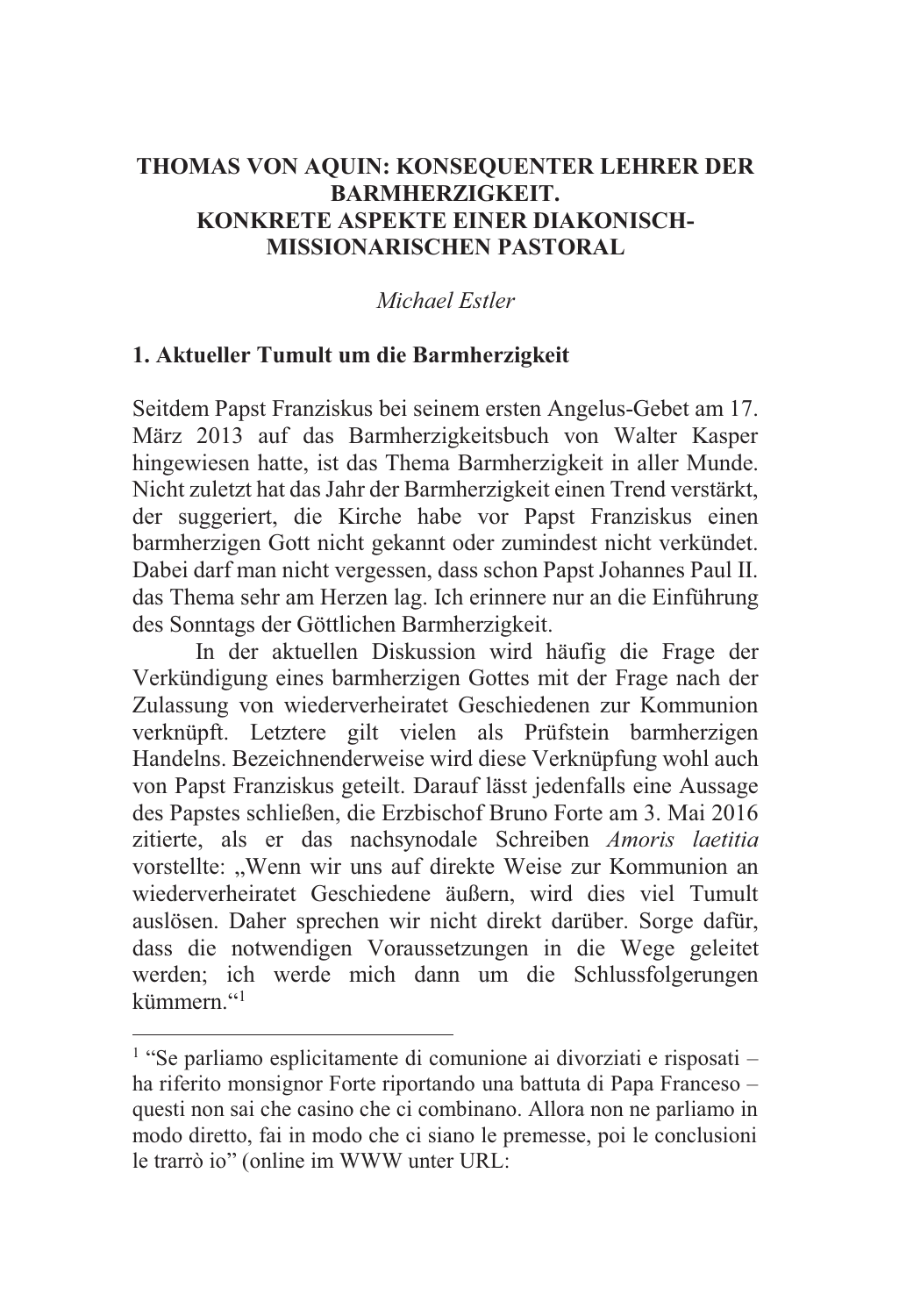Die Schlussfolgerungen, um die sich der Papst kümmern wollte, sind offensichtlich im nachsynodalen Schreiben *Amoris laetita* nachzulesen. Den einen geht dieses Schreiben nicht weit genug, weil sie auf ihre Fragen keine konkreten Antworten finden, anderen geht es viel zu weit, weil sie vermuten, dass der Papst es mit den katholischen Normen nicht mehr so genau nehme.2 Offensichtlich besteht nur in dem Punkt Einigkeit, dass man jene Antworten vermisst, die man von der Kirche so lange gewohnt war und die alles bis ins letzte Detail zu regeln versuchten.

 Was genau ist in diesem Schreiben passiert? Ist darin ein neuer Stil zu beobachten oder ist die Vorgehensweise nur diplomatischer, wie etwa das Papstzitat von Bruno Forte suggerieren könnte?

 Um eine Antwort auf diese Fragen zu erhalten, empfehle ich einen Blick in die Theologiegeschichte. Thomas von Aquin ist in diesem Punkt – so scheint mir – noch konsequenter als der Papst, weil er die theologischen Grundlagen für seine Vorgehensweise liefert. Ausgerechnet Thomas, dem man ja eher unterstellen möchte, er versuche alles bis in die kleinste Verästelung hinein zu regeln! Ebendieser Thomas, so behaupte ich, steht Pate für eine Theologie, die den Stil des nachsynodalen Schreibens *Amoris laetita* stützt. Seine Patenschaft wird in seinem Werk dort konkret, wo wir erfahren, wie er lehrt, mit welchem Selbstverständnis er forscht und das Erforschte an seine Schüler weitergibt.

 Da all dies in seinem tiefen Verständnis der Barmherzigkeit Gottes gründet, möchte ich in einem ersten Schritt einige Aspekte zu diesem Thema aus der *Summa Theologiae* aufgreifen (2.1), bevor ich in einem zweiten Schritt auf sein Selbstverständnis als Lehrer zu sprechen komme (2.2).

 Anhand dieser Einsichten lassen sich in einem dritten Schritt konkrete Schlussfolgerungen für die eingangs umrissenen konkreten pastoralen Fragestellungen ableiten (3).

http://www.zonalocale.it/2016/05/03/-nessuno-si-deve-sentireescluso-dalla-chiesa-/20471 [19.05.2016]).

<sup>&</sup>lt;sup>2</sup> Vgl. etwa Christian Geyer in einem FAZ-Artikel "Man reize diesen Herrscher nicht" zur Pius-Bruderschaft vom 09.05.2016.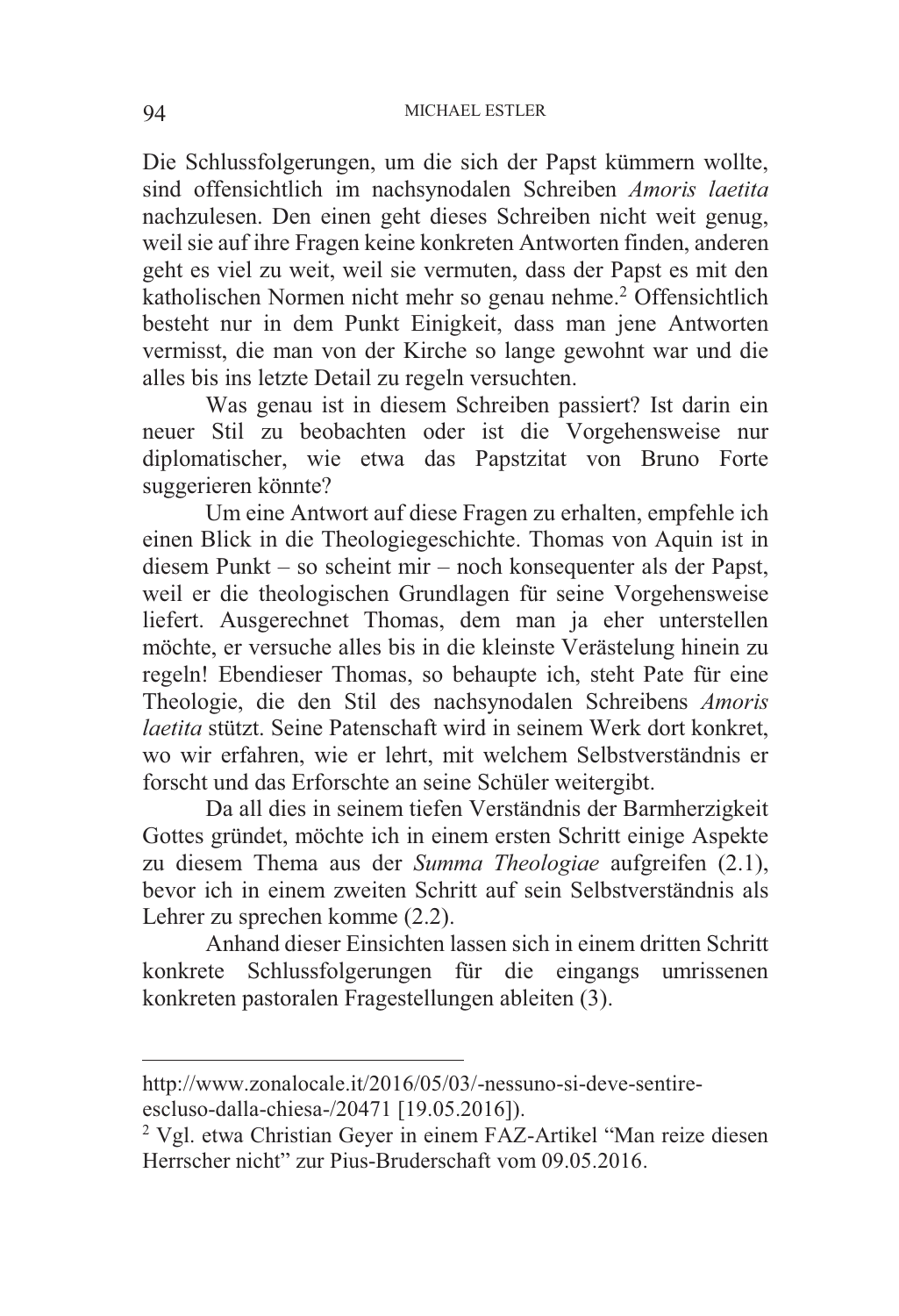#### **2. Was Thomas** *über* **und** *wie* **er Barmherzigkeit lehrt**

#### *2.1 Was Thomas über die Barmherzigkeit in der Summa lehrt*

Barmherzigkeit ist Thomas zufolge in höchstem Grade Gott zuzusprechen, allerdings nicht im Sinne eines Gefühls. Sie ist an ihrer *Wirkung* zu erkennen.3 Barmherzig wird genannt, wer ein erbarmendes Herz hat, weil es traurig gestimmt wird durch das Elend eines anderen, wie wenn es sein eigenes wäre.4 Barmherzigkeit ist das Mit-leiden mit dem Elend eines anderen.5 Der Barmherzige arbeitet folglich darauf hin, das Elend des anderen zu beheben, gleichsam wie sein eigenes.6 Darin liegt die *Wirkung* der Barmherzigkeit.7 Nicht das Gefühl also, aber diese Wirkweise spricht Thomas Gott zu. In jedem der Werke Gottes finden sich nach Thomas Gottes Barmherzigkeit und Wahrheit.<sup>8</sup> Ebenso waltet in jedem der Werke Gottes Gerechtigkeit.9 Ein Werk der göttlichen Gerechtigkeit setzt nach Thomas aber immer ein Werk der Barmherzigkeit voraus und gründet in ihm.10 So offenbart sich in

<sup>3</sup> "Misericordia est maxime Deo attribuenda: tamen secundum effectum, non secundum passionis affectum" (*STh* I, q. 21, a. 3 resp.).<br><sup>4</sup> "[...] misericors dicitur aliquis quasi habens miserum cor: quia scilicet

afficitur ex miseria alterius per tristitiam, ac si ex et eius propria miseria" (*STh* I, q. 21, a. 3 resp.). 5 "Misericordia est compassio miserae alterius" (*STh* II-II, q. 30, a. 1

ad 2).

<sup>6</sup> "Ex hoc sequitur quod operetur ad depellendam miseriam alterius, secut miseriam propriam, sicut miseriam propriam, sicut miseriam propriam" (*STh* I, q. 21, a. 3 resp.).<br><sup>7</sup> "[...] et hic est misericordiae effectus" (*STh* I, q. 21, a. 3 resp.).<br><sup>8</sup> "[...] in quolibet opere Dei misericordia et veritas inveniantur" (*STh* 

I, q. 21, a. 4 resp.).

<sup>9</sup> "Et sic oportet in omni opere Dei esse iustitiam" (*STh* I, q. 21, a. 4 resp.).

 $10$  "Opus autem divinae iustitae semper praesupponit opus misericordiae, et in eo fundatur" (*STh* I, q. 21, a. 4 resp.).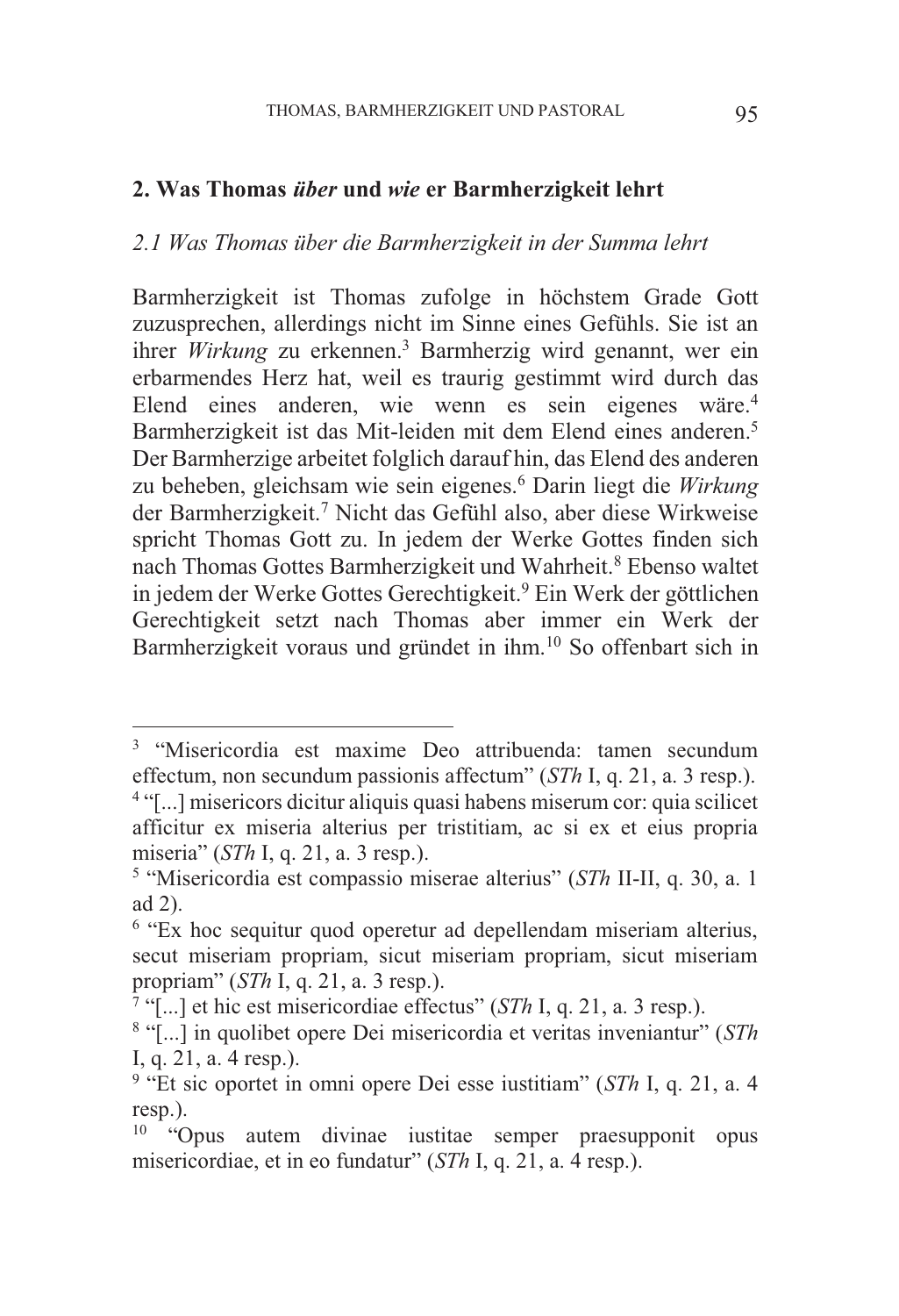jedem Werk Gottes die Barmherzigkeit, wenn man es von seiner Wurzel her betrachtet.<sup>11</sup>

 Thomas spricht im Hinblick auf Gottes Güte, Gerechtigkeit, Freigebigkeit und Barmherzigkeit von der Mitteilung der Vollkommenheiten *(communicatio perfectionum),* jedoch jeweils in anderer Hinsicht.12 Die Menschwerdung Gottes nennt Thomas "Ankunft der göttlichen Barmherzigkeit"<sup>13</sup>. Durch sie will Gott den Schwachheiten der Menschen abhelfen.14 Denn Gott kommt in höchstem Maße zu, das Elend anderer zu beheben, insofern man darunter jedwede Schwachheit versteht.15 Insofern kann gefolgert werden: Die Offenbarung der Barmherzigkeit Gottes hat in Jesus Christus ihren *konkreten Ort*. Gottes Barmherzigkeit ist also mehr als eine der vielen Eigenschaften Gottes.

 Barmherzigkeit offenbart Gottes metaphysisches Wesen.16 Sie offenbart gerade in der Menschwerdung, wie er ist. Durch

<sup>&</sup>lt;sup>11</sup> "Et sic in quolibet opere Domini apparet misericordia, quantum ad primam radicem" (*STh* I, q. 21, a. 4 resp.).

<sup>&</sup>lt;sup>12</sup> "Sed considerandum est quod elargiri perfectiones rebus, pertinet quidem et ad bonitatem divinam, et ad iustitiam, et ad liberalitatem, et misericordiam: tamen secundum aliam et aliam rationem" (*STh* I, q. 21, a. 3 resp.).

<sup>13</sup> "Unde patet quod non debuit adventum misericordiae differre usque in finem mundi" (*STh* III, q. 1, a. 6 ad 3).<br><sup>14</sup> "[...] omnem defectum expellunt, pertinet ad misericordiam" (*STh* I,

q. 21, a. 3 resp.).

<sup>15</sup> "[...] sed repellere miseriam alterius, hoc maxime ei competit, ut per miseriam quemcumque defectum intelligamus" (*STh* I, q. 21, a. 3 resp.).

<sup>&</sup>lt;sup>16</sup> Ähnlich wie bei Thomas gründet nach Papst Franziskus Gottes Barmherzigkeit in seinem innersten Wesen. Allerdings dehnt Franziskus – vielleicht in Anlehnung an Kasper (vgl. Kasper, *Barmherzigkeit*, 31) – die "Zielgruppe" von den "Elenden" auf die "Armen" aus, obwohl nicht alle, die *miser* sind, zu den Armen gehören: "Im Herzen Gottes gibt es einen so bevorzugten Platz für die Armen, dass er selbst ,arm wurde' (2 Kor 8,9). [...] Denen, die unter der Last von Leid und Armut lebten, versicherte er [Jesus], dass Gott sie im Zentrum seines Herzens trug [...]; mit ihnen identifizierte er sich: .Ich war hungrig, und ihr habt mir zu essen gegeben' und er lehrte, dass die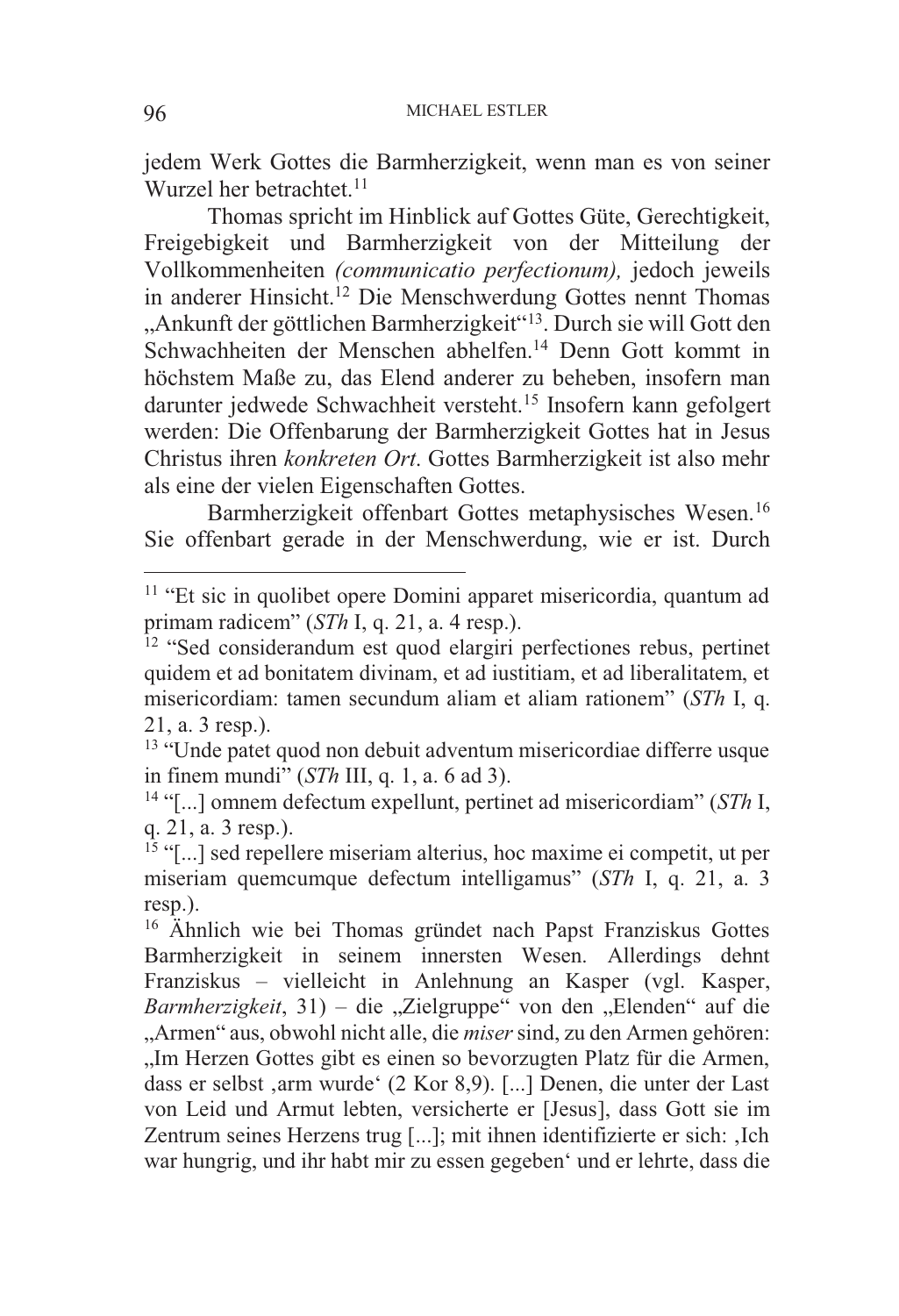Körperliches wollte Gott dem Menschen ein Heilmittel bieten.<sup>17</sup> Thomas erklärt, die Glosse zitierend: "Es gab keinen anderen Grund für das Kommen Christus des Herrn als die Rettung der Sünder. Nimm alle Krankheiten und Wunden hinweg, dann bedarf es keiner Arznei mehr."<sup>18</sup> Die Menschwerdung Jesu ist "Ankunft der Barmherzigkeit" Gottes, da sich Gott des Elends der Menschen annimmt. Nach einem Wort des Johannes sollte das Geheimnis der Menschwerdung die Menschen retten: "So sehr hat Gott die Welt geliebt, dass er seinen eingeborenen Sohn dahingab, damit jeder, der an ihn glaubt, nicht verlorengehe, sondern das ewige Leben habe" (Joh 3,16).<sup>19</sup> Dieser Weg war (nach Augustinus) der beste, um das menschliche Elend zu heilen.20

 Die Menschwerdung Gottes war zu unserem Heil notwendig, denn durch sie haben wir vielfältigen Gewinn<sup>21</sup>:

Barmherzigkeit ihnen gegenüber der Schlüssel zum Himmel ist (vgl. Mt 25,35 f.). Für die Kirche ist die Option für die Armen in erster Linie eine theologische Kategorie und erst an zweiter Stelle eine kulturelle, soziologische, politische oder philosophische Frage. Gott gewährt ihnen 'seine erste Barmherzigkeit'" (Franziskus, *Evangelii Gaudium*, Nr. 197. Nr. 198).

<sup>17</sup> "[...] etiam per corporalia ei salutis remedium exhiberet" (*STh* III, q. 1, a. 3 ad 1).

<sup>18</sup> "Nulla causa veniendi fuit Christo Domino, nisi peccatores salvos facere. Tolle morbos, tolle vulnera, et nulla est causa medicinae" (*STh* III, q. 1, a. 3 s. c.).

<sup>19</sup> "Sed contra, illud per quod humanum genus liberatur a perditione, est necessarium ad humanam salutem. Sed mysterium divinae incarnationis est huiusmodi: secundum illud Joan. 3: , Sic Deus dilexit mundum ut Filium suum unigenitum daret, ut omnis qui credit in ipsum non pereat, sed habeat vitam aeternam'''  $(STh \text{ III}, q. 1, a. 2 s. c.)$ 

<sup>&</sup>lt;sup>20</sup> "Unde dicit Augustinus, 13 *de Trin*. (cap. 10): 'Ostendamus non alium modum possibilem Deo defuisse, cuius potestati omnia aequaliter subiacent: sed sanandae miseriae nostrae convenientiorem alium modum non fuisse'" (*STh* III, q. 1,a. 2 resp.). 21 "Ergo necesse fuit ad humanam salutem Deum incarnari" (*STh* III,

q. 1, a. 2 s. c.). "Sunt autem et aliae plurimae utilitates [...]" (*STh* III, q. 1, a. 2 resp.).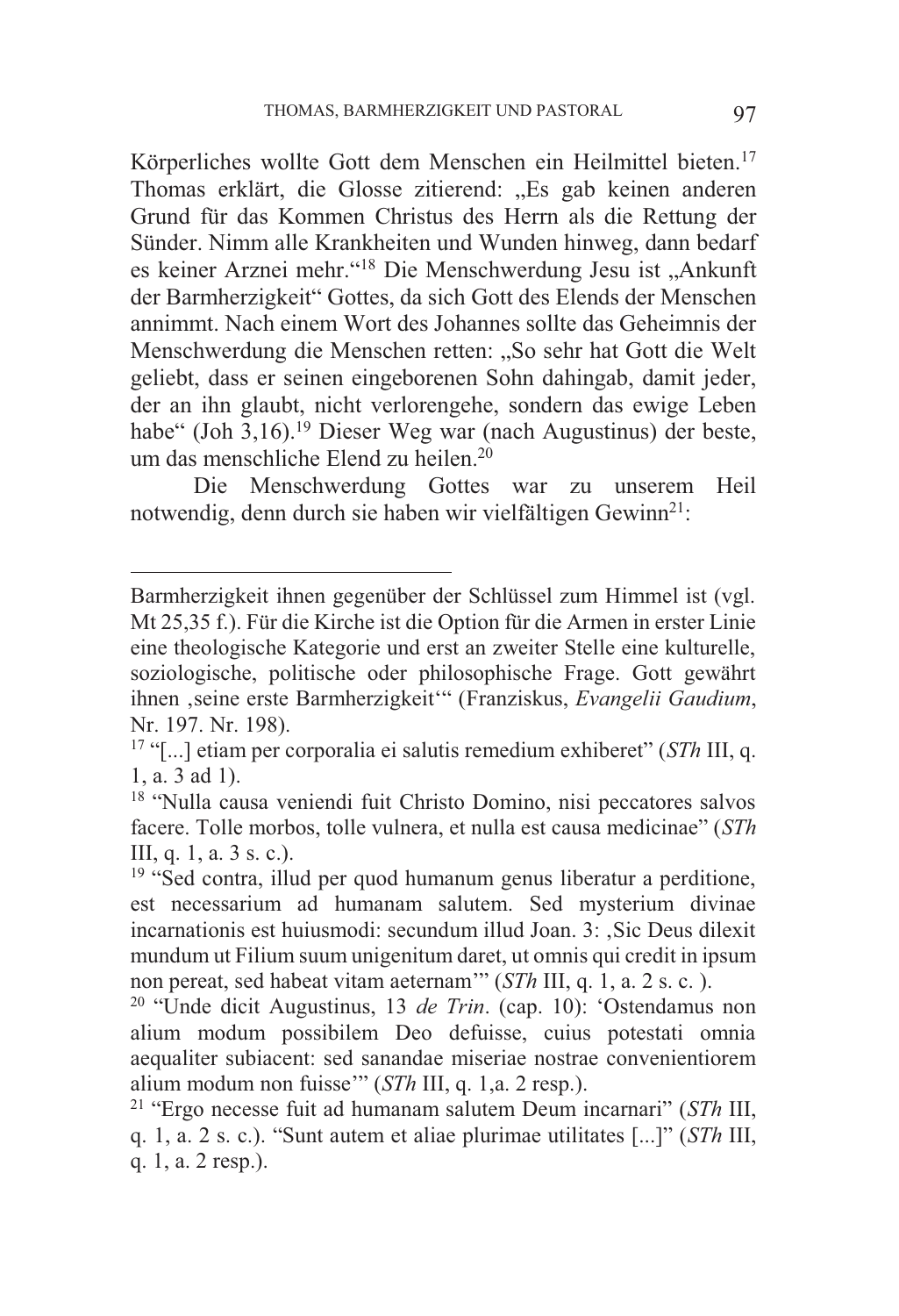- der Glaube gewinnt mehr Gewissheit, da Gott selbst zu uns spricht<sup>22</sup>
- $-$  die Hoffnung wird außerordentlich gestärkt<sup>23</sup>
- $-$  die Liebe wird aufs höchste entflammt<sup>24</sup>
- $-$  für rechtes Handeln hat er sich selbst zum Vorbild gemacht<sup>25</sup>
- sie zielt auf die volle Teilhabe am Göttlichen, worin wahrhaft die Seligkeit des Menschen besteht, sie ist das Ziel des menschlichen Lebens26
- und schließlich war sie notwendig, um die Drangsal und Not des Menschen zu wenden<sup>27</sup>

Die Botschaft von der Barmherzigkeit bei Thomas bedeutet folglich, dass sich Gott durch die Menschwerdung seines Sohnes der Menschen wirksam und leibhaftig annimmt. Wichtig ist für Thomas, dass wir im menschgewordenen Wort ein Vorbild des rechten Handelns haben. Denn in menschlichen Tätigkeiten, wo Erfahrungen ausschlaggebend sind, bewegen Beispiele mehr als Worte.28 Thomas bemerkt diesbezüglich:

 Er (Christus) sagt also, dass ich dieses (die Füße waschen) vor allem getan habe, um euch ein Beispiel zu geben; von daher müsst auch ihr einander die Füße waschen, weil ich das mit dieser Tat beabsichtige. Denn in den menschlichen Handlungen bewegen

<sup>&</sup>lt;sup>22</sup> "Primo quidem, quantum ad fidem quae magis certificatur ex hoc quod ipsi Deo loquenti credit" (*STh* III, q. 1, a. 2 resp.).

<sup>&</sup>lt;sup>23</sup> "Secundo, quantum ad spem, quae per hoc maxime erigitur" (*STh* III, q. 1, a. 2 resp.).

<sup>24</sup> "Tertio, quantum ad caritatem, quae maxime per hoc excitatur" (*STh* III, q. 1, a. 2 resp.).

<sup>25</sup> "Quarto, quantum ad rectam operationem, in qua nobis exemplum

se praebuit" (*STh* III, q. 1, a. 2).<br><sup>26</sup> "Quinto, quantum ad plenam participationem divinitatis, quae vere est hominis beatitudo, et finis humanae vitae" (*STh* III, q. 1, a. 2 resp.). <sup>27</sup> "Similiter etiam hoc utile ad remotionem mali" (*STh* III, q. 1, a. 2 resp.).

<sup>28</sup> "In operationibus enim et passionibus humanis, in quibus experientia plurimum valet, magis movent exempla quam verba" (*STh* I–II, q. 34, a. 1 resp.).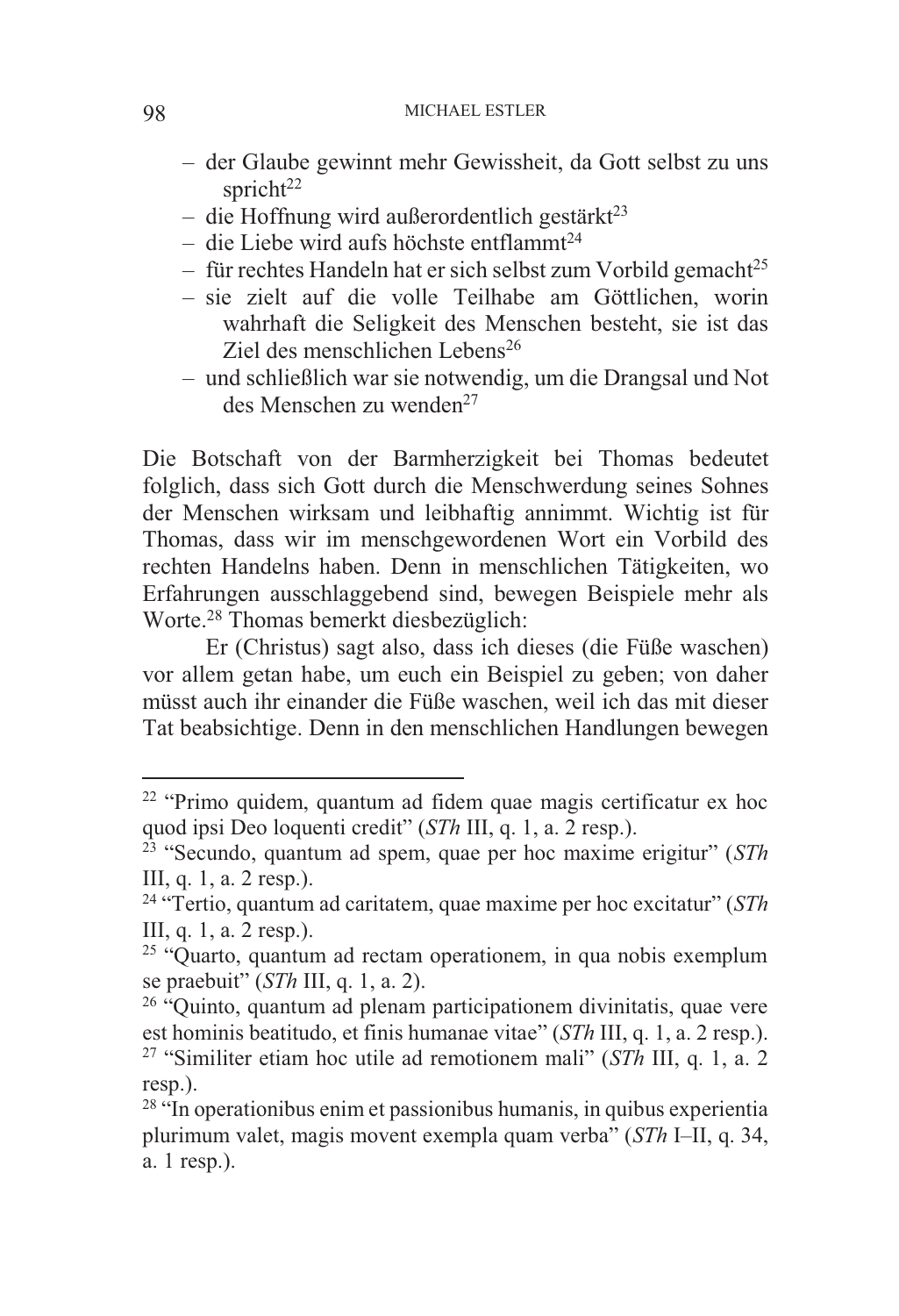die Beispiele mehr als die Worte. Das nämlich tut und erwählt ein Mensch, das ihm als ein Gut erscheint: daher gibt er mehr zu erkennen, dass es sich um ein Gut handelt, wenn er es selbst erwählt, als dass er (nur) lehrt, dass es zu wählen ist. Daher kommt es, dass, wenn jemand etwas sagt, aber demgegenüber etwas anderes tut, er anderen mehr Anreize gibt durch das, was er tut, als durch jenes, was er lehrt.29

 Hinter diesen Gedanken steht das Axiom: *"Omnis Christi actio nostra est instructio"*30. Wir Menschen können und dürfen durch die Menschwerdung des Wortes dem Beispiel Jesu folgen. Die vom fleischgewordenen Wort ausgehende Gnade gelangt äußerlich wahrnehmbar zu uns. Und deshalb wird von der inneren Gnade, durch die die Leiblichkeit des Menschen dem Geist unterstellt wird, das äußerlich wahrnehmbare Handeln hervorgebracht.31 Von daher wird verständlich, warum auch in Bezug auf das *äußere Handeln* nach Thomas die Barmherzigkeit die größte aller Tugenden ist:<sup>32</sup>

 Denn für sich genommen ist die Barmherzigkeit die größte aller Tugenden. Denn es gehört zum Begriff der Barmherzigkeit, zum anderen (Mitmenschen) hinzuströmen und – was mehr ist – dass sie einer Schwäche der anderen aufhilft; und dies kommt im

<sup>&</sup>lt;sup>29</sup> "Dixit ergo, quod hoc ideo feci ut darem vobis exemplum; et ideo debetis alter alterius lavare pedes, quia hoc in facto illo intendebam. Nam in actibus hominum plus movent exempla quam verba. Id enim homo agit et eligit quod videtur ei bonum: unde magis ostendit esse bonum quod ipsemet eligit, quam quod docet esse eligendum. Et inde est quod quando aliquis dicit aliquid, et tamen aliud facit, magis suadet aliis quod facit, quam illud quod docet: et ideo maxime necessarium est ex ipso facto exemplum dare" (*In Jo*, Caput XIII, Lectio II [1781]). Dt. Übers. nach Rohling, *Omne scibile*, 283. 30 Vgl. *STh* III, q. 37, a. 1 ob 2; q. 40, a. 1 ad 3 und Schenk, "Omnis

Christi action", 111–117.<br> $31$  "Et ideo convenit ut per aliqua exteriora sensibilia gratia a Verbo

Incarnato profluens in nos deducatur; et ex hac interiori gratia, per quam caro spiritui subditur, exteriora quaedam opera sensibilia producantur" (*STh* I–II, q. 108, a. 1 resp.).

<sup>&</sup>lt;sup>32</sup> Vgl. hierzu auch Franziskus, *Evangelii Gaudium*, Nr. 37.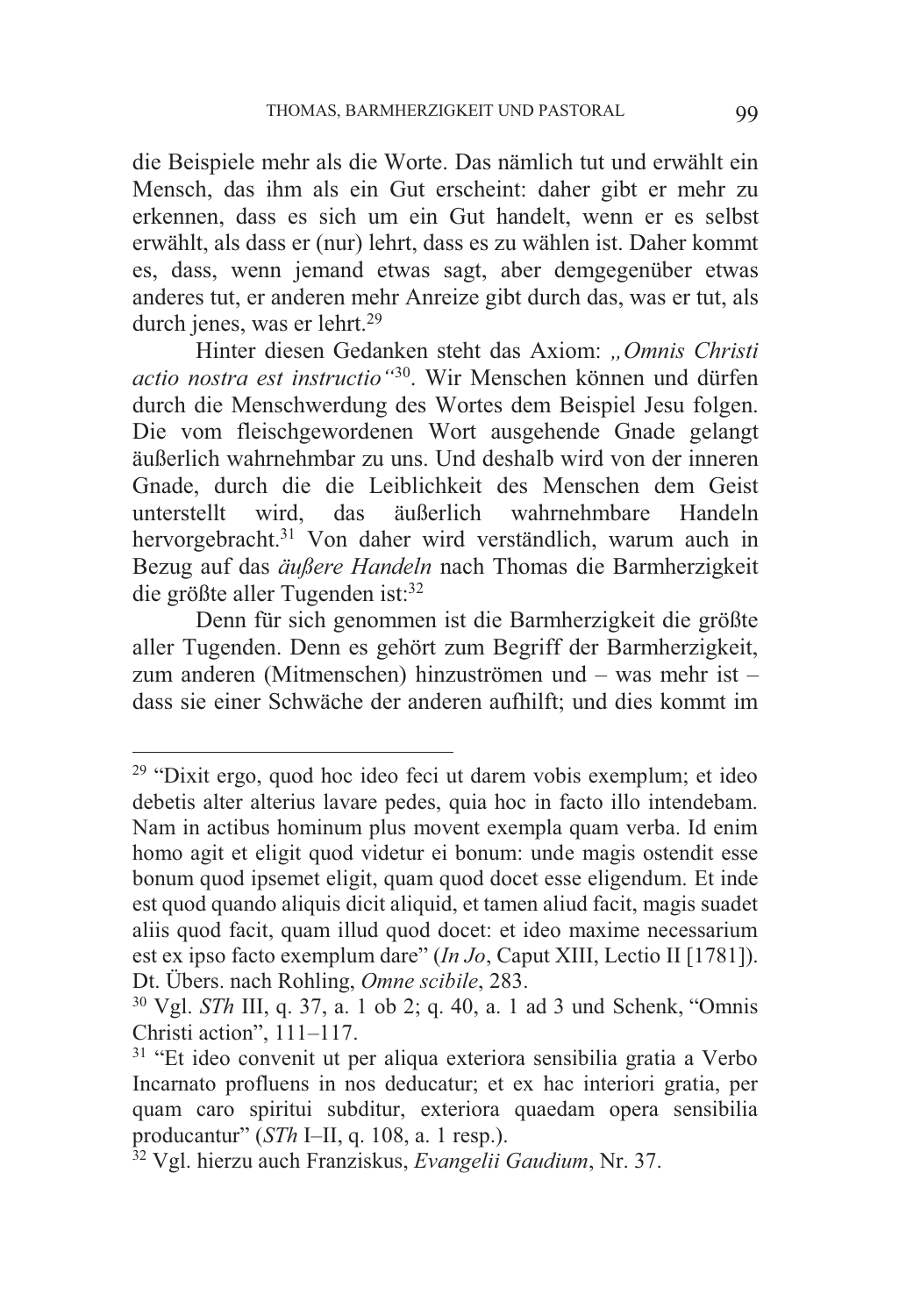höchsten Grade dem Höherstehenden zu. Deshalb wird das Erbarmen gerade Gott als Wesensmerkmal zuerkannt; und es heißt, dass darin am meisten seine Allmacht offenbar wird.<sup>33</sup>

 Nach Thomas ist die menschliche Barmherzigkeit ein Gott wohlgefälligeres Opfer als andere Opfergaben, weil sie dem Nutzen der Mitmenschen näherkommt als andere Opfer.34 Gott selbst bedarf unserer Opfer nicht.35 Wenn, dann sollen Opfer dem Nächsten nutzen.<sup>36</sup> Hier haben wir die Herzmitte des Christlichen erreicht, die in vielen Texten der frühen Kirche zutage tritt: die geistlichen und leiblichen Werke der Barmherzigkeit.37

#### *2.2 Wie Thomas Barmherzigkeit lehrt*

In seiner *Summa Theologiae* greift Thomas für die Barmherzigkeit ein ihm vertrautes Bild auf, wenn er bemerkt: "Denn es gehört zum Wesen der Barmherzigkeit, zum anderen hinzuströmen."38 Das Bild des "Hinströmens" verwendet Thomas bereits in seiner Antrittsvorlesung39, die er im Jahr 1256 in Paris als angehender

<sup>33</sup> "Secundum se misericordia quidem maxima est. Pertinet enim ad misericordiam quod alii effundat; et, quod plus est, quod defectus aliorum sublevet; et hoc est maxime superioris. Unde et misereri ponitur proprium Deo; et in hoc maxime dicitur eius omnipotentia

<sup>&</sup>lt;sup>34</sup> "Et ideo misericordia, qua subvenitur defectibus aliorum, est sacrificium ei magis acceptum, utpote propinquius utilitatem

proximorum inducens" (*STh* II–II, q. 30, a. 4 ad 1).<br><sup>35</sup> "Non enim indiget sacrificiis nostris" (*STh* II–II, q. 30, a. 4 ad 1).<br><sup>36</sup> "[...] sed vult ea sibi offerri propter ... proximorum utilitatem" (*STh* II–II, a. 30

<sup>&</sup>lt;sup>37</sup> Theobald hat dies in seiner Studie *Eucharistie als Quelle sozialen Handelns* an vielen Texten der frühen Kirche gezeigt (vgl. u. a. Irenäus *Adv. Haer.* IV 18,6 in Michael Theobald, *Eucharistie als Quelle sozialen Handelns*. Eine biblisch-frühkirchliche Besinnung,

<sup>&</sup>lt;sup>38</sup> "Pertinet enim ad misericordiam quod alii effundat" (*STh* II–II, q. 30, a. 4 resp.).

<sup>39</sup> Vgl. hierzu u. a.: Michael Estler, *Rigans montes (104,13), Die Antrittsvorlesung des Thomas von Aquin in Paris 1256*, Stuttgart 2015.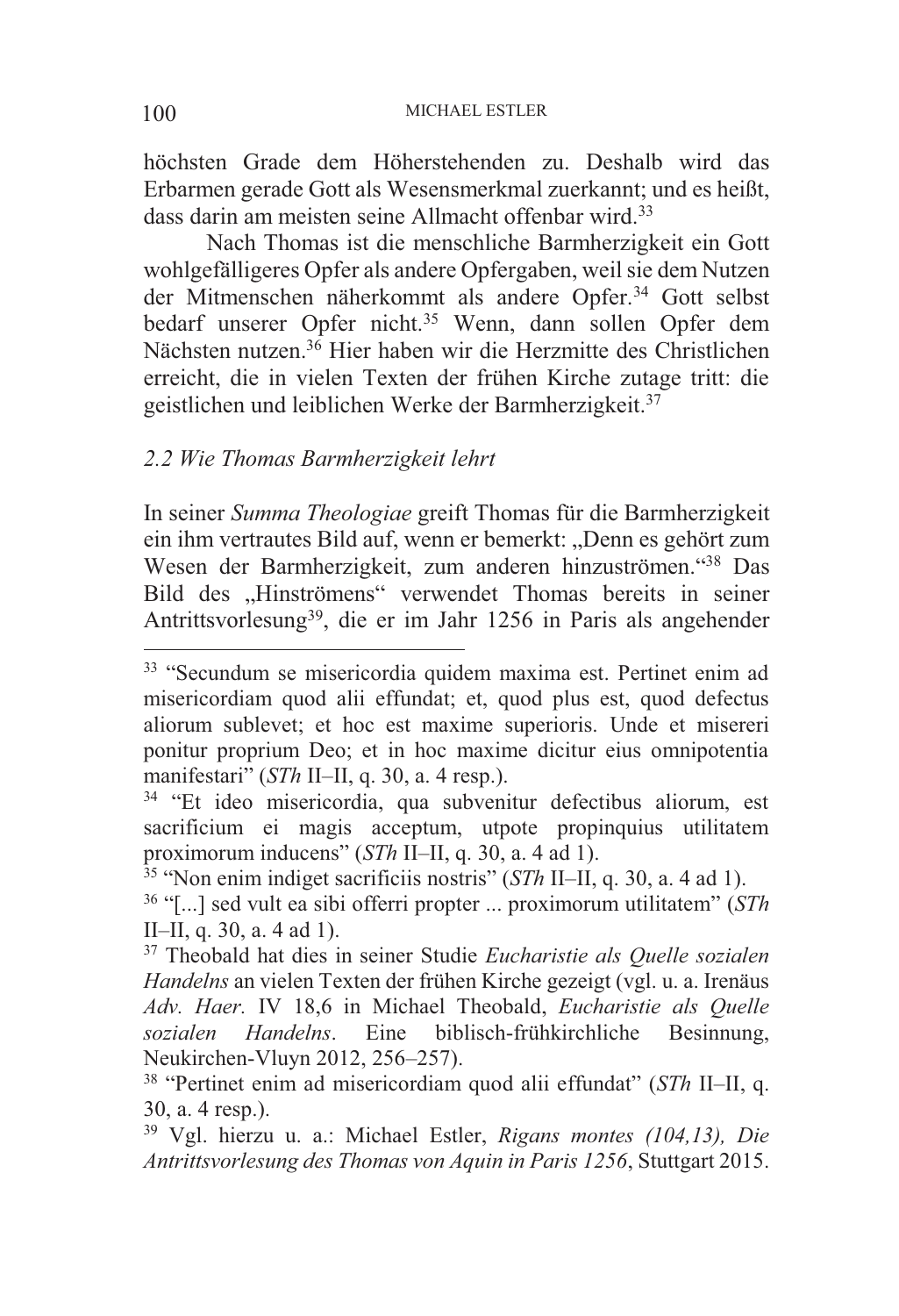Lehrer der Theologie gehalten hat.<sup>40</sup> Im "Hinströmen" beschreibt Thomas in der Antrittsvorlesung das, was die Lehrer den Hörern vermitteln. Wenn Thomas für das Wesen der Barmherzigkeit und das Wesen des Lehrens dasselbe Bild verwendet, ist das wohl kaum nur ein Zufall. Denn beides, Barmherzigkeit und Weisheit, hat seinen Ursprung in den "Tiefen Gottes", das heißt in seinem Innersten.41 Mehr noch: Beides entspricht dem, wie Gott sich durch Offenbarung selbst mitteilt.42 Die Mitteilung der Barmherzigkeit und Weisheit sind also mehr als eine bloße Analogie.

#### *2.2.1 Die Lehrer*

 $\overline{a}$ 

Thomas beschreibt in seiner Antrittsvorlesung das "Hinströmen" im Bild des fließenden Wassers, das aus einer Quelle entspringt. Er entnimmt dieses Bild der figurativen Sprache der Psalmen. Ausgehend von Psalmvers 104,13 ("Der die Berge von seinen Höhen aus bewässert: Von der Frucht deiner Werke wird die Erde gesättigt. ")<sup>43</sup> bemerkt er: Dem Sinn dieses Psalmverses nach ..sehen wir Regengüsse aus den Höhen der Wolken herausfließen. Durch sie werden die Berge bewässert. Sie lassen aus sich Flüsse hervorströmen. Durch sie wird die Erde gesättigt und fruchtbar gemacht"44. Dieses biblische Bild überträgt er wie folgt:

<sup>40</sup> *"Similiter etiam nec totum quod doctores capiunt, auditoribus effundunt*<sup>*"*</sup> (Antrittsvorlesung I, 89).<br><sup>41</sup> Vgl. zum Beispiel Estler, *Rigans montes* (104,13), 176.<br><sup>42</sup> Vgl. oben: Die Menschwerdung Gottes nennt Thomas "Ankunft der

göttlichen Barmherzigkeit". Und: "Sacra autem doctrina propriisime determinat de Deo secundum quod est altissima causa: quia non solum quantum ad illud quod est creaturas cognoscibile (quod philosophi cognoverunt, ut dicitur Rom 1: 'Quod notum est Dei, manifestum est illis'); sed etiam quantum ad id quod notum est sibi soli de seipso, et aliis per revelationem communicatum" (*STh* I, q. 1, a. 6 resp.). 43 "Rigans montes de superioribus suis, de fructu operum tuorum

satiabitur terra" (*Antrittsvorlesung* I, 83). 44 "Videmus autem ad sensum a superioribus nubium imbres effluere,

quibus montes rigati et flumina de se emittunt, quibus terra satiata fecundatur" (*Antrittsvorlesung* I, 84).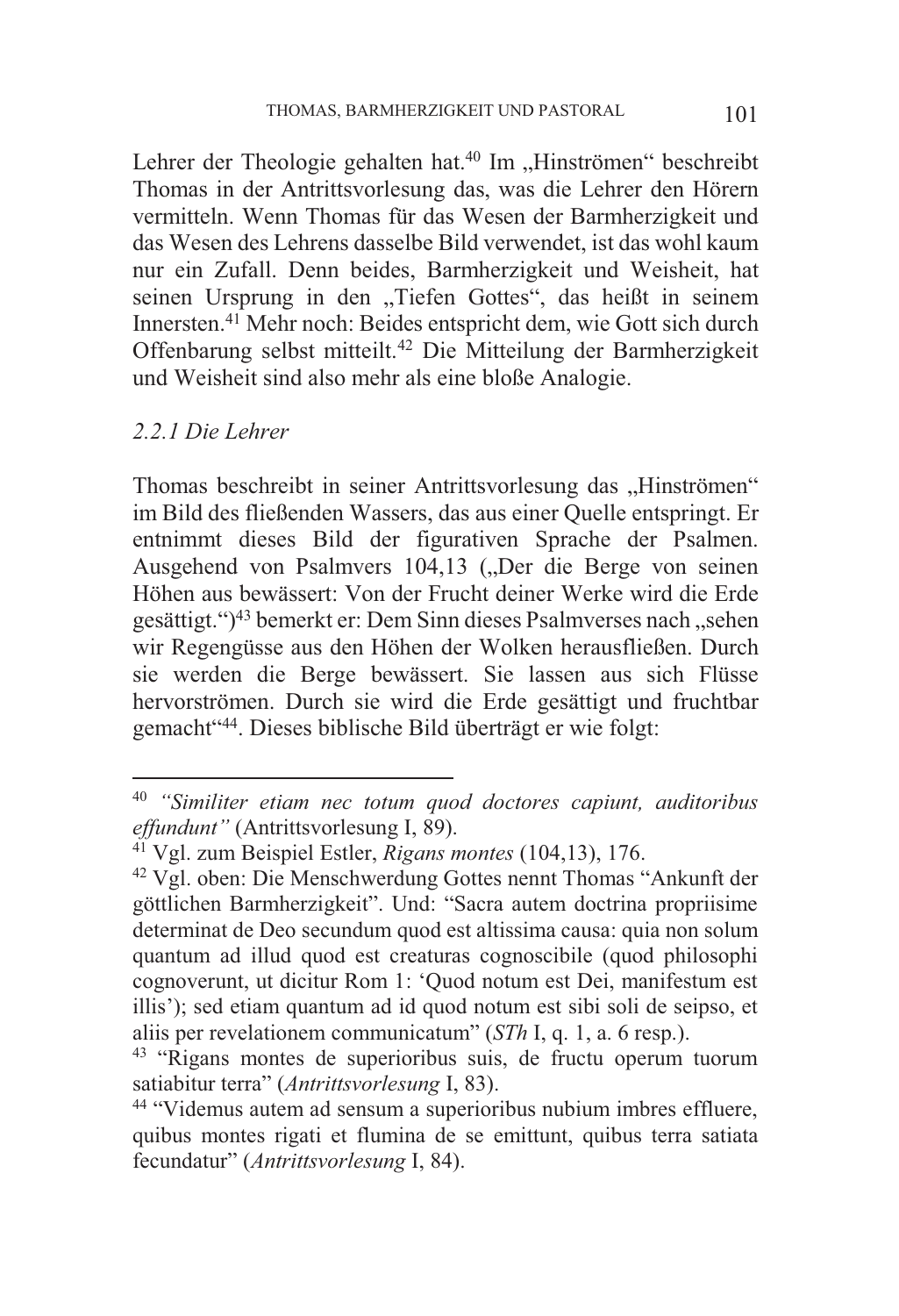Auf ähnliche Weise wird von den Höhen der göttlichen Weisheit der Geist der Lehrer bewässert. Sie sind mit den Bergen gemeint und durch ihren Dienst wird das Licht der göttlichen Weisheit zum Geist der Hörer hinabgelenkt.<sup>45</sup>

 Damit hat der Lehrer teil an der Mitteilung von Gottes Weisheit und (auch!) Barmherzigkeit. Aus dem Vergleich zieht Thomas für die Lehrer<sup>46</sup> weitere Folgerungen:

- (1) Wie die Bergeshöhen, so ragen auch die Lehrer empor aus der Erde und sind dem Himmel nahe. Daher sollen die heiligen Lehrer allein dem Himmlischen anhangen.<sup>47</sup>
- (2) Ähnlich wie die Gipfel der Berge zuerst durch die Lichtstrahlen angestrahlt werden, empfangen die heiligen Lehrer zuerst die Strahlen der göttlichen Weisheit.<sup>48</sup>
- (3) Wie das Land durch die Berge vor den Feinden beschützt wird, so müssen auch die Lehrer der Kirche den Glauben vor Irrtümern schützen.49

Aus diesen Folgerungen leitet Thomas drei Konsequenzen ab:

<sup>45</sup> "Similiter, de supernis divine sapientie rigantur mentes doctorum, qui per montes significantur, quorum ministerio lumen divine sapientie usque ad mentes audientium deriuatur" (*Antrittsvorlesung* I, 84).

<sup>46</sup> Diese 'heiligen Lehrer' sind für Thomas zunächst die biblischen Schriftsteller, dann auch die Kirchenlehrer — also auch die Bischöfe — und natürlich die Theologen. 47 "Propter montium altitudinem. Sunt enim a terra eleuati celo uicini.

Sic enim sacri doctores terrena contempnendo solis caelestibus inhiant" (*Antrittsvorlesung* I, 86). 48 "Primo enim radiis illustrantur. Et similiter sacri doctores mentium

splendorem primo recipiunt. Sicut montes enim doctores primitus radiis diuine sapientie illuminantur" (Antrittsvorlesung I, 86).

<sup>&</sup>lt;sup>49</sup> "Tertio, propter montium munitionem, quia per montes terra ab hostibus defenditur. Ita et doctores ecclesie in defensionem fidei debent esse contra errores" (*Antrittsvorlesung* I, 86).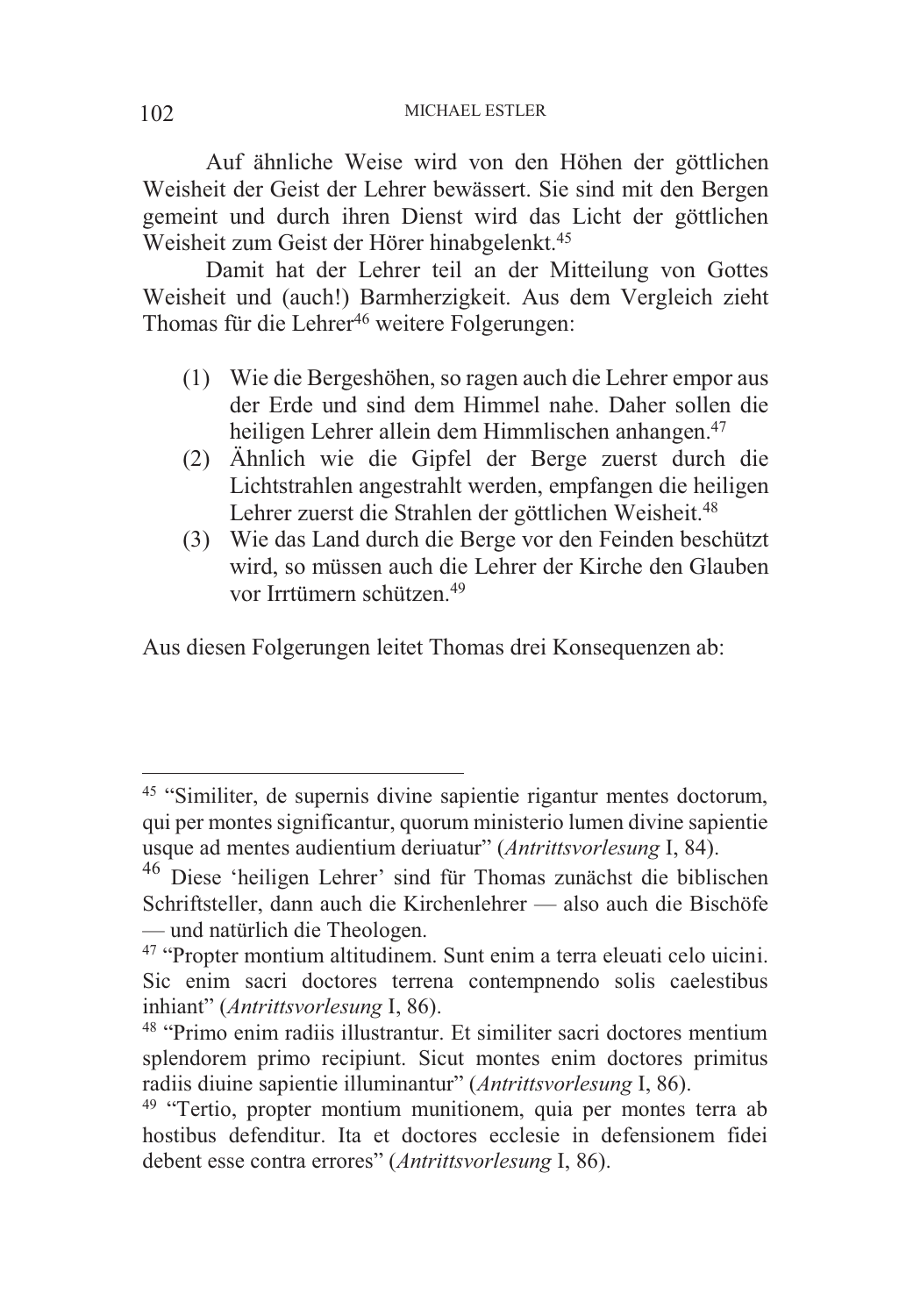- (1) Alle Lehrer der Heiligen Schrift müssen herausragen durch die Vorbildlichkeit ihres Lebens, damit sie zum wirkungsvollen Verkündigen fähig sind.<sup>50</sup>
- (2) Sie müssen erleuchtet sein.51
- (3) Sie müssen für den "Streit der Meinungen" bewehrt sein, um Irrtümer widerlegen zu können.<sup>52</sup>

Thomas geht es hier um kein überhöhtes Lehrerideal, sondern um den anspruchsvollen Charakter eines *Dienst*amtes, wie es beispielsweise auch Papst Franziskus in *Evangelii Gaudium* mit dem Bild des Kanals beschreibt:

 Ich träume von einer missionarischen Entscheidung, die fähig ist, alles zu verwandeln, damit die Gewohnheiten, die Stile, die Zeitpläne, der Sprachgebrauch und jede kirchliche Struktur ein Kanal werden, der mehr der Evangelisierung der heutigen Welt als der Selbstbewahrung dient.<sup>53</sup>

 Ähnlich wie Thomas beschwört Papst Franziskus im Bild des Kanals die Art und Weise der Vermittlung. Sie soll einem Bewässerungskanal gleichen, der die "Wasser" von Gott her zu den Menschen bringt. Thomas geht es um den Dienstcharakter des *Lehrer*amtes als eines Amtes, das Teil eines umfassenden Kommunikations- bzw. Offenbarungsgeschehens ist und in den Tiefen Gottes seinen Ursprung hat.54 Prügl zählt nicht umsonst diesen Teil der Antrittsvorlesung zum "revelatory type"<sup>55</sup>.

 Wie die Berge bewässert und beleuchtet werden, so auch die Lehrer. Ihre Fruchtbarkeit ist nicht ihnen zuzuschreiben, sondern

1

<sup>50</sup> "Omnes igitur doctores Sacre Scripture esse debent alti per uite eminentiam, ut sint ydonei ad efficaciter predicandum"

<sup>(</sup>Antrittsvorlesung I, 87).<br>
<sup>51</sup> "Debent esse illuminati" (Antrittsvorlesung I, 87).<br>
<sup>52</sup> "Muniti, ut errores confutent disputando" (Antrittsvorlesung I, 87).<br>
<sup>53</sup> Franziskus, *Evangelii Gaudium*, Nr. 27.<br>
<sup>54</sup> "Tertio:

uirtute sapientiam communicat. Unde per se ipsum , montes rigare' dicitur. Sed doctores sapientiam non communicant nisi per ministerium" (*Antrittsvorlesung* I, 90). 55 Prügl, *Medieval Biblical Principia*, 260.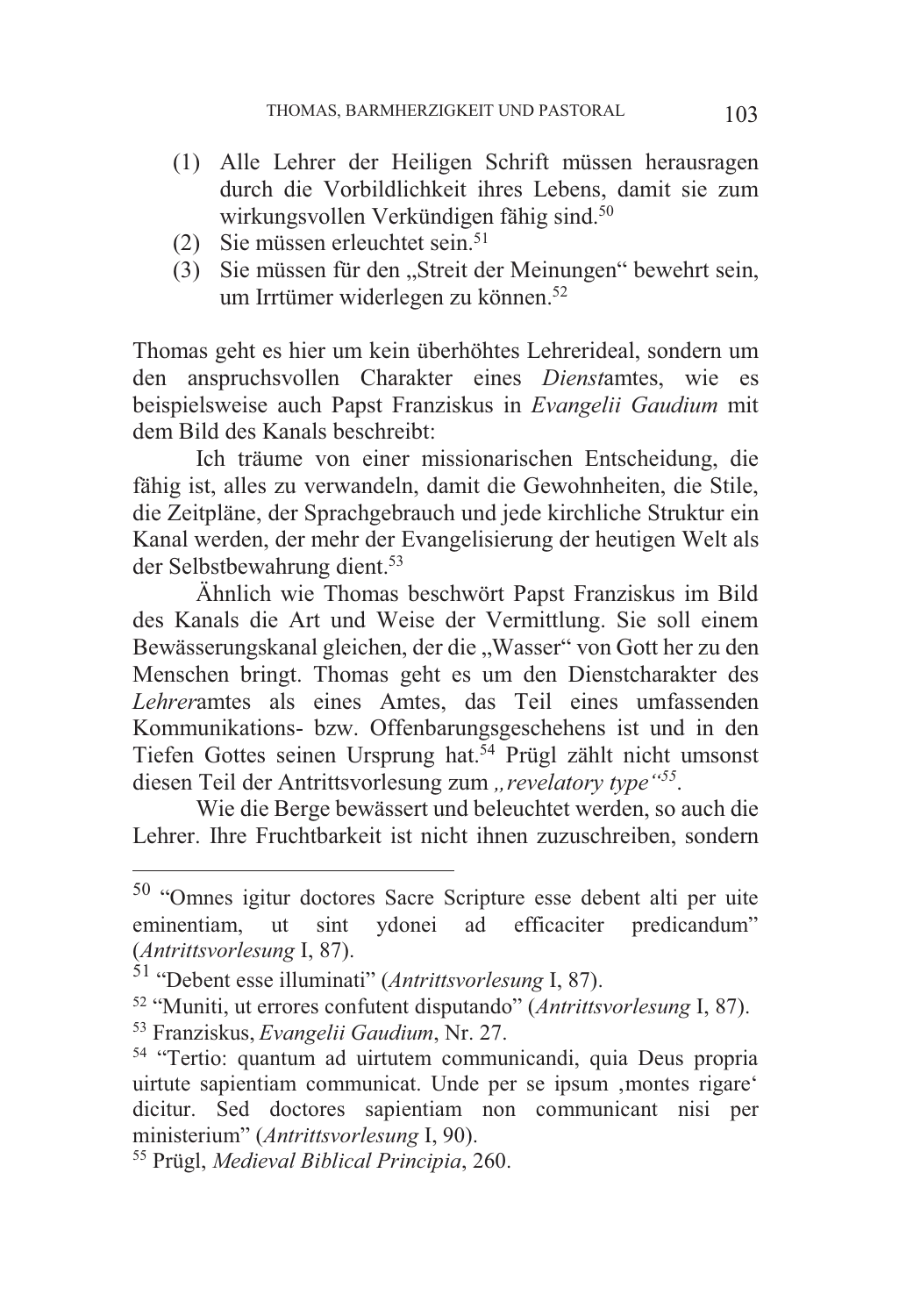dem Wirken Gottes.<sup>56</sup> Der Lehrer nimmt teil an ihm: "Gabe ist von ihrem inneren Wesen her Weiter-Gabe. Es gehört zur christologischen und pneumatologischen Grundstruktur von Offenbarung und Gnade, die empfangene Gabe anderen mitzuteilen."57 Der Dienst des Lehrers gleicht der Funktion des Kanals. Er soll fähig und geeignet sein, die Wasser so fließen zu lassen, dass sie – das heißt das Wort Gottes – beim Empfänger ankommen können. Die Aufgabe des Lehrers besteht darin, die heiligen Wasser so zu kanalisieren, dass sie Frucht und Leben hervorbringen können. Das erinnert an die Funktion der Suonen bzw. Bewässerungskanäle im Wallis. Sie führen das Wasser auf die trockenen Felder, wo es dringend benötigt wird.58 In dieser Metapher kommt deutlich zum Ausdruck, dass gerade dem Mangel (Dürre, Trockenheit) abgeholfen wird. Das ist aber *per definitionem* nach Thomas die Wirkweise der göttlichen Barmherzigkeit. Hier wird deutlich, warum Thomas – wie John O'Callaghan richtig bemerkt – vor dem Hintergrund der *sacra doctrina* (!) den Begriff der *misericorda* transformiert.59

Da wir Menschen in den Vermittlungsprozess der Barmherzigkeit und Güte Gottes einbezogen sind, sind die drei oben genannten Aspekte für diesen Prozess und damit auch für eine diakonischmissionarische Pastoral von besonderer Relevanz.

1) *Wirkungsvolles Verkündigen:* Die Verkündigung der Frohbotschaft ist die wesentliche Sendung der Kirche und

-

<sup>56</sup> "Unde fructus montium non ipsis, sed diuinis operibus tribuitur. 'De fructu' , inquit, 'operum tuorum'" (*Antrittsvorlesung* I, 90). Vgl. hierzu auch Estler, *Rigans montes*, 343-346. 57 Vgl. Scheuer, "*Aliis communicare*", 75.

<sup>58</sup> Vgl. hierzu auch: Johannes Gerber, *Wandern an sagenhaften* 

<sup>&</sup>lt;sup>59</sup> "The result of *Misericordia* being a natural moral virtue in Aquinas ist hat even as he transforms it against the background of *Sacra Doctrina,* insofar as his analysis is correct we can see how inadequate the philosopers' treatments of it are, treatments bordering on failure, achieved after a very long time, with a great deal of error" (O'Callaghan, "Misericordia in Aquinas", 231).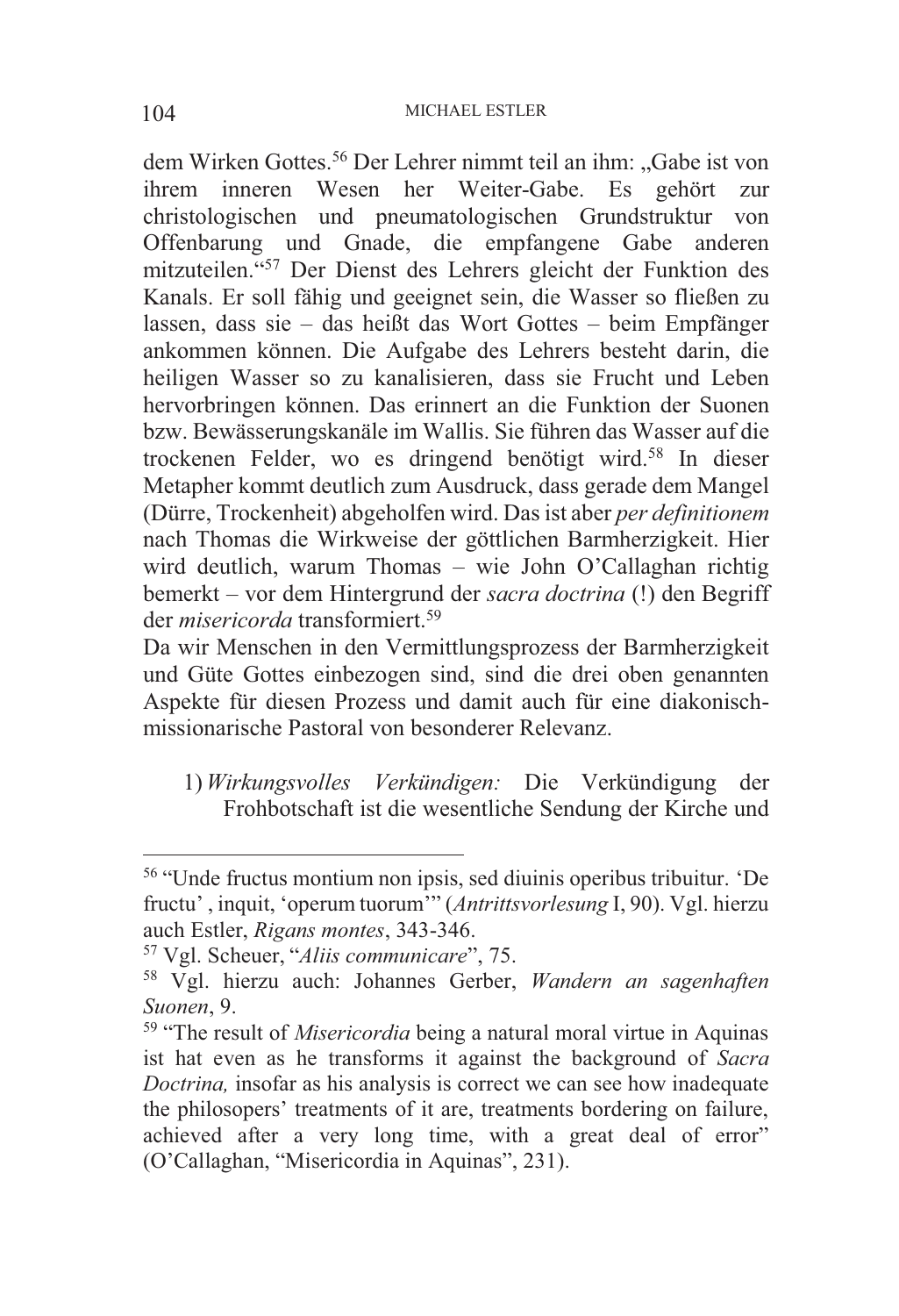damit erste und oberste Priorität einer diakonischmissionarischen Pastoral.<sup>60</sup> Sie ist durch nichts zu ersetzen. Keine Aktion käme ihr an Würde und Größe gleich.

- 2)*Erleuchtetes Beten:* Einen Verkünder des Wortes Gottes, der nicht innehält, um zu beten und sich erleuchten zu lassen, nennt der Papst einen falschen Propheten, Betrüger und eitlen Scharlatan.<sup>61</sup> Die Zeit des Gebetes ist eine Zeit, dem Herrn zu erlauben, den Prediger zu erleuchten und zu erneuern.<sup>62</sup> Auch bei Thomas ist das Gebet zentral: "Daher muss man Gott bitten<sup>1663</sup>
- 3) *Mutiges Beschützen:* Vorbild ist Gott selbst, der wie die Berge sein Volk umgibt: "Wie Berge Jerusalem rings umgeben, so ist der Herr um sein Volk" (Ps 125,2). Wer andere vor Gefahren behütet, tut, was Gott selbst tut. Für einen Theologen wie Thomas gehört zu dieser Schutzfunktion selbstverständlich die Abwehr von Verfälschungen der Glaubenslehre: "Die Lehrer müssen gefestigt sein, damit sie die Irrtümer durch Disputieren widerlegen."64 Hier gilt es behutsam auf die Substanz zu achten. So kann eine "Schutzfunktion" ausüben auch heißen, nicht einer Formulierung treu zu bleiben, sondern den Menschen die "Substanz" zu überbringen.<sup>65</sup>

<sup>60</sup> Vgl. Paul VI., *Evangelii nuntiandi*, Nr. 14. 61 "Doch wenn er nicht innehält, um das Wort Gottes mit echter Offenheit zu hören, wenn er nicht zulässt, dass es sein Leben anrührt, ihn in Frage stellt, ihn ermahnt, ihn aufrüttelt, wenn er sich nicht Zeit nimmt, um mit dem Wort Gottes zu beten, dann ist er tatsächlich ein falscher Prophet, ein Betrüger oder ein eitler Scharlatan" (Franziskus, Evangelii Gaudium, Nr. 151).<br><sup>62</sup> Vgl. Franziskus, *Evangelii Gaudium*, Nr. 152.<br><sup>63</sup> Vgl. *Antrittsvorlesung* I, 91.<br><sup>64</sup> *Antrittsvorlesung* I, 87.<br><sup>65</sup> "Denn im Glaubensgut der christlichen Lehre ist das eine die

Substanz [...] ein anderes die Art und Weise, diese auszudrücken. Manchmal ist das, was die Gläubigen beim Hören einer vollkommen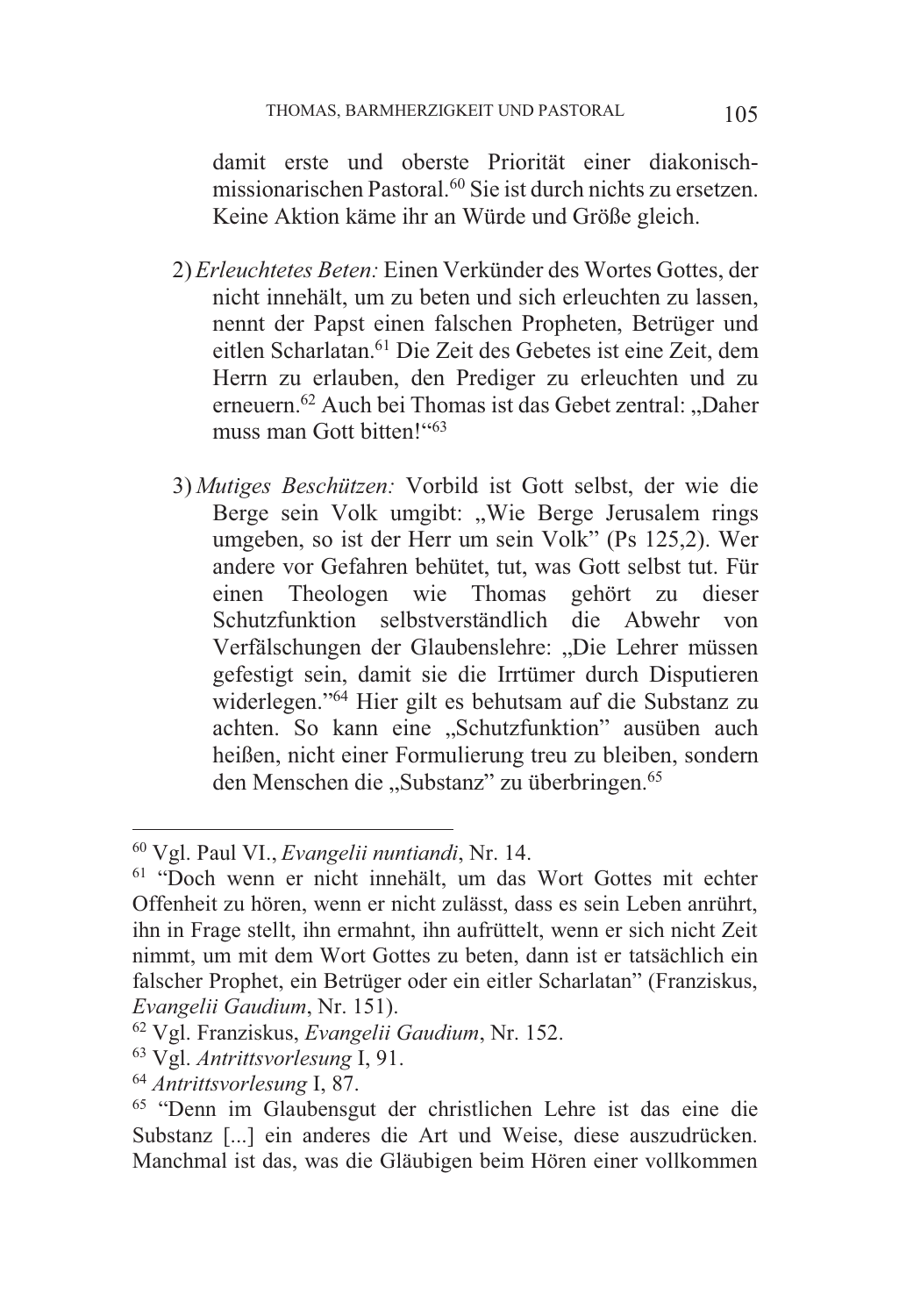#### *2.2.2 Die Hörer*

Parallel zur Funktion und Stellung des Lehrers entwickelt Thomas, von Ps 104,13 ausgehend, Überlegungen zur Stellung der "Hörer". Die Hörer werden im Gleichnis der Erde bildlich dargestellt.<sup>66</sup> Aus der Feststellung, dass die Erde (im Gegensatz zum Himmel) unten liegt, fest, stark und fruchtbar ist, leitet Thomas drei Folgerungen ab:67 Ähnlich müssen die Hörer demütig, stark und fruchtbar sein.68 Hinsichtlich der Fruchtbarkeit bemerkt Thomas: "Aber Fruchtbarkeit wird verlangt in Bezug auf das eigene Finden, durch welches ein guter Hörer von wenig Gehörtem vieles berichten möge."<sup>69</sup>

Die Fruchtbarkeit bezieht Thomas auf die *inventio,* das Entdecken. Wird Wissen durch fremde Hilfe erworben, spricht man von *disciplina;* geschieht der Vorgang der Erkenntnis durch die Eigenkraft der Vernunft, dann spricht man von *inventio*. <sup>70</sup> *Inventio* bedeutet so viel wie selbstständiges Finden und Forschen bzw.

musterhaften Sprache empfangen, aufgrund ihres eigenen Sprachgebrauchs und -verständnisses etwas, was nicht dem wahren Evangelium Jesu Christi entspricht. In der heiligen Absicht, ihnen die Wahrheit über Gott und den Menschen zu vermitteln, geben wir ihnen bei manchen Gelegenheiten einen falschen 'Gott' und ein menschliches Ideal, das nicht wirklich christlich ist. Auf diese Weise sind wir einer Formulierung treu, überbringen aber nicht die Substanz" (Franziskus, *Evangelii Gaudium*, Nr. 41). 66 "Auditorum conditionem, quae sub terre similitudine figuratur"

<sup>(</sup>*Antrittsvorlesung* I, 88). 67 Vgl. *Antrittsvorlesung* I, 88. 68 Vgl. *Antrittsvorlesung* I, 88. 69 "Sed fecunditas quantum ad inuentionem, per quam ex paucis auditis

multa bonus auditor annuntiet" (*Antrittsvorlesung* I, 88). 70 Vgl. Pesch, *Theologie des Wortes*, 454. Vgl. auch Estler, *Rigans* 

*montes*, 216 ff.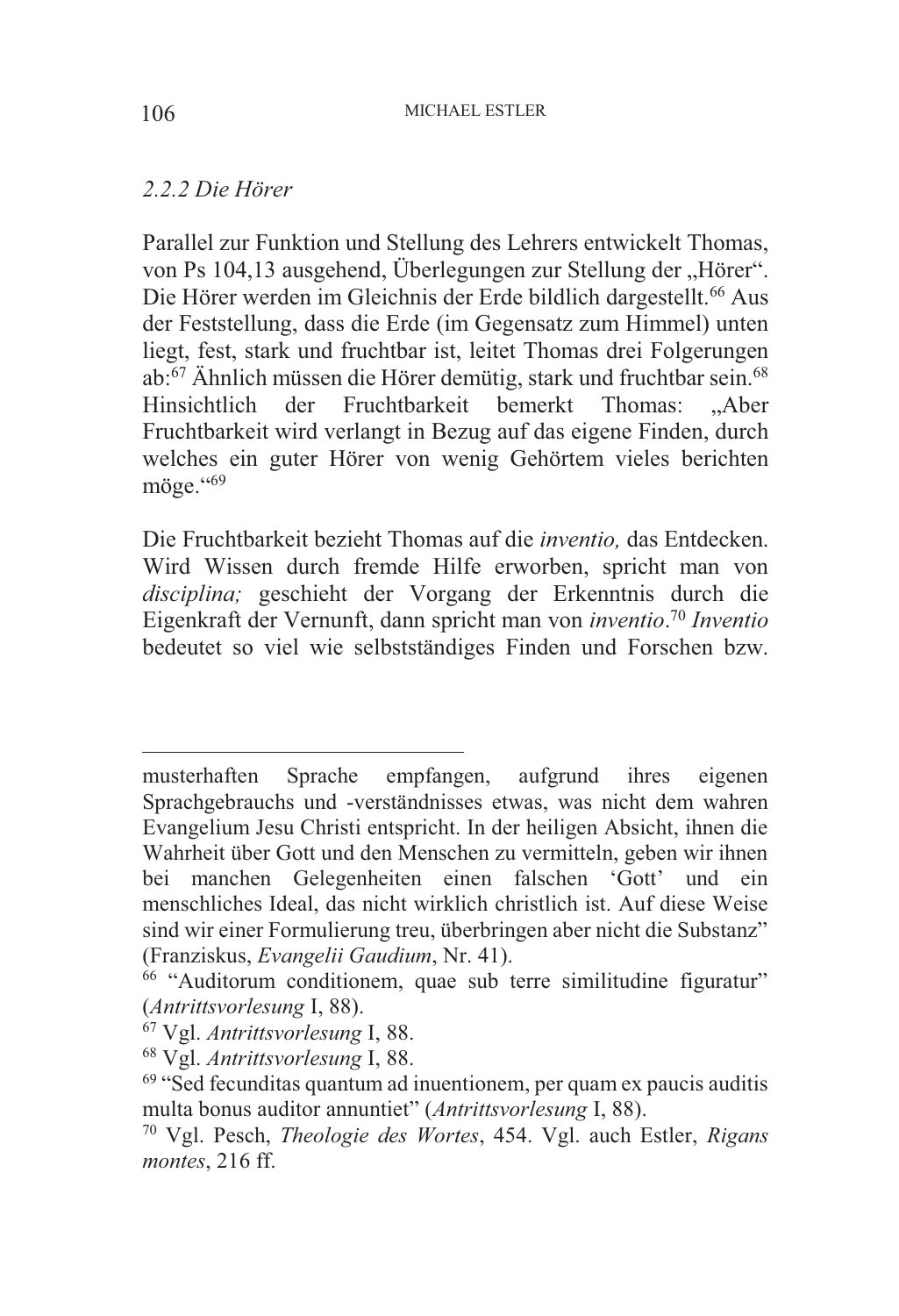erstmaliges Entdecken von Neuem und entspricht der heutigen Bedeutung des Ausdrucks "kreativ".<sup>71</sup>

Das Zitat des Thomas besagt dann: Durch das eigene Finden vermag der Hörer den wenigen Worten, die er erhält, viel zu entnehmen, um es weiterzugeben.

 Wenn Thomas die Hörer ermutigt, aus wenigem möglichst vieles zu machen, hat er mit dieser Forderung den Erfolg seiner eigenen Lehrtätigkeit quasi aus der Hand gegeben.72 Nicht seiner Fähigkeit, sondern Gott traut er zu, dass er aus einem winzigen Samenkorn Großes wachsen lassen kann. Für die Lehrer heißt das, auch mit "Leerstellen" die Hörer in die Freiheit zu entlassen und sie zu befähigen, ermächtigen und ermutigen, das Werk weiterzuführen.73 Das ist die logische Konsequenz (!) der Bestimmung des ministeriellen Amtes als eines Kanals, dessen Wasser am Ort ihrer Bestimmung dem schöpferischen Mitwirken der Empfänger anheimgegeben sind.

 Wer so sein Amt versteht, muss in letzter Konsequenz so durchlässig sein, dass eben in den Menschen die "Wirkung" von Gottes Barmherzigkeit sich in einem offenen Prozess des Entdeckens bzw. als Antwort auf die Mitteilung und Vermittlung von Gottes Wort entfalten kann. Barmherzigkeit ist – wie Kasper richtig betont – "ein nicht ableitbares freies Geschehen, das selber nur wieder in Freiheit angenommen oder auch verweigert werden  $k$ ann $^{474}$ .

# **3 Barmherzigkeit im Hinblick auf wiederverheiratet Geschiedene?**

Die Metapher der bewässerten und bewässernden Berge ist – wie wir gesehen haben – ein ausdrucksstarkes Bild für Gottes

<sup>71</sup> Vgl. Schmidl, *Homo discens*, 58 und Di Maio, *Il concetto*, 403, Anm. 71.

<sup>72</sup> Vgl. hierzu auch Estler, *Rigans montes*, 358. 73 Vgl. hierzu die Überlegungen von Schöttler zur Predigt als offenem Kunstwerk: Schöttler, *Predigt als Schriftauslegung*, 250 ff. 74 Kasper, *Barmherzigkeit*, 39.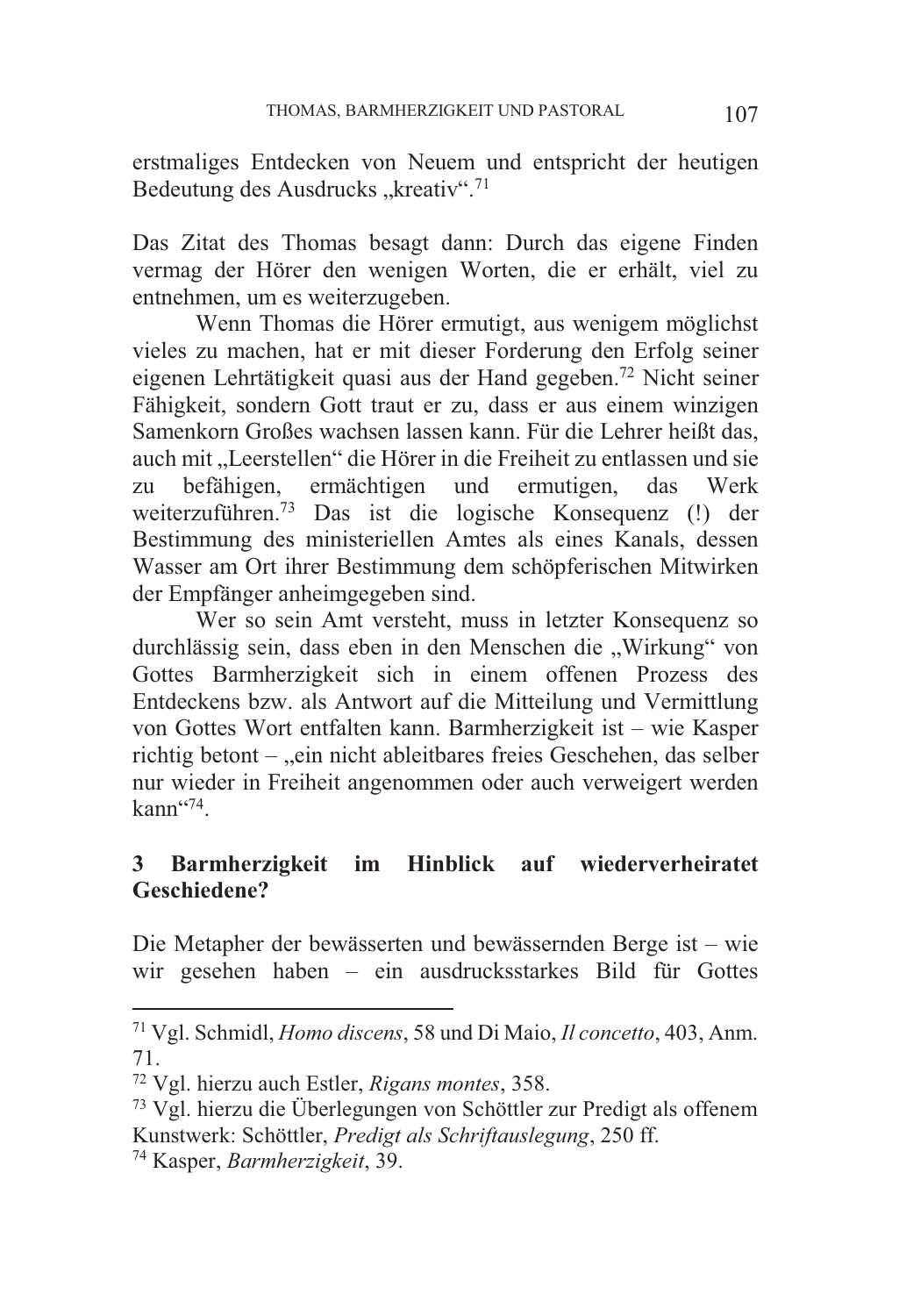Barmherzigkeit. Denn zum Erbarmen gehört, dass es sich auf die anderen ergießt *("quod alii effundat"<sup>75</sup>)* um die Not (die "Dürre") zu beheben. Daher möchte ich die vorausgehenden Überlegungen fruchtbar machen für die mit dem Thema Barmherzigkeit heutzutage so eng verknüpfte Frage der Zulassung von wiederverheiratet Geschiedenen zum Sakrament der Eucharistie.

### *3.1 Erste Vorbemerkung: erste Grenze*

Da es bei der Barmherzigkeit grundsätzlich um die Behebung einer Not geht, trifft das Argument der Barmherzigkeit für die Zulassung von wiederverheiratet Geschiedenen zur Kommunion den eigentlichen Kern der Sache nicht. Barmherzig zu handeln hieße in diesem Falle nämlich nicht, dem Mangel des Sakramentenempfangs abzuhelfen, sondern der Not der Menschen, die ursprünglich ja nicht aus der Verweigerung des Sakraments resultiert. Denn welche Not sollte behoben werden: die des Sakramentenempfangs oder die der gescheiterten Ehe? Da Gottes Zusage der Liebe und Treue nun einmal für die erste Ehe gilt, denn das gehört ja zu einem "Sakrament", würde er sich selbst widersprechen, wenn er die Not nicht dadurch beheben wollte, dass er die erste (gescheiterte) Ehe zu "retten" versuchte.

Das mag ein Grund sein, warum der Katechismus der katholischen Kirche den Ausschluss von wiederverheiratet Geschiedenen vom Sakramentenempfang mit dem *ius divinum*76 begründet:

'Wer seine Frau aus der Ehe entlässt und eine andere heiratet, begeht ihr gegenüber Ehebruch. Auch eine Frau begeht Ehebruch, wenn sie ihren Mann aus der Ehe entlässt und einen anderen heiratet' (Mk 10,11–12). Die Kirche hält deshalb daran fest, dass sie, falls die Ehe gültig war, eine neue Verbindung nicht als gültig anerkennen kann. Falls Geschiedene zivil wiederverheiratet sind, befinden sie sich in einer Situation, die dem

<sup>75</sup> "Pertinet enim ad misericordiam quod alii effundat" (*STh* II–II, q. 30, a. 4 resp.). Thomas verwendet hier das gleiche Bewässerungsvokabular wie in seiner Antrittsvorlesung: Vgl. z. B. "Similiter etiam nec totum quod doctores capiunt, auditoribus effundunt" (Antrittsvorlesung I, 89).

<sup>&</sup>lt;sup>76</sup> Vgl. hierzu etwa Streit, *Welcher Gott*, 19.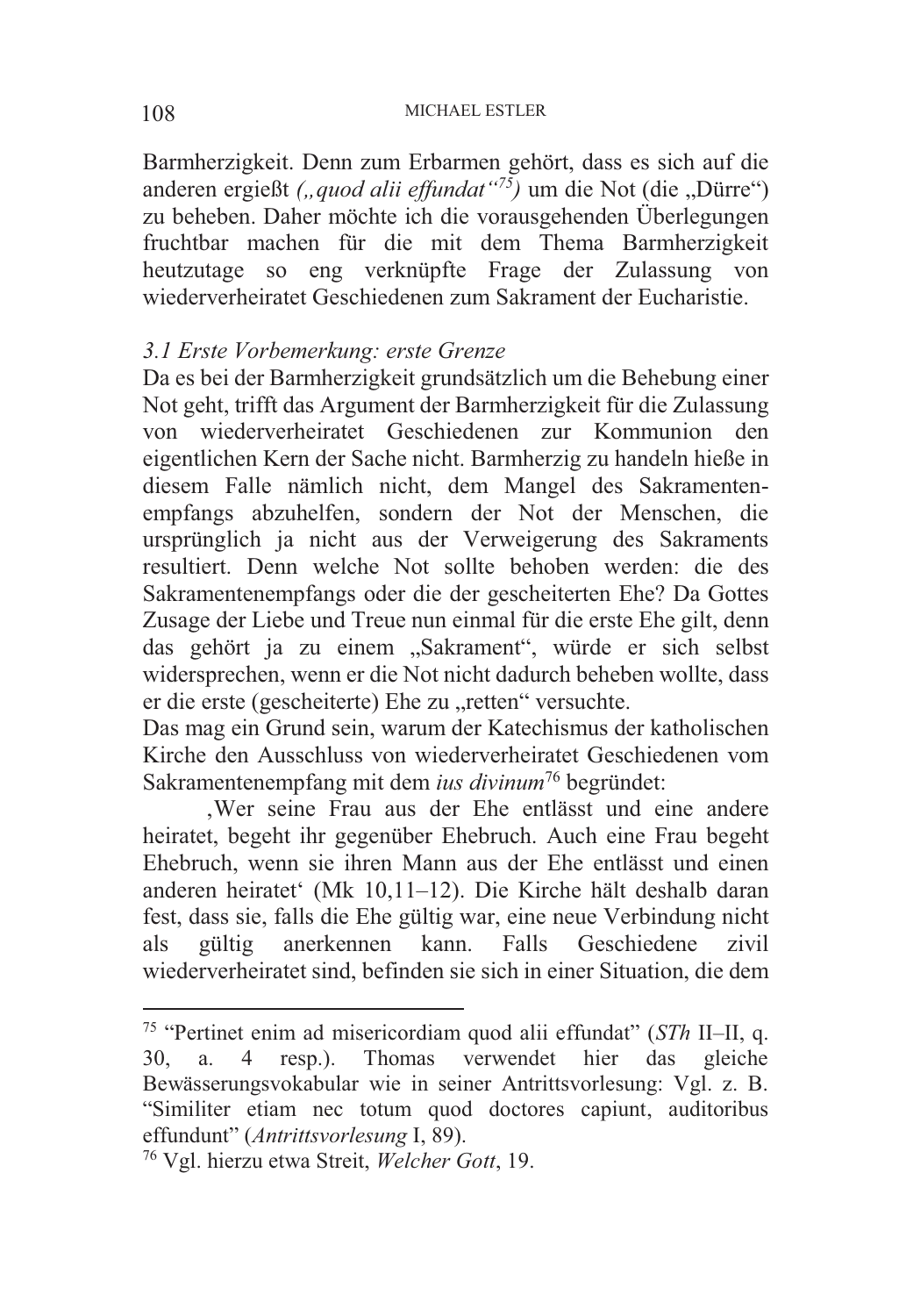Gesetz Gottes objektiv widerspricht. Darum dürfen sie, solange diese Situation andauert, nicht die Kommunion empfangen. Aus dem gleichen Grund können sie gewisse kirchliche Aufgaben nicht ausüben. Die Aussöhnung durch das Bußsakrament kann nur solchen gewährt werden, die es bereuen, das Zeichen des Bundes und der Treue zu Christus verletzt zu haben, und sich verpflichten, in vollständiger Enthaltsamkeit zu leben.77

Das ist "starker Tobak". Papst Benedikt XVI. em. bekräftigt diese Aussagen in seinen im Jahr 2014 veröffentlichten "Gesammelten Schriften", wenn er von der *"Unmöglichkeit"*78, die heilige Eucharistie zu empfangen, schreibt. Hoping meinte, dass dieser aus dem Jahr 1972 stammende und aktuell umgearbeitete Text Ratzingers Einfluss auf die ordentliche Bischofssynode 2015 in Rom haben werde.79 Dies ist wohl auch geschehen, wie das eingangs erwähnte Papstzitat von Bruno Forte zeigt. Die vom emeritierten Papst vorgenommenen Textänderungen können aber auch als Kommentar zur Rede "Das Evangelium von der Familie"<sup>80</sup> verstanden werden, die Kasper im Frühjahr 2014 auf Einladung von Papst Franziskus im Konsistorium gehalten hat.<sup>81</sup> Ist damit alles gesagt, was zu diesem Thema zu sagen ist bzw. gesagt werden kann?

#### *3.2 Zweite Vorbemerkung: zweite Grenze*

Ganz offensichtlich ist nicht alles gesagt, denn in seiner Generalaudienz am 5. August 2015 meinte Papst Franziskus mit Blick auf wiederverheiratet Geschiedene:

"Diese Menschen sind ja keineswegs exkommuniziert – sie sind nicht exkommuniziert. Und darum darf man sie auch absolut

 $77 KKK$ , 1650.

<sup>&</sup>lt;sup>78</sup> Ratzinger, *Gesammelte Schriften* 4, 621.<br><sup>79</sup> Vgl. Hoping, *Wider die Vereinnahmung*, 49.<br><sup>80</sup> Kasper, *Das Evangelium von der Familie*, Freiburg / Basel / Wien 2014.

<sup>81</sup> Vgl. Hoping, *Wider die Vereinnahmung*, 47.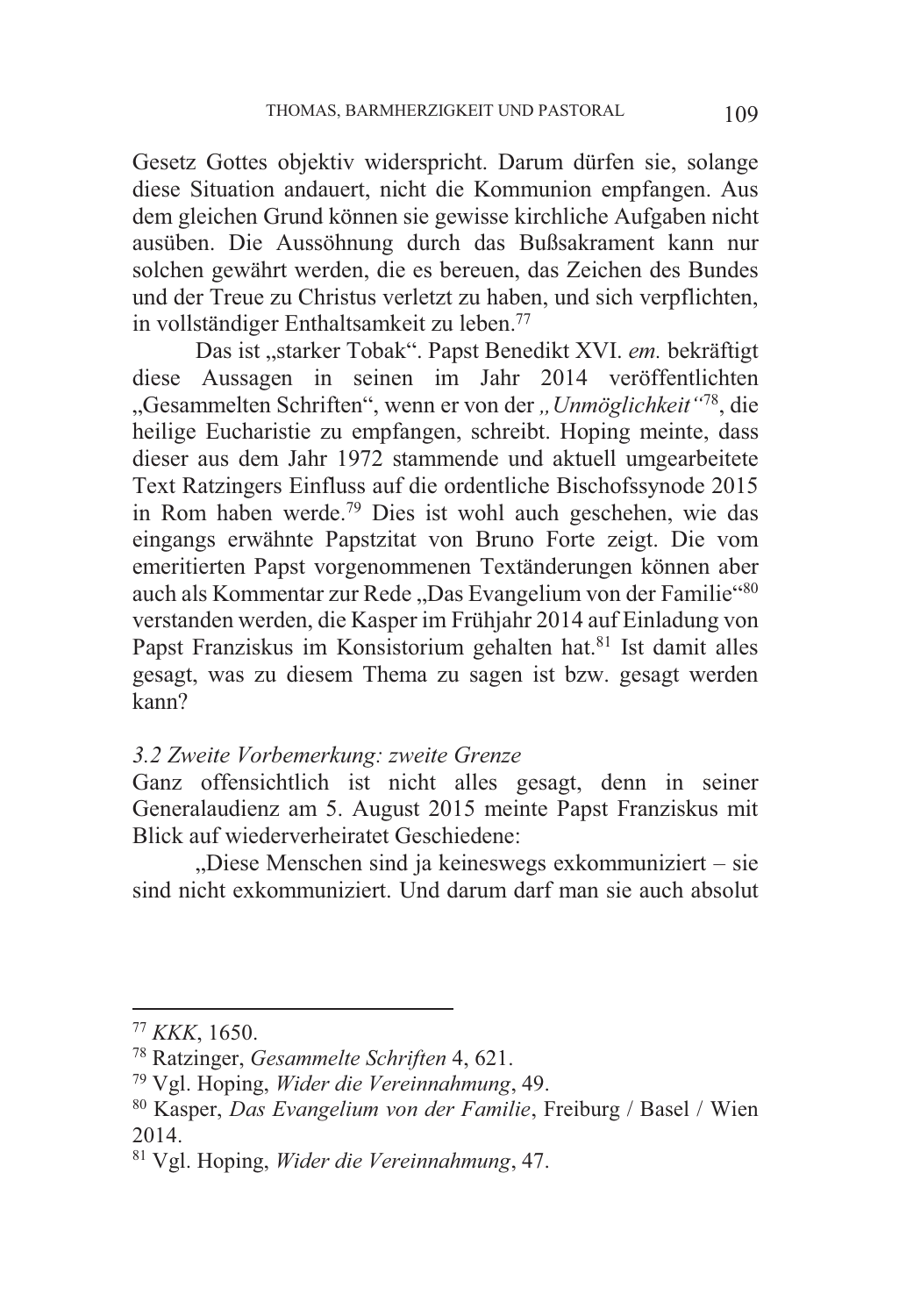nicht als Exkommunizierte behandeln – sie gehören weiterhin zur Kirche."82

 Fast wörtlich identisch (!) schrieben im Jahr 1993 bereits die Bischöfe der oberrheinischen Kirchenprovinz in ihrem Hirtenschreiben: "Sie sind [...] nicht exkommuniziert [...]; sie sind und bleiben Glieder der Kirche."83 Und in den "Grundsätzen" desselben Schreibens unterstreichen die Bischöfe fast schon beschwörend: "Sie sind auch nicht exkommuniziert, d. h. gänzlich und grundsätzlich aus der Gottesdienst- und Sakramentengemeinschaft ausgeschlossen."84

 Spielt Papst Franziskus bewusst auf dieses Schreiben an oder ist es nur Zufall, dass er im Vorfeld der Familiensynode diese Selbstverständlichkeit in Erinnerung ruft? Denn *de facto* werden wiederverheiratet Geschiedene nach can. 915 CIC wie Exkommunizierte behandelt:

"Zur heiligen Kommunion dürfen nicht zugelassen werden Exkommunizierte [...] nach Verhängung oder Feststellung der Strafe sowie andere, die hartnäckig in einer offenkundigen schweren Sünde verharren."

 Der Ausschluss von der Kommunion ist nach can. 915 CIC konkreter Ausdruck dieser Strafe für jene, die offenkundig in schwerer Sünde verharren. Was will der Papst mit seiner Aussage bewirken? Will er sagen, dass wiederverheiratet Geschiedene den Status der Kinder vor der Erstkommunion haben? Aber sie sind nun einmal Erwachsene und keine Kinder mehr. Deshalb erwägt das Papier der oberrheinischen Bischöfe als Konsequenz die Möglichkeit einer Gewissensentscheidung Einzelner für die Teilnahme an der Eucharistie.85 Im Hinblick auf die Praxis der Zulassung wiederverheiratet Geschiedener zur Kommunion stellen

<sup>82</sup> Franziskus, Generalaudienz am 5. August 2015, online im WWW unter URL:

http://de.radiovaticana.va/news/2015/08/05/papst\_%E2%80%9Ewied erverheiratete\_nicht\_wie\_exkommunizierte\_behande/1163102 [06.08.2015].

<sup>83</sup> Die Bischöfe, *Hirtenschreiben*, 11. 84 Die Bischöfe, *Grundsätze*, 26. 85 Vgl. z. B. Die Bischöfe, *Grundsätze*, 30.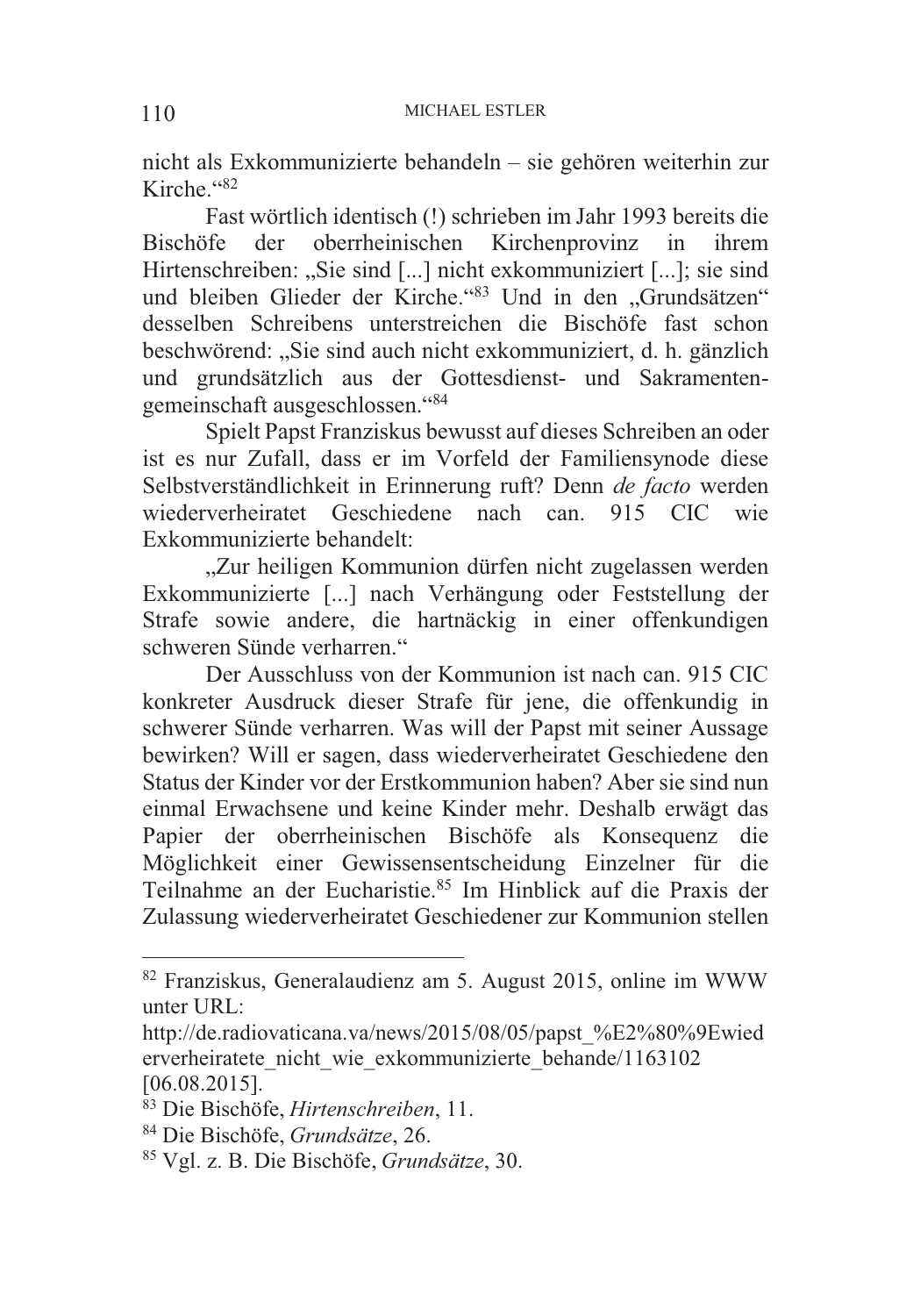die oberrheinischen Bischöfe fest: "Wer hier anders handelt, tut dies gegen die Ordnung der Kirche."86 Dass die oberrheinischen Bischöfe mit ihrem Schreiben aber selbst gegen diese Ordnung gehandelt haben, daran lässt "das Schreiben an die Bischöfe der katholischen Kirche über den Kommunionempfang von wiederverheiratet geschiedenen Gläubigen" der Glaubenskongregation von 1994 keinen Zweifel. Man darf sich mit Recht fragen, ob sich Papst Franziskus bewusst auf ein ähnliches Glatteis begeben und eine "Grenze" ausloten will, die knapp an das Schreiben der oberrheinischen Bischöfe heranreicht?

*3.3 Zwischen nicht exkommuniziert und nicht zur Kommunion zugelassen* 

Die Anzahl jener Menschen, die *nicht exkommuniziert* und *nicht zur Kommunion zugelassen* sind, ist weitaus größer als man auf den ersten Blick vermuten könnte. Der entscheidende Punkt – und da ist Söding zuzustimmen – ist nämlich gar nicht das Problem der Zulassung von wiederverheiratet Geschiedenen zum Sakrament der Eucharistie, sondern zum Sakrament der Beichte:

 Nach einer gescheiterten Ehe wäre ein Hinzutreten zum Tisch des Herrn ohnehin nur möglich, wenn das Sakrament der Versöhnung empfangen worden wäre. Das gilt für diejenigen, die bekennen müssten, die Ehe gebrochen zu haben, aber in anderer Weise auch für all diejenigen, bei denen die Schuld nicht einfach zu verteilen ist. Die Betrogenen dürften keinen Hass im Herzen tragen, wenn sie an der Eucharistie teilnehmen wollen. Die Lossprechung aber kann nur erfolgen, wenn die Sünden bereut und bekannt werden und wenn der Wille zur Wiedergutmachung und Besserung da ist. Die Lossprechung müsste hingegen verweigert werden, wenn es keinen Vorsatz gäbe, ,nicht mehr' zu sündigen, wie Jesus es nach Joh 8,1–11 der Ehebrecherin mit auf den Weg gibt. Hier stößt das Bußsakrament an Grenzen, wenn jeder Geschlechtsakt außerhalb der nach wie vor gültigen ersten Ehe als schwere Sünde beurteilt wird, dauerhafte Enthaltsamkeit von den Betroffenen aber nicht versprochen werden kann, sei es, weil die

-

<sup>86</sup> Die Bischöfe, *Grundsätze*, 13.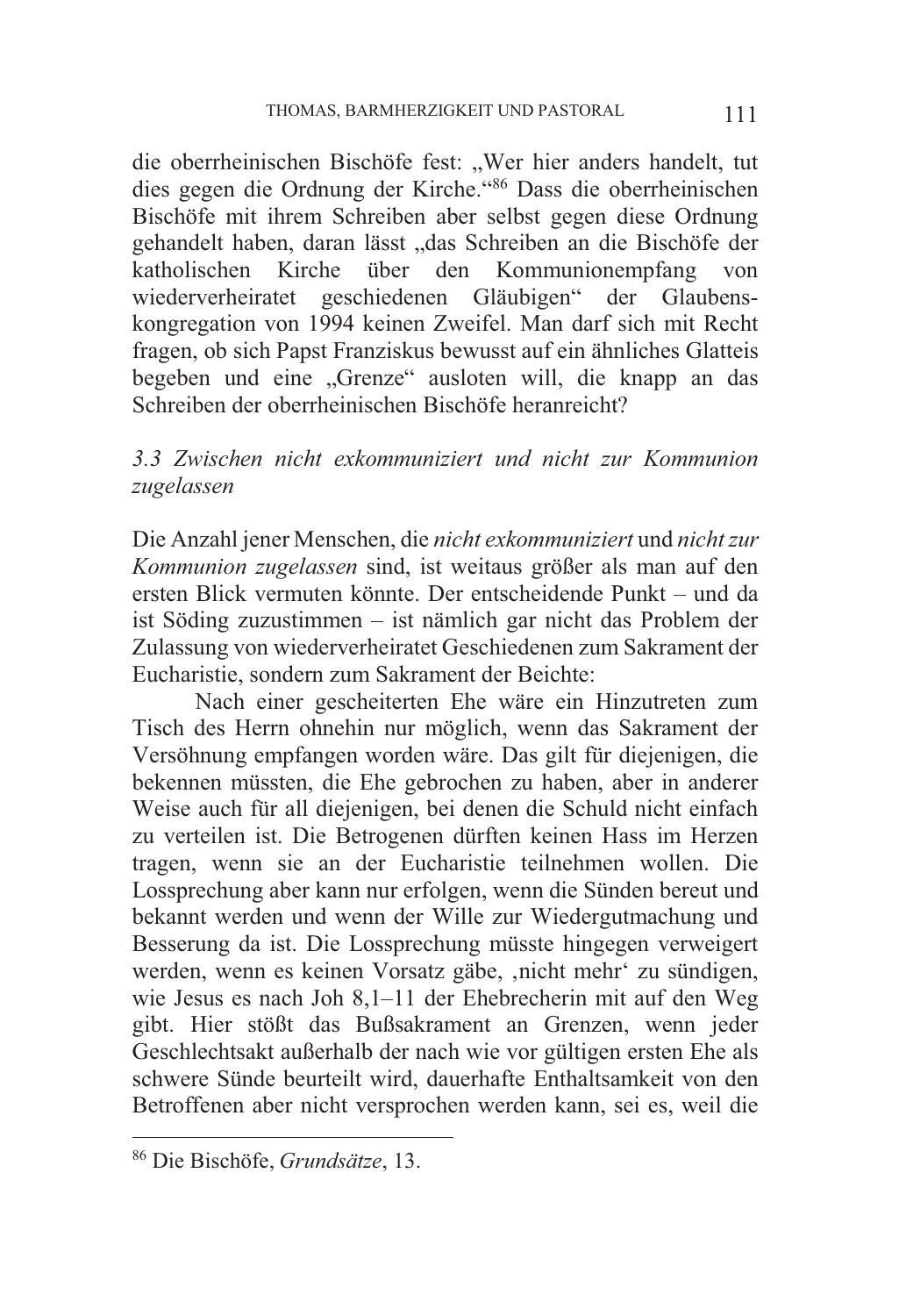Schwäche ihres Fleisches, sei es, weil die Stimme ihres Gewissens sie daran hindert. Die Systematik des katholischen Eherechts lässt wiederverheirateten Geschiedenen keinen Zugang zu den Sakramenten offen, weil sie, wenn sie nicht enthaltsam sind, in 'objektiver' Sünde leben und diese Sünde nicht bereuen, sondern ständig wiederholen.87

 Man kann sich fragen, wem diese (in sich stimmige!) Logik heute noch einsichtig zu machen ist und wer diese so noch praktiziert. Denn die Betroffenen sehen schon gar nicht mehr ein, weshalb sie eine schwere Sünde begehen, wenn sie sexuellen Verkehr mit ihrem (neuen) Partner haben.<sup>88</sup> An diese Tatsache anschließend darf man sich weiter fragen, ob es nicht gegen die relativ geringe Zahl von wiederverheiratet Geschiedenen noch die viel größere Zahl der Nichtverheirateten und Verheirateten gibt, die in objektiver "schwerer" Sünde leben, diese nicht bereuen, sondern sie ständig wiederholen und trotzdem die Sakramente empfangen? Realistisch betrachtet dreht sich die ganze Diskussion um die Zulassung der wiederverheiratet Geschiedenen nur um die Spitze eines Eisberges. Sie ist eine Diskussion um einen kleinen Teil der Christen, der für einen großen Teil, den wir längst aus den Augen verloren haben oder den wir einfach nur dulden, Pate steht. Müssen wir uns als Theologen und Seelsorger daher nicht den Weheruf gefallen lassen: "Weh euch, ihr Schriftgelehrten und Pharisäer, ihr Heuchler! [...] Ihr siebt Mücken aus und verschluckt Kamele" (Mt 23,23–24). Müssten wir uns nicht auch um das Problem jener nicht unbeachtlichen Zahl von Menschen zu kümmern, die sich längst vom Bußsakrament verabschiedet haben und dennoch wie selbstverständlich zur Kommunion gehen. Ratzinger hat völlig Recht, wenn er diesbezüglich mahnt: "Die Unmöglichkeit (für wiederverheiratet Geschiedene), die heilige Eucharistie zu empfangen, wird nicht zuletzt auch deswegen als so verletzend empfunden, weil gegenwärtig praktisch alle in der Messe Anwesenden auch zum Tisch des Herrn hinzutreten."89 Seien wir doch einmal ehrlich: Nach dem II. Vatikanum hat sich eine

<sup>87</sup> Söding, "Geschieden", 211.

<sup>88</sup> Vgl. Söding, "Geschieden", 214.

<sup>89</sup> Ratzinger, *Gesammelte Schriften* 4, 621.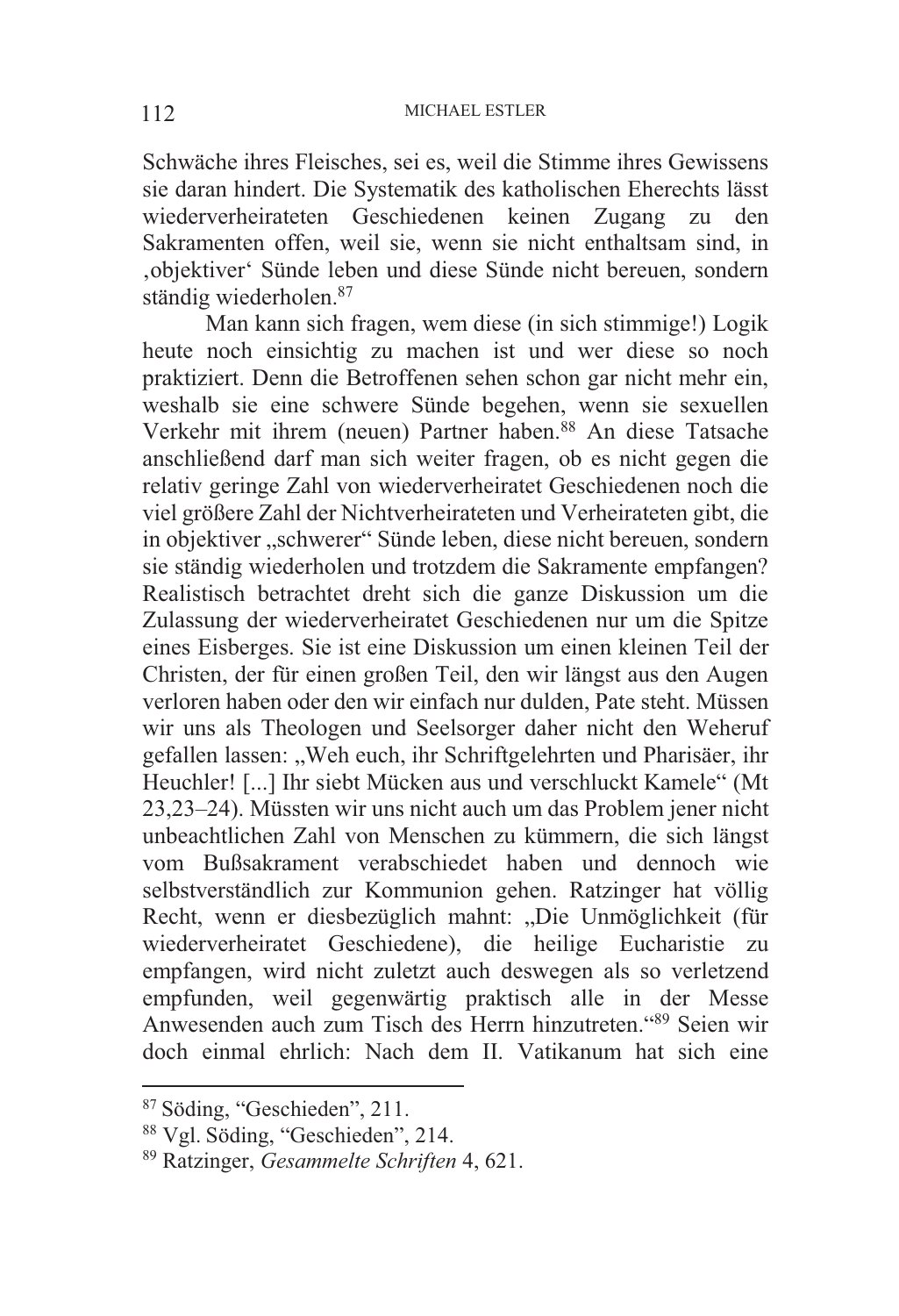pastorale Schieflage eingeschlichen, die ohne weiteren noch größeren Schaden nicht wieder zu beheben ist. Wer bewusst auf den Empfang des Sakraments der Eucharistie verzichten muss, lässt sich eine derartige "Bloßstellung" vor versammelter Gemeinde heute kaum noch gefallen. Da bleibt man lieber der gottesdienstlichen Versammlung am Sonntag fern. Notfalls hat man ja noch den Fernsehgottesdienst.

### *3.4 Zu Hilfe kommt uns Thomas*

Dieser schmale Grat hat ein von keinem ausgesprochenes, aber von vielen eingehaltenes "Gesetz" hervorgebracht: Man redet nicht über Dinge, die anstößig sind und man duldet Zustände, die man nicht ändern kann. Die Kommunion empfangen als Relikt der Volkskirche mitunter Menschen, die nicht mehr wissen, wie und was ihnen geschieht, und die zur Rechtfertigung ihres Tun einzig auf ihre Taufe verweisen könnten. Muss man nicht auch diesen Kirchgängern gerechterweise den Zugang verwehren? Weil ich Gottes Gesetz nicht abschaffen, die Disziplin der Kirche nicht ändern und den Tatbestand einer "schweren" Sünde nicht uminterpretieren kann, ersuche ich Papst Franziskus und Thomas um Rat.

"Wenn man ein pastorales Ziel und einen missionarischen Stil übernimmt, der wirklich alle ohne Ausnahmen und Ausschließung erreichen soll, konzentriert sich die Verkündigung auf das Wesentliche, auf das, was schöner, größer, anziehender und zugleich notwendiger ist."90

Also beginnen wir noch einmal beim Wesentlichen, bei Gottes Gesetz. Es ist ein wesentliches Argument in der Pastoral für wiederverheiratet Geschiedene. Selbst Söding hält aufgrund einer breiten Jesustradition, die für eine lebenslange Bindung der Eheleute eintritt, die Rede von Gottes Gesetz im Zusammenhang mit der Ehe im Gegensatz zu Striet<sup>91</sup> für richtig: "Sie ist schrifttheologisch fundiert, moralisch orientiert und juristisch so

<sup>&</sup>lt;sup>90</sup> Franziskus, *Evangelii Gaudium*, Nr. 35.<br><sup>91</sup> Vgl. etwa Magnus Striet / Rita Werden, "Welcher Gott will welches Gesetz? Unterschiedliche Gottesvorstellungen in der Rede vom ius divinum", in *Herder Korrespondenz* 69 (2015), 19–23.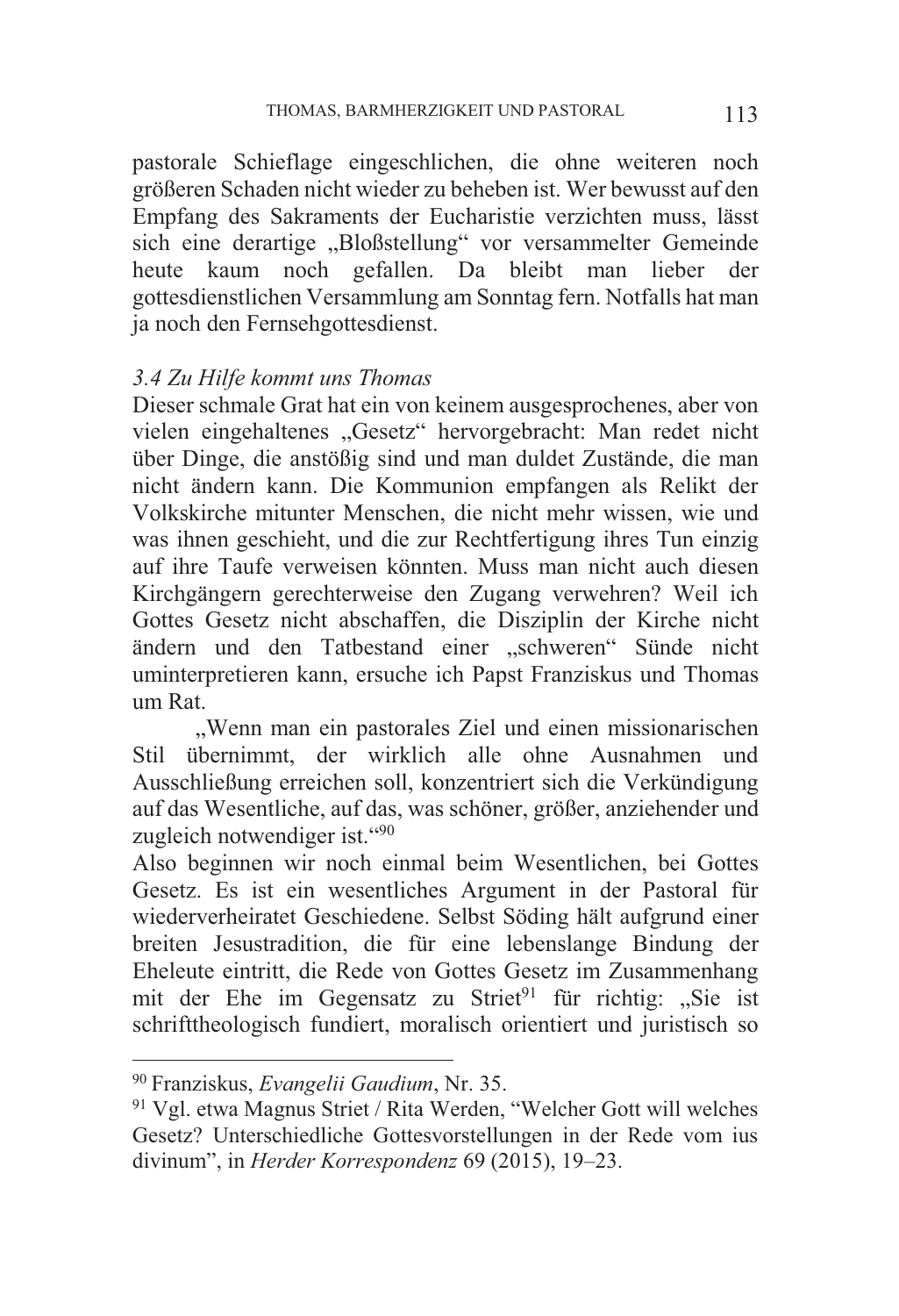definiert, dass, wenn irgendwo, dann hier die Kategorie des *ius divinum* passt."92

 Thomas nennt in seiner Antrittsvorlesung das Wort der Heiligen Schrift *(hic est liber mandatorum Dei93)* Gottes ewiges Gesetz *(permanet autem in eternum haec lex94).* An diesem Gesetz hält Thomas unumstößlich fest. Gleichzeitig vertraut er darauf, dass Gott die entsprechende Frucht dieses Gesetzes in den Hörern hervorbringt, wenn er nur als Lehrer seinen Dienst (durch wirkungsvolles Verkündigen, erleuchtetes Beten und mutiges Beschützen) ausübt. Wer seinen Dienst in diesem Sinne versteht, der kann loslassen, Macht und Kontrolle abgeben. Denn die Frucht ist unverfügbar. Sie darf den göttlichen Werken zugeschrieben werden.<sup>95</sup> Folgerichtig erachtet Thomas das neue Gesetz als ein eingegebenes Gesetz der Gnade des Heiligen Geistes – der Kraft des Glaubens an Christus.96 Daraus folgt weiter: Was für Gottes Gesetz gilt, muss auch für das Dogma gelten: Niemand hat Verfügungsmacht über die Freiheit des Menschen. Weil der Hörer frei ist, muss seine "Kreativität" komplementär zur Güte und Barmherzigkeit Gottes gesehen werden. Und wenn Gott ein Gott der Güte und Barmherzigkeit ist, dann muss gelten, dass Gott den Menschen als Freiheitswesen respektiert und anerkennt. Denn die Kontrolle ist bei Thomas ausdrücklich dem Zugriff des Lehrers entzogen.97 Papst Franziskus äußert sich zu dieser Thematik wie folgt:

 $92$  Söding, "Geschieden", 190.<br> $93$  Antrittsvorlesung II, 92.

<sup>&</sup>lt;sup>94</sup> *Antrittsvorlesung* II, 95.<br><sup>95</sup> "Unde fructus montium non ipsis, sed diuinis operibus tribuitur" (*Antrittsvorlesung* I, 90). 96 "[...] Quod principialiter nova lex est lex indita" (*STh* I–II, q. 106, a.

<sup>1).</sup> "[...] quod in scriptura Evangelii non continentur nisi ea quae pertinent ad gratiam Spiritus Sancti [...]" (*STh* I–II, q. 106, a. 1 ad 1). "Per fidem autem Christi pertinet homo ad novum testamentum. Unde quibuscumque fuit lex gratiae indita, secundum hoc ad novum testamentum pertinebant" (*STh* I–II, q. 106, a. 1 ad 3). 97 Vgl. Estler, *Rigans montes*, 355 ff.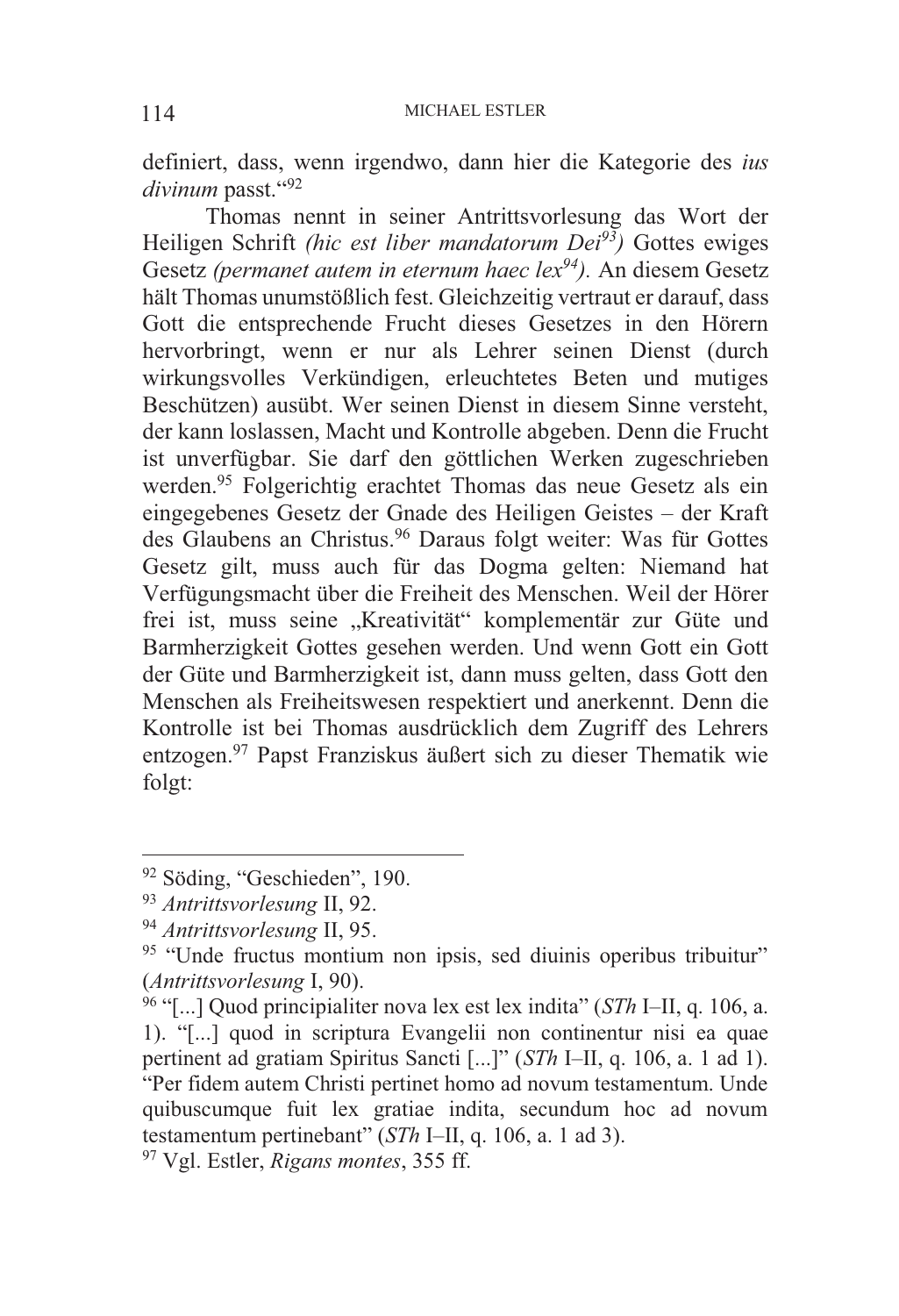Es ist eine vermeintlich doktrinelle oder disziplinarische Sicherheit, die Anlass gibt zu einem narzisstischen und autoritären Elitebewusstein, wo man, anstatt die anderen zu evangelisieren, sie analysiert und bewertet und, anstatt den Zugang zur Gnade zu erleichtern, die Energien im Kontrollieren verbraucht.<sup>98</sup>

 Häufig verhalten wir uns wie Kontrolleure der Gnade und nicht wie ihre Förderer. Doch die Kirche ist keine Zollstation, sie ist das Vaterhaus, wo Platz ist für jeden mit seinem mühevollen Leben.<sup>99</sup>

 Wenn schon der Papst nicht kontrolliert und die Kirche keine Zollstation ist, kann auch ich an der Kommunionbank keine Zollstation errichten und meine Energien nicht im Kontrollieren verbrauchen. Im Namen Gottes die Menschen zu kontrollieren ist etwas, was sich mir verbietet. Im Namen Gottes dagegen die Frohe Botschaft mit Freimut, Kraft, Freude und Entschiedenheit zu verkünden ist etwas, was mir mein Glaube gebietet. Was heute fehlt, ist eine Hermeneutik, die eine Praxis der bloßen *Duldung* – theologisch verantwortet – in eine Praxis der *Verantwortung* überführt.100

 Ich kann keinen Anstoß nehmen an den Menschen, die der Einladung des Herrn zum Festmahl aufgrund des gehörten und im Herzen erwogenen Wortes Gottes folgen. Ansonsten würde ich mir wie ein Pharisäer oder ein Schriftgelehrter vorkommen, der zu den Jüngern Jesu sagt: "Wie könnt ihr zusammen mit Zöllnern und Sündern essen und trinken?" (Lk 5,30). Ich frage mich: Muss die Praxis und der Wunsch vieler, die Kommunion "trotzdem" zu empfangen, nicht so sehr als pastorale Schieflage, sondern mehr als ein "Zeichen der Zeit" gesehen und anerkannt werden? Ist dieser Wunsch nicht das Zeichen einer Zeit, in der uns Jesus "pausenlos wiederholt"<sup>101</sup>: "Gebt ihr ihnen zu essen!"<sup>102</sup> (Mk 6,37). Setzt das

<sup>98</sup> Franziskus, Evangelii Gaudium, Nr. 94.

<sup>&</sup>lt;sup>99</sup> Franziskus, *Evangelii Gaudium*, Nr. 47.<br><sup>100</sup> So meint Striet, es müsse ein 'Gesetz' geben, das keines ist, das vorschreibt, sondern eines, das dazu auffordert, das Leben verantwortet zu gestalten (vgl. Striet, *Gottes Schweigen*, 152). 101 Vgl. Franziskus, *Evangelii Gaudium*, Nr. 49. 102 Vgl. Franziskus, *Evangelii Gaudium*, Nr. 49.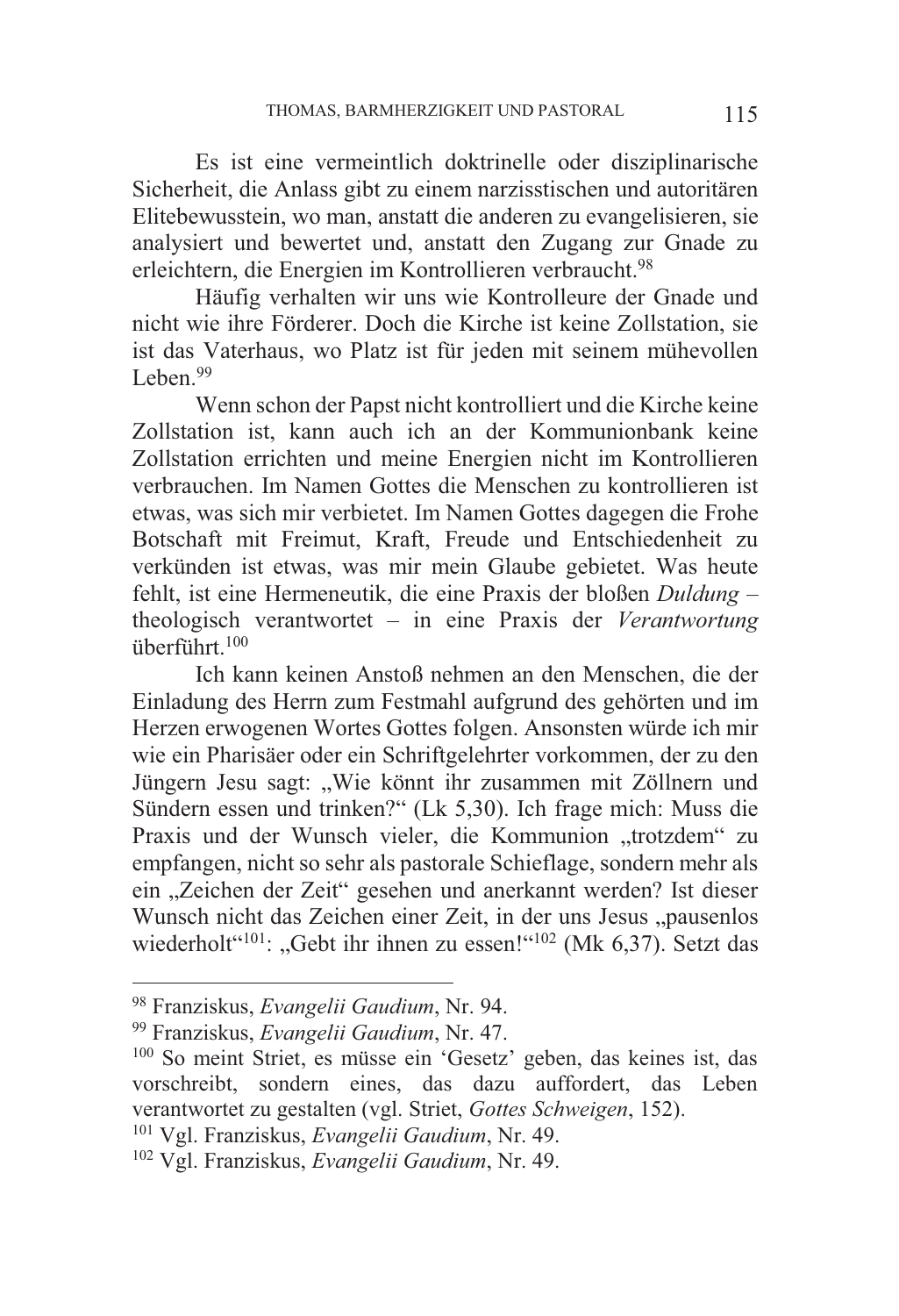Sakrament der Eucharistie überhaupt den Empfang des Bußsakramentes voraus, wie oftmals bei der Vorbereitung der Kinder auf die Erstkommunion suggeriert wird? Bietet nicht die aktuelle – von vielen als zu *lax* empfundene – Praxis die Chance, das Sakrament der Buße aus dem Schattendasein eines Vorbereitungssakraments auf die Eucharistie herauszuholen und ihm eine eigenständige Dignität zuzuerkennen? Ist es nicht auch vorstellbar, dass der häufige Empfang der Eucharistie zu einem würdigeren Empfang des Bußsakramentes disponiert? Die Feier der Eucharistie hat doch selbst sündenvergebende Wirkung: "Trinkt alle daraus; das ist mein Blut, das Blut des Bundes, das für viele vergossen wird *zur Vergebung der Sünden*" (Mt 26,28).

 Ich muss ihn immer empfangen, damit er immer meine Sünden vergibt. Wenn ich ständig sündige, muss ich immer ein Heilmittel haben<sup>103</sup>

 Dieses Bewusstsein hat sich in den Kirchen der Reformation besser erhalten als bei uns Katholiken. Ich erinnere daran, dass Jesus die Gesellschaft von Zöllnern und Sündern nicht scheute (Lk 5,27–30), dass zu seinem Festmahl Arme, Krüppel, Lahme und Blinde willkommen waren (Lk 14,12–14) und dass der *barmherzige* Vater gerade für seinen verlorenen Sohn ein Gastmahl bereitete (Lk 15,11–32).104 Ist es nicht der tiefste Ausdruck von Gottes Barmherzigkeit, dass er niemanden vom Festmahl ausschließt? "Geht also hinaus auf die Straßen und ladet *alle,* die ihr trefft, zur Hochzeit ein" (Mt 22,9).Was diese Einladung Gott kostet, zeigt die Anwesenheit des Verräters beim letzten Abendmahl Jesu. Ihm gilt in übertragenem Sinn das Wort: "Mein Freund, wie konntest du hier ohne Hochzeitsgewand erscheinen?" (Mt 22,12). Das Kreuz ist daher ein Zeichen von Gottes bedingungsloser Zusage seiner Gemeinschaft mit uns Menschen. Ist insofern nicht die Mahlgemeinschaft der tiefste und innigste Ausdruck von Gottes Sehnsucht, unserer "Schwäche

<sup>103</sup> "Quia semper pecco, semper debeo habere medicinam" (Ambrosius, *De sacramentis*, IV, 6, 28, 152–153). Vgl. Franziskus,

<sup>&</sup>lt;sup>104</sup> Vgl. Bonny, "Die Bischofssynode", 289 ff.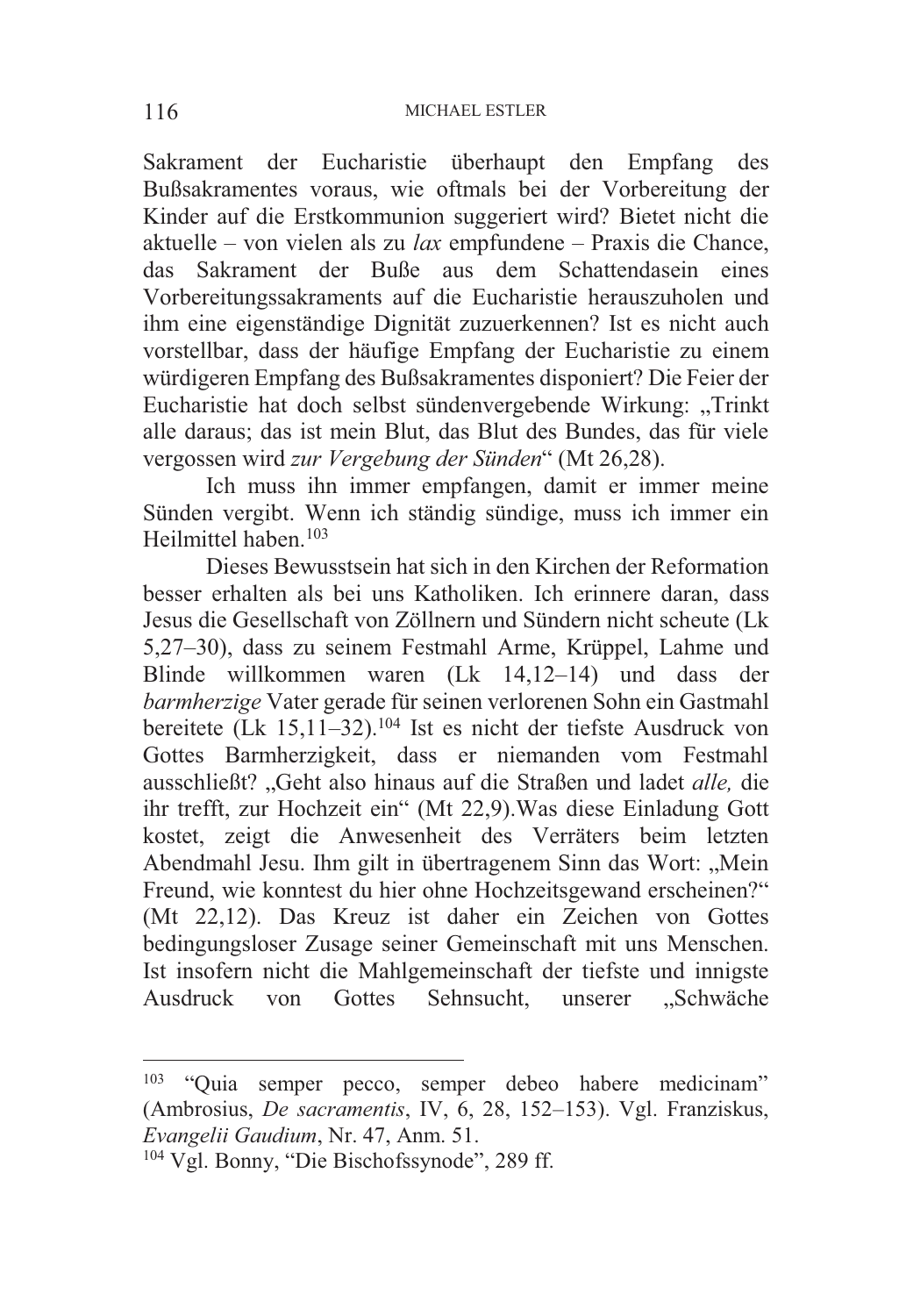aufzuhelfen"105? Dazu passt ein weiteres Zitat von Papst Franziskus:

 Die Eucharistie ist, obwohl sie die Fülle des sakramentalen Lebens darstellt, nicht eine Belohnung für die Vollkommenen, sondern ein großzügiges Heilmittel und eine Nahrung für die Schwachen<sup>106</sup>

 Der Papst zieht zur Begründung seiner Aussage in den Fußnoten keine geringeren Autoritäten als Ambrosius (siehe oben) und Cyrill von Alexandrien heran:

 Ich habe mich geprüft und erkannt, dass ich unwürdig bin. Denen, die so reden, sage ich: Und wann werdet ihr würdig sein? Wann werdet ihr also vor Christus erscheinen? Und wenn eure Sünden euch hindern, näherzukommen, und wenn ihr niemals aufhört zu fallen –– wer bemerkt seinen eigenen Fehler, sagt der Psalm – werdet ihr schließlich nicht teilhaben an der Heiligung, die Leben schenkt für die Ewigkeit?<sup>107</sup>

 Daraus gilt es, so Papst Franziskus, pastorale Konsequenzen zu ziehen:

 Diese Überzeugungen haben auch pastorale Konsequenzen, und wir sind berufen, sie mit Besonnenheit und Wagemut in Betracht zu ziehen.108

 Besonnenheit und Wagemut: Warum den Wagemut Gottes nicht als Vorbild nehmen?

Gott handelt barmherzig, nicht indem er etwas gegen seine Gerechtigkeit tut, sondern indem er über die Gerechtigkeit hinaus

<sup>&</sup>lt;sup>105</sup> "[...] quod defectus aliorum sublevet" (*STh* II-II, q. 30, a. 4 resp.). <sup>106</sup> Franziskus, *Evangelii Gaudium*, Nr. 47.<br><sup>107</sup> "Ubi vero probavi meipsum, indignum me esse video. Quandonam

ergo dignus eris, o quisquis haec dicis; quandonam teipsum Christo sistes? Nam si te peccata usque deterreant, labi autem cessaturus sis nunquam: «Quis enim delicat intelliget?» ut sanctus ait Psalmista, vacuus omnio comperiere sanctificationis illius quae in aeternum nos servat" (Cyrill von Alexandrien, *In Joannis Evangelium* IV, 583–586). Vgl. Franziskus, *Evangelii Gaudium*, Nr. 47, Anm. 51. 108 Franziskus, *Evangelii Gaudium*, Nr. 47.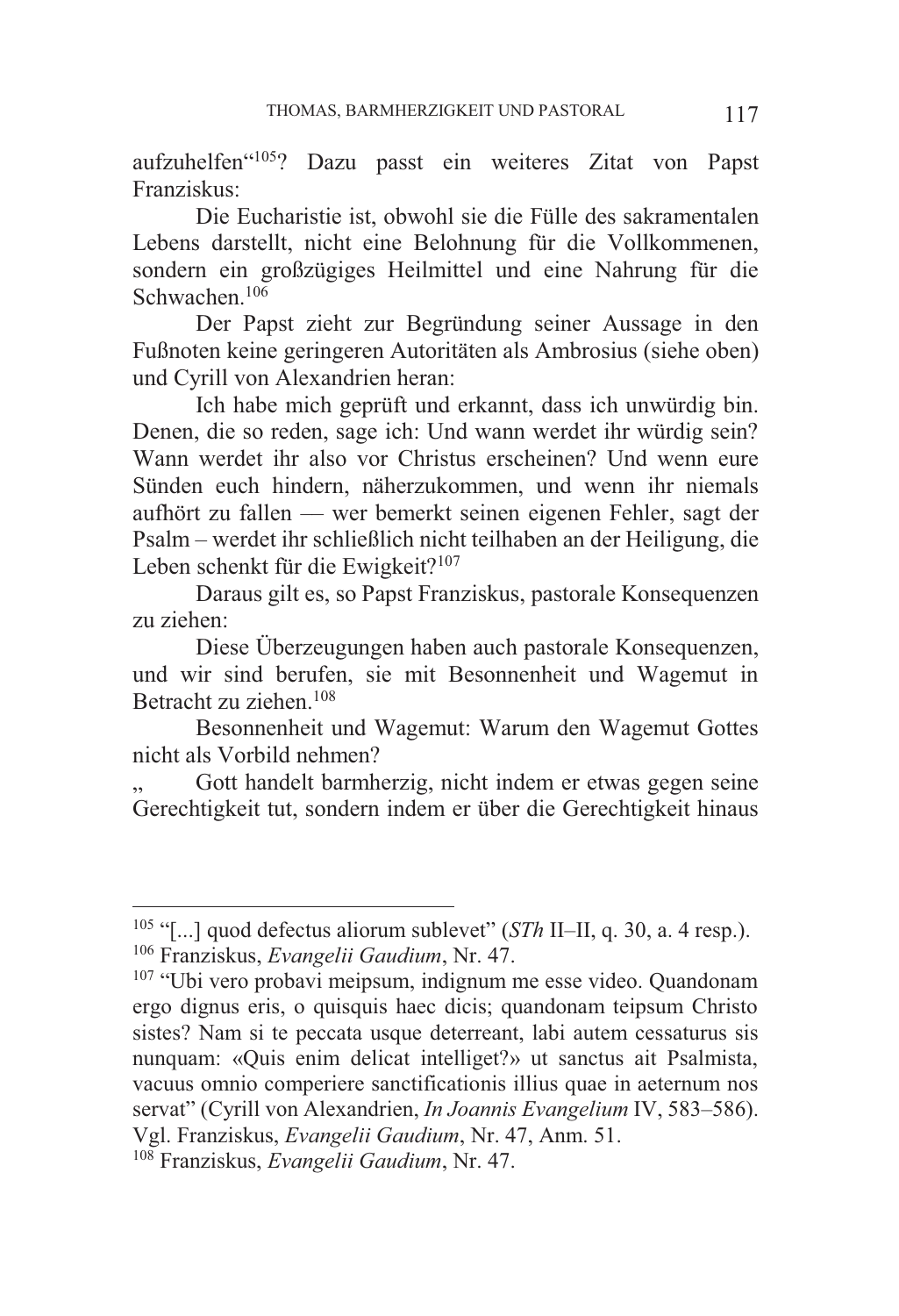etwas wirkt, wie wenn jemand einem Gläubiger, dem er hundert Denare schuldet, von sich aus zweihundert gibt."109

 Thomas folgert, dass die Barmherzigkeit die Gerechtigkeit nicht aufhebt, sondern eine gewisse Fülle der Gerechtigkeit ist.110 Barmherzigkeit als Fülle der Gerechtigkeit?

 Eine allgemeine Zulassung zur Eucharistie von wiederverheiratet Geschiedenen wie auch die Öffnung des Zugangs zu den Sakramenten für alle, die in objektiver schwerer Sünde leben und diese ständig wiederholen, hieße Gott zum Schuldner von zweihundert Denaren eines Gläubigers zu machen, dem er nur einhundert Denare schuldet. Gott ist aber frei und er darf jedem, dem er hundert Denare schuldet, auch mehr geben. Es ist seine Entscheidung, wie er der Schwäche der Menschen aufhelfen möchte.<sup>111</sup>

 Im Hirtenschreiben der oberrheinischen Bischöfe von 1993 lag die Last der Verantwortung beim einzelnen Seelsorger.<sup>112</sup> Ein Seelsorger sollte eine *dienende* und *vermittelnde* Funktion, wie Thomas sie beschreibt, ausfüllen. Die letzte Verantwortung aber liegt bei Gott, der die Frucht seines Wortes in den Hörern hervorbringt, und bei diesen selbst, gemäß dem Wort des Apostels Paulus: "Jeder soll sich selbst prüfen" (1 Kor 11,28).<sup>113</sup>

-

<sup>&</sup>lt;sup>109</sup> "Deus misericorditer agit, non quidem contra iustitiam suam faciendo, sed aliquid supra iustitiam operando: sicut si alicui cui debentur centum denarii, aliquis ducentos det de suo, tamen non contra iustitiam facit, sed liberaliter vel misericorditer operator" (*STh* I, q. 21, a. 3 ad 2).

<sup>&</sup>lt;sup>110</sup> "Ex quo patet quod misericordia non tollit iustitiam, sed est quaedam iustitiae plenitudo" (*STh* I, q. 21, a. 3 ad 2).

<sup>&</sup>lt;sup>111</sup> Vgl. hierzu: "Pertinet enim ad misericordiam quod alii effundat; et, quod plus est, quod defectus aliorum sublevet" (*STh* II–II, q. 30, a. 4 resp.).

<sup>112</sup> Vgl. Söding, "Geschieden", 214.

<sup>113</sup> Vgl. hierzu: "Relatio der deutschsprachigen Gruppe", 135.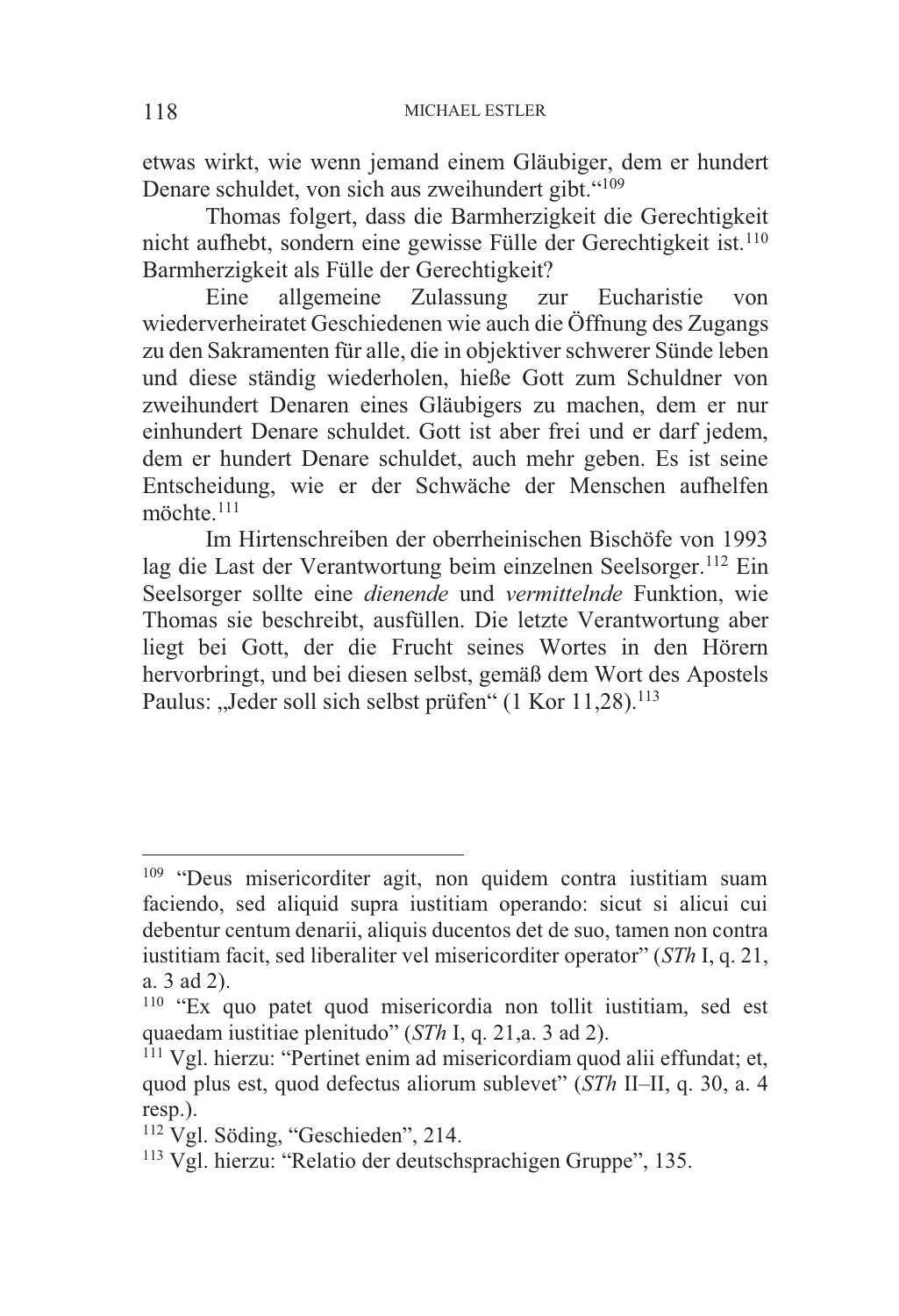### **4. Fazit: Ein weiterer Titel für Thomas?**

Thomas hat in der Auslegung von Psalm 104,13 seiner Antrittsvorlesung in einer Treue am Dogma festgehalten, die nicht auf Kosten der Freiheit des Einzelnen geht. Das Aushalten dieser Spannung verdankt Thomas einer Theologie, die sich aus dem Ursprung des innersten Wesens Gottes, seinen "geheimnisvollen Höhen"114 erschließt. Thomas hat in diesen Höhen die Tiefen115 des Geheimnisses Gottes berührt, das mit Recht das Geheimnis seiner Barmherzigkeit genannt werden darf.

 *Doctor communis* und *doctor angelicus* sind die bekanntesten Ehrentitel, die mit Thomas von Aquin in Verbindung gebracht werden. Ein "Ehrendoktortitel" wurde ihm bisher noch nicht zugedacht: *doctor misericordiae.* Dabei trifft dieser das Selbstverständnis des Thomas weit mehr als die anderen Titel. Denn während die herkömmlichen Titel den Gelehrten Thomas und sein Werk ehren, bringt letzterer seine Auffassung vom Zweck der Theologie und den ihr angemessenen Vermittlungsprozess zum Ausdruck, dann auch die daraus resultierende Funktion des Theologen und schließlich seine eigene Einstellung und Spiritualität.

 Sein Vorbild als konsequenter Lehrer und Verkünder der Barmherzigkeit kann uns in den Unsicherheiten unserer Tage helfen Gottes Barmherzigkeit so zu verkünden, dass wir die Freiheit und Verantwortung des einzelnen Menschen ernst nehmen ohne dabei in billige und beliebige Antwortversuche zu verfallen. Die Theologie des heiligen Thomas entspricht einer missionarischen Entscheidung116, von der Papst Franziskus träumt und die längst für unsere Kirche überfällig ist. Es ist die Entscheidung, die Jesus Christus schon am Anfang in der Auseinandersetzung mit den Pharisäern und Schriftgelehrten getroffen hat: "Weh euch, ihr Schriftgelehrten und Pharisäer, ihr Heuchler! Ihr gebt den Zehnten von Minze, Dill und Kümmel und lasst das Wichtigste im Gesetz

<sup>&</sup>lt;sup>114</sup> Vgl. Antrittsvorlesung I, 84.

<sup>114</sup> Vgl. *Antrittsvorlesung* I, 84. 115 Vgl. *Antrittsvorlesung* I, 85. 116 Vgl. Franziskus, *Evangelii Gaudium*, Nr. 27.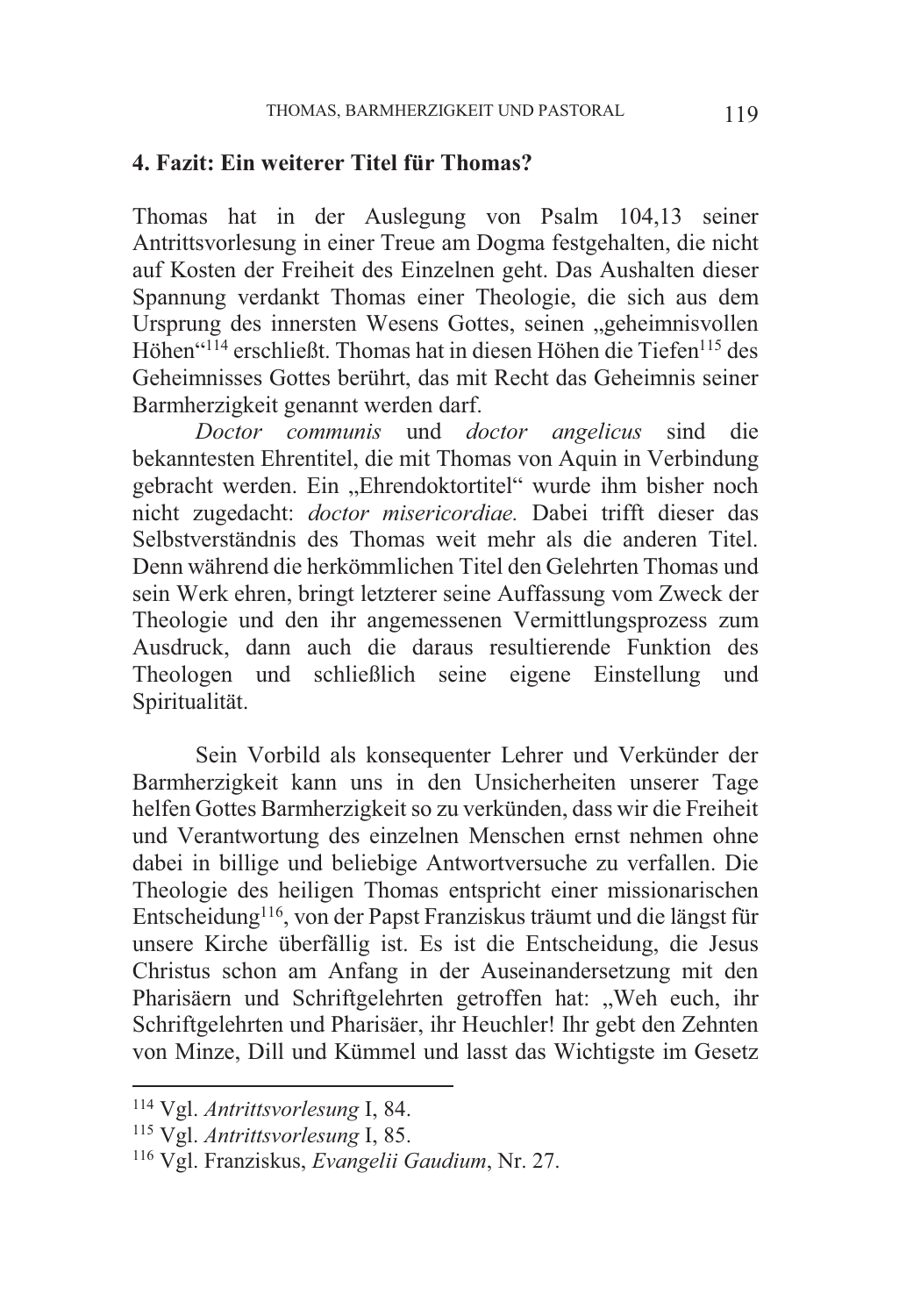### 120 MICHAEL ESTLER

außer acht: Gerechtigkeit, Barmherzigkeit und Treue" (Mt 23,23). Es ist dieselbe Entscheidung vor der wir auch heute stehen, nämlich die Entscheidung, ob wir uns auf den Zehnten konzentrieren und alles bis ins letzte Detail regeln und kontrollieren wollen, oder ob wir das Wichtigste leben.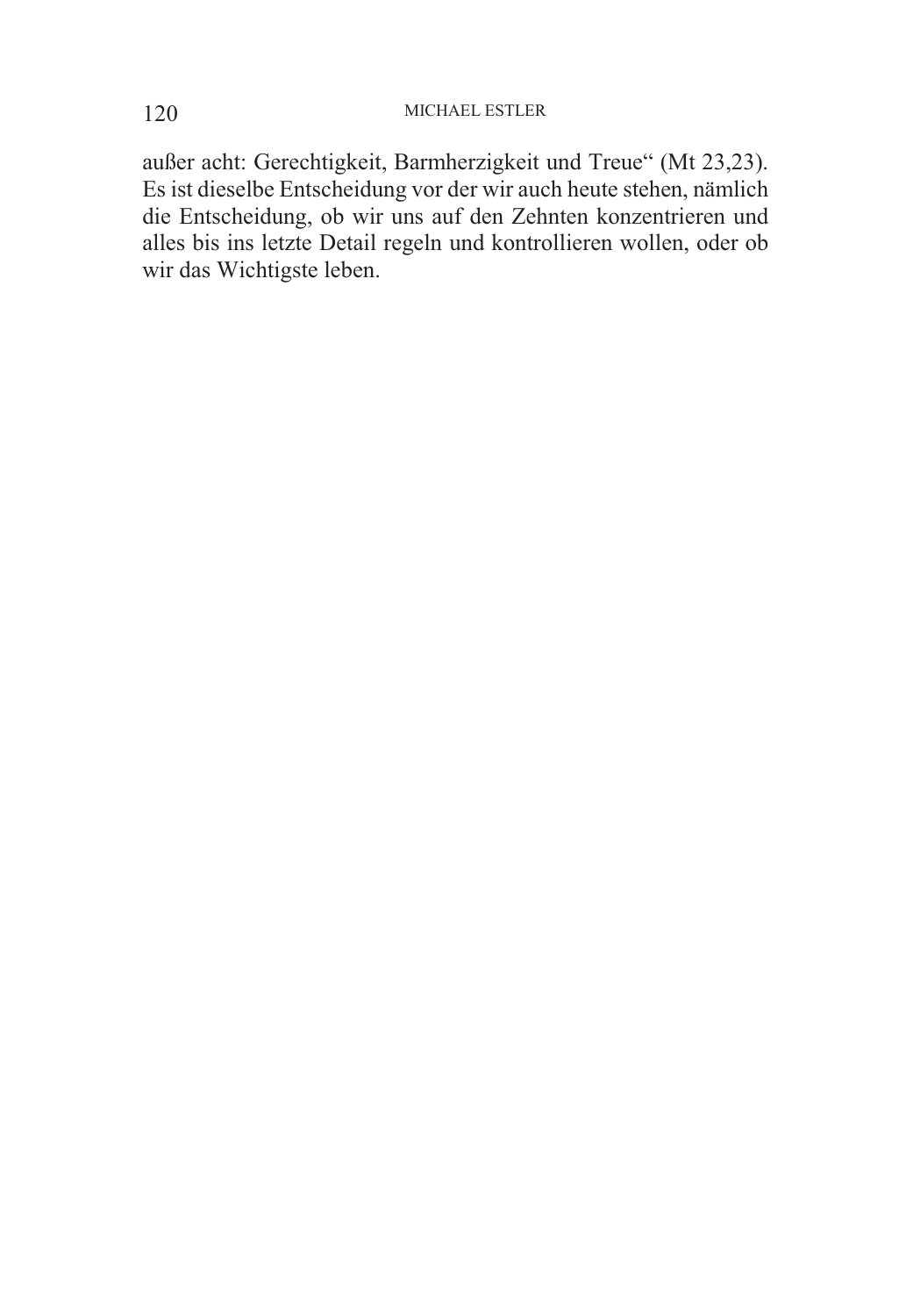## **5. Literatur**

*5.1 Quellen* 

- Ambrosius, *De sacramentis. De mysteriis – Über die Sakramente. Über die Mysterien*, lt.-dt., ed. Josef Schmitz (FC 3), Freiburg/Basel/Wien 1990.
- *Codex Iuris Canonici*. Codex des kanonischen Rechts, Kevelaer 5 2001.
- Cyrill von Alexandrien, *In Joannis Evangelium* (PG 73), Paris 1864.
- Die Bischöfe der Oberrheinischen Kirchenprovinz, *Zur seelsorgerlichen Begleitung von Menschen aus zerbrochenen Ehen, Geschiedenen und Wiederverheirateten. Einführung, Hirtenwort und Grundsätze,* Freiburg i. Br. / Mainz / Rottenburg-Stuttgart 1993.
- Franziskus, *Amoris Laetitia*, Nachsynodales Apostolische Schreiben, (Online im WWW unter URL: https://w2.vatican.va/content/francesco/de/apost\_exhortation s/documents/ papa-francesco\_esortazioneap\_20160319\_amoris-laetitia.html), Rom 2016.
- Apostolisches Schreiben *Evangelii Gaudium* des Heiligen Vaters Papst Franziskus (Verlautbarungen des Apostolischen Stuhls 194), Bonn 2013.
- Johannes Paul II., *Erinnerung und Identität*, Gespräche an der Schwelle zwischen den Jahrtausenden (dt. Übers.: Ingrid Stampa), Augsburg 42005, 75.
- *Katechismus der Katholischen Kirche*, München 2005.

Paul VI., *Evangelii nuntiandi*, in: VAS 2, <sup>2</sup>2012.

"Relatio der deutschsprachigen Gruppe zum dritten Teil des *Instrumentum laboris*," in Sekretariat der Deutschen Bischofskonferenz (Hg.), Die Berufung und Sendung der Familie in Kirche und Welt von heute. Texte zur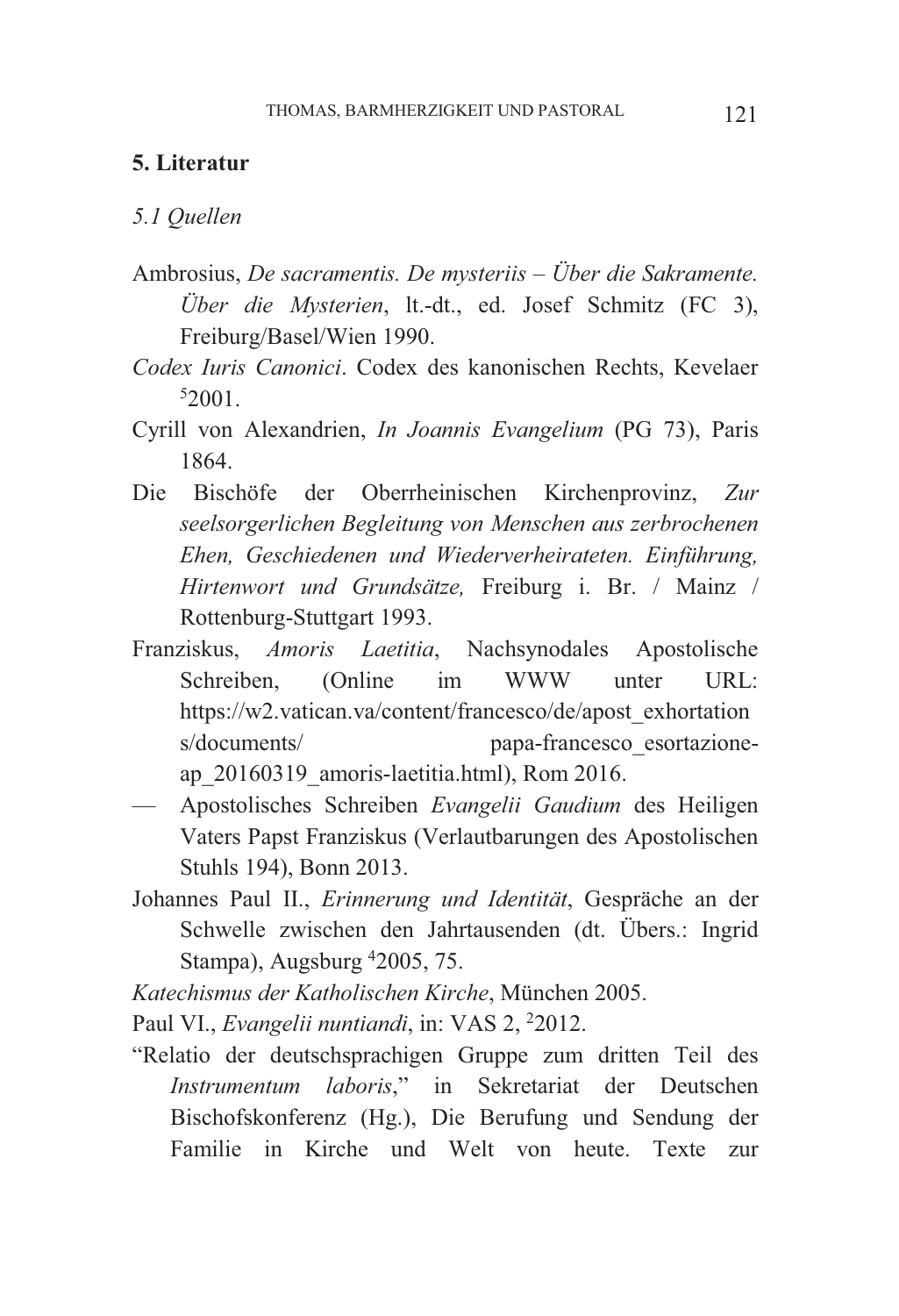Bischofssynode 2015 und Dokumente der Deutschen Bischofskonferenz, Bonn 2015, 127–135.

- Thomas von Aquin, *Antrittsvorlesung (Principium)* I, in: Michael Estler, Rigans montes (Ps 104,13), Stuttgart 2015, 83–91.
- *Antrittsvorlesung (Principium)* II, in: Michael Estler, Rigans montes (Ps 104,13), Stuttgart 2015, 92–108.
- *Opuscula Theologica*, vol. II., *De re spirituali*, ed. Raymundo M. Spiazzi, Turin/Rom 1954.
- *Summa theologiae*, Opera omnia iussu Leonis XIII P.M. edita, cura et studio fratrum praedicatorum (Editio Leonina), Bd. 4– 5 (I), Bd. 6–7 (I–II), Bd. 8–10 (II–II), Bd. 11 (III), Bd. 12 (Suppl.), Rom 1888–1903. Dt. Übers.: ders., *Die deutsche Thomas-Ausgabe*. Vollständige, ungekürzte deutschlateinische Ausgabe der Summa theologica [sic!], Übersetzt und kommentiert von den Dominikanern und Benediktinern Deutschlands und Österreichs. Herausgegeben von der Philosophisch-Theologischen Hochschule Walberberg bei Köln, Graz u. a. 1933 ff.

# *5.2 Sekundärliteratur*

- Bonny, Johan, "Die Bischofssynode über die Familie. Erwartungen eines Diözesanbischofs", in Ulrich Ruh / Myriam Wijlens (Hg.), *Zerreißprobe Ehe. Das Ringen der katholischen Kirche um die Familie*, Freiburg/Basel/Wien 2015, 257–304.
- Di Maio, Andrea, *Il concetto di comunicazione: saggio di lessicografia filosofica e teologica sul tema di 'communicare' in Tommaso d'Aquino*, Roma 1998.

Gerber, Johannes, *Wandern an sagenhaften Suonen*, Visp 4 2013.

Estler, Michael, *Rigans montes (Ps 104,13), Die Antrittsvorlesung des Thomas von Aquin in Paris 1256*, Stuttgart 2015.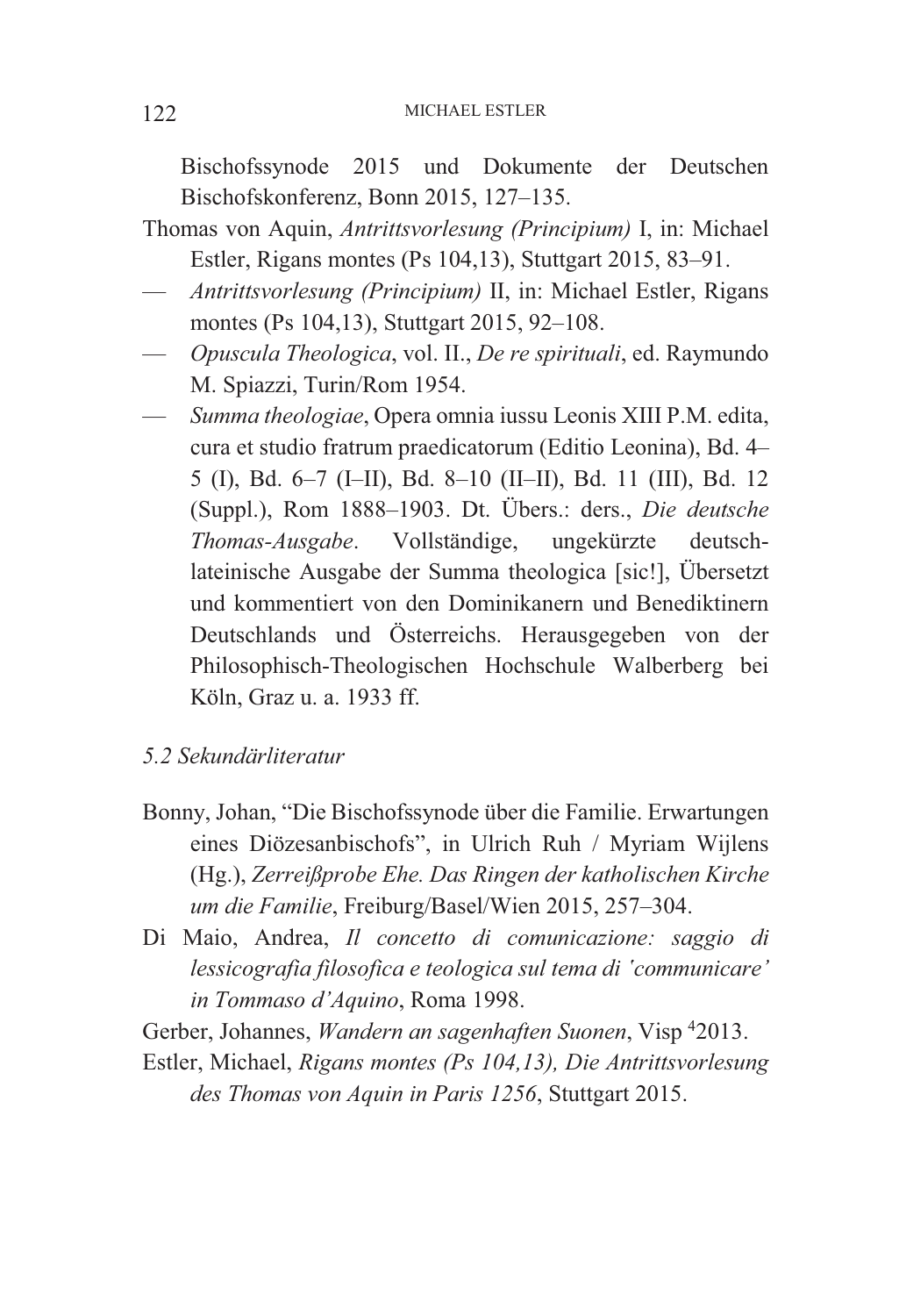- Hoping, Helmut, "Wider die Vereinnahmung. Der neue Text von Benedikt XVI. wird Einfluss auf die Synode haben", in *Herder Korrespondenz* 69 (2015), 46–49.
- Kasper, Walter, *Barmherzigkeit. Grundbegriff des Evangeliums – Schlüssel christlichen Lebens*, Freiburg im Breisgau 42014.
- *Das Evangelium von der Familie. Die Rede vor dem Konsistorium*, Freiburg/Basel/Wien 2014.
- Maidl, Lydia / Pesch, Otto Hermann, *Thomas von Aquin. Gestalt. Begegnung. Gebet,* Freiburg 1994.
- O' Callaghan, John, "Misericordia in Aquinas. A Test Case for Theological and Natural Virtues", in Lambert Hendriks, Harm Goris and Henk Schoot (eds.), *Faith, Hope and Love. Thomas Aquinas on Living by the Theological Virtues* (Publications of the Thomas Instituut te Utrecht. New Series 16), Löwen 2015, 215–231.
- Prügl, Thomas, "Medieval Biblical *Principia* as Reflections on the Nature of Theology", in Mikolaj Olszewski (Hg.), *What is »Theology« in the Middle Ages? Religious Cultures of Europe (11th–15th Centuries) as reflected in their Self-Understanding* (*Archa Verbi*, Subsidia 1), Münster 2007, 253-275.
- Ratzinger, Joseph, *Gesammelte Schriften 4. Einführung in das Christentum*, Freiburg/Basel/Wien 2014.
- Schenk, Richard, "Omnis Christi actio nostra est instructio. The deeds and sayings of Jesus as revelation in the view of Aquinas", in *La doctrine de la révélation divine de saint Thomas d'Aquin* (Studi Tomistici 37), Città del Vaticana 1990, 104–131.
- Scheuer, Manfred, "Aliis communicare. Ein Schlüssel zum Offenbarungsverständnis des Thomas von Aquin", in Bernd Dörflinger, / Gerhard Krieger, / ders. (Hg.), *Wozu Offenbarung? Zur philosophischen und theologischen Begründung von Religion*, Paderborn 2006, 60–83.